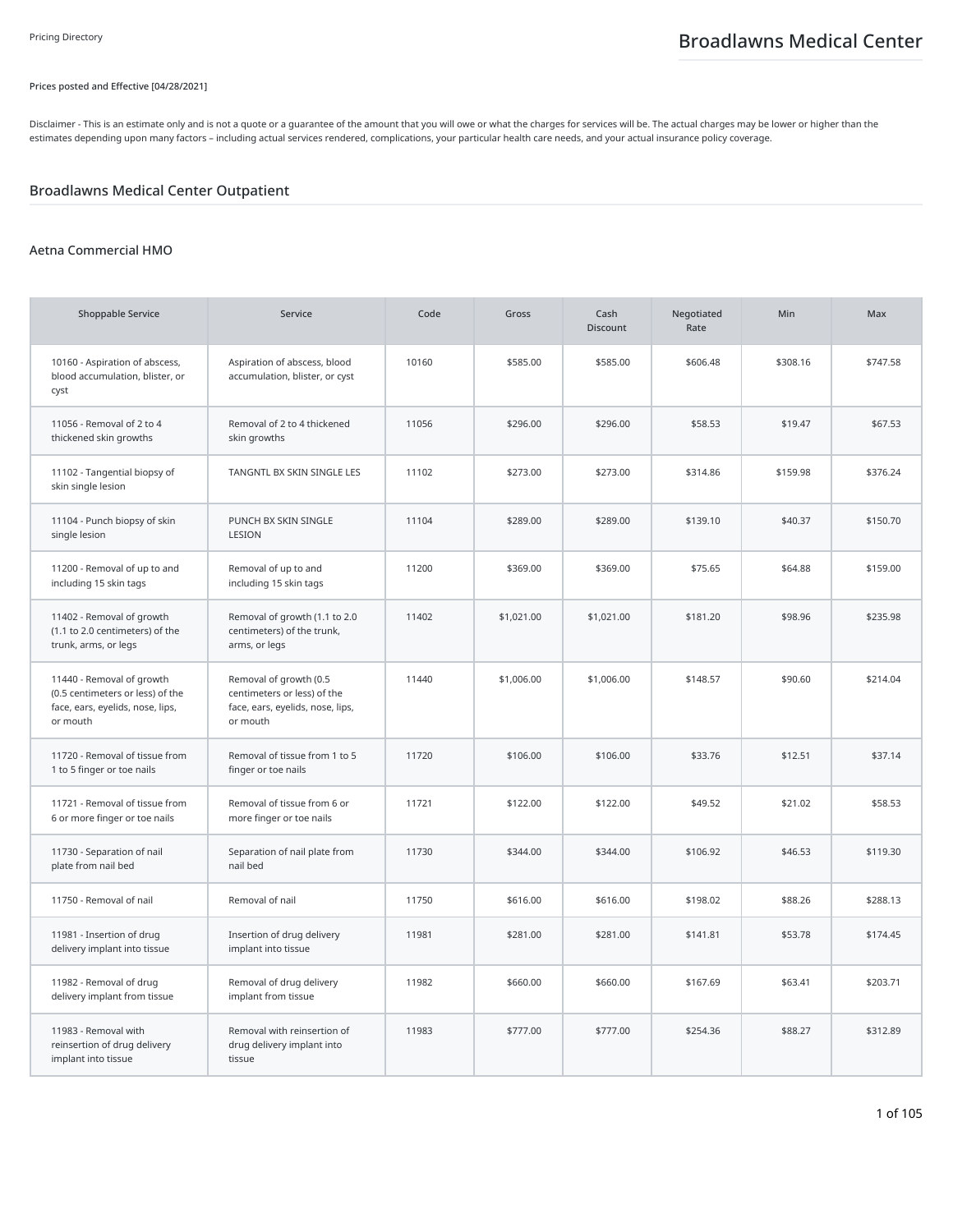| 12001 - Repair of wound (2.5<br>centimeters or less) of the<br>scalp, neck, underarms, trunk,<br>arms and/or  | Repair of wound (2.5<br>centimeters or less) of the<br>scalp, neck, underarms, trunk,<br>arms and/or legs                                                                                                                | 12001 | \$326.00   | \$326.00   | \$165.45   | \$37.82  | \$202.59   |
|---------------------------------------------------------------------------------------------------------------|--------------------------------------------------------------------------------------------------------------------------------------------------------------------------------------------------------------------------|-------|------------|------------|------------|----------|------------|
| 12002 - Repair of wound (2.6<br>to 7.5 centimeters) of the<br>scalp, neck, underarms,<br>genitals, trunk, arm | Repair of wound (2.6 to 7.5<br>centimeters) of the scalp,<br>neck, underarms, genitals,<br>trunk, arms and/or legs                                                                                                       | 12002 | \$347.00   | \$347.00   | \$175.58   | \$49.96  | \$217.22   |
| 12011 - Repair of wound (2.5<br>centimeters or less) of the<br>face, ears, eyelids, nose, lips,<br>and/or muc | Repair of wound (2.5<br>centimeters or less) of the<br>face, ears, eyelids, nose, lips,<br>and/or mucous membranes                                                                                                       | 12011 | \$342.00   | \$342.00   | \$174.45   | \$47.04  | \$216.09   |
| 12013 - Repair of wound (2.6<br>to 5.0 centimeters) of the face,<br>ears, eyelids, nose, lips, and/or<br>muco | Repair of wound (2.6 to 5.0<br>centimeters) of the face, ears,<br>eyelids, nose, lips, and/or<br>mucous membranes                                                                                                        | 12013 | \$347.00   | \$347.00   | \$191.33   | \$49.22  | \$236.35   |
| 15271 - Application of skin<br>substitute (wound surface up<br>to 100 sq cm) to trunk, arms,<br>or legs (firs | Application of skin substitute<br>(wound surface up to 100 sq<br>cm) to trunk, arms, or legs<br>(first 25 sq cm or less)                                                                                                 | 15271 | \$2,404.00 | \$2,404.00 | \$3,008.12 | \$294.93 | \$3,594.61 |
| 15275 - Application of skin<br>substitute (wound surface up<br>to 100 sq cm) to face, scalp,<br>eyelids, mout | Application of skin substitute<br>(wound surface up to 100 sq<br>cm) to face, scalp, eyelids,<br>mouth, neck, ears, eye region,<br>genitals, hands, feet, and/or<br>multiple fingers or toes (first<br>25 sq cm or less) | 15275 | \$2,423.00 | \$2,423.00 | \$3,008.12 | \$308.64 | \$3,594.61 |
| 17000 - Destruction of skin<br>growth                                                                         | Destruction of skin growth                                                                                                                                                                                               | 17000 | \$339.00   | \$339.00   | \$90.18    | \$46.56  | \$110.44   |
| 17110 - Destruction of up to 14<br>skin growths                                                               | Destruction of up to 14 skin<br>growths                                                                                                                                                                                  | 17110 | \$361.00   | \$361.00   | \$116.70   | \$57.16  | \$137.86   |
| 20526 - Injection of carpal<br>tunnel                                                                         | Injection of carpal tunnel                                                                                                                                                                                               | 20526 | \$450.00   | \$450.00   | \$457.99   | \$140.00 | \$547.28   |
| 20550 - Injections of tendon<br>sheath, ligament, or muscle<br>membrane                                       | Injections of tendon sheath,<br>ligament, or muscle<br>membrane                                                                                                                                                          | 20550 | \$424.00   | \$424.00   | \$81.03    | \$33.29  | \$97.92    |
| 20551 - Injections of tendon<br>attachment to bone                                                            | Injections of tendon<br>attachment to bone                                                                                                                                                                               | 20551 | \$426.00   | \$426.00   | \$73.16    | \$33.88  | \$102.95   |
| 20552 - Injections of trigger<br>points in 1 or 2 muscles                                                     | Injections of trigger points in 1<br>or 2 muscles                                                                                                                                                                        | 20552 | \$422.00   | \$422.00   | \$69.78    | \$32.39  | \$94.56    |
| 20553 - Injections of trigger<br>points in 3 or more muscles                                                  | Injections of trigger points in 3<br>or more muscles                                                                                                                                                                     | 20553 | \$430.00   | \$430.00   | \$78.78    | \$36.96  | \$106.23   |
| 20600 - Aspiration and/or<br>injection of small joint or joint<br>capsule                                     | Aspiration and/or injection of<br>small joint or joint capsule                                                                                                                                                           | 20600 | \$419.00   | \$419.00   | \$67.53    | \$30.33  | \$79.00    |
| 20605 - Aspiration and/or<br>injection of medium joint or<br>joint capsule                                    | Aspiration and/or injection of<br>medium joint or joint capsule                                                                                                                                                          | 20605 | \$421.00   | \$421.00   | \$73.16    | \$31.68  | \$84.42    |
| 20610 - Aspiration and/or<br>injection of large joint or joint<br>capsule                                     | Aspiration and/or injection of<br>large joint or joint capsule                                                                                                                                                           | 20610 | \$433.00   | \$433.00   | \$88.91    | \$38.78  | \$103.55   |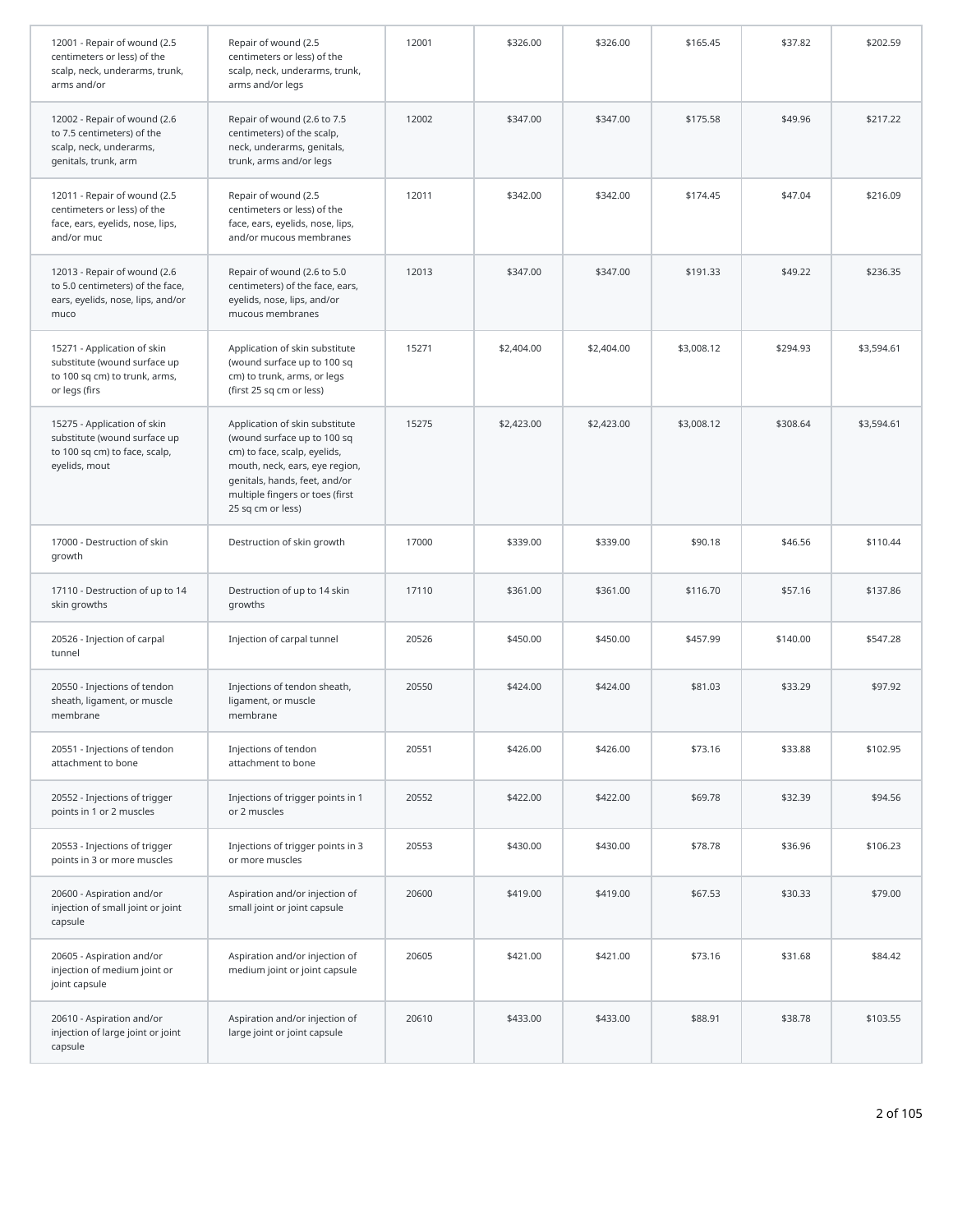| 25600 - Closed treatment of<br>broken forearm bones                                                   | Closed treatment of broken<br>forearm bones                                                | 25600 | \$786.00   | \$786.00   | \$337.65   | \$280.27   | \$686.00   |
|-------------------------------------------------------------------------------------------------------|--------------------------------------------------------------------------------------------|-------|------------|------------|------------|------------|------------|
| 26055 - Incision of tendon<br>covering                                                                | Incision of tendon covering                                                                | 26055 | \$2,385.00 | \$2,385.00 | \$2,441.67 | \$1,240.64 | \$2,917.72 |
| 26600 - Closed treatment of<br>fracture hand bone                                                     | Closed treatment of fracture<br>hand bone                                                  | 26600 | \$736.00   | \$736.00   | \$272.37   | \$248.20   | \$611.00   |
| 27093 - Injection of dye for X-<br>ray imaging of hip joint                                           | Injection of dye for X-ray<br>imaging of hip joint                                         | 27093 | \$223.00   | \$223.00   | \$328.51   | \$59.03    | \$365.01   |
| 27096 - Injection procedure<br>into sacroiliac joint for<br>anesthetic or steroid                     | Injection procedure into<br>sacroiliac joint for anesthetic<br>or steroid                  | 27096 | \$1,556.00 | \$1,556.00 | \$309.81   | \$72.62    | \$344.24   |
| 27786 - Closed treatment of<br>broken ankle                                                           | Closed treatment of broken<br>ankle                                                        | 27786 | \$748.00   | \$748.00   | \$377.04   | \$250.74   | \$683.00   |
| 28285 - Correction of toe joint<br>deformity                                                          | Correction of toe joint<br>deformity                                                       | 28285 | \$4,586.00 | \$4,586.00 | \$4,963.48 | \$2,522.01 | \$5,931.21 |
| 28470 - Closed treatment of<br>broken foot bone                                                       | Closed treatment of broken<br>foot bone                                                    | 28470 | \$630.00   | \$630.00   | \$361.58   | \$183.72   | \$504.00   |
| 28820 - Amputation of foot                                                                            | Amputation of foot                                                                         | 28820 | \$4,443.00 | \$4,443.00 | \$4,963.48 | \$1,004.00 | \$5,931.21 |
| 29445 - Application of rigid<br>total contact leg cast                                                | Application of rigid total<br>contact leg cast                                             | 29445 | \$512.00   | \$512.00   | \$422.93   | \$214.89   | \$505.38   |
| 29580 - Strapping, Unna boot                                                                          | Strapping, Unna boot                                                                       | 29580 | \$241.00   | \$241.00   | \$56.28    | \$23.06    | \$77.66    |
| 31575 - Diagnostic<br>examination of voice box<br>using flexible endoscope                            | Diagnostic examination of<br>voice box using flexible<br>endoscope                         | 31575 | \$341.00   | \$341.00   | \$288.29   | \$146.48   | \$344.49   |
| 32555 - Removal of fluid from<br>chest cavity with imaging<br>quidance                                | Removal of fluid from chest<br>cavity with imaging guidance                                | 32555 | \$1,083.00 | \$1,083.00 | \$949.80   | \$482.60   | \$1,134.98 |
| 36556 - Insertion of central<br>venous catheter for infusion,<br>patient 5 years or older             | Insertion of central venous<br>catheter for infusion, patient 5<br>years or older          | 36556 | \$1,686.00 | \$1,686.00 | \$5,018.31 | \$379.00   | \$5,996.72 |
| 49083 - Drainage of fluid from<br>abdominal cavity using<br>imaging guidance                          | Drainage of fluid from<br>abdominal cavity using<br>imaging guidance                       | 49083 | \$1,284.00 | \$1,284.00 | \$1,419.74 | \$721.39   | \$1,696.54 |
| 51701 - Insertion of temporary<br>bladder catheter                                                    | Insertion of temporary<br>bladder catheter                                                 | 51701 | \$197.00   | \$197.00   | \$196.32   | \$80.00    | \$234.60   |
| 51702 - Insertion of indwelling<br>bladder catheter                                                   | Insertion of indwelling bladder<br>catheter                                                | 51702 | \$197.00   | \$197.00   | \$132.82   | \$22.23    | \$150.81   |
| 51705 - Removal of skin suture<br>with change of bladder tube                                         | Removal of skin suture with<br>change of bladder tube                                      | 51705 | \$420.00   | \$420.00   | \$466.72   | \$169.00   | \$557.71   |
| 51798 - Ultrasound<br>measurement of bladder<br>capacity after voiding                                | Ultrasound measurement of<br>bladder capacity after voiding                                | 51798 | \$102.00   | \$102.00   | \$97.60    | \$18.00    | \$116.63   |
| 52000 - Diagnostic<br>examination of the bladder<br>and bladder canal (urethra)<br>using an endoscope | Diagnostic examination of the<br>bladder and bladder canal<br>(urethra) using an endoscope | 52000 | \$950.00   | \$950.00   | \$1,007.93 | \$512.14   | \$1,204.45 |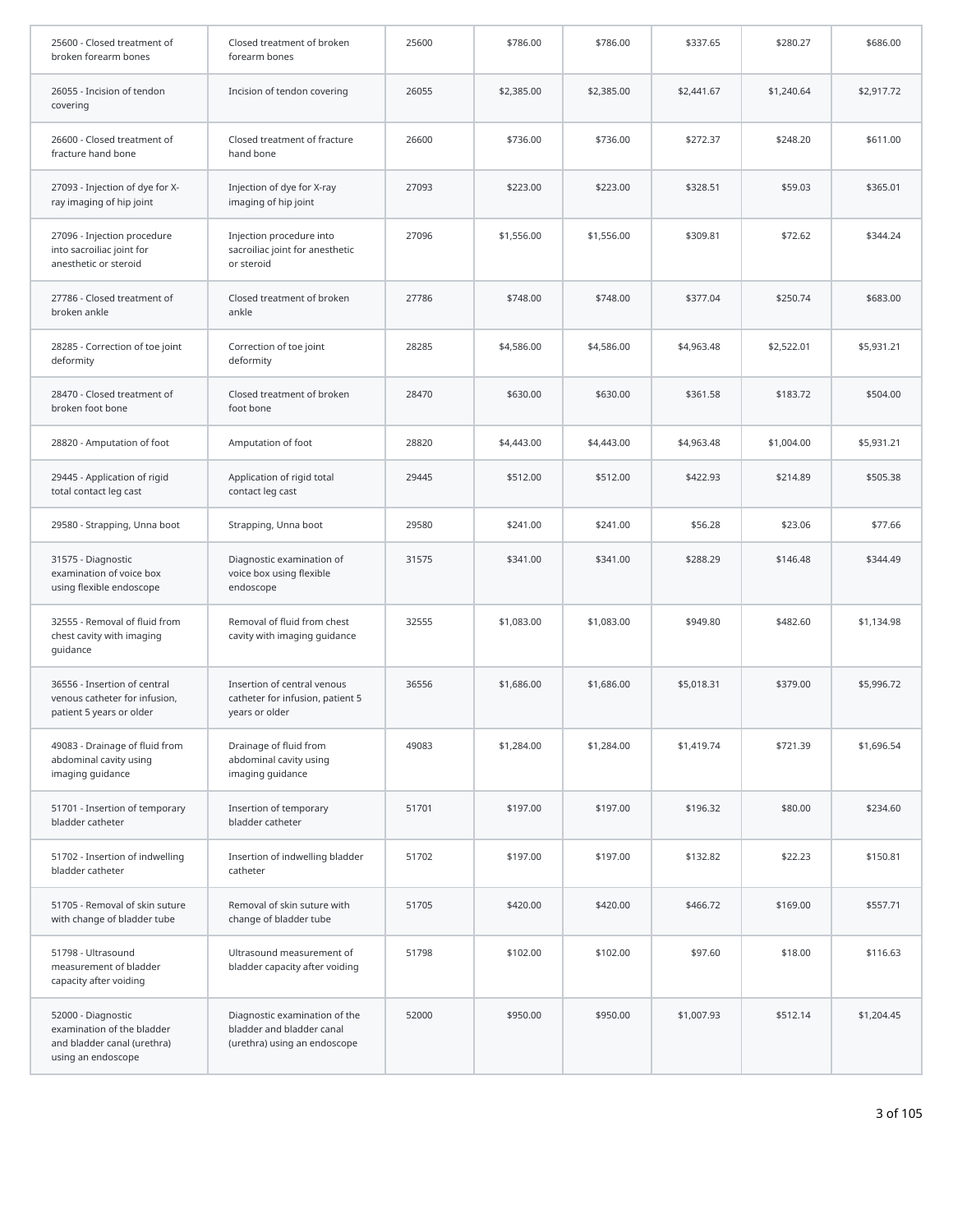| 52310 - Removal of foreign<br>body, stone, or stent from<br>bladder canal (urethra) or<br>bladder using an en | Removal of foreign body,<br>stone, or stent from bladder<br>canal (urethra) or bladder<br>using an endoscope       | 52310 | \$2,788.00 | \$2,788.00 | \$3,144.24  | \$591.05   | \$3,757.27  |
|---------------------------------------------------------------------------------------------------------------|--------------------------------------------------------------------------------------------------------------------|-------|------------|------------|-------------|------------|-------------|
| 55250 - Removal of sperm<br>duct                                                                              | Removal of sperm duct                                                                                              | 55250 | \$2,900.00 | \$2,900.00 | \$3,144.24  | \$1,597.63 | \$3,757.27  |
| 55700 - Biopsy of prostate<br>gland                                                                           | Biopsy of prostate gland                                                                                           | 55700 | \$2,757.00 | \$2,757.00 | \$3,144.24  | \$453.55   | \$3,757.27  |
| 57454 - Biopsy and scraping of<br>the cervix using an endoscope                                               | Biopsy and scraping of the<br>cervix using an endoscope                                                            | 57454 | \$600.00   | \$600.00   | \$493.62    | \$250.82   | \$589.86    |
| 58100 - Biopsy of uterine<br>lining                                                                           | Biopsy of uterine lining                                                                                           | 58100 | \$350.00   | \$350.00   | \$168.83    | \$55.12    | \$168.83    |
| 58300 - Placement of intra-<br>uterine device (IUD) for<br>pregnancy prevention                               | Placement of intra-uterine<br>device (IUD) for pregnancy<br>prevention                                             | 58300 | \$159.00   | \$159.00   | \$122.68    | \$44.25    | \$144.07    |
| 58301 - Removal of intra-<br>uterine device (IUD) for<br>pregnancy prevention                                 | Removal of intra-uterine<br>device (IUD) for pregnancy<br>prevention                                               | 58301 | \$345.00   | \$345.00   | \$122.68    | \$57.59    | \$151.95    |
| 59025 - Fetal non-stress test                                                                                 | Fetal non-stress test                                                                                              | 59025 | \$315.00   | \$315.00   | \$298.68    | \$151.76   | \$399.01    |
| 62270 - Spinal tap for<br>diagnosis                                                                           | Spinal tap for diagnosis                                                                                           | 62270 | \$998.00   | \$998.00   | \$1,112.84  | \$565.45   | \$1,329.81  |
| 62321 - Njx Interlaminar<br>Crv/Thrc                                                                          | Njx Interlaminar Crv/Thrc                                                                                          | 62321 | \$1,044.00 | \$1,044.00 | \$277.90    | \$93.77    | \$301.05    |
| 62322 - Under injection,<br>drainage, or aspiration<br>procedures on the spine and<br>spinal cord             | Under injection, drainage, or<br>aspiration procedures on the<br>spine and spinal cord                             | 62322 | \$1,011.00 | \$1,011.00 | \$1,112.84  | \$266.00   | \$1,329.81  |
| 62323 - Under injection,<br>drainage, or aspiration<br>procedures on the spine and<br>spinal cord             | Under injection, drainage, or<br>aspiration procedures on the<br>spine and spinal cord                             | 62323 | \$1,032.00 | \$1,032.00 | \$272.98    | \$86.58    | \$295.72    |
| 63650 - Implantation of spinal<br>neurostimulator electrodes,<br>accessed through the skin                    | Implantation of spinal<br>neurostimulator electrodes,<br>accessed through the skin                                 | 63650 | \$9,412.00 | \$9,412.00 | \$10,803.59 | \$4,236.92 | \$12,909.94 |
| 64400 - Injection of anesthetic<br>agent, trigeminal nerve                                                    | Injection of anesthetic agent,<br>trigeminal nerve                                                                 | 64400 | \$471.00   | \$471.00   | \$457.99    | \$190.00   | \$547.28    |
| 64405 - Injection of anesthetic<br>agent, greater occipital nerve                                             | Injection of anesthetic agent,<br>greater occipital nerve                                                          | 64405 | \$444.00   | \$444.00   | \$128.31    | \$44.87    | \$158.70    |
| 64447 - Injection of anesthetic<br>agent, thigh nerve                                                         | Injection of anesthetic agent,<br>thigh nerve                                                                      | 64447 | \$984.00   | \$984.00   | \$1,112.84  | \$470.25   | \$1,329.81  |
| 64450 - Injection of anesthetic<br>agent, other peripheral nerve<br>or branch                                 | Injection of anesthetic agent,<br>other peripheral nerve or<br>branch                                              | 64450 | \$949.00   | \$949.00   | \$128.31    | \$36.68    | \$150.81    |
| 64483 - Injections of<br>anesthetic and/or steroid drug<br>into lower or sacral spine<br>nerve root using ima | Injections of anesthetic and/or<br>steroid drug into lower or<br>sacral spine nerve root using<br>imaging guidance | 64483 | \$1,294.00 | \$1,294.00 | \$414.18    | \$97.36    | \$510.98    |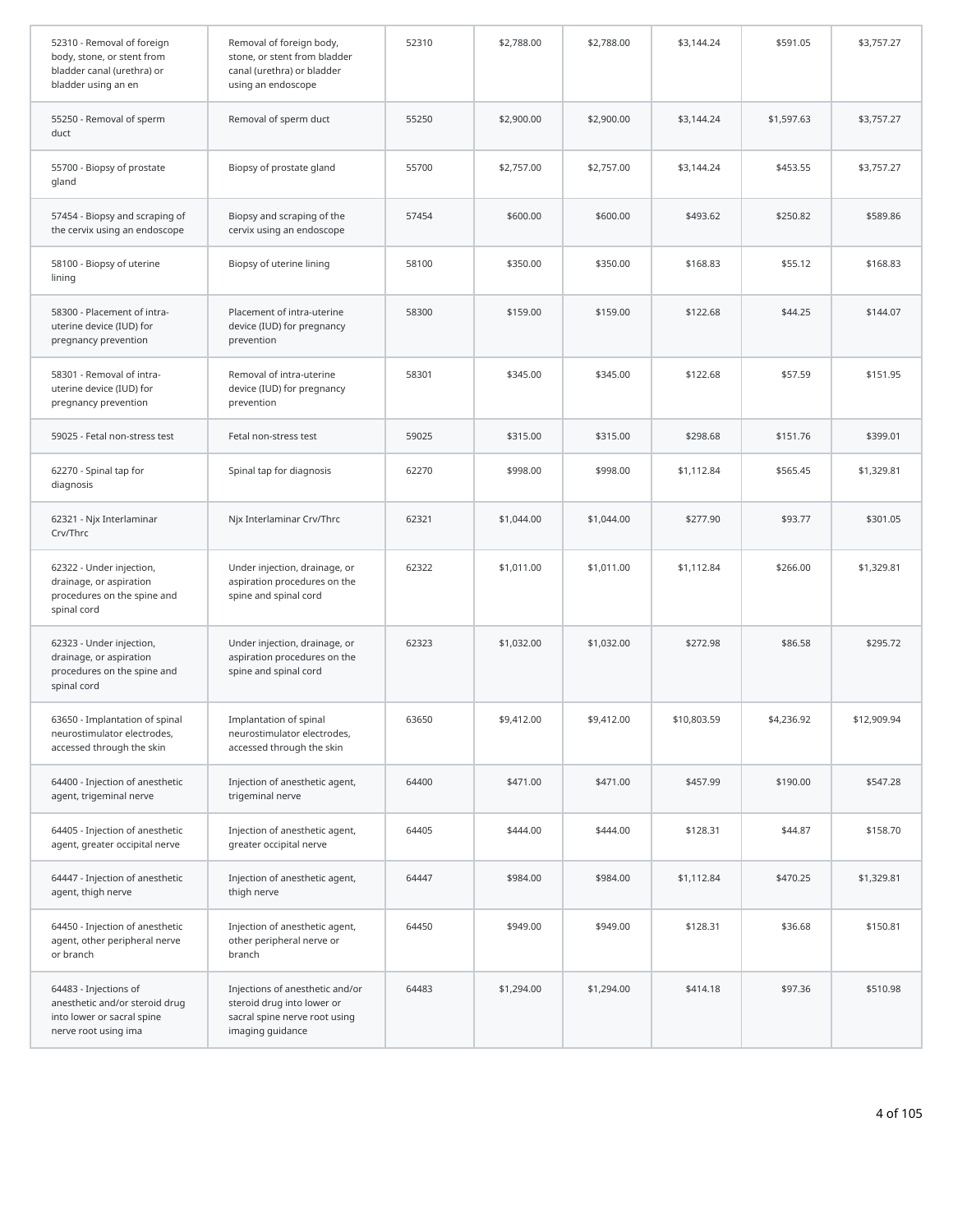| 64490 - Injections of upper or<br>middle spine facet joint using<br>imaging guidance                          | Injections of upper or middle<br>spine facet joint using imaging<br>quidance                                                         | 64490 | \$1,285.00 | \$1,285.00 | \$206.57   | \$92.34  | \$230.00   |
|---------------------------------------------------------------------------------------------------------------|--------------------------------------------------------------------------------------------------------------------------------------|-------|------------|------------|------------|----------|------------|
| 64491 - Injections of upper or<br>middle spine facet joint using<br>imaging guidance                          | Injections of upper or middle<br>spine facet joint using imaging<br>quidance                                                         | 64491 | \$567.00   | \$567.00   | \$104.77   | \$52.15  | \$131.00   |
| 64493 - Injections of lower or<br>sacral spine facet joint using<br>imaging guidance                          | Injections of lower or sacral<br>spine facet joint using imaging<br>quidance                                                         | 64493 | \$1,261.00 | \$1,261.00 | \$184.68   | \$78.71  | \$200.07   |
| 64494 - Injections of lower or<br>sacral spine facet joint using<br>imaging guidance                          | Injections of lower or sacral<br>spine facet joint using imaging<br>quidance                                                         | 64494 | \$983.00   | \$983.00   | \$95.29    | \$45.09  | \$113.00   |
| 64615 - Injection of chemical<br>for destruction of facial and<br>neck nerve muscles on both<br>sides of face | Injection of chemical for<br>destruction of facial and neck<br>nerve muscles on both sides<br>of face                                | 64615 | \$540.00   | \$540.00   | \$457.99   | \$232.71 | \$547.28   |
| 64616 - Injection of chemical<br>for destruction of nerve<br>muscles on one side of neck<br>excluding voice b | Injection of chemical for<br>destruction of nerve muscles<br>on one side of neck excluding<br>voice box accessed through<br>the skin | 64616 | \$521.00   | \$521.00   | \$132.83   | \$90.88  | \$238.00   |
| 64633 - Destruction of upper<br>or middle spinal facet joint<br>nerves using imaging<br>quidance              | Destruction of upper or<br>middle spinal facet joint<br>nerves using imaging<br>quidance                                             | 64633 | \$2,737.00 | \$2,737.00 | \$508.21   | \$196.97 | \$550.56   |
| 64634 - Destruction of upper<br>or middle spinal facet joint<br>nerves with imaging guidance                  | Destruction of upper or<br>middle spinal facet joint<br>nerves with imaging guidance                                                 | 64634 | \$2,308.00 | \$2,308.00 | \$231.53   | \$59.23  | \$250.84   |
| 64635 - Destruction of lower<br>or sacral spinal facet joint<br>nerves using imaging<br>guidance              | Destruction of lower or sacral<br>spinal facet joint nerves using<br>imaging guidance                                                | 64635 | \$2,733.00 | \$2,733.00 | \$499.52   | \$194.36 | \$541.15   |
| 64636 - Destruction of lower<br>or sacral spinal facet joint<br>nerves with imaging guidance                  | Destruction of lower or sacral<br>spinal facet joint nerves with<br>imaging guidance                                                 | 64636 | \$2,395.00 | \$2,395.00 | \$208.38   | \$52.02  | \$225.75   |
| 65855 - Laser repair to<br>improve eye fluid flow, 1 or<br>more sessions                                      | Laser repair to improve eye<br>fluid flow, 1 or more sessions                                                                        | 65855 | \$1,040.00 | \$1,040.00 | \$883.59   | \$436.00 | \$1,055.86 |
| 66821 - Removal of recurring<br>cataract in lens capsule using<br>laser                                       | Removal of recurring cataract<br>in lens capsule using laser                                                                         | 66821 | \$1,190.00 | \$1,190.00 | \$883.59   | \$448.96 | \$1,055.86 |
| 67028 - Injection of drug into<br>eye                                                                         | Injection of drug into eye                                                                                                           | 67028 | \$730.00   | \$730.00   | \$319.45   | \$78.44  | \$354.96   |
| 67210 - Laser destruction of<br>retinal growth, 1 or more<br>sessions                                         | Laser destruction of retinal<br>growth, 1 or more sessions                                                                           | 67210 | \$1,470.00 | \$1,470.00 | \$930.79   | \$448.96 | \$1,176.00 |
| 67228 - Laser destruction of<br>leaking retinal blood vessels, 1<br>or more sessions                          | Laser destruction of leaking<br>retinal blood vessels, 1 or<br>more sessions                                                         | 67228 | \$1,492.00 | \$1,492.00 | \$1,096.25 | \$448.96 | \$1,329.87 |
| 69200 - Removal of foreign<br>body from ear canal                                                             | Removal of foreign body from<br>ear canal                                                                                            | 69200 | \$229.00   | \$229.00   | \$135.06   | \$40.96  | \$163.19   |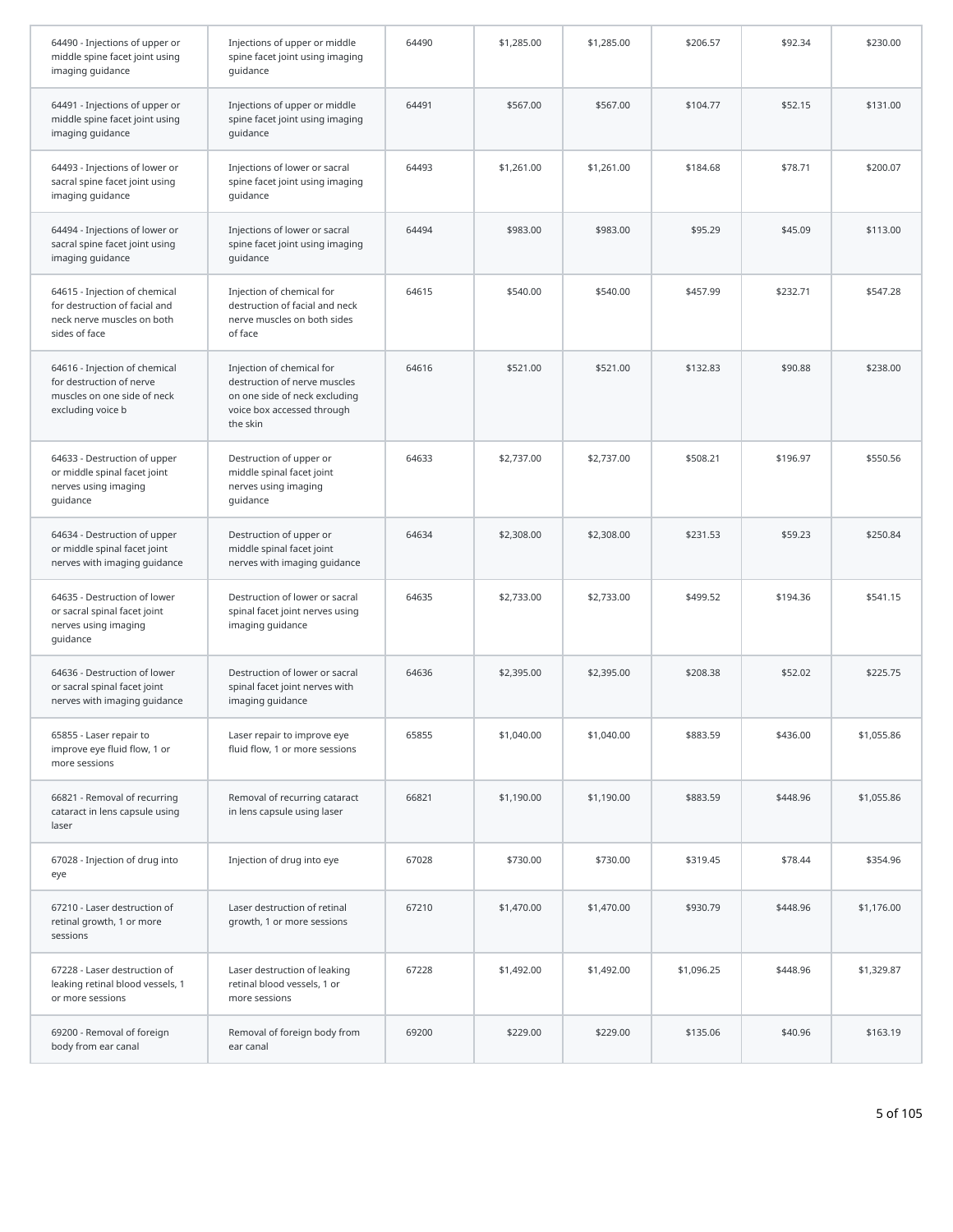| 69209 - Removal of impacted<br>ear wax by washing                                                        | Removal of impacted ear wax<br>by washing                                                        | 69209 | \$104.00   | \$104.00   | \$13.68    | \$12.92  | \$30.00    |
|----------------------------------------------------------------------------------------------------------|--------------------------------------------------------------------------------------------------|-------|------------|------------|------------|----------|------------|
| 69210 - Removal of impact ear<br>wax, one ear                                                            | Removal of impact ear wax,<br>one ear                                                            | 69210 | \$133.00   | \$133.00   | \$60.78    | \$28.47  | \$73.00    |
| 90832 - Psychotherapy, 30<br>minutes with patient and/or<br>family member                                | Psychotherapy, 30 minutes<br>with patient and/or family<br>member                                | 90832 | \$276.00   | \$276.00   | \$234.33   | \$82.00  | \$280.02   |
| 90834 - Psychotherapy, 45<br>minutes with patient and/or<br>family member                                | Psychotherapy, 45 minutes<br>with patient and/or family<br>member                                | 90834 | \$307.00   | \$307.00   | \$234.33   | \$109.00 | \$280.02   |
| 90837 - Psychotherapy, 60<br>minutes with patient and/or<br>family member                                | Psychotherapy, 60 minutes<br>with patient and/or family<br>member                                | 90837 | \$369.00   | \$369.00   | \$234.33   | \$119.07 | \$295.20   |
| 90846 - Family psychotherapy                                                                             | Family psychotherapy                                                                             | 90846 | \$333.00   | \$333.00   | \$234.33   | \$119.07 | \$280.02   |
| 90847 - Family psychotherapy<br>including patient                                                        | Family psychotherapy<br>including patient                                                        | 90847 | \$339.00   | \$339.00   | \$234.33   | \$119.07 | \$280.02   |
| 90853 - Group psychotherapy                                                                              | Group psychotherapy                                                                              | 90853 | \$155.00   | \$155.00   | \$131.30   | \$33.00  | \$156.90   |
| 95810 - Sleep monitoring of<br>patient (6 years or older) in<br>sleep lab                                | Sleep monitoring of patient (6<br>years or older) in sleep lab                                   | 95810 | \$2,229.00 | \$2,229.00 | \$1,613.02 | \$819.60 | \$1,927.51 |
| 99205 - New patient office or<br>other outpatient visit, typically<br>60 minutes                         | New patient office or other<br>outpatient visit, typically 60<br>minutes                         | 99205 | \$310.00   | \$310.00   | \$208.22   | \$160.06 | \$328.00   |
| 99211 - Established patient<br>office or other outpatient visit,<br>typically 5 minutes                  | Established patient office or<br>other outpatient visit, typically<br>5 minutes                  | 99211 | \$143.00   | \$143.00   | \$24.76    | \$8.14   | \$114.40   |
| 99383 - Initial new patient<br>preventive medicine<br>evaluation, age 5 through 11<br>years              | Initial new patient preventive<br>medicine evaluation, age 5<br>through 11 years                 | 99383 | \$234.00   | \$234.00   | \$136.19   | \$74.52  | \$187.20   |
| 99384 - Initial new patient<br>preventive medicine<br>evaluation, age 12 through 17<br>years             | Initial new patient preventive<br>medicine evaluation, age 12<br>through 17 years                | 99384 | \$269.00   | \$269.00   | \$149.69   | \$87.72  | \$215.20   |
| 99385 - Initial new patient<br>preventive medicine<br>evaluation age 18-39 years                         | Initial new patient preventive<br>medicine evaluation age 18-39<br>years                         | 99385 | \$260.00   | \$260.00   | \$149.69   | \$84.05  | \$208.00   |
| 99386 - Initial new patient<br>preventive medicine<br>evaluation age 40-64 years                         | Initial new patient preventive<br>medicine evaluation age 40-64<br>years                         | 99386 | \$313.00   | \$313.00   | \$175.58   | \$102.17 | \$250.40   |
| 99391 - Established patient<br>periodic preventive medicine<br>examination infant younger<br>than 1 year | Established patient periodic<br>preventive medicine<br>examination infant younger<br>than 1 year | 99391 | \$186.00   | \$186.00   | \$99.04    | \$60.07  | \$149.00   |
| 99392 - Established patient<br>periodic preventive medicine<br>examination, age 1 through 4<br>years     | Established patient periodic<br>preventive medicine<br>examination, age 1 through 4<br>years     | 99392 | \$203.00   | \$203.00   | \$110.30   | \$65.76  | \$162.40   |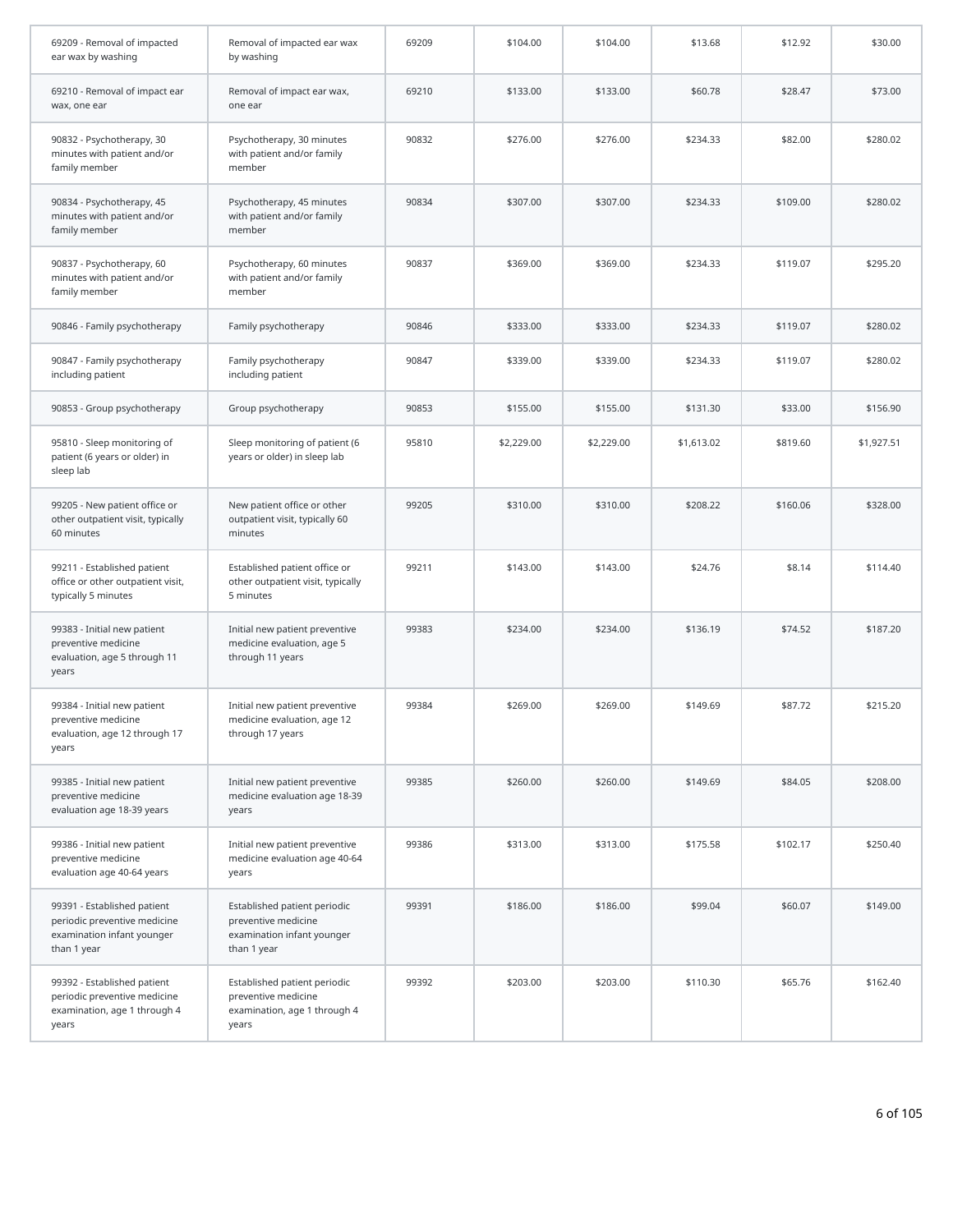| 99393 - Established patient<br>periodic preventive medicine<br>examination, age 5 through 11<br>years         | Established patient periodic<br>preventive medicine<br>examination, age 5 through 11<br>years                 | 99393 | \$203.00 | \$203.00 | \$109.18 | \$65.76  | \$162.40 |
|---------------------------------------------------------------------------------------------------------------|---------------------------------------------------------------------------------------------------------------|-------|----------|----------|----------|----------|----------|
| 99394 - Established patient<br>periodic preventive medicine<br>examination, age 12 through<br>17 years        | Established patient periodic<br>preventive medicine<br>examination, age 12 through<br>17 years                | 99394 | \$229.00 | \$229.00 | \$120.44 | \$74.52  | \$183.20 |
| 99395 - Established patient<br>periodic preventive medicine<br>examination age 18-39 years                    | Established patient periodic<br>preventive medicine<br>examination age 18-39 years                            | 99395 | \$231.00 | \$231.00 | \$121.56 | \$76.82  | \$184.80 |
| 99396 - Established patient<br>periodic preventive medicine<br>examination age 40-64 years                    | Established patient periodic<br>preventive medicine<br>examination age 40-64 years                            | 99396 | \$254.00 | \$254.00 | \$132.82 | \$83.42  | \$203.20 |
| Drainage of abscess                                                                                           | Drainage of abscess                                                                                           | 10060 | \$406.00 | \$406.00 | \$118.17 | \$89.60  | \$217.00 |
| Drainage of multiple abscess                                                                                  | Drainage of multiple abscess                                                                                  | 10061 | \$729.00 | \$729.00 | \$199.21 | \$157.69 | \$395.00 |
| Removal of foreign body from<br>tissue, accessed beneath the<br>skin                                          | Removal of foreign body from<br>tissue, accessed beneath the<br>skin                                          | 10120 | \$616.00 | \$616.00 | \$149.69 | \$90.62  | \$223.00 |
| Removal of single thickened<br>skin growth                                                                    | Removal of single thickened<br>skin growth                                                                    | 11055 | \$285.00 | \$285.00 | \$45.02  | \$13.74  | \$52.90  |
| Repair of wound (7.6 to 12.5<br>centimeters) of the scalp,<br>neck, underarms, genitals,<br>trunk, arms and/o | Repair of wound (7.6 to 12.5<br>centimeters) of the scalp,<br>neck, underarms, genitals,<br>trunk, arms and/o | 12004 | \$369.00 | \$369.00 | \$314.86 | \$159.98 | \$376.24 |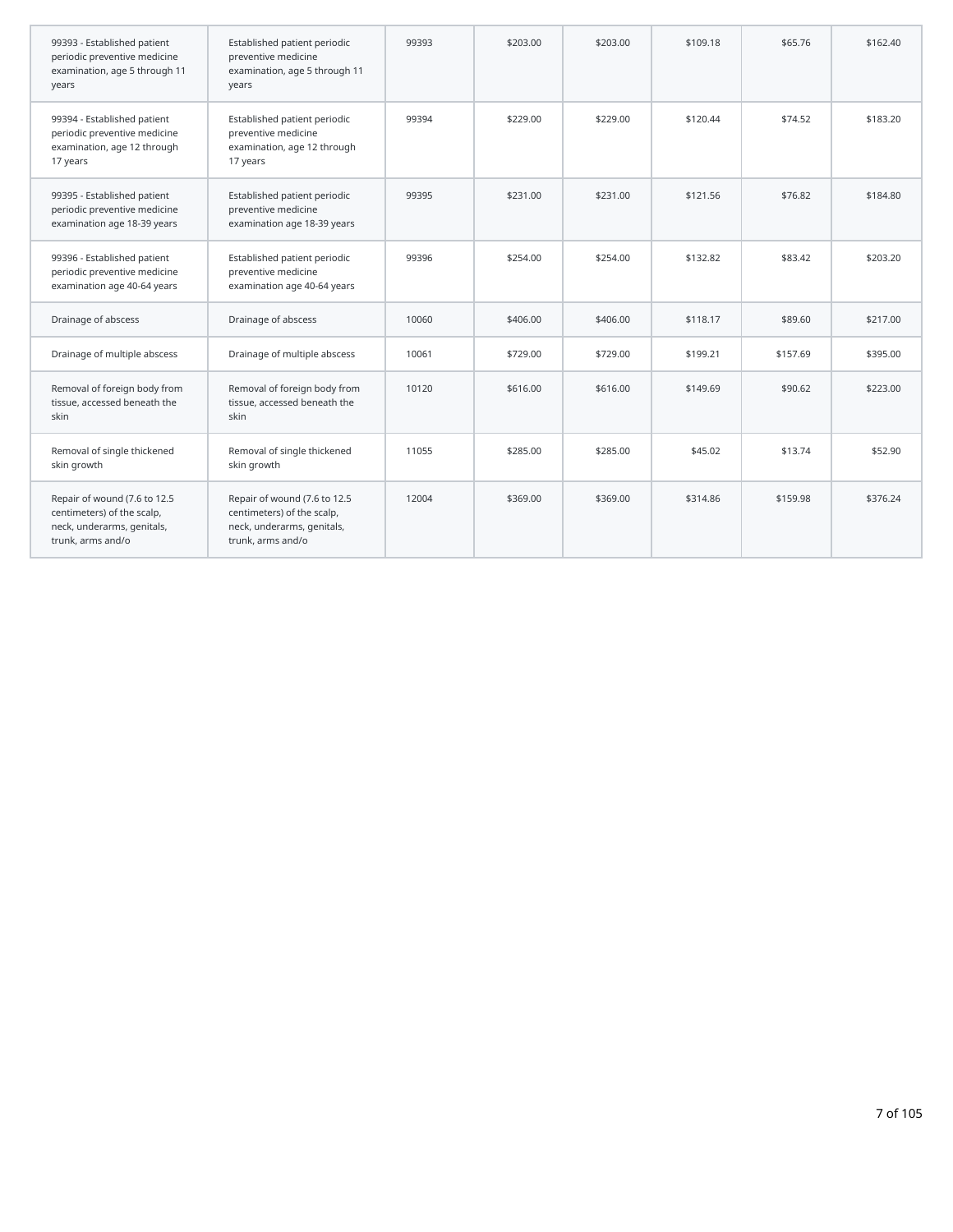### Aetna Medicare

| Shoppable Service                                                                                             | Service                                                                                                            | Code  | Gross      | Cash<br><b>Discount</b> | Negotiated<br>Rate | <b>Min</b> | Max      |
|---------------------------------------------------------------------------------------------------------------|--------------------------------------------------------------------------------------------------------------------|-------|------------|-------------------------|--------------------|------------|----------|
| 10160 - Aspiration of abscess,<br>blood accumulation, blister, or<br>cyst                                     | Aspiration of abscess, blood<br>accumulation, blister, or cyst                                                     | 10160 | \$585.00   | \$585.00                | \$308.16           | \$308.16   | \$747.58 |
| 11056 - Removal of 2 to 4<br>thickened skin growths                                                           | Removal of 2 to 4 thickened<br>skin growths                                                                        | 11056 | \$296.00   | \$296.00                | \$19.47            | \$19.47    | \$67.53  |
| 11102 - Tangential biopsy of<br>skin single lesion                                                            | TANGNTL BX SKIN SINGLE LES                                                                                         | 11102 | \$273.00   | \$273.00                | \$159.98           | \$159.98   | \$376.24 |
| 11104 - Punch biopsy of skin<br>single lesion                                                                 | PUNCH BX SKIN SINGLE<br>LESION                                                                                     | 11104 | \$289.00   | \$289.00                | \$40.37            | \$40.37    | \$150.70 |
| 11200 - Removal of up to and<br>including 15 skin tags                                                        | Removal of up to and<br>including 15 skin tags                                                                     | 11200 | \$369.00   | \$369.00                | \$64.88            | \$64.88    | \$159.00 |
| 11402 - Removal of growth<br>(1.1 to 2.0 centimeters) of the<br>trunk, arms, or legs                          | Removal of growth (1.1 to 2.0<br>centimeters) of the trunk,<br>arms, or legs                                       | 11402 | \$1,021.00 | \$1,021.00              | \$98.96            | \$98.96    | \$235.98 |
| 11440 - Removal of growth<br>(0.5 centimeters or less) of the<br>face, ears, eyelids, nose, lips,<br>or mouth | Removal of growth (0.5<br>centimeters or less) of the<br>face, ears, eyelids, nose, lips,<br>or mouth              | 11440 | \$1,006.00 | \$1,006.00              | \$90.60            | \$90.60    | \$214.04 |
| 11720 - Removal of tissue from<br>1 to 5 finger or toe nails                                                  | Removal of tissue from 1 to 5<br>finger or toe nails                                                               | 11720 | \$106.00   | \$106.00                | \$12.51            | \$12.51    | \$37.14  |
| 11721 - Removal of tissue from<br>6 or more finger or toe nails                                               | Removal of tissue from 6 or<br>more finger or toe nails                                                            | 11721 | \$122.00   | \$122.00                | \$21.02            | \$21.02    | \$58.53  |
| 11730 - Separation of nail<br>plate from nail bed                                                             | Separation of nail plate from<br>nail bed                                                                          | 11730 | \$344.00   | \$344.00                | \$46.53            | \$46.53    | \$119.30 |
| 11750 - Removal of nail                                                                                       | Removal of nail                                                                                                    | 11750 | \$616.00   | \$616.00                | \$88.26            | \$88.26    | \$288.13 |
| 11981 - Insertion of drug<br>delivery implant into tissue                                                     | Insertion of drug delivery<br>implant into tissue                                                                  | 11981 | \$281.00   | \$281.00                | \$53.78            | \$53.78    | \$174.45 |
| 11982 - Removal of drug<br>delivery implant from tissue                                                       | Removal of drug delivery<br>implant from tissue                                                                    | 11982 | \$660.00   | \$660.00                | \$63.41            | \$63.41    | \$203.71 |
| 11983 - Removal with<br>reinsertion of drug delivery<br>implant into tissue                                   | Removal with reinsertion of<br>drug delivery implant into<br>tissue                                                | 11983 | \$777.00   | \$777.00                | \$88.27            | \$88.27    | \$312.89 |
| 12001 - Repair of wound (2.5<br>centimeters or less) of the<br>scalp, neck, underarms, trunk,<br>arms and/or  | Repair of wound (2.5<br>centimeters or less) of the<br>scalp, neck, underarms, trunk,<br>arms and/or legs          | 12001 | \$326.00   | \$326.00                | \$37.82            | \$37.82    | \$202.59 |
| 12002 - Repair of wound (2.6<br>to 7.5 centimeters) of the<br>scalp, neck, underarms,<br>genitals, trunk, arm | Repair of wound (2.6 to 7.5<br>centimeters) of the scalp,<br>neck, underarms, genitals,<br>trunk, arms and/or legs | 12002 | \$347.00   | \$347.00                | \$49.96            | \$49.96    | \$217.22 |
| 12011 - Repair of wound (2.5<br>centimeters or less) of the<br>face, ears, eyelids, nose, lips,<br>and/or muc | Repair of wound (2.5<br>centimeters or less) of the<br>face, ears, eyelids, nose, lips,<br>and/or mucous membranes | 12011 | \$342.00   | \$342.00                | \$47.04            | \$47.04    | \$216.09 |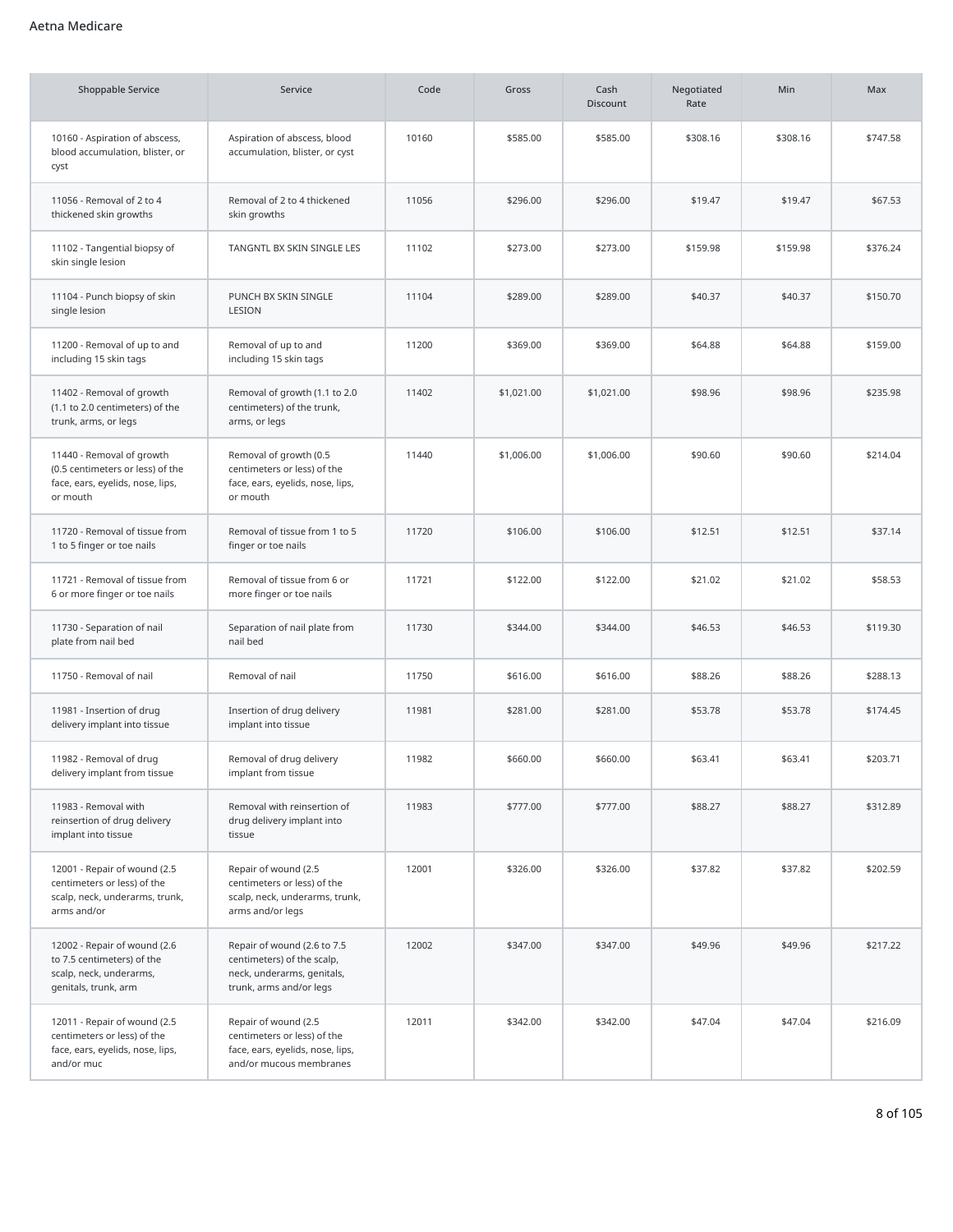| 12013 - Repair of wound (2.6<br>to 5.0 centimeters) of the face,<br>ears, eyelids, nose, lips, and/or<br>muco | Repair of wound (2.6 to 5.0<br>centimeters) of the face, ears,<br>eyelids, nose, lips, and/or<br>mucous membranes                                                                                                        | 12013 | \$347.00   | \$347.00   | \$49.22    | \$49.22    | \$236.35   |
|---------------------------------------------------------------------------------------------------------------|--------------------------------------------------------------------------------------------------------------------------------------------------------------------------------------------------------------------------|-------|------------|------------|------------|------------|------------|
| 15271 - Application of skin<br>substitute (wound surface up<br>to 100 sq cm) to trunk, arms,<br>or legs (firs | Application of skin substitute<br>(wound surface up to 100 sq<br>cm) to trunk, arms, or legs<br>(first 25 sq cm or less)                                                                                                 | 15271 | \$2,404.00 | \$2,404.00 | \$1,528.47 | \$294.93   | \$3,594.61 |
| 15275 - Application of skin<br>substitute (wound surface up<br>to 100 sq cm) to face, scalp,<br>eyelids, mout | Application of skin substitute<br>(wound surface up to 100 sq<br>cm) to face, scalp, eyelids,<br>mouth, neck, ears, eye region,<br>genitals, hands, feet, and/or<br>multiple fingers or toes (first<br>25 sq cm or less) | 15275 | \$2,423.00 | \$2,423.00 | \$1,528.47 | \$308.64   | \$3,594.61 |
| 17000 - Destruction of skin<br>growth                                                                         | Destruction of skin growth                                                                                                                                                                                               | 17000 | \$339.00   | \$339.00   | \$46.56    | \$46.56    | \$110.44   |
| 17110 - Destruction of up to 14<br>skin growths                                                               | Destruction of up to 14 skin<br>growths                                                                                                                                                                                  | 17110 | \$361.00   | \$361.00   | \$57.16    | \$57.16    | \$137.86   |
| 20526 - Injection of carpal<br>tunnel                                                                         | Injection of carpal tunnel                                                                                                                                                                                               | 20526 | \$450.00   | \$450.00   | \$232.71   | \$140.00   | \$547.28   |
| 20550 - Injections of tendon<br>sheath, ligament, or muscle<br>membrane                                       | Injections of tendon sheath,<br>ligament, or muscle<br>membrane                                                                                                                                                          | 20550 | \$424.00   | \$424.00   | \$33.29    | \$33.29    | \$97.92    |
| 20551 - Injections of tendon<br>attachment to bone                                                            | Injections of tendon<br>attachment to bone                                                                                                                                                                               | 20551 | \$426.00   | \$426.00   | \$33.88    | \$33.88    | \$102.95   |
| 20552 - Injections of trigger<br>points in 1 or 2 muscles                                                     | Injections of trigger points in 1<br>or 2 muscles                                                                                                                                                                        | 20552 | \$422.00   | \$422.00   | \$32.39    | \$32.39    | \$94.56    |
| 20553 - Injections of trigger<br>points in 3 or more muscles                                                  | Injections of trigger points in 3<br>or more muscles                                                                                                                                                                     | 20553 | \$430.00   | \$430.00   | \$36.96    | \$36.96    | \$106.23   |
| 20600 - Aspiration and/or<br>injection of small joint or joint<br>capsule                                     | Aspiration and/or injection of<br>small joint or joint capsule                                                                                                                                                           | 20600 | \$419.00   | \$419.00   | \$30.33    | \$30.33    | \$79.00    |
| 20605 - Aspiration and/or<br>injection of medium joint or<br>joint capsule                                    | Aspiration and/or injection of<br>medium joint or joint capsule                                                                                                                                                          | 20605 | \$421.00   | \$421.00   | \$31.68    | \$31.68    | \$84.42    |
| 20610 - Aspiration and/or<br>injection of large joint or joint<br>capsule                                     | Aspiration and/or injection of<br>large joint or joint capsule                                                                                                                                                           | 20610 | \$433.00   | \$433.00   | \$38.78    | \$38.78    | \$103.55   |
| 25600 - Closed treatment of<br>broken forearm bones                                                           | Closed treatment of broken<br>forearm bones                                                                                                                                                                              | 25600 | \$786.00   | \$786.00   | \$280.27   | \$280.27   | \$686.00   |
| 26055 - Incision of tendon<br>covering                                                                        | Incision of tendon covering                                                                                                                                                                                              | 26055 | \$2,385.00 | \$2,385.00 | \$1,240.64 | \$1,240.64 | \$2,917.72 |
| 26600 - Closed treatment of<br>fracture hand bone                                                             | Closed treatment of fracture<br>hand bone                                                                                                                                                                                | 26600 | \$736.00   | \$736.00   | \$248.20   | \$248.20   | \$611.00   |
| 27093 - Injection of dye for X-<br>ray imaging of hip joint                                                   | Injection of dye for X-ray<br>imaging of hip joint                                                                                                                                                                       | 27093 | \$223.00   | \$223.00   | \$59.03    | \$59.03    | \$365.01   |
| 27096 - Injection procedure<br>into sacroiliac joint for<br>anesthetic or steroid                             | Injection procedure into<br>sacroiliac joint for anesthetic<br>or steroid                                                                                                                                                | 27096 | \$1,556.00 | \$1,556.00 | \$72.62    | \$72.62    | \$344.24   |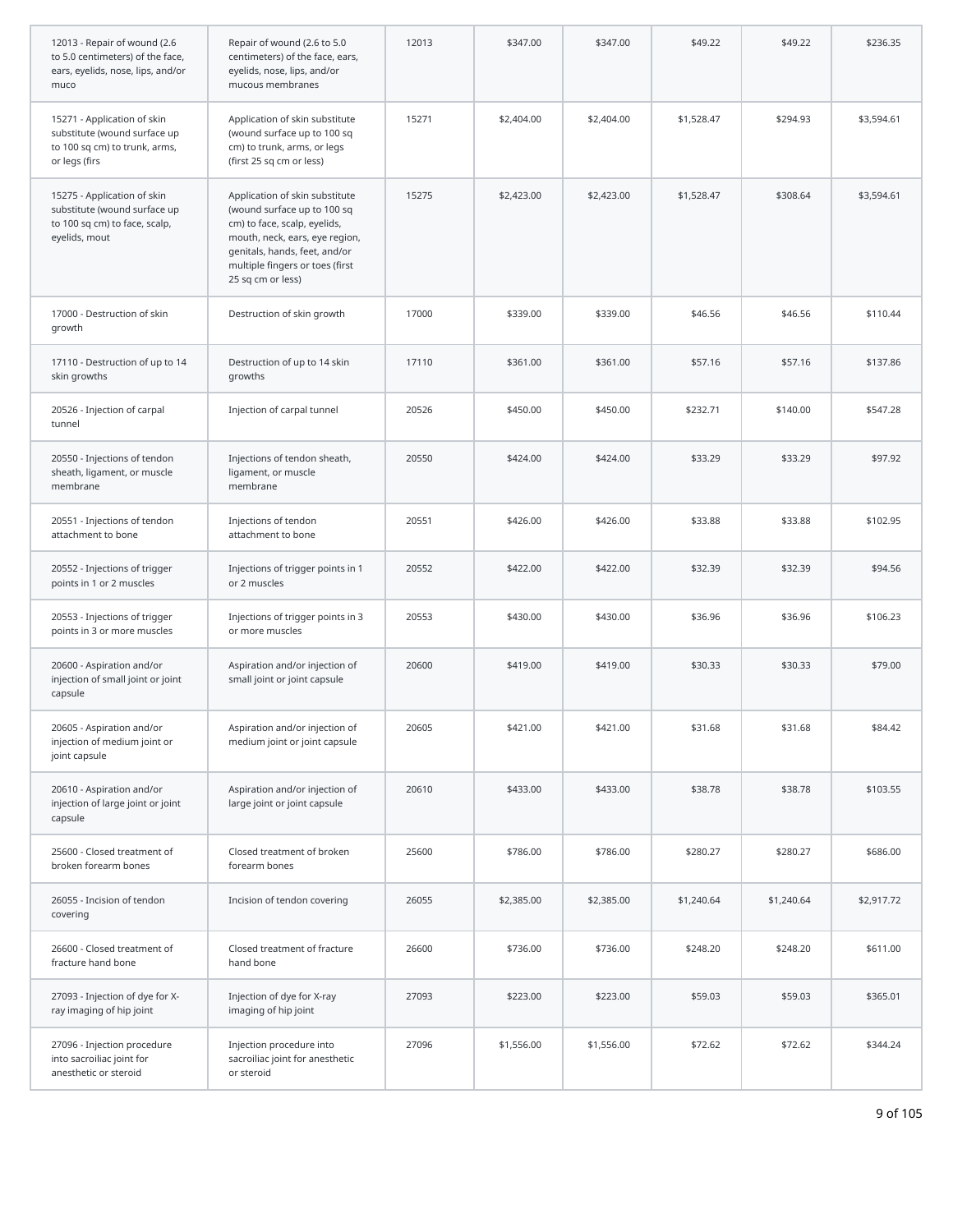| 27786 - Closed treatment of<br>broken ankle                                                                   | Closed treatment of broken<br>ankle                                                                          | 27786 | \$748.00   | \$748.00   | \$250.74   | \$250.74   | \$683.00   |
|---------------------------------------------------------------------------------------------------------------|--------------------------------------------------------------------------------------------------------------|-------|------------|------------|------------|------------|------------|
| 28285 - Correction of toe joint<br>deformity                                                                  | Correction of toe joint<br>deformity                                                                         | 28285 | \$4,586.00 | \$4,586.00 | \$2,522.01 | \$2,522.01 | \$5,931.21 |
| 28470 - Closed treatment of<br>broken foot bone                                                               | Closed treatment of broken<br>foot bone                                                                      | 28470 | \$630.00   | \$630.00   | \$183.72   | \$183.72   | \$504.00   |
| 28820 - Amputation of foot                                                                                    | Amputation of foot                                                                                           | 28820 | \$4,443.00 | \$4,443.00 | \$2,522.01 | \$1,004.00 | \$5,931.21 |
| 29445 - Application of rigid<br>total contact leg cast                                                        | Application of rigid total<br>contact leg cast                                                               | 29445 | \$512.00   | \$512.00   | \$214.89   | \$214.89   | \$505.38   |
| 29580 - Strapping, Unna boot                                                                                  | Strapping, Unna boot                                                                                         | 29580 | \$241.00   | \$241.00   | \$23.06    | \$23.06    | \$77.66    |
| 31575 - Diagnostic<br>examination of voice box<br>using flexible endoscope                                    | Diagnostic examination of<br>voice box using flexible<br>endoscope                                           | 31575 | \$341.00   | \$341.00   | \$146.48   | \$146.48   | \$344.49   |
| 32555 - Removal of fluid from<br>chest cavity with imaging<br>guidance                                        | Removal of fluid from chest<br>cavity with imaging guidance                                                  | 32555 | \$1,083.00 | \$1,083.00 | \$482.60   | \$482.60   | \$1,134.98 |
| 36556 - Insertion of central<br>venous catheter for infusion,<br>patient 5 years or older                     | Insertion of central venous<br>catheter for infusion, patient 5<br>years or older                            | 36556 | \$1,686.00 | \$1,686.00 | \$2,549.87 | \$379.00   | \$5,996.72 |
| 49083 - Drainage of fluid from<br>abdominal cavity using<br>imaging guidance                                  | Drainage of fluid from<br>abdominal cavity using<br>imaging guidance                                         | 49083 | \$1,284.00 | \$1,284.00 | \$721.39   | \$721.39   | \$1,696.54 |
| 51701 - Insertion of temporary<br>bladder catheter                                                            | Insertion of temporary<br>bladder catheter                                                                   | 51701 | \$197.00   | \$197.00   | \$99.75    | \$80.00    | \$234.60   |
| 51702 - Insertion of indwelling<br>bladder catheter                                                           | Insertion of indwelling bladder<br>catheter                                                                  | 51702 | \$197.00   | \$197.00   | \$22.23    | \$22.23    | \$150.81   |
| 51705 - Removal of skin suture<br>with change of bladder tube                                                 | Removal of skin suture with<br>change of bladder tube                                                        | 51705 | \$420.00   | \$420.00   | \$237.14   | \$169.00   | \$557.71   |
| 51798 - Ultrasound<br>measurement of bladder<br>capacity after voiding                                        | Ultrasound measurement of<br>bladder capacity after voiding                                                  | 51798 | \$102.00   | \$102.00   | \$49.59    | \$18.00    | \$116.63   |
| 52000 - Diagnostic<br>examination of the bladder<br>and bladder canal (urethra)<br>using an endoscope         | Diagnostic examination of the<br>bladder and bladder canal<br>(urethra) using an endoscope                   | 52000 | \$950.00   | \$950.00   | \$512.14   | \$512.14   | \$1,204.45 |
| 52310 - Removal of foreign<br>body, stone, or stent from<br>bladder canal (urethra) or<br>bladder using an en | Removal of foreign body,<br>stone, or stent from bladder<br>canal (urethra) or bladder<br>using an endoscope | 52310 | \$2,788.00 | \$2,788.00 | \$1,597.63 | \$591.05   | \$3,757.27 |
| 55250 - Removal of sperm<br>duct                                                                              | Removal of sperm duct                                                                                        | 55250 | \$2,900.00 | \$2,900.00 | \$1,597.63 | \$1,597.63 | \$3,757.27 |
| 55700 - Biopsy of prostate<br>gland                                                                           | Biopsy of prostate gland                                                                                     | 55700 | \$2,757.00 | \$2,757.00 | \$1,597.63 | \$453.55   | \$3,757.27 |
| 57454 - Biopsy and scraping of<br>the cervix using an endoscope                                               | Biopsy and scraping of the<br>cervix using an endoscope                                                      | 57454 | \$600.00   | \$600.00   | \$250.82   | \$250.82   | \$589.86   |
| 58100 - Biopsy of uterine<br>lining                                                                           | Biopsy of uterine lining                                                                                     | 58100 | \$350.00   | \$350.00   | \$55.12    | \$55.12    | \$168.83   |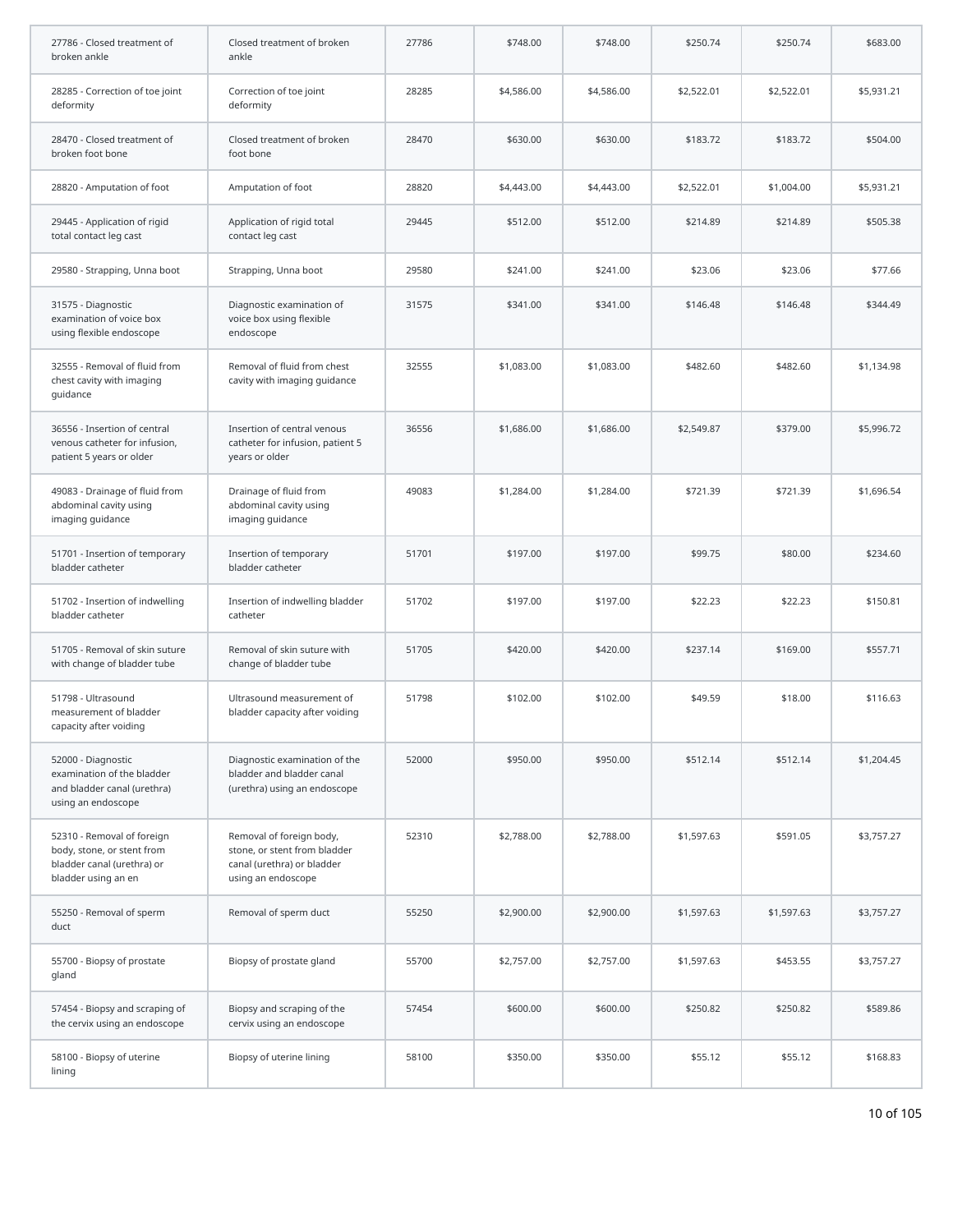| 58300 - Placement of intra-<br>uterine device (IUD) for<br>pregnancy prevention                               | Placement of intra-uterine<br>device (IUD) for pregnancy<br>prevention                                             | 58300 | \$159.00   | \$159.00   | \$44.25    | \$44.25    | \$144.07    |
|---------------------------------------------------------------------------------------------------------------|--------------------------------------------------------------------------------------------------------------------|-------|------------|------------|------------|------------|-------------|
| 58301 - Removal of intra-<br>uterine device (IUD) for<br>pregnancy prevention                                 | Removal of intra-uterine<br>device (IUD) for pregnancy<br>prevention                                               | 58301 | \$345.00   | \$345.00   | \$57.59    | \$57.59    | \$151.95    |
| 59025 - Fetal non-stress test                                                                                 | Fetal non-stress test                                                                                              | 59025 | \$315.00   | \$315.00   | \$151.76   | \$151.76   | \$399.01    |
| 62270 - Spinal tap for<br>diagnosis                                                                           | Spinal tap for diagnosis                                                                                           | 62270 | \$998.00   | \$998.00   | \$565.45   | \$565.45   | \$1,329.81  |
| 62321 - Njx Interlaminar<br>Crv/Thrc                                                                          | Njx Interlaminar Crv/Thrc                                                                                          | 62321 | \$1,044.00 | \$1,044.00 | \$93.77    | \$93.77    | \$301.05    |
| 62322 - Under injection,<br>drainage, or aspiration<br>procedures on the spine and<br>spinal cord             | Under injection, drainage, or<br>aspiration procedures on the<br>spine and spinal cord                             | 62322 | \$1,011.00 | \$1,011.00 | \$565.45   | \$266.00   | \$1,329.81  |
| 62323 - Under injection,<br>drainage, or aspiration<br>procedures on the spine and<br>spinal cord             | Under injection, drainage, or<br>aspiration procedures on the<br>spine and spinal cord                             | 62323 | \$1,032.00 | \$1,032.00 | \$86.58    | \$86.58    | \$295.72    |
| 63650 - Implantation of spinal<br>neurostimulator electrodes,<br>accessed through the skin                    | Implantation of spinal<br>neurostimulator electrodes,<br>accessed through the skin                                 | 63650 | \$9,412.00 | \$9,412.00 | \$5,489.44 | \$4,236.92 | \$12,909.94 |
| 64400 - Injection of anesthetic<br>agent, trigeminal nerve                                                    | Injection of anesthetic agent,<br>trigeminal nerve                                                                 | 64400 | \$471.00   | \$471.00   | \$232.71   | \$190.00   | \$547.28    |
| 64405 - Injection of anesthetic<br>agent, greater occipital nerve                                             | Injection of anesthetic agent,<br>greater occipital nerve                                                          | 64405 | \$444.00   | \$444.00   | \$44.87    | \$44.87    | \$158.70    |
| 64447 - Injection of anesthetic<br>agent, thigh nerve                                                         | Injection of anesthetic agent,<br>thigh nerve                                                                      | 64447 | \$984.00   | \$984.00   | \$565.45   | \$470.25   | \$1,329.81  |
| 64450 - Injection of anesthetic<br>agent, other peripheral nerve<br>or branch                                 | Injection of anesthetic agent,<br>other peripheral nerve or<br>branch                                              | 64450 | \$949.00   | \$949.00   | \$36.68    | \$36.68    | \$150.81    |
| 64483 - Injections of<br>anesthetic and/or steroid drug<br>into lower or sacral spine<br>nerve root using ima | Injections of anesthetic and/or<br>steroid drug into lower or<br>sacral spine nerve root using<br>imaging guidance | 64483 | \$1,294.00 | \$1,294.00 | \$97.36    | \$97.36    | \$510.98    |
| 64490 - Injections of upper or<br>middle spine facet joint using<br>imaging guidance                          | Injections of upper or middle<br>spine facet joint using imaging<br>guidance                                       | 64490 | \$1,285.00 | \$1,285.00 | \$92.34    | \$92.34    | \$230.00    |
| 64491 - Injections of upper or<br>middle spine facet joint using<br>imaging guidance                          | Injections of upper or middle<br>spine facet joint using imaging<br>quidance                                       | 64491 | \$567.00   | \$567.00   | \$52.15    | \$52.15    | \$131.00    |
| 64493 - Injections of lower or<br>sacral spine facet joint using<br>imaging guidance                          | Injections of lower or sacral<br>spine facet joint using imaging<br>guidance                                       | 64493 | \$1,261.00 | \$1,261.00 | \$78.71    | \$78.71    | \$200.07    |
| 64494 - Injections of lower or<br>sacral spine facet joint using<br>imaging guidance                          | Injections of lower or sacral<br>spine facet joint using imaging<br>guidance                                       | 64494 | \$983.00   | \$983.00   | \$45.09    | \$45.09    | \$113.00    |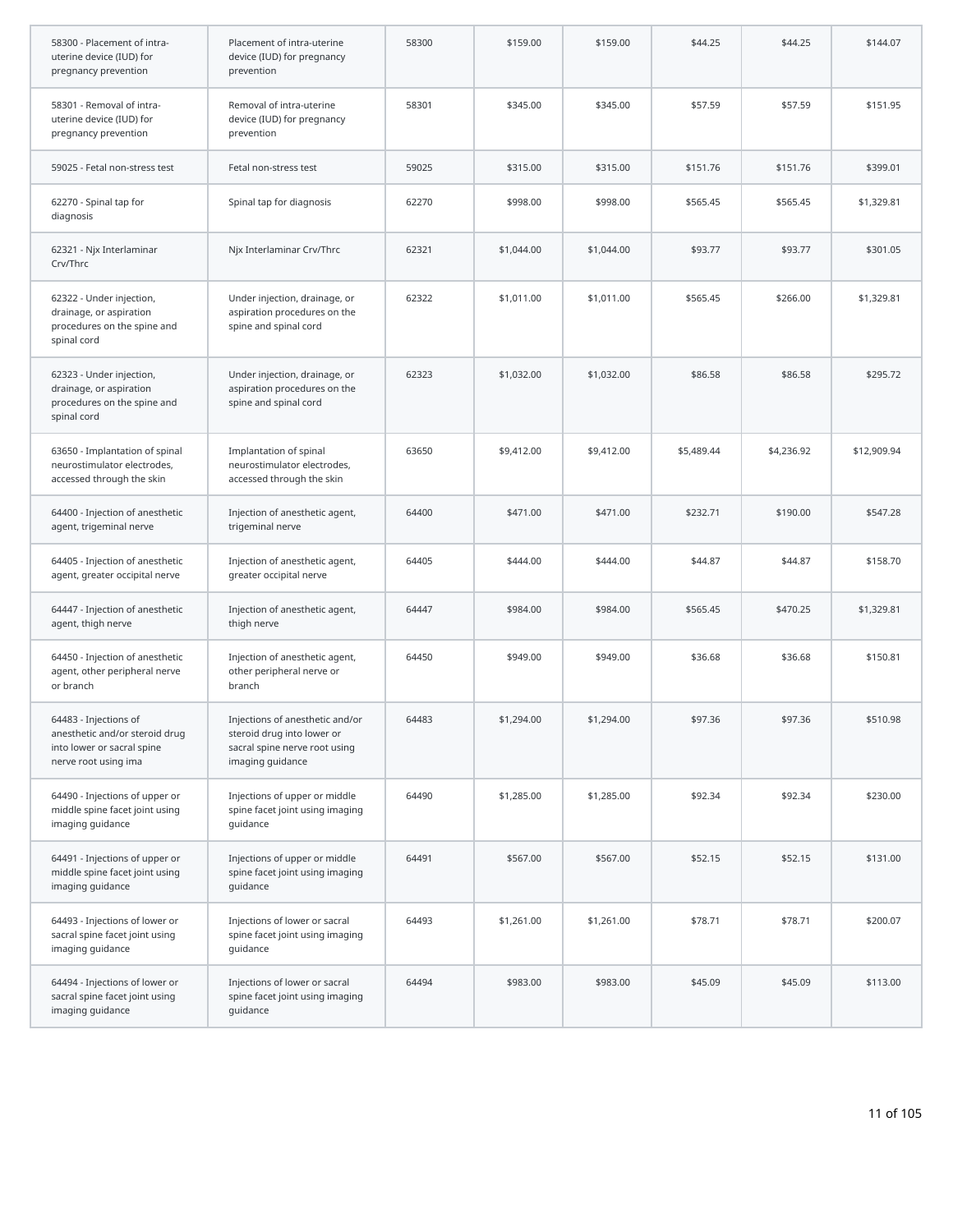| 64615 - Injection of chemical<br>for destruction of facial and<br>neck nerve muscles on both<br>sides of face | Injection of chemical for<br>destruction of facial and neck<br>nerve muscles on both sides<br>of face                                | 64615 | \$540.00   | \$540.00   | \$232.71 | \$232.71 | \$547.28   |
|---------------------------------------------------------------------------------------------------------------|--------------------------------------------------------------------------------------------------------------------------------------|-------|------------|------------|----------|----------|------------|
| 64616 - Injection of chemical<br>for destruction of nerve<br>muscles on one side of neck<br>excluding voice b | Injection of chemical for<br>destruction of nerve muscles<br>on one side of neck excluding<br>voice box accessed through<br>the skin | 64616 | \$521.00   | \$521.00   | \$90.88  | \$90.88  | \$238.00   |
| 64633 - Destruction of upper<br>or middle spinal facet joint<br>nerves using imaging<br>guidance              | Destruction of upper or<br>middle spinal facet joint<br>nerves using imaging<br>guidance                                             | 64633 | \$2,737.00 | \$2,737.00 | \$196.97 | \$196.97 | \$550.56   |
| 64634 - Destruction of upper<br>or middle spinal facet joint<br>nerves with imaging guidance                  | Destruction of upper or<br>middle spinal facet joint<br>nerves with imaging guidance                                                 | 64634 | \$2,308.00 | \$2,308.00 | \$59.23  | \$59.23  | \$250.84   |
| 64635 - Destruction of lower<br>or sacral spinal facet joint<br>nerves using imaging<br>guidance              | Destruction of lower or sacral<br>spinal facet joint nerves using<br>imaging guidance                                                | 64635 | \$2,733.00 | \$2,733.00 | \$194.36 | \$194.36 | \$541.15   |
| 64636 - Destruction of lower<br>or sacral spinal facet joint<br>nerves with imaging guidance                  | Destruction of lower or sacral<br>spinal facet joint nerves with<br>imaging guidance                                                 | 64636 | \$2,395.00 | \$2,395.00 | \$52.02  | \$52.02  | \$225.75   |
| 65855 - Laser repair to<br>improve eye fluid flow, 1 or<br>more sessions                                      | Laser repair to improve eye<br>fluid flow, 1 or more sessions                                                                        | 65855 | \$1,040.00 | \$1,040.00 | \$448.96 | \$436.00 | \$1,055.86 |
| 66821 - Removal of recurring<br>cataract in lens capsule using<br>laser                                       | Removal of recurring cataract<br>in lens capsule using laser                                                                         | 66821 | \$1,190.00 | \$1,190.00 | \$448.96 | \$448.96 | \$1,055.86 |
| 67028 - Injection of drug into<br>eye                                                                         | Injection of drug into eye                                                                                                           | 67028 | \$730.00   | \$730.00   | \$78.44  | \$78.44  | \$354.96   |
| 67210 - Laser destruction of<br>retinal growth, 1 or more<br>sessions                                         | Laser destruction of retinal<br>growth, 1 or more sessions                                                                           | 67210 | \$1,470.00 | \$1,470.00 | \$448.96 | \$448.96 | \$1,176.00 |
| 67228 - Laser destruction of<br>leaking retinal blood vessels, 1<br>or more sessions                          | Laser destruction of leaking<br>retinal blood vessels, 1 or<br>more sessions                                                         | 67228 | \$1,492.00 | \$1,492.00 | \$448.96 | \$448.96 | \$1,329.87 |
| 69200 - Removal of foreign<br>body from ear canal                                                             | Removal of foreign body from<br>ear canal                                                                                            | 69200 | \$229.00   | \$229.00   | \$40.96  | \$40.96  | \$163.19   |
| 69209 - Removal of impacted<br>ear wax by washing                                                             | Removal of impacted ear wax<br>by washing                                                                                            | 69209 | \$104.00   | \$104.00   | \$13.66  | \$12.92  | \$30.00    |
| 69210 - Removal of impact ear<br>wax, one ear                                                                 | Removal of impact ear wax,<br>one ear                                                                                                | 69210 | \$133.00   | \$133.00   | \$28.47  | \$28.47  | \$73.00    |
| 90832 - Psychotherapy, 30<br>minutes with patient and/or<br>family member                                     | Psychotherapy, 30 minutes<br>with patient and/or family<br>member                                                                    | 90832 | \$276.00   | \$276.00   | \$119.07 | \$82.00  | \$280.02   |
| 90834 - Psychotherapy, 45<br>minutes with patient and/or<br>family member                                     | Psychotherapy, 45 minutes<br>with patient and/or family<br>member                                                                    | 90834 | \$307.00   | \$307.00   | \$119.07 | \$109.00 | \$280.02   |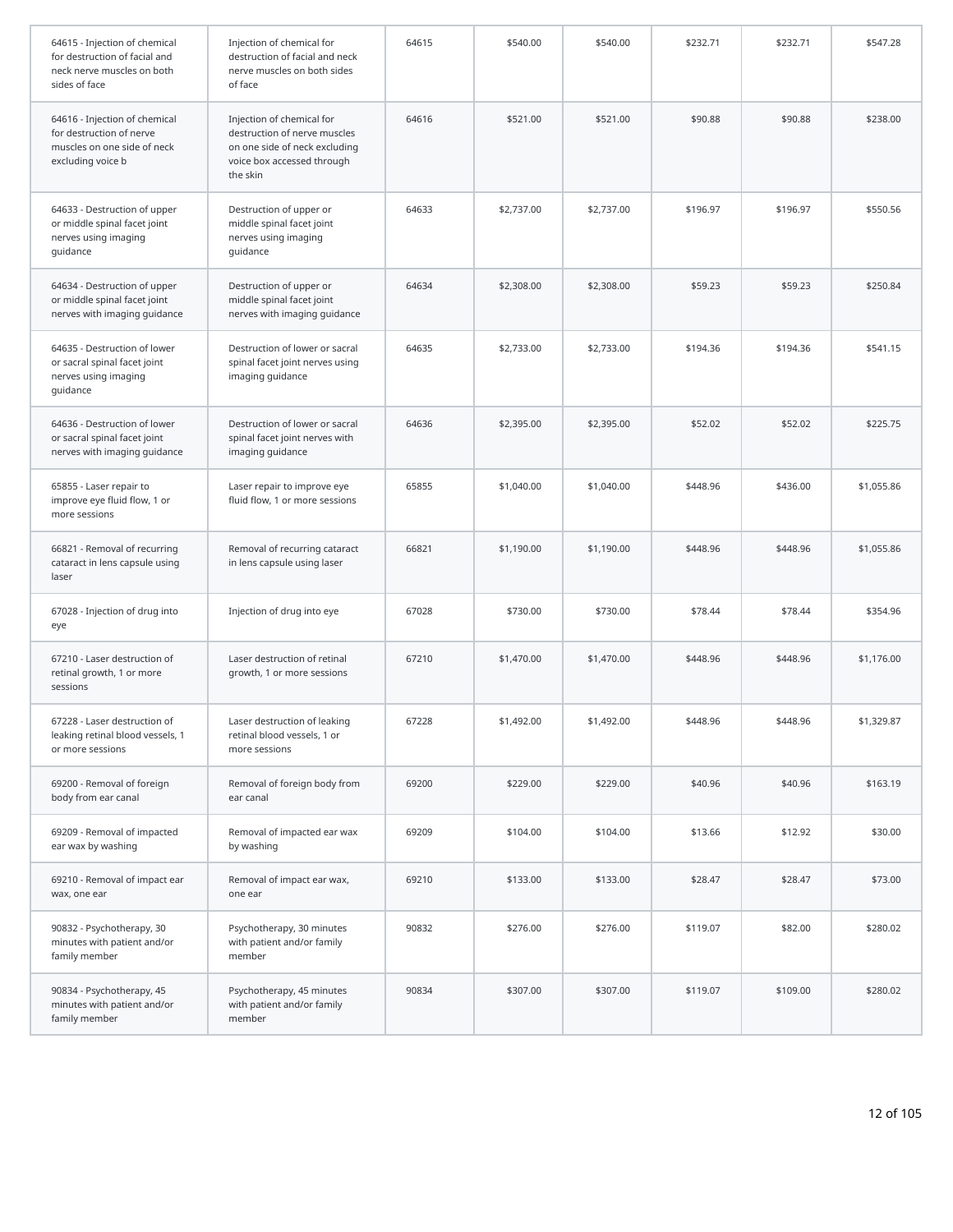| 90837 - Psychotherapy, 60<br>minutes with patient and/or<br>family member                                | Psychotherapy, 60 minutes<br>with patient and/or family<br>member                                | 90837 | \$369.00   | \$369.00   | \$119.07 | \$119.07 | \$295.20   |
|----------------------------------------------------------------------------------------------------------|--------------------------------------------------------------------------------------------------|-------|------------|------------|----------|----------|------------|
| 90846 - Family psychotherapy                                                                             | Family psychotherapy                                                                             | 90846 | \$333.00   | \$333.00   | \$119.07 | \$119.07 | \$280.02   |
| 90847 - Family psychotherapy<br>including patient                                                        | Family psychotherapy<br>including patient                                                        | 90847 | \$339.00   | \$339.00   | \$119.07 | \$119.07 | \$280.02   |
| 90853 - Group psychotherapy                                                                              | Group psychotherapy                                                                              | 90853 | \$155.00   | \$155.00   | \$66.72  | \$33.00  | \$156.90   |
| 95810 - Sleep monitoring of<br>patient (6 years or older) in<br>sleep lab                                | Sleep monitoring of patient (6<br>years or older) in sleep lab                                   | 95810 | \$2,229.00 | \$2,229.00 | \$819.60 | \$819.60 | \$1,927.51 |
| 99205 - New patient office or<br>other outpatient visit, typically<br>60 minutes                         | New patient office or other<br>outpatient visit, typically 60<br>minutes                         | 99205 | \$310.00   | \$310.00   | \$160.06 | \$160.06 | \$328.00   |
| 99211 - Established patient<br>office or other outpatient visit,<br>typically 5 minutes                  | Established patient office or<br>other outpatient visit, typically<br>5 minutes                  | 99211 | \$143.00   | \$143.00   | \$8.14   | \$8.14   | \$114.40   |
| 99383 - Initial new patient<br>preventive medicine<br>evaluation, age 5 through 11<br>years              | Initial new patient preventive<br>medicine evaluation, age 5<br>through 11 years                 | 99383 | \$234.00   | \$234.00   | \$74.52  | \$74.52  | \$187.20   |
| 99384 - Initial new patient<br>preventive medicine<br>evaluation, age 12 through 17<br>years             | Initial new patient preventive<br>medicine evaluation, age 12<br>through 17 years                | 99384 | \$269.00   | \$269.00   | \$87.72  | \$87.72  | \$215.20   |
| 99385 - Initial new patient<br>preventive medicine<br>evaluation age 18-39 years                         | Initial new patient preventive<br>medicine evaluation age 18-39<br>years                         | 99385 | \$260.00   | \$260.00   | \$84.05  | \$84.05  | \$208.00   |
| 99386 - Initial new patient<br>preventive medicine<br>evaluation age 40-64 years                         | Initial new patient preventive<br>medicine evaluation age 40-64<br>years                         | 99386 | \$313.00   | \$313.00   | \$102.17 | \$102.17 | \$250.40   |
| 99391 - Established patient<br>periodic preventive medicine<br>examination infant younger<br>than 1 year | Established patient periodic<br>preventive medicine<br>examination infant younger<br>than 1 year | 99391 | \$186.00   | \$186.00   | \$60.07  | \$60.07  | \$149.00   |
| 99392 - Established patient<br>periodic preventive medicine<br>examination, age 1 through 4<br>years     | Established patient periodic<br>preventive medicine<br>examination, age 1 through 4<br>years     | 99392 | \$203.00   | \$203.00   | \$65.76  | \$65.76  | \$162.40   |
| 99393 - Established patient<br>periodic preventive medicine<br>examination, age 5 through 11<br>years    | Established patient periodic<br>preventive medicine<br>examination, age 5 through 11<br>years    | 99393 | \$203.00   | \$203.00   | \$65.76  | \$65.76  | \$162.40   |
| 99394 - Established patient<br>periodic preventive medicine<br>examination, age 12 through<br>17 years   | Established patient periodic<br>preventive medicine<br>examination, age 12 through<br>17 years   | 99394 | \$229.00   | \$229.00   | \$74.52  | \$74.52  | \$183.20   |
| 99395 - Established patient<br>periodic preventive medicine<br>examination age 18-39 years               | Established patient periodic<br>preventive medicine<br>examination age 18-39 years               | 99395 | \$231.00   | \$231.00   | \$76.82  | \$76.82  | \$184.80   |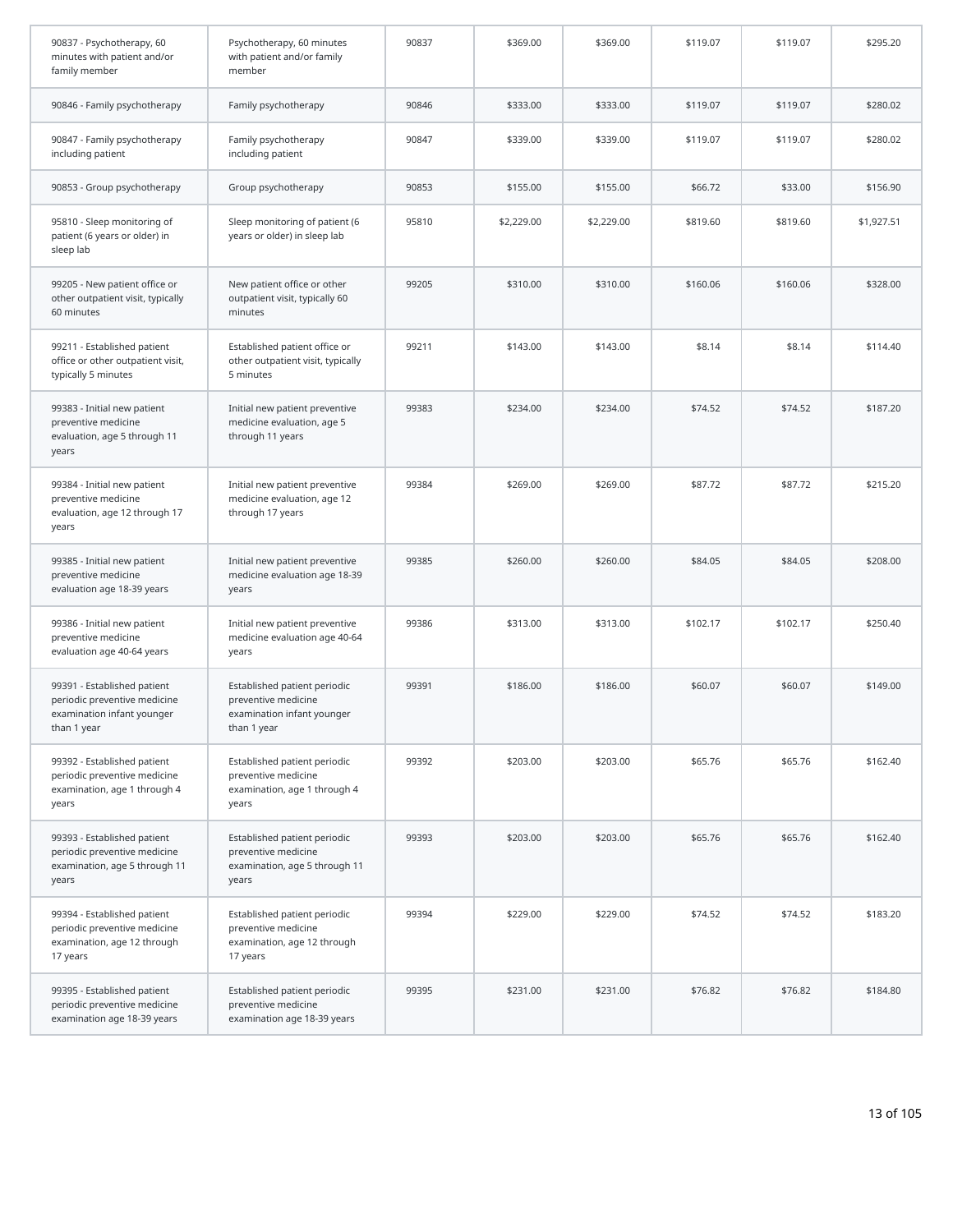| 99396 - Established patient<br>periodic preventive medicine<br>examination age 40-64 years                    | Established patient periodic<br>preventive medicine<br>examination age 40-64 years                            | 99396 | \$254.00 | \$254.00 | \$83.42  | \$83.42  | \$203.20 |
|---------------------------------------------------------------------------------------------------------------|---------------------------------------------------------------------------------------------------------------|-------|----------|----------|----------|----------|----------|
| Drainage of abscess                                                                                           | Drainage of abscess                                                                                           | 10060 | \$406.00 | \$406.00 | \$89.60  | \$89.60  | \$217.00 |
| Drainage of multiple abscess                                                                                  | Drainage of multiple abscess                                                                                  | 10061 | \$729.00 | \$729.00 | \$157.69 | \$157.69 | \$395.00 |
| Removal of foreign body from<br>tissue, accessed beneath the<br>skin                                          | Removal of foreign body from<br>tissue, accessed beneath the<br>skin                                          | 10120 | \$616.00 | \$616.00 | \$90.62  | \$90.62  | \$223.00 |
| Removal of single thickened<br>skin growth                                                                    | Removal of single thickened<br>skin growth                                                                    | 11055 | \$285.00 | \$285.00 | \$13.74  | \$13.74  | \$52.90  |
| Repair of wound (7.6 to 12.5<br>centimeters) of the scalp,<br>neck, underarms, genitals,<br>trunk, arms and/o | Repair of wound (7.6 to 12.5<br>centimeters) of the scalp,<br>neck, underarms, genitals,<br>trunk, arms and/o | 12004 | \$369.00 | \$369.00 | \$159.98 | \$159.98 | \$376.24 |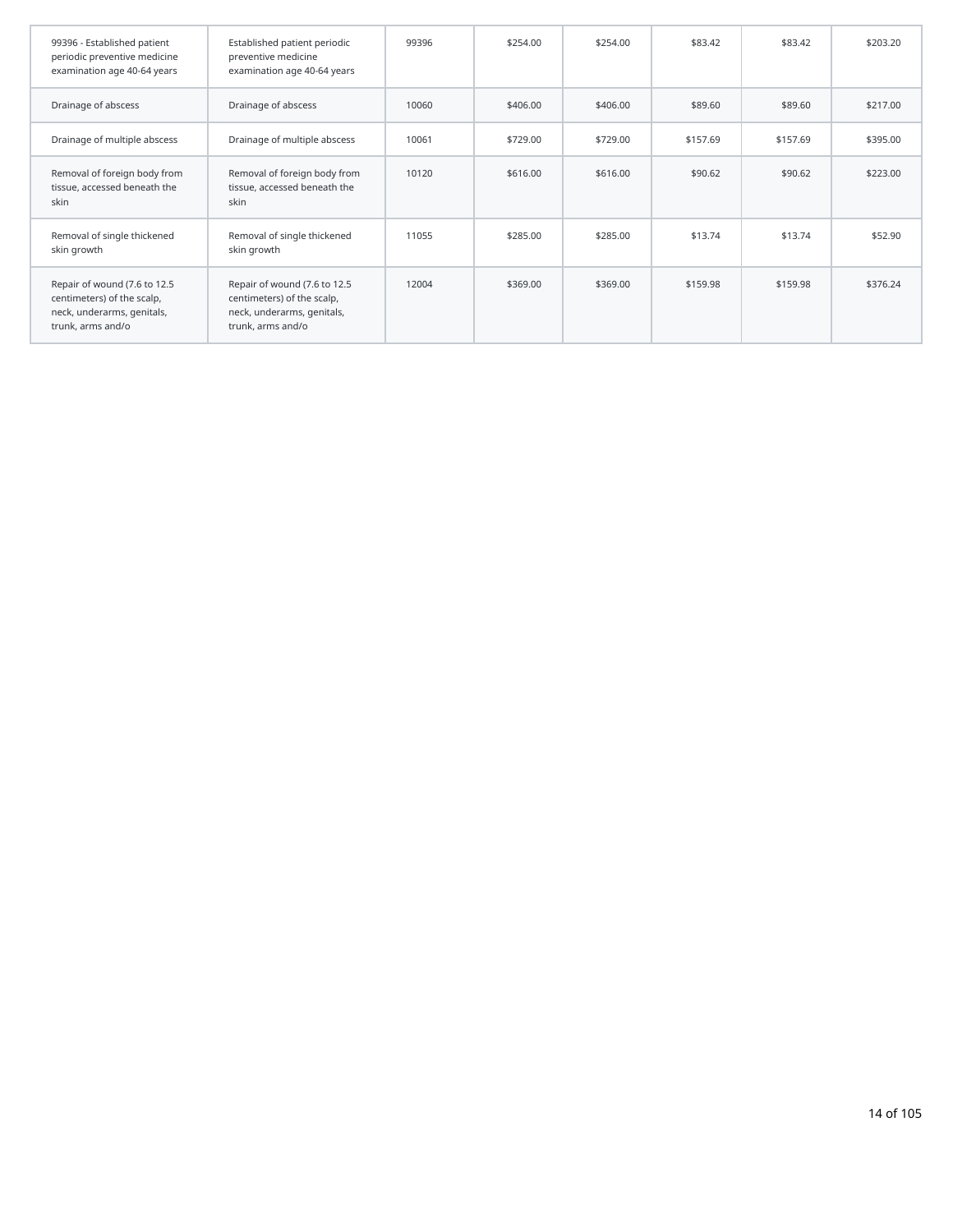## Aetna Commercial PPO

| <b>Shoppable Service</b>                                                                                      | Service                                                                                                            | Code  | Gross      | Cash<br><b>Discount</b> | Negotiated<br>Rate | Min      | Max      |
|---------------------------------------------------------------------------------------------------------------|--------------------------------------------------------------------------------------------------------------------|-------|------------|-------------------------|--------------------|----------|----------|
| 10160 - Aspiration of abscess,<br>blood accumulation, blister, or<br>cyst                                     | Aspiration of abscess, blood<br>accumulation, blister, or cyst                                                     | 10160 | \$585.00   | \$585.00                | \$724.73           | \$308.16 | \$747.58 |
| 11056 - Removal of 2 to 4<br>thickened skin growths                                                           | Removal of 2 to 4 thickened<br>skin growths                                                                        | 11056 | \$296.00   | \$296.00                | \$67.53            | \$19.47  | \$67.53  |
| 11102 - Tangential biopsy of<br>skin single lesion                                                            | TANGNTL BX SKIN SINGLE LES                                                                                         | 11102 | \$273.00   | \$273.00                | \$376.24           | \$159.98 | \$376.24 |
| 11104 - Punch biopsy of skin<br>single lesion                                                                 | PUNCH BX SKIN SINGLE<br>LESION                                                                                     | 11104 | \$289.00   | \$289.00                | \$150.70           | \$40.37  | \$150.70 |
| 11200 - Removal of up to and<br>including 15 skin tags                                                        | Removal of up to and<br>including 15 skin tags                                                                     | 11200 | \$369.00   | \$369.00                | \$82.53            | \$64.88  | \$159.00 |
| 11402 - Removal of growth<br>(1.1 to 2.0 centimeters) of the<br>trunk, arms, or legs                          | Removal of growth (1.1 to 2.0<br>centimeters) of the trunk,<br>arms, or legs                                       | 11402 | \$1,021.00 | \$1,021.00              | \$203.71           | \$98.96  | \$235.98 |
| 11440 - Removal of growth<br>(0.5 centimeters or less) of the<br>face, ears, eyelids, nose, lips,<br>or mouth | Removal of growth (0.5<br>centimeters or less) of the<br>face, ears, eyelids, nose, lips,<br>or mouth              | 11440 | \$1,006.00 | \$1,006.00              | \$175.58           | \$90.60  | \$214.04 |
| 11720 - Removal of tissue from<br>1 to 5 finger or toe nails                                                  | Removal of tissue from 1 to 5<br>finger or toe nails                                                               | 11720 | \$106.00   | \$106.00                | \$37.14            | \$12.51  | \$37.14  |
| 11721 - Removal of tissue from<br>6 or more finger or toe nails                                               | Removal of tissue from 6 or<br>more finger or toe nails                                                            | 11721 | \$122.00   | \$122.00                | \$58.53            | \$21.02  | \$58.53  |
| 11730 - Separation of nail<br>plate from nail bed                                                             | Separation of nail plate from<br>nail bed                                                                          | 11730 | \$344.00   | \$344.00                | \$119.30           | \$46.53  | \$119.30 |
| 11750 - Removal of nail                                                                                       | Removal of nail                                                                                                    | 11750 | \$616.00   | \$616.00                | \$288.13           | \$88.26  | \$288.13 |
| 11981 - Insertion of drug<br>delivery implant into tissue                                                     | Insertion of drug delivery<br>implant into tissue                                                                  | 11981 | \$281.00   | \$281.00                | \$174.45           | \$53.78  | \$174.45 |
| 11982 - Removal of drug<br>delivery implant from tissue                                                       | Removal of drug delivery<br>implant from tissue                                                                    | 11982 | \$660.00   | \$660.00                | \$203.71           | \$63.41  | \$203.71 |
| 11983 - Removal with<br>reinsertion of drug delivery<br>implant into tissue                                   | Removal with reinsertion of<br>drug delivery implant into<br>tissue                                                | 11983 | \$777.00   | \$777.00                | \$312.89           | \$88.27  | \$312.89 |
| 12001 - Repair of wound (2.5<br>centimeters or less) of the<br>scalp, neck, underarms, trunk,<br>arms and/or  | Repair of wound (2.5<br>centimeters or less) of the<br>scalp, neck, underarms, trunk,<br>arms and/or legs          | 12001 | \$326.00   | \$326.00                | \$202.59           | \$37.82  | \$202.59 |
| 12002 - Repair of wound (2.6<br>to 7.5 centimeters) of the<br>scalp, neck, underarms,<br>genitals, trunk, arm | Repair of wound (2.6 to 7.5<br>centimeters) of the scalp,<br>neck, underarms, genitals,<br>trunk, arms and/or legs | 12002 | \$347.00   | \$347.00                | \$217.22           | \$49.96  | \$217.22 |
| 12011 - Repair of wound (2.5<br>centimeters or less) of the<br>face, ears, eyelids, nose, lips,<br>and/or muc | Repair of wound (2.5<br>centimeters or less) of the<br>face, ears, eyelids, nose, lips,<br>and/or mucous membranes | 12011 | \$342.00   | \$342.00                | \$216.09           | \$47.04  | \$216.09 |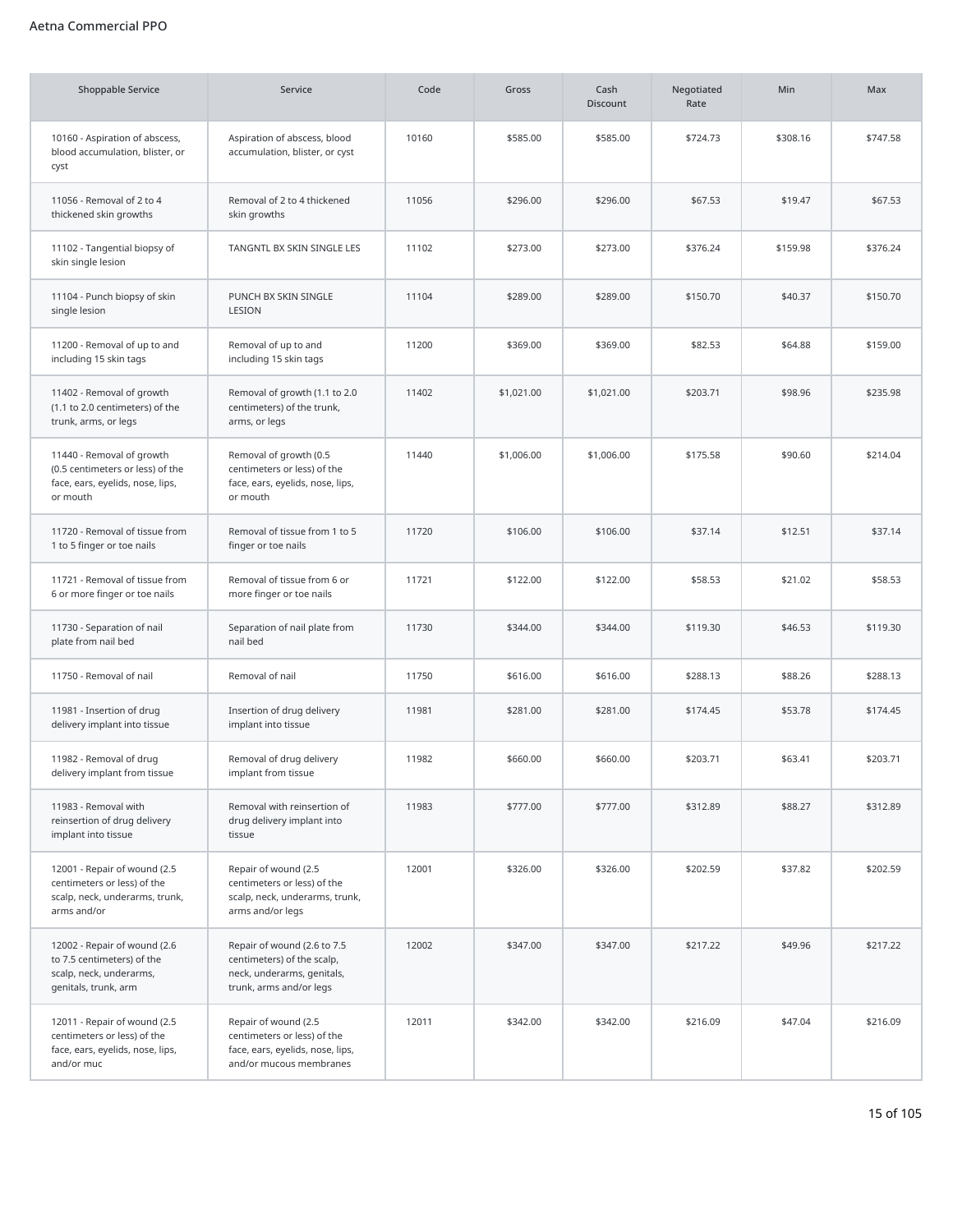| 12013 - Repair of wound (2.6<br>to 5.0 centimeters) of the face,<br>ears, eyelids, nose, lips, and/or<br>muco | Repair of wound (2.6 to 5.0<br>centimeters) of the face, ears,<br>eyelids, nose, lips, and/or<br>mucous membranes                                                                                                        | 12013 | \$347.00   | \$347.00   | \$236.35   | \$49.22    | \$236.35   |
|---------------------------------------------------------------------------------------------------------------|--------------------------------------------------------------------------------------------------------------------------------------------------------------------------------------------------------------------------|-------|------------|------------|------------|------------|------------|
| 15271 - Application of skin<br>substitute (wound surface up<br>to 100 sq cm) to trunk, arms,<br>or legs (firs | Application of skin substitute<br>(wound surface up to 100 sq<br>cm) to trunk, arms, or legs<br>(first 25 sq cm or less)                                                                                                 | 15271 | \$2,404.00 | \$2,404.00 | \$3,594.61 | \$294.93   | \$3,594.61 |
| 15275 - Application of skin<br>substitute (wound surface up<br>to 100 sq cm) to face, scalp,<br>eyelids, mout | Application of skin substitute<br>(wound surface up to 100 sq<br>cm) to face, scalp, eyelids,<br>mouth, neck, ears, eye region,<br>genitals, hands, feet, and/or<br>multiple fingers or toes (first<br>25 sq cm or less) | 15275 | \$2,423.00 | \$2,423.00 | \$3,594.61 | \$308.64   | \$3,594.61 |
| 17000 - Destruction of skin<br>growth                                                                         | Destruction of skin growth                                                                                                                                                                                               | 17000 | \$339.00   | \$339.00   | \$95.48    | \$46.56    | \$110.44   |
| 17110 - Destruction of up to 14<br>skin growths                                                               | Destruction of up to 14 skin<br>growths                                                                                                                                                                                  | 17110 | \$361.00   | \$361.00   | \$120.44   | \$57.16    | \$137.86   |
| 20526 - Injection of carpal<br>tunnel                                                                         | Injection of carpal tunnel                                                                                                                                                                                               | 20526 | \$450.00   | \$450.00   | \$547.28   | \$140.00   | \$547.28   |
| 20550 - Injections of tendon<br>sheath, ligament, or muscle<br>membrane                                       | Injections of tendon sheath,<br>ligament, or muscle<br>membrane                                                                                                                                                          | 20550 | \$424.00   | \$424.00   | \$97.92    | \$33.29    | \$97.92    |
| 20551 - Injections of tendon<br>attachment to bone                                                            | Injections of tendon<br>attachment to bone                                                                                                                                                                               | 20551 | \$426.00   | \$426.00   | \$102.95   | \$33.88    | \$102.95   |
| 20552 - Injections of trigger<br>points in 1 or 2 muscles                                                     | Injections of trigger points in 1<br>or 2 muscles                                                                                                                                                                        | 20552 | \$422.00   | \$422.00   | \$94.56    | \$32.39    | \$94.56    |
| 20553 - Injections of trigger<br>points in 3 or more muscles                                                  | Injections of trigger points in 3<br>or more muscles                                                                                                                                                                     | 20553 | \$430.00   | \$430.00   | \$106.23   | \$36.96    | \$106.23   |
| 20600 - Aspiration and/or<br>injection of small joint or joint<br>capsule                                     | Aspiration and/or injection of<br>small joint or joint capsule                                                                                                                                                           | 20600 | \$419.00   | \$419.00   | \$77.66    | \$30.33    | \$79.00    |
| 20605 - Aspiration and/or<br>injection of medium joint or<br>joint capsule                                    | Aspiration and/or injection of<br>medium joint or joint capsule                                                                                                                                                          | 20605 | \$421.00   | \$421.00   | \$84.42    | \$31.68    | \$84.42    |
| 20610 - Aspiration and/or<br>injection of large joint or joint<br>capsule                                     | Aspiration and/or injection of<br>large joint or joint capsule                                                                                                                                                           | 20610 | \$433.00   | \$433.00   | \$103.55   | \$38.78    | \$103.55   |
| 25600 - Closed treatment of<br>broken forearm bones                                                           | Closed treatment of broken<br>forearm bones                                                                                                                                                                              | 25600 | \$786.00   | \$786.00   | \$396.18   | \$280.27   | \$686.00   |
| 26055 - Incision of tendon<br>covering                                                                        | Incision of tendon covering                                                                                                                                                                                              | 26055 | \$2,385.00 | \$2,385.00 | \$2,917.72 | \$1,240.64 | \$2,917.72 |
| 26600 - Closed treatment of<br>fracture hand bone                                                             | Closed treatment of fracture<br>hand bone                                                                                                                                                                                | 26600 | \$736.00   | \$736.00   | \$334.28   | \$248.20   | \$611.00   |
| 27093 - Injection of dye for X-<br>ray imaging of hip joint                                                   | Injection of dye for X-ray<br>imaging of hip joint                                                                                                                                                                       | 27093 | \$223.00   | \$223.00   | \$365.01   | \$59.03    | \$365.01   |
| 27096 - Injection procedure<br>into sacroiliac joint for<br>anesthetic or steroid                             | Injection procedure into<br>sacroiliac joint for anesthetic<br>or steroid                                                                                                                                                | 27096 | \$1,556.00 | \$1,556.00 | \$344.24   | \$72.62    | \$344.24   |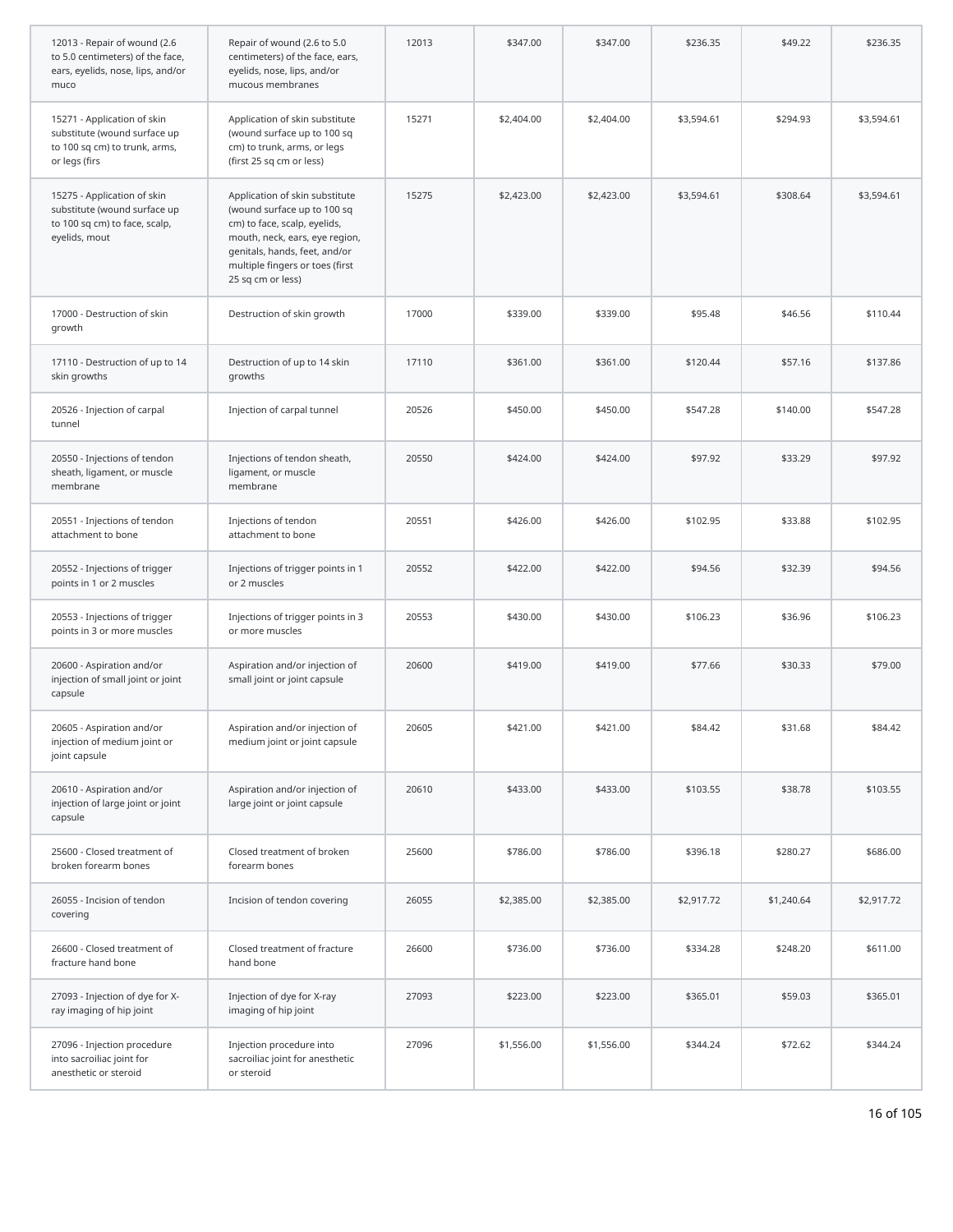| 27786 - Closed treatment of<br>broken ankle                                                                   | Closed treatment of broken<br>ankle                                                                          | 27786 | \$748.00   | \$748.00   | \$441.20   | \$250.74   | \$683.00   |
|---------------------------------------------------------------------------------------------------------------|--------------------------------------------------------------------------------------------------------------|-------|------------|------------|------------|------------|------------|
| 28285 - Correction of toe joint<br>deformity                                                                  | Correction of toe joint<br>deformity                                                                         | 28285 | \$4,586.00 | \$4,586.00 | \$5,931.21 | \$2,522.01 | \$5,931.21 |
| 28470 - Closed treatment of<br>broken foot bone                                                               | Closed treatment of broken<br>foot bone                                                                      | 28470 | \$630.00   | \$630.00   | \$432.08   | \$183.72   | \$504.00   |
| 28820 - Amputation of foot                                                                                    | Amputation of foot                                                                                           | 28820 | \$4,443.00 | \$4,443.00 | \$5,931.21 | \$1,004.00 | \$5,931.21 |
| 29445 - Application of rigid<br>total contact leg cast                                                        | Application of rigid total<br>contact leg cast                                                               | 29445 | \$512.00   | \$512.00   | \$505.38   | \$214.89   | \$505.38   |
| 29580 - Strapping, Unna boot                                                                                  | Strapping, Unna boot                                                                                         | 29580 | \$241.00   | \$241.00   | \$77.66    | \$23.06    | \$77.66    |
| 31575 - Diagnostic<br>examination of voice box<br>using flexible endoscope                                    | Diagnostic examination of<br>voice box using flexible<br>endoscope                                           | 31575 | \$341.00   | \$341.00   | \$344.49   | \$146.48   | \$344.49   |
| 32555 - Removal of fluid from<br>chest cavity with imaging<br>quidance                                        | Removal of fluid from chest<br>cavity with imaging guidance                                                  | 32555 | \$1,083.00 | \$1,083.00 | \$1,134.98 | \$482.60   | \$1,134.98 |
| 36556 - Insertion of central<br>venous catheter for infusion,<br>patient 5 years or older                     | Insertion of central venous<br>catheter for infusion, patient 5<br>years or older                            | 36556 | \$1,686.00 | \$1,686.00 | \$5,996.72 | \$379.00   | \$5,996.72 |
| 49083 - Drainage of fluid from<br>abdominal cavity using<br>imaging guidance                                  | Drainage of fluid from<br>abdominal cavity using<br>imaging guidance                                         | 49083 | \$1,284.00 | \$1,284.00 | \$1,696.54 | \$721.39   | \$1,696.54 |
| 51701 - Insertion of temporary<br>bladder catheter                                                            | Insertion of temporary<br>bladder catheter                                                                   | 51701 | \$197.00   | \$197.00   | \$234.60   | \$80.00    | \$234.60   |
| 51702 - Insertion of indwelling<br>bladder catheter                                                           | Insertion of indwelling bladder<br>catheter                                                                  | 51702 | \$197.00   | \$197.00   | \$150.81   | \$22.23    | \$150.81   |
| 51705 - Removal of skin suture<br>with change of bladder tube                                                 | Removal of skin suture with<br>change of bladder tube                                                        | 51705 | \$420.00   | \$420.00   | \$557.71   | \$169.00   | \$557.71   |
| 51798 - Ultrasound<br>measurement of bladder<br>capacity after voiding                                        | Ultrasound measurement of<br>bladder capacity after voiding                                                  | 51798 | \$102.00   | \$102.00   | \$116.63   | \$18.00    | \$116.63   |
| 52000 - Diagnostic<br>examination of the bladder<br>and bladder canal (urethra)<br>using an endoscope         | Diagnostic examination of the<br>bladder and bladder canal<br>(urethra) using an endoscope                   | 52000 | \$950.00   | \$950.00   | \$1,204.45 | \$512.14   | \$1,204.45 |
| 52310 - Removal of foreign<br>body, stone, or stent from<br>bladder canal (urethra) or<br>bladder using an en | Removal of foreign body,<br>stone, or stent from bladder<br>canal (urethra) or bladder<br>using an endoscope | 52310 | \$2,788.00 | \$2,788.00 | \$3,757.27 | \$591.05   | \$3,757.27 |
| 55250 - Removal of sperm<br>duct                                                                              | Removal of sperm duct                                                                                        | 55250 | \$2,900.00 | \$2,900.00 | \$3,757.27 | \$1,597.63 | \$3,757.27 |
| 55700 - Biopsy of prostate<br>gland                                                                           | Biopsy of prostate gland                                                                                     | 55700 | \$2,757.00 | \$2,757.00 | \$3,757.27 | \$453.55   | \$3,757.27 |
| 57454 - Biopsy and scraping of<br>the cervix using an endoscope                                               | Biopsy and scraping of the<br>cervix using an endoscope                                                      | 57454 | \$600.00   | \$600.00   | \$589.86   | \$250.82   | \$589.86   |
| 58100 - Biopsy of uterine<br>lining                                                                           | Biopsy of uterine lining                                                                                     | 58100 | \$350.00   | \$350.00   | \$168.83   | \$55.12    | \$168.83   |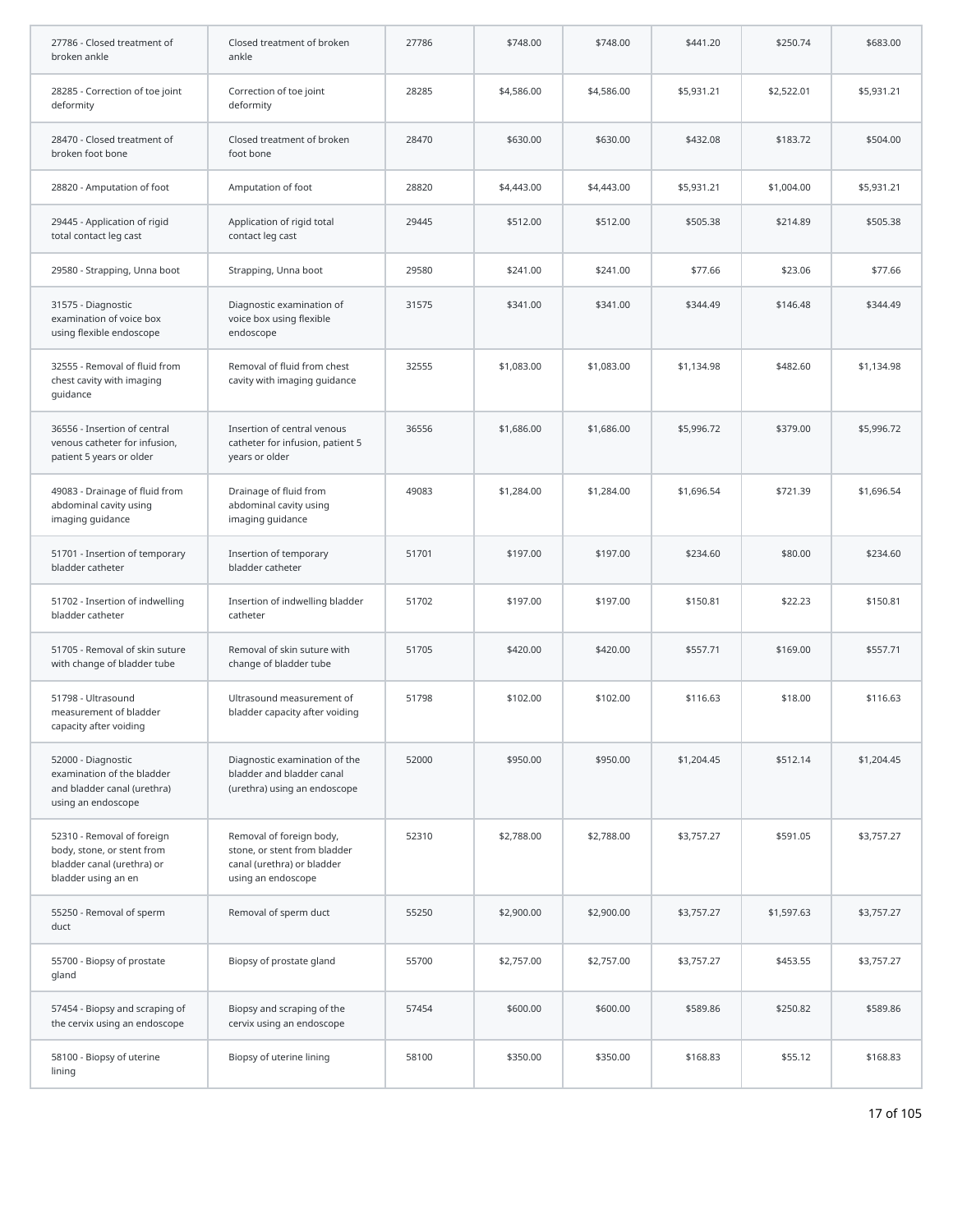| 58300 - Placement of intra-<br>uterine device (IUD) for<br>pregnancy prevention                               | Placement of intra-uterine<br>device (IUD) for pregnancy<br>prevention                                             | 58300 | \$159.00   | \$159.00   | \$144.07    | \$44.25    | \$144.07    |
|---------------------------------------------------------------------------------------------------------------|--------------------------------------------------------------------------------------------------------------------|-------|------------|------------|-------------|------------|-------------|
| 58301 - Removal of intra-<br>uterine device (IUD) for<br>pregnancy prevention                                 | Removal of intra-uterine<br>device (IUD) for pregnancy<br>prevention                                               | 58301 | \$345.00   | \$345.00   | \$151.95    | \$57.59    | \$151.95    |
| 59025 - Fetal non-stress test                                                                                 | Fetal non-stress test                                                                                              | 59025 | \$315.00   | \$315.00   | \$356.92    | \$151.76   | \$399.01    |
| 62270 - Spinal tap for<br>diagnosis                                                                           | Spinal tap for diagnosis                                                                                           | 62270 | \$998.00   | \$998.00   | \$1,329.81  | \$565.45   | \$1,329.81  |
| 62321 - Njx Interlaminar<br>Crv/Thrc                                                                          | Njx Interlaminar Crv/Thrc                                                                                          | 62321 | \$1,044.00 | \$1,044.00 | \$301.05    | \$93.77    | \$301.05    |
| 62322 - Under injection,<br>drainage, or aspiration<br>procedures on the spine and<br>spinal cord             | Under injection, drainage, or<br>aspiration procedures on the<br>spine and spinal cord                             | 62322 | \$1,011.00 | \$1,011.00 | \$1,329.81  | \$266.00   | \$1,329.81  |
| 62323 - Under injection,<br>drainage, or aspiration<br>procedures on the spine and<br>spinal cord             | Under injection, drainage, or<br>aspiration procedures on the<br>spine and spinal cord                             | 62323 | \$1,032.00 | \$1,032.00 | \$295.72    | \$86.58    | \$295.72    |
| 63650 - Implantation of spinal<br>neurostimulator electrodes,<br>accessed through the skin                    | Implantation of spinal<br>neurostimulator electrodes,<br>accessed through the skin                                 | 63650 | \$9,412.00 | \$9,412.00 | \$12,909.94 | \$4,236.92 | \$12,909.94 |
| 64400 - Injection of anesthetic<br>agent, trigeminal nerve                                                    | Injection of anesthetic agent,<br>trigeminal nerve                                                                 | 64400 | \$471.00   | \$471.00   | \$547.28    | \$190.00   | \$547.28    |
| 64405 - Injection of anesthetic<br>agent, greater occipital nerve                                             | Injection of anesthetic agent,<br>greater occipital nerve                                                          | 64405 | \$444.00   | \$444.00   | \$158.70    | \$44.87    | \$158.70    |
| 64447 - Injection of anesthetic<br>agent, thigh nerve                                                         | Injection of anesthetic agent,<br>thigh nerve                                                                      | 64447 | \$984.00   | \$984.00   | \$1,329.81  | \$470.25   | \$1,329.81  |
| 64450 - Injection of anesthetic<br>agent, other peripheral nerve<br>or branch                                 | Injection of anesthetic agent,<br>other peripheral nerve or<br>branch                                              | 64450 | \$949.00   | \$949.00   | \$150.81    | \$36.68    | \$150.81    |
| 64483 - Injections of<br>anesthetic and/or steroid drug<br>into lower or sacral spine<br>nerve root using ima | Injections of anesthetic and/or<br>steroid drug into lower or<br>sacral spine nerve root using<br>imaging guidance | 64483 | \$1,294.00 | \$1,294.00 | \$510.98    | \$97.36    | \$510.98    |
| 64490 - Injections of upper or<br>middle spine facet joint using<br>imaging guidance                          | Injections of upper or middle<br>spine facet joint using imaging<br>guidance                                       | 64490 | \$1,285.00 | \$1,285.00 | \$223.79    | \$92.34    | \$230.00    |
| 64491 - Injections of upper or<br>middle spine facet joint using<br>imaging guidance                          | Injections of upper or middle<br>spine facet joint using imaging<br>quidance                                       | 64491 | \$567.00   | \$567.00   | \$113.51    | \$52.15    | \$131.00    |
| 64493 - Injections of lower or<br>sacral spine facet joint using<br>imaging guidance                          | Injections of lower or sacral<br>spine facet joint using imaging<br>guidance                                       | 64493 | \$1,261.00 | \$1,261.00 | \$200.07    | \$78.71    | \$200.07    |
| 64494 - Injections of lower or<br>sacral spine facet joint using<br>imaging guidance                          | Injections of lower or sacral<br>spine facet joint using imaging<br>guidance                                       | 64494 | \$983.00   | \$983.00   | \$103.23    | \$45.09    | \$113.00    |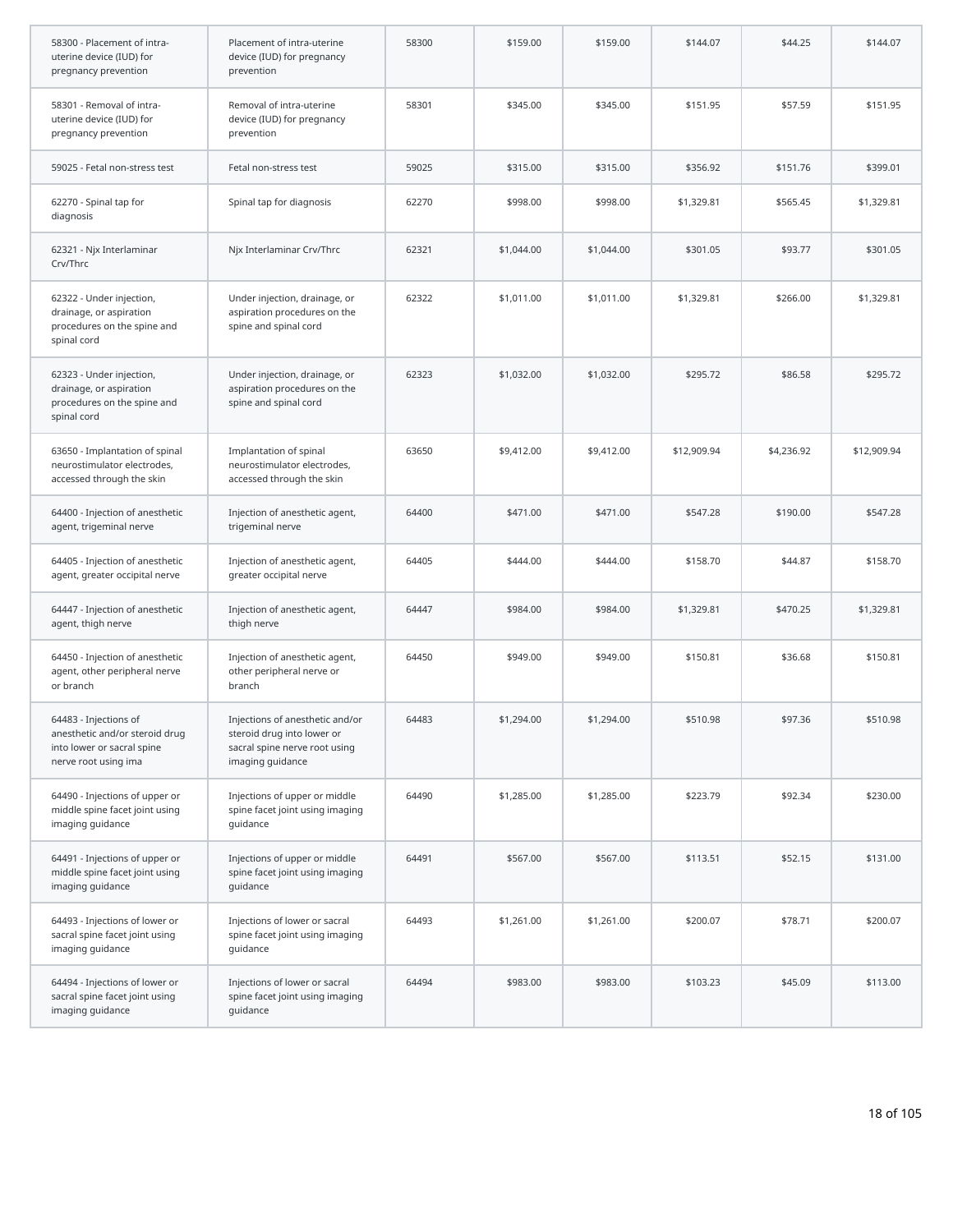| 64615 - Injection of chemical<br>for destruction of facial and<br>neck nerve muscles on both<br>sides of face | Injection of chemical for<br>destruction of facial and neck<br>nerve muscles on both sides<br>of face                                | 64615 | \$540.00   | \$540.00   | \$547.28   | \$232.71 | \$547.28   |
|---------------------------------------------------------------------------------------------------------------|--------------------------------------------------------------------------------------------------------------------------------------|-------|------------|------------|------------|----------|------------|
| 64616 - Injection of chemical<br>for destruction of nerve<br>muscles on one side of neck<br>excluding voice b | Injection of chemical for<br>destruction of nerve muscles<br>on one side of neck excluding<br>voice box accessed through<br>the skin | 64616 | \$521.00   | \$521.00   | \$143.90   | \$90.88  | \$238.00   |
| 64633 - Destruction of upper<br>or middle spinal facet joint<br>nerves using imaging<br>guidance              | Destruction of upper or<br>middle spinal facet joint<br>nerves using imaging<br>guidance                                             | 64633 | \$2,737.00 | \$2,737.00 | \$550.56   | \$196.97 | \$550.56   |
| 64634 - Destruction of upper<br>or middle spinal facet joint<br>nerves with imaging guidance                  | Destruction of upper or<br>middle spinal facet joint<br>nerves with imaging guidance                                                 | 64634 | \$2,308.00 | \$2,308.00 | \$250.84   | \$59.23  | \$250.84   |
| 64635 - Destruction of lower<br>or sacral spinal facet joint<br>nerves using imaging<br>guidance              | Destruction of lower or sacral<br>spinal facet joint nerves using<br>imaging guidance                                                | 64635 | \$2,733.00 | \$2,733.00 | \$541.15   | \$194.36 | \$541.15   |
| 64636 - Destruction of lower<br>or sacral spinal facet joint<br>nerves with imaging guidance                  | Destruction of lower or sacral<br>spinal facet joint nerves with<br>imaging guidance                                                 | 64636 | \$2,395.00 | \$2,395.00 | \$225.75   | \$52.02  | \$225.75   |
| 65855 - Laser repair to<br>improve eye fluid flow, 1 or<br>more sessions                                      | Laser repair to improve eye<br>fluid flow, 1 or more sessions                                                                        | 65855 | \$1,040.00 | \$1,040.00 | \$1,055.86 | \$436.00 | \$1,055.86 |
| 66821 - Removal of recurring<br>cataract in lens capsule using<br>laser                                       | Removal of recurring cataract<br>in lens capsule using laser                                                                         | 66821 | \$1,190.00 | \$1,190.00 | \$1,055.86 | \$448.96 | \$1,055.86 |
| 67028 - Injection of drug into<br>eye                                                                         | Injection of drug into eye                                                                                                           | 67028 | \$730.00   | \$730.00   | \$354.96   | \$78.44  | \$354.96   |
| 67210 - Laser destruction of<br>retinal growth, 1 or more<br>sessions                                         | Laser destruction of retinal<br>growth, 1 or more sessions                                                                           | 67210 | \$1,470.00 | \$1,470.00 | \$1,090.62 | \$448.96 | \$1,176.00 |
| 67228 - Laser destruction of<br>leaking retinal blood vessels, 1<br>or more sessions                          | Laser destruction of leaking<br>retinal blood vessels, 1 or<br>more sessions                                                         | 67228 | \$1,492.00 | \$1,492.00 | \$1,295.46 | \$448.96 | \$1,329.87 |
| 69200 - Removal of foreign<br>body from ear canal                                                             | Removal of foreign body from<br>ear canal                                                                                            | 69200 | \$229.00   | \$229.00   | \$163.19   | \$40.96  | \$163.19   |
| 69209 - Removal of impacted<br>ear wax by washing                                                             | Removal of impacted ear wax<br>by washing                                                                                            | 69209 | \$104.00   | \$104.00   | \$14.82    | \$12.92  | \$30.00    |
| 69210 - Removal of impact ear<br>wax, one ear                                                                 | Removal of impact ear wax,<br>one ear                                                                                                | 69210 | \$133.00   | \$133.00   | \$70.92    | \$28.47  | \$73.00    |
| 90832 - Psychotherapy, 30<br>minutes with patient and/or<br>family member                                     | Psychotherapy, 30 minutes<br>with patient and/or family<br>member                                                                    | 90832 | \$276.00   | \$276.00   | \$280.02   | \$82.00  | \$280.02   |
| 90834 - Psychotherapy, 45<br>minutes with patient and/or<br>family member                                     | Psychotherapy, 45 minutes<br>with patient and/or family<br>member                                                                    | 90834 | \$307.00   | \$307.00   | \$280.02   | \$109.00 | \$280.02   |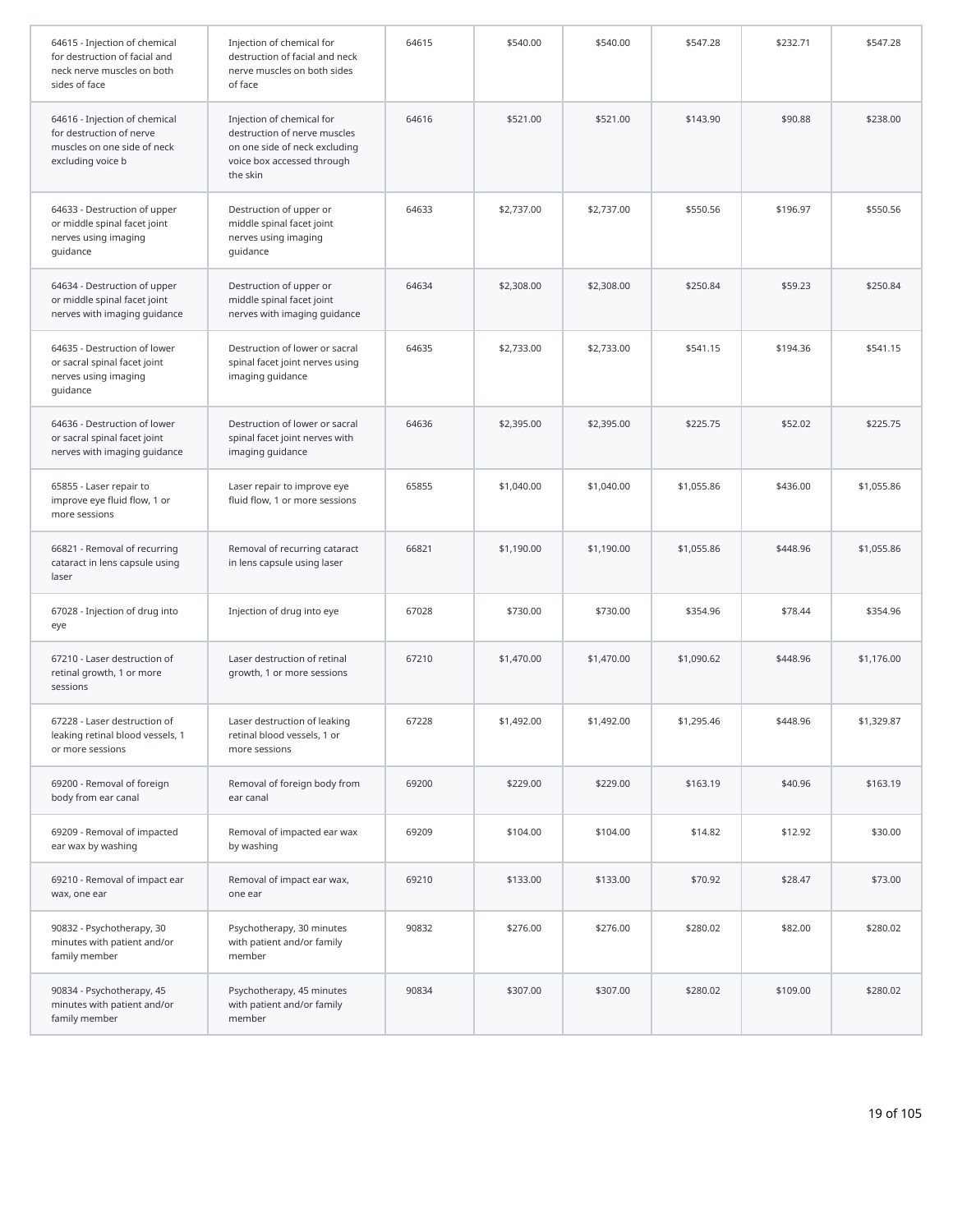| 90837 - Psychotherapy, 60<br>minutes with patient and/or<br>family member                                | Psychotherapy, 60 minutes<br>with patient and/or family<br>member                                | 90837 | \$369.00   | \$369.00   | \$280.02   | \$119.07 | \$295.20   |
|----------------------------------------------------------------------------------------------------------|--------------------------------------------------------------------------------------------------|-------|------------|------------|------------|----------|------------|
| 90846 - Family psychotherapy                                                                             | Family psychotherapy                                                                             | 90846 | \$333.00   | \$333.00   | \$280.02   | \$119.07 | \$280.02   |
| 90847 - Family psychotherapy<br>including patient                                                        | Family psychotherapy<br>including patient                                                        | 90847 | \$339.00   | \$339.00   | \$280.02   | \$119.07 | \$280.02   |
| 90853 - Group psychotherapy                                                                              | Group psychotherapy                                                                              | 90853 | \$155.00   | \$155.00   | \$156.90   | \$33.00  | \$156.90   |
| 95810 - Sleep monitoring of<br>patient (6 years or older) in<br>sleep lab                                | Sleep monitoring of patient (6<br>years or older) in sleep lab                                   | 95810 | \$2,229.00 | \$2,229.00 | \$1,927.51 | \$819.60 | \$1,927.51 |
| 99205 - New patient office or<br>other outpatient visit, typically<br>60 minutes                         | New patient office or other<br>outpatient visit, typically 60<br>minutes                         | 99205 | \$310.00   | \$310.00   | \$247.61   | \$160.06 | \$328.00   |
| 99211 - Established patient<br>office or other outpatient visit,<br>typically 5 minutes                  | Established patient office or<br>other outpatient visit, typically<br>5 minutes                  | 99211 | \$143.00   | \$143.00   | \$28.14    | \$8.14   | \$114.40   |
| 99383 - Initial new patient<br>preventive medicine<br>evaluation, age 5 through 11<br>years              | Initial new patient preventive<br>medicine evaluation, age 5<br>through 11 years                 | 99383 | \$234.00   | \$234.00   | \$154.19   | \$74.52  | \$187.20   |
| 99384 - Initial new patient<br>preventive medicine<br>evaluation, age 12 through 17<br>years             | Initial new patient preventive<br>medicine evaluation, age 12<br>through 17 years                | 99384 | \$269.00   | \$269.00   | \$167.69   | \$87.72  | \$215.20   |
| 99385 - Initial new patient<br>preventive medicine<br>evaluation age 18-39 years                         | Initial new patient preventive<br>medicine evaluation age 18-39<br>years                         | 99385 | \$260.00   | \$260.00   | \$167.69   | \$84.05  | \$208.00   |
| 99386 - Initial new patient<br>preventive medicine<br>evaluation age 40-64 years                         | Initial new patient preventive<br>medicine evaluation age 40-64<br>years                         | 99386 | \$313.00   | \$313.00   | \$198.09   | \$102.17 | \$250.40   |
| 99391 - Established patient<br>periodic preventive medicine<br>examination infant younger<br>than 1 year | Established patient periodic<br>preventive medicine<br>examination infant younger<br>than 1 year | 99391 | \$186.00   | \$186.00   | \$111.43   | \$60.07  | \$149.00   |
| 99392 - Established patient<br>periodic preventive medicine<br>examination, age 1 through 4<br>years     | Established patient periodic<br>preventive medicine<br>examination, age 1 through 4<br>years     | 99392 | \$203.00   | \$203.00   | \$124.93   | \$65.76  | \$162.40   |
| 99393 - Established patient<br>periodic preventive medicine<br>examination, age 5 through 11<br>years    | Established patient periodic<br>preventive medicine<br>examination, age 5 through 11<br>years    | 99393 | \$203.00   | \$203.00   | \$122.68   | \$65.76  | \$162.40   |
| 99394 - Established patient<br>periodic preventive medicine<br>examination, age 12 through<br>17 years   | Established patient periodic<br>preventive medicine<br>examination, age 12 through<br>17 years   | 99394 | \$229.00   | \$229.00   | \$137.31   | \$74.52  | \$183.20   |
| 99395 - Established patient<br>periodic preventive medicine<br>examination age 18-39 years               | Established patient periodic<br>preventive medicine<br>examination age 18-39 years               | 99395 | \$231.00   | \$231.00   | \$138.43   | \$76.82  | \$184.80   |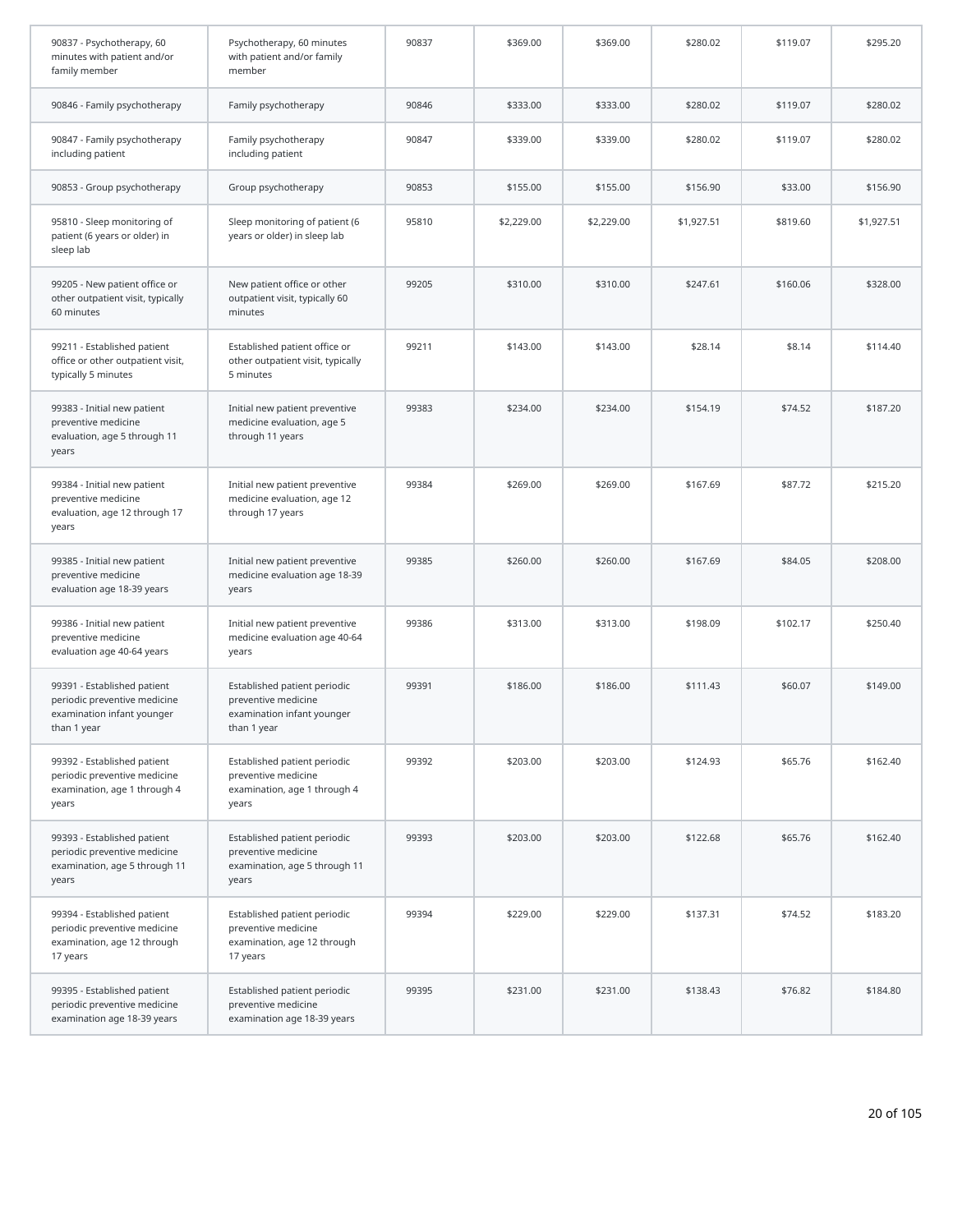| 99396 - Established patient<br>periodic preventive medicine<br>examination age 40-64 years                    | Established patient periodic<br>preventive medicine<br>examination age 40-64 years                            | 99396 | \$254.00 | \$254.00 | \$153.07 | \$83.42  | \$203.20 |
|---------------------------------------------------------------------------------------------------------------|---------------------------------------------------------------------------------------------------------------|-------|----------|----------|----------|----------|----------|
| Drainage of abscess                                                                                           | Drainage of abscess                                                                                           | 10060 | \$406.00 | \$406.00 | \$139.57 | \$89.60  | \$217.00 |
| Drainage of multiple abscess                                                                                  | Drainage of multiple abscess                                                                                  | 10061 | \$729.00 | \$729.00 | \$236.35 | \$157.69 | \$395.00 |
| Removal of foreign body from<br>tissue, accessed beneath the<br>skin                                          | Removal of foreign body from<br>tissue, accessed beneath the<br>skin                                          | 10120 | \$616.00 | \$616.00 | \$167.69 | \$90.62  | \$223.00 |
| Removal of single thickened<br>skin growth                                                                    | Removal of single thickened<br>skin growth                                                                    | 11055 | \$285.00 | \$285.00 | \$52.90  | \$13.74  | \$52.90  |
| Repair of wound (7.6 to 12.5<br>centimeters) of the scalp,<br>neck, underarms, genitals,<br>trunk, arms and/o | Repair of wound (7.6 to 12.5<br>centimeters) of the scalp,<br>neck, underarms, genitals,<br>trunk, arms and/o | 12004 | \$369.00 | \$369.00 | \$376.24 | \$159.98 | \$376.24 |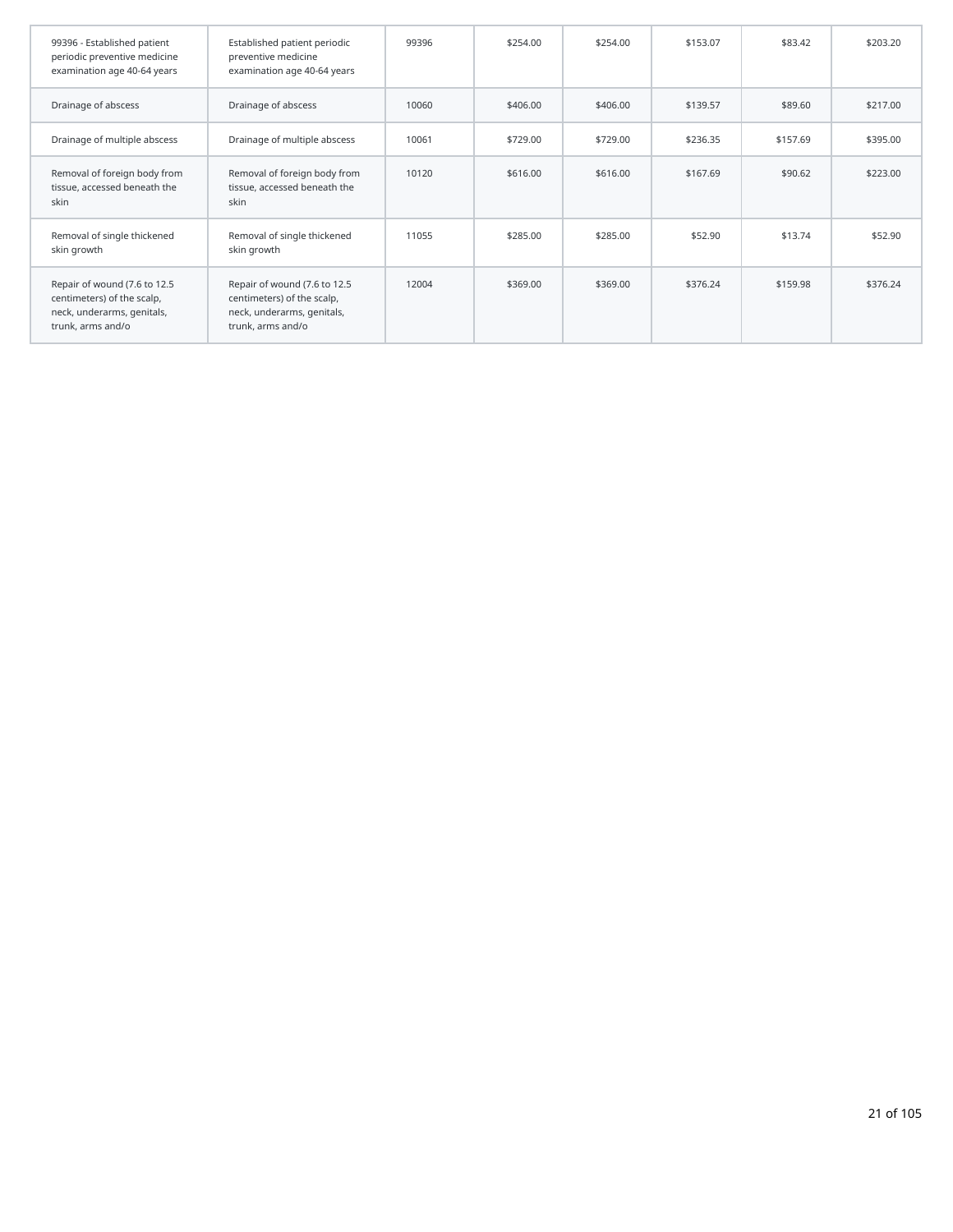| <b>Shoppable Service</b>                                                                                      | Service                                                                                                            | Code  | Gross      | Cash<br><b>Discount</b> | Negotiated<br>Rate | <b>Min</b> | Max      |
|---------------------------------------------------------------------------------------------------------------|--------------------------------------------------------------------------------------------------------------------|-------|------------|-------------------------|--------------------|------------|----------|
| 10160 - Aspiration of abscess,<br>blood accumulation, blister, or<br>cyst                                     | Aspiration of abscess, blood<br>accumulation, blister, or cyst                                                     | 10160 | \$585.00   | \$585.00                | \$468.00           | \$308.16   | \$747.58 |
| 11056 - Removal of 2 to 4<br>thickened skin growths                                                           | Removal of 2 to 4 thickened<br>skin growths                                                                        | 11056 | \$296.00   | \$296.00                | \$48.10            | \$19.47    | \$67.53  |
| 11102 - Tangential biopsy of<br>skin single lesion                                                            | TANGNTL BX SKIN SINGLE LES                                                                                         | 11102 | \$273.00   | \$273.00                | \$218.40           | \$159.98   | \$376.24 |
| 11104 - Punch biopsy of skin<br>single lesion                                                                 | PUNCH BX SKIN SINGLE<br>LESION                                                                                     | 11104 | \$289.00   | \$289.00                | \$101.06           | \$40.37    | \$150.70 |
| 11200 - Removal of up to and<br>including 15 skin tags                                                        | Removal of up to and<br>including 15 skin tags                                                                     | 11200 | \$369.00   | \$369.00                | \$151.21           | \$64.88    | \$159.00 |
| 11402 - Removal of growth<br>(1.1 to 2.0 centimeters) of the<br>trunk, arms, or legs                          | Removal of growth (1.1 to 2.0<br>centimeters) of the trunk,<br>arms, or legs                                       | 11402 | \$1,021.00 | \$1,021.00              | \$235.98           | \$98.96    | \$235.98 |
| 11440 - Removal of growth<br>(0.5 centimeters or less) of the<br>face, ears, eyelids, nose, lips,<br>or mouth | Removal of growth (0.5<br>centimeters or less) of the<br>face, ears, eyelids, nose, lips,<br>or mouth              | 11440 | \$1,006.00 | \$1,006.00              | \$214.04           | \$90.60    | \$214.04 |
| 11720 - Removal of tissue from<br>1 to 5 finger or toe nails                                                  | Removal of tissue from 1 to 5<br>finger or toe nails                                                               | 11720 | \$106.00   | \$106.00                | \$30.32            | \$12.51    | \$37.14  |
| 11721 - Removal of tissue from<br>6 or more finger or toe nails                                               | Removal of tissue from 6 or<br>more finger or toe nails                                                            | 11721 | \$122.00   | \$122.00                | \$51.96            | \$21.02    | \$58.53  |
| 11730 - Separation of nail<br>plate from nail bed                                                             | Separation of nail plate from<br>nail bed                                                                          | 11730 | \$344.00   | \$344.00                | \$107.95           | \$46.53    | \$119.30 |
| 11750 - Removal of nail                                                                                       | Removal of nail                                                                                                    | 11750 | \$616.00   | \$616.00                | \$210.04           | \$88.26    | \$288.13 |
| 11981 - Insertion of drug<br>delivery implant into tissue                                                     | Insertion of drug delivery<br>implant into tissue                                                                  | 11981 | \$281.00   | \$281.00                | \$134.26           | \$53.78    | \$174.45 |
| 11982 - Removal of drug<br>delivery implant from tissue                                                       | Removal of drug delivery<br>implant from tissue                                                                    | 11982 | \$660.00   | \$660.00                | \$158.08           | \$63.41    | \$203.71 |
| 11983 - Removal with<br>reinsertion of drug delivery<br>implant into tissue                                   | Removal with reinsertion of<br>drug delivery implant into<br>tissue                                                | 11983 | \$777.00   | \$777.00                | \$217.26           | \$88.27    | \$312.89 |
| 12001 - Repair of wound (2.5<br>centimeters or less) of the<br>scalp, neck, underarms, trunk,<br>arms and/or  | Repair of wound (2.5<br>centimeters or less) of the<br>scalp, neck, underarms, trunk,<br>arms and/or legs          | 12001 | \$326.00   | \$326.00                | \$93.38            | \$37.82    | \$202.59 |
| 12002 - Repair of wound (2.6<br>to 7.5 centimeters) of the<br>scalp, neck, underarms,<br>genitals, trunk, arm | Repair of wound (2.6 to 7.5<br>centimeters) of the scalp,<br>neck, underarms, genitals,<br>trunk, arms and/or legs | 12002 | \$347.00   | \$347.00                | \$124.20           | \$49.96    | \$217.22 |
| 12011 - Repair of wound (2.5<br>centimeters or less) of the<br>face, ears, eyelids, nose, lips,<br>and/or muc | Repair of wound (2.5<br>centimeters or less) of the<br>face, ears, eyelids, nose, lips,<br>and/or mucous membranes | 12011 | \$342.00   | \$342.00                | \$114.70           | \$47.04    | \$216.09 |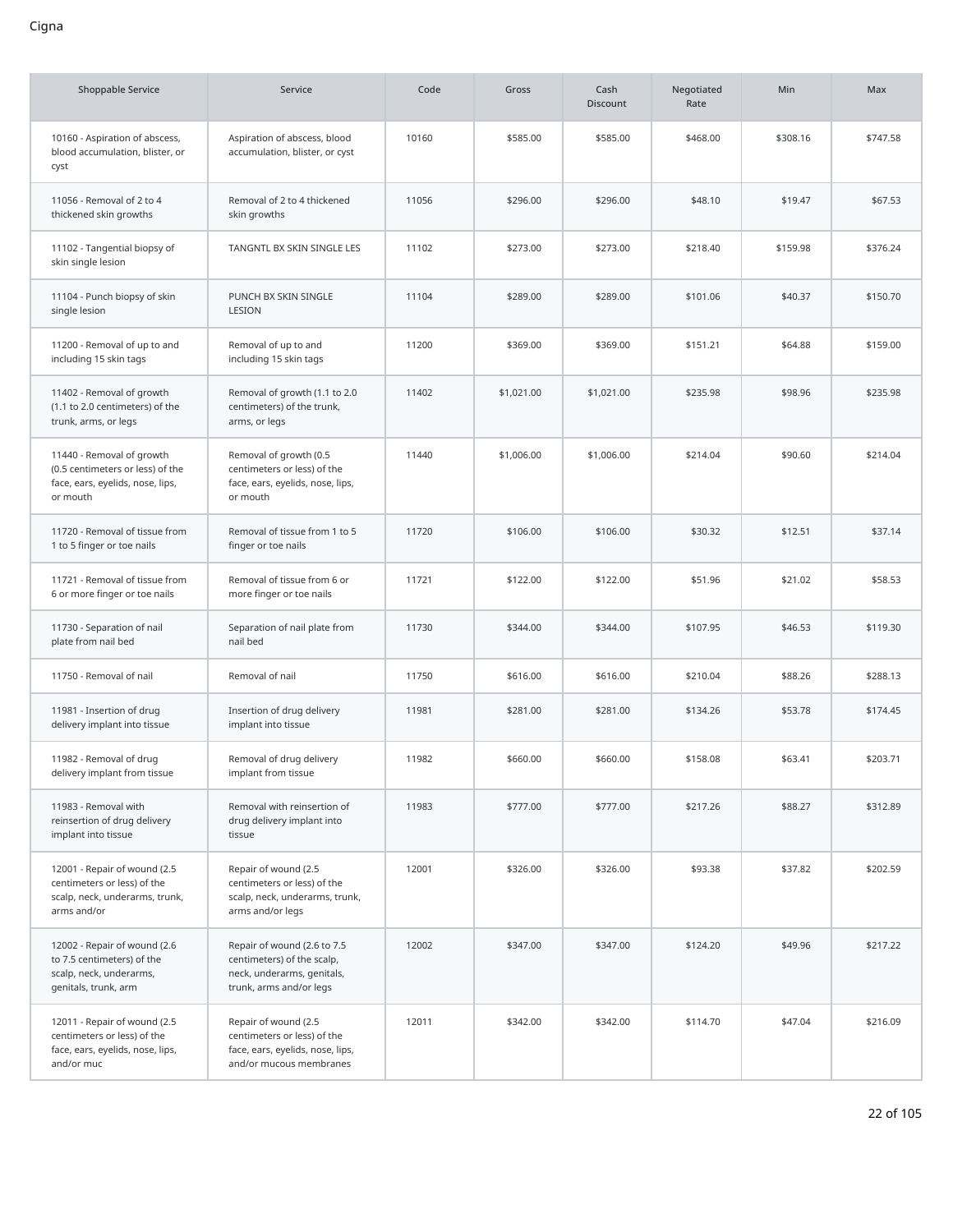| 12013 - Repair of wound (2.6<br>to 5.0 centimeters) of the face,<br>ears, eyelids, nose, lips, and/or<br>muco | Repair of wound (2.6 to 5.0<br>centimeters) of the face, ears,<br>eyelids, nose, lips, and/or<br>mucous membranes                                                                                                        | 12013 | \$347.00   | \$347.00   | \$121.80   | \$49.22    | \$236.35   |
|---------------------------------------------------------------------------------------------------------------|--------------------------------------------------------------------------------------------------------------------------------------------------------------------------------------------------------------------------|-------|------------|------------|------------|------------|------------|
| 15271 - Application of skin<br>substitute (wound surface up<br>to 100 sq cm) to trunk, arms,<br>or legs (firs | Application of skin substitute<br>(wound surface up to 100 sq<br>cm) to trunk, arms, or legs<br>(first 25 sq cm or less)                                                                                                 | 15271 | \$2,404.00 | \$2,404.00 | \$1,923.20 | \$294.93   | \$3,594.61 |
| 15275 - Application of skin<br>substitute (wound surface up<br>to 100 sq cm) to face, scalp,<br>eyelids, mout | Application of skin substitute<br>(wound surface up to 100 sq<br>cm) to face, scalp, eyelids,<br>mouth, neck, ears, eye region,<br>genitals, hands, feet, and/or<br>multiple fingers or toes (first<br>25 sq cm or less) | 15275 | \$2,423.00 | \$2,423.00 | \$1,938.40 | \$308.64   | \$3,594.61 |
| 17000 - Destruction of skin<br>growth                                                                         | Destruction of skin growth                                                                                                                                                                                               | 17000 | \$339.00   | \$339.00   | \$110.44   | \$46.56    | \$110.44   |
| 17110 - Destruction of up to 14<br>skin growths                                                               | Destruction of up to 14 skin<br>growths                                                                                                                                                                                  | 17110 | \$361.00   | \$361.00   | \$137.86   | \$57.16    | \$137.86   |
| 20526 - Injection of carpal<br>tunnel                                                                         | Injection of carpal tunnel                                                                                                                                                                                               | 20526 | \$450.00   | \$450.00   | \$360.00   | \$140.00   | \$547.28   |
| 20550 - Injections of tendon<br>sheath, ligament, or muscle<br>membrane                                       | Injections of tendon sheath,<br>ligament, or muscle<br>membrane                                                                                                                                                          | 20550 | \$424.00   | \$424.00   | \$82.22    | \$33.29    | \$97.92    |
| 20551 - Injections of tendon<br>attachment to bone                                                            | Injections of tendon<br>attachment to bone                                                                                                                                                                               | 20551 | \$426.00   | \$426.00   | \$83.00    | \$33.88    | \$102.95   |
| 20552 - Injections of trigger<br>points in 1 or 2 muscles                                                     | Injections of trigger points in 1<br>or 2 muscles                                                                                                                                                                        | 20552 | \$422.00   | \$422.00   | \$78.40    | \$32.39    | \$94.56    |
| 20553 - Injections of trigger<br>points in 3 or more muscles                                                  | Injections of trigger points in 3<br>or more muscles                                                                                                                                                                     | 20553 | \$430.00   | \$430.00   | \$88.82    | \$36.96    | \$106.23   |
| 20600 - Aspiration and/or<br>injection of small joint or joint<br>capsule                                     | Aspiration and/or injection of<br>small joint or joint capsule                                                                                                                                                           | 20600 | \$419.00   | \$419.00   | \$74.52    | \$30.33    | \$79.00    |
| 20605 - Aspiration and/or<br>injection of medium joint or<br>joint capsule                                    | Aspiration and/or injection of<br>medium joint or joint capsule                                                                                                                                                          | 20605 | \$421.00   | \$421.00   | \$78.17    | \$31.68    | \$84.42    |
| 20610 - Aspiration and/or<br>injection of large joint or joint<br>capsule                                     | Aspiration and/or injection of<br>large joint or joint capsule                                                                                                                                                           | 20610 | \$433.00   | \$433.00   | \$95.28    | \$38.78    | \$103.55   |
| 25600 - Closed treatment of<br>broken forearm bones                                                           | Closed treatment of broken<br>forearm bones                                                                                                                                                                              | 25600 | \$786.00   | \$786.00   | \$626.84   | \$280.27   | \$686.00   |
| 26055 - Incision of tendon<br>covering                                                                        | Incision of tendon covering                                                                                                                                                                                              | 26055 | \$2,385.00 | \$2,385.00 | \$1,908.00 | \$1,240.64 | \$2,917.72 |
| 26600 - Closed treatment of<br>fracture hand bone                                                             | Closed treatment of fracture<br>hand bone                                                                                                                                                                                | 26600 | \$736.00   | \$736.00   | \$572.01   | \$248.20   | \$611.00   |
| 27093 - Injection of dye for X-<br>ray imaging of hip joint                                                   | Injection of dye for X-ray<br>imaging of hip joint                                                                                                                                                                       | 27093 | \$223.00   | \$223.00   | \$144.36   | \$59.03    | \$365.01   |
| 27096 - Injection procedure<br>into sacroiliac joint for<br>anesthetic or steroid                             | Injection procedure into<br>sacroiliac joint for anesthetic<br>or steroid                                                                                                                                                | 27096 | \$1,556.00 | \$1,556.00 | \$172.50   | \$72.62    | \$344.24   |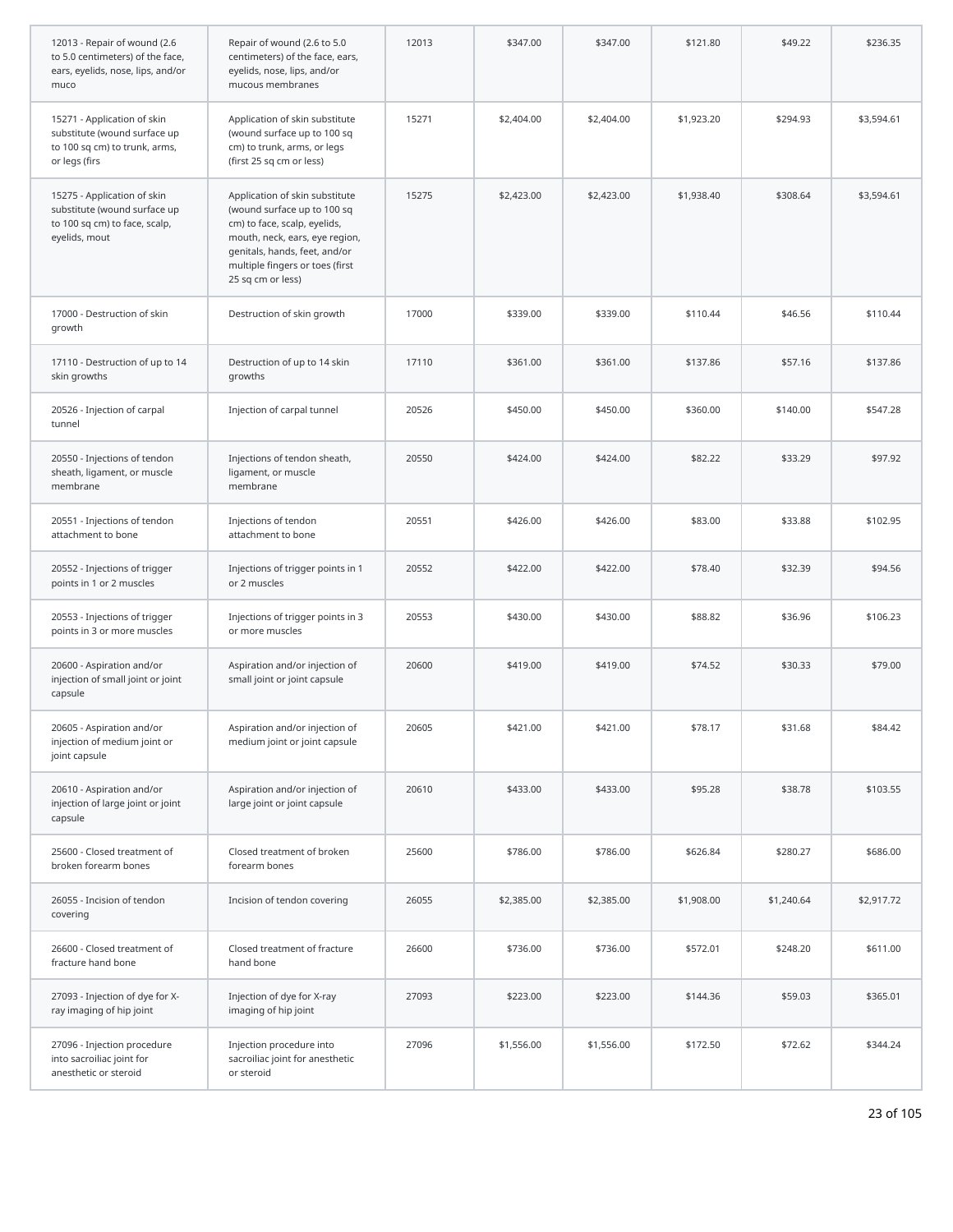| 27786 - Closed treatment of<br>broken ankle                                                                   | Closed treatment of broken<br>ankle                                                                          | 27786 | \$748.00   | \$748.00   | \$598.40   | \$250.74   | \$683.00   |
|---------------------------------------------------------------------------------------------------------------|--------------------------------------------------------------------------------------------------------------|-------|------------|------------|------------|------------|------------|
| 28285 - Correction of toe joint<br>deformity                                                                  | Correction of toe joint<br>deformity                                                                         | 28285 | \$4,586.00 | \$4,586.00 | \$3,668.80 | \$2,522.01 | \$5,931.21 |
| 28470 - Closed treatment of<br>broken foot bone                                                               | Closed treatment of broken<br>foot bone                                                                      | 28470 | \$630.00   | \$630.00   | \$504.00   | \$183.72   | \$504.00   |
| 28820 - Amputation of foot                                                                                    | Amputation of foot                                                                                           | 28820 | \$4,443.00 | \$4,443.00 | \$3,554.40 | \$1,004.00 | \$5,931.21 |
| 29445 - Application of rigid<br>total contact leg cast                                                        | Application of rigid total<br>contact leg cast                                                               | 29445 | \$512.00   | \$512.00   | \$409.60   | \$214.89   | \$505.38   |
| 29580 - Strapping, Unna boot                                                                                  | Strapping, Unna boot                                                                                         | 29580 | \$241.00   | \$241.00   | \$57.02    | \$23.06    | \$77.66    |
| 31575 - Diagnostic<br>examination of voice box<br>using flexible endoscope                                    | Diagnostic examination of<br>voice box using flexible<br>endoscope                                           | 31575 | \$341.00   | \$341.00   | \$272.80   | \$146.48   | \$344.49   |
| 32555 - Removal of fluid from<br>chest cavity with imaging<br>quidance                                        | Removal of fluid from chest<br>cavity with imaging guidance                                                  | 32555 | \$1,083.00 | \$1,083.00 | \$866.40   | \$482.60   | \$1,134.98 |
| 36556 - Insertion of central<br>venous catheter for infusion,<br>patient 5 years or older                     | Insertion of central venous<br>catheter for infusion, patient 5<br>years or older                            | 36556 | \$1,686.00 | \$1,686.00 | \$1,348.80 | \$379.00   | \$5,996.72 |
| 49083 - Drainage of fluid from<br>abdominal cavity using<br>imaging guidance                                  | Drainage of fluid from<br>abdominal cavity using<br>imaging guidance                                         | 49083 | \$1,284.00 | \$1,284.00 | \$1,027.20 | \$721.39   | \$1,696.54 |
| 51701 - Insertion of temporary<br>bladder catheter                                                            | Insertion of temporary<br>bladder catheter                                                                   | 51701 | \$197.00   | \$197.00   | \$157.60   | \$80.00    | \$234.60   |
| 51702 - Insertion of indwelling<br>bladder catheter                                                           | Insertion of indwelling bladder<br>catheter                                                                  | 51702 | \$197.00   | \$197.00   | \$53.42    | \$22.23    | \$150.81   |
| 51705 - Removal of skin suture<br>with change of bladder tube                                                 | Removal of skin suture with<br>change of bladder tube                                                        | 51705 | \$420.00   | \$420.00   | \$336.00   | \$169.00   | \$557.71   |
| 51798 - Ultrasound<br>measurement of bladder<br>capacity after voiding                                        | Ultrasound measurement of<br>bladder capacity after voiding                                                  | 51798 | \$102.00   | \$102.00   | \$81.60    | \$18.00    | \$116.63   |
| 52000 - Diagnostic<br>examination of the bladder<br>and bladder canal (urethra)<br>using an endoscope         | Diagnostic examination of the<br>bladder and bladder canal<br>(urethra) using an endoscope                   | 52000 | \$950.00   | \$950.00   | \$760.00   | \$512.14   | \$1,204.45 |
| 52310 - Removal of foreign<br>body, stone, or stent from<br>bladder canal (urethra) or<br>bladder using an en | Removal of foreign body,<br>stone, or stent from bladder<br>canal (urethra) or bladder<br>using an endoscope | 52310 | \$2,788.00 | \$2,788.00 | \$2,230.40 | \$591.05   | \$3,757.27 |
| 55250 - Removal of sperm<br>duct                                                                              | Removal of sperm duct                                                                                        | 55250 | \$2,900.00 | \$2,900.00 | \$2,320.00 | \$1,597.63 | \$3,757.27 |
| 55700 - Biopsy of prostate<br>gland                                                                           | Biopsy of prostate gland                                                                                     | 55700 | \$2,757.00 | \$2,757.00 | \$2,205.60 | \$453.55   | \$3,757.27 |
| 57454 - Biopsy and scraping of<br>the cervix using an endoscope                                               | Biopsy and scraping of the<br>cervix using an endoscope                                                      | 57454 | \$600.00   | \$600.00   | \$480.00   | \$250.82   | \$589.86   |
| 58100 - Biopsy of uterine<br>lining                                                                           | Biopsy of uterine lining                                                                                     | 58100 | \$350.00   | \$350.00   | \$134.26   | \$55.12    | \$168.83   |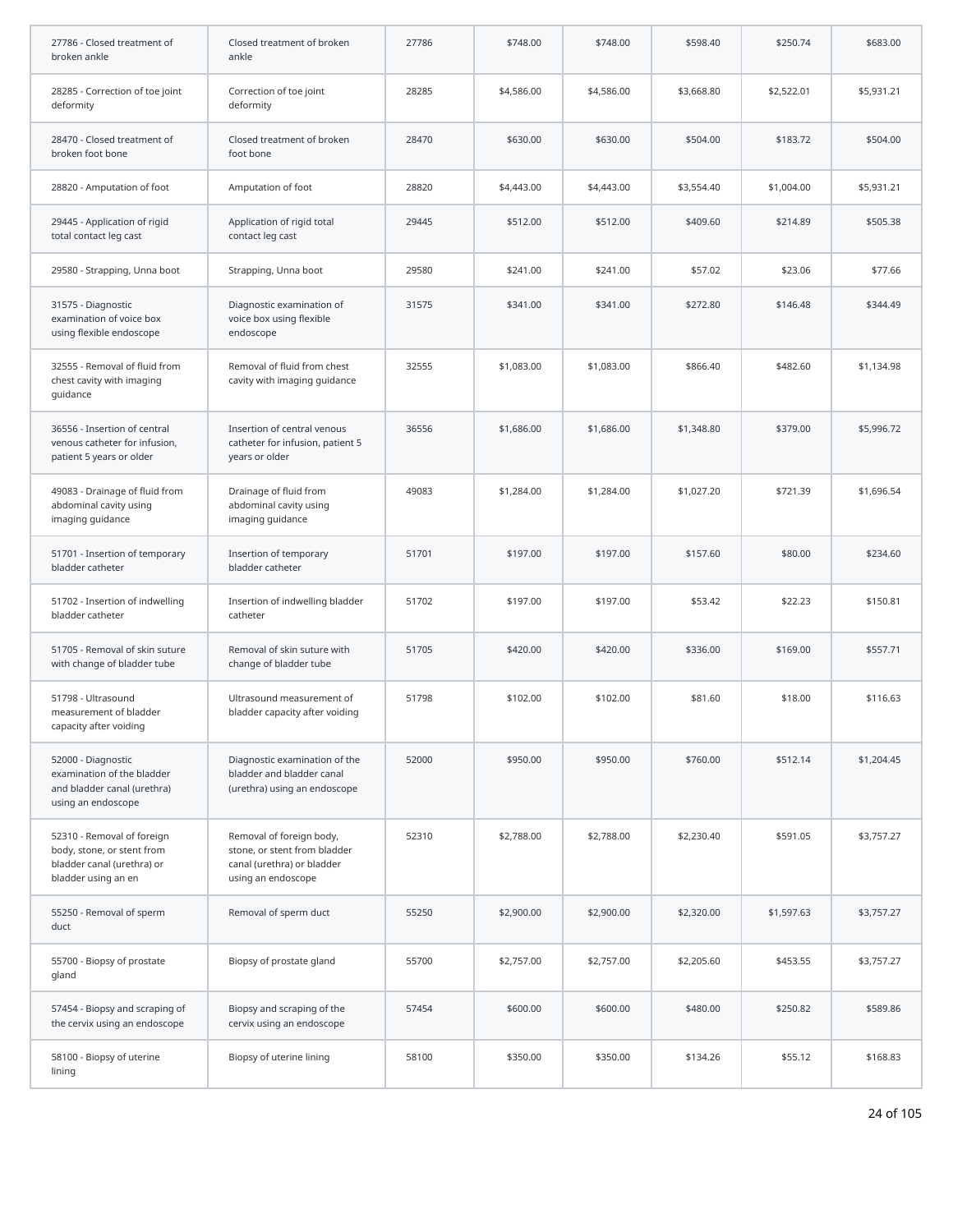| 58300 - Placement of intra-<br>uterine device (IUD) for<br>pregnancy prevention                               | Placement of intra-uterine<br>device (IUD) for pregnancy<br>prevention                                             | 58300 | \$159.00   | \$159.00   | \$107.39   | \$44.25    | \$144.07    |
|---------------------------------------------------------------------------------------------------------------|--------------------------------------------------------------------------------------------------------------------|-------|------------|------------|------------|------------|-------------|
| 58301 - Removal of intra-<br>uterine device (IUD) for<br>pregnancy prevention                                 | Removal of intra-uterine<br>device (IUD) for pregnancy<br>prevention                                               | 58301 | \$345.00   | \$345.00   | \$140.07   | \$57.59    | \$151.95    |
| 59025 - Fetal non-stress test                                                                                 | Fetal non-stress test                                                                                              | 59025 | \$315.00   | \$315.00   | \$252.00   | \$151.76   | \$399.01    |
| 62270 - Spinal tap for<br>diagnosis                                                                           | Spinal tap for diagnosis                                                                                           | 62270 | \$998.00   | \$998.00   | \$798.40   | \$565.45   | \$1,329.81  |
| 62321 - Njx Interlaminar<br>Crv/Thrc                                                                          | Njx Interlaminar Crv/Thrc                                                                                          | 62321 | \$1,044.00 | \$1,044.00 | \$224.74   | \$93.77    | \$301.05    |
| 62322 - Under injection,<br>drainage, or aspiration<br>procedures on the spine and<br>spinal cord             | Under injection, drainage, or<br>aspiration procedures on the<br>spine and spinal cord                             | 62322 | \$1,011.00 | \$1,011.00 | \$808.80   | \$266.00   | \$1,329.81  |
| 62323 - Under injection,<br>drainage, or aspiration<br>procedures on the spine and<br>spinal cord             | Under injection, drainage, or<br>aspiration procedures on the<br>spine and spinal cord                             | 62323 | \$1,032.00 | \$1,032.00 | \$204.90   | \$86.58    | \$295.72    |
| 63650 - Implantation of spinal<br>neurostimulator electrodes,<br>accessed through the skin                    | Implantation of spinal<br>neurostimulator electrodes,<br>accessed through the skin                                 | 63650 | \$9,412.00 | \$9,412.00 | \$7,529.60 | \$4,236.92 | \$12,909.94 |
| 64400 - Injection of anesthetic<br>agent, trigeminal nerve                                                    | Injection of anesthetic agent,<br>trigeminal nerve                                                                 | 64400 | \$471.00   | \$471.00   | \$376.80   | \$190.00   | \$547.28    |
| 64405 - Injection of anesthetic<br>agent, greater occipital nerve                                             | Injection of anesthetic agent,<br>greater occipital nerve                                                          | 64405 | \$444.00   | \$444.00   | \$111.88   | \$44.87    | \$158.70    |
| 64447 - Injection of anesthetic<br>agent, thigh nerve                                                         | Injection of anesthetic agent,<br>thigh nerve                                                                      | 64447 | \$984.00   | \$984.00   | \$787.20   | \$470.25   | \$1,329.81  |
| 64450 - Injection of anesthetic<br>agent, other peripheral nerve<br>or branch                                 | Injection of anesthetic agent,<br>other peripheral nerve or<br>branch                                              | 64450 | \$949.00   | \$949.00   | \$88.78    | \$36.68    | \$150.81    |
| 64483 - Injections of<br>anesthetic and/or steroid drug<br>into lower or sacral spine<br>nerve root using ima | Injections of anesthetic and/or<br>steroid drug into lower or<br>sacral spine nerve root using<br>imaging guidance | 64483 | \$1,294.00 | \$1,294.00 | \$231.70   | \$97.36    | \$510.98    |
| 64490 - Injections of upper or<br>middle spine facet joint using<br>imaging guidance                          | Injections of upper or middle<br>spine facet joint using imaging<br>guidance                                       | 64490 | \$1,285.00 | \$1,285.00 | \$219.42   | \$92.34    | \$230.00    |
| 64491 - Injections of upper or<br>middle spine facet joint using<br>imaging guidance                          | Injections of upper or middle<br>spine facet joint using imaging<br>quidance                                       | 64491 | \$567.00   | \$567.00   | \$124.88   | \$52.15    | \$131.00    |
| 64493 - Injections of lower or<br>sacral spine facet joint using<br>imaging guidance                          | Injections of lower or sacral<br>spine facet joint using imaging<br>guidance                                       | 64493 | \$1,261.00 | \$1,261.00 | \$186.22   | \$78.71    | \$200.07    |
| 64494 - Injections of lower or<br>sacral spine facet joint using<br>imaging guidance                          | Injections of lower or sacral<br>spine facet joint using imaging<br>guidance                                       | 64494 | \$983.00   | \$983.00   | \$107.54   | \$45.09    | \$113.00    |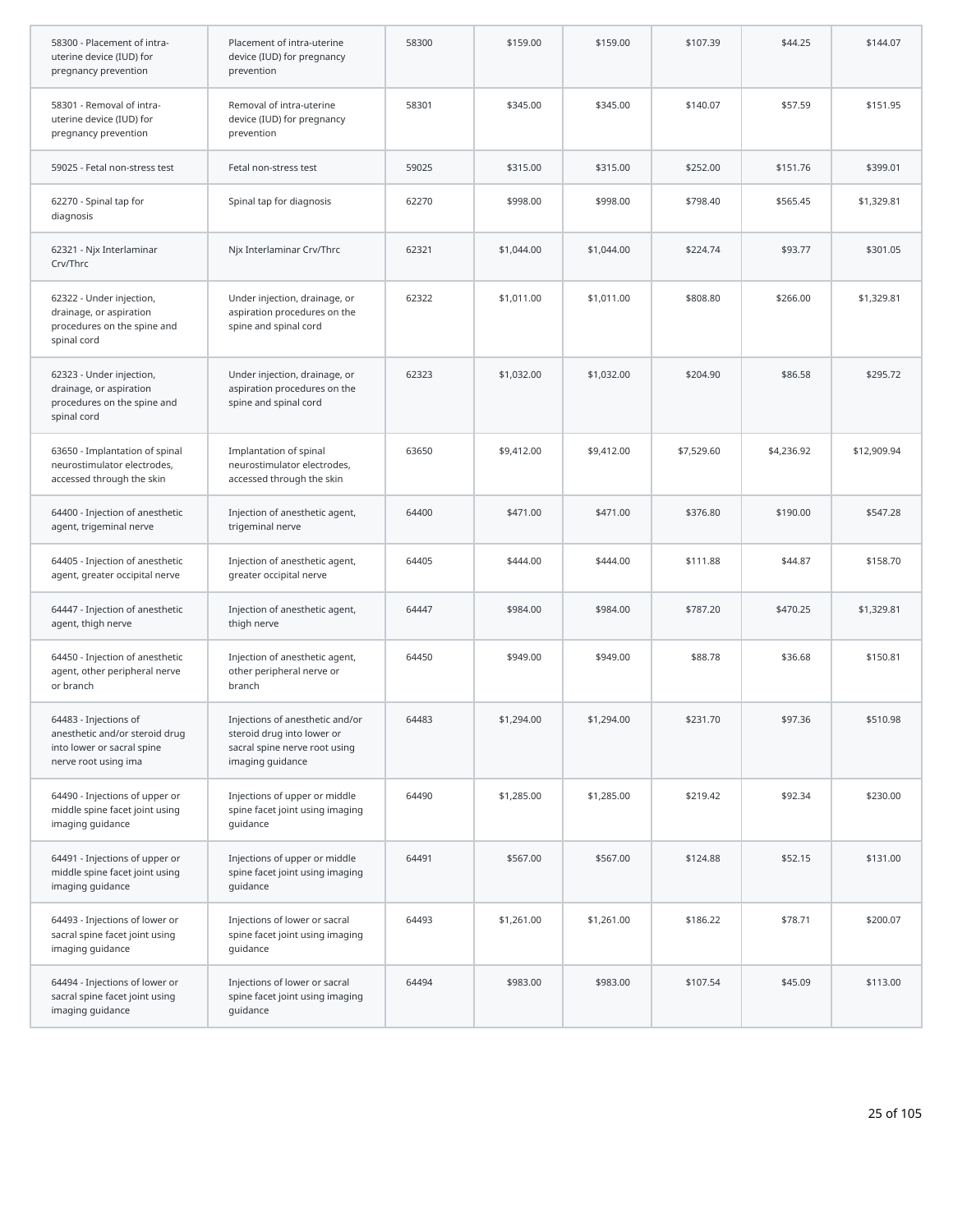| 64615 - Injection of chemical<br>for destruction of facial and<br>neck nerve muscles on both<br>sides of face | Injection of chemical for<br>destruction of facial and neck<br>nerve muscles on both sides<br>of face                                | 64615 | \$540.00   | \$540.00   | \$432.00   | \$232.71 | \$547.28   |
|---------------------------------------------------------------------------------------------------------------|--------------------------------------------------------------------------------------------------------------------------------------|-------|------------|------------|------------|----------|------------|
| 64616 - Injection of chemical<br>for destruction of nerve<br>muscles on one side of neck<br>excluding voice b | Injection of chemical for<br>destruction of nerve muscles<br>on one side of neck excluding<br>voice box accessed through<br>the skin | 64616 | \$521.00   | \$521.00   | \$224.27   | \$90.88  | \$238.00   |
| 64633 - Destruction of upper<br>or middle spinal facet joint<br>nerves using imaging<br>guidance              | Destruction of upper or<br>middle spinal facet joint<br>nerves using imaging<br>guidance                                             | 64633 | \$2,737.00 | \$2,737.00 | \$466.28   | \$196.97 | \$550.56   |
| 64634 - Destruction of upper<br>or middle spinal facet joint<br>nerves with imaging guidance                  | Destruction of upper or<br>middle spinal facet joint<br>nerves with imaging guidance                                                 | 64634 | \$2,308.00 | \$2,308.00 | \$141.48   | \$59.23  | \$250.84   |
| 64635 - Destruction of lower<br>or sacral spinal facet joint<br>nerves using imaging<br>guidance              | Destruction of lower or sacral<br>spinal facet joint nerves using<br>imaging guidance                                                | 64635 | \$2,733.00 | \$2,733.00 | \$459.78   | \$194.36 | \$541.15   |
| 64636 - Destruction of lower<br>or sacral spinal facet joint<br>nerves with imaging guidance                  | Destruction of lower or sacral<br>spinal facet joint nerves with<br>imaging guidance                                                 | 64636 | \$2,395.00 | \$2,395.00 | \$124.14   | \$52.02  | \$225.75   |
| 65855 - Laser repair to<br>improve eye fluid flow, 1 or<br>more sessions                                      | Laser repair to improve eye<br>fluid flow, 1 or more sessions                                                                        | 65855 | \$1,040.00 | \$1,040.00 | \$832.00   | \$436.00 | \$1,055.86 |
| 66821 - Removal of recurring<br>cataract in lens capsule using<br>laser                                       | Removal of recurring cataract<br>in lens capsule using laser                                                                         | 66821 | \$1,190.00 | \$1,190.00 | \$952.00   | \$448.96 | \$1,055.86 |
| 67028 - Injection of drug into<br>eye                                                                         | Injection of drug into eye                                                                                                           | 67028 | \$730.00   | \$730.00   | \$201.38   | \$78.44  | \$354.96   |
| 67210 - Laser destruction of<br>retinal growth, 1 or more<br>sessions                                         | Laser destruction of retinal<br>growth, 1 or more sessions                                                                           | 67210 | \$1,470.00 | \$1,470.00 | \$1,176.00 | \$448.96 | \$1,176.00 |
| 67228 - Laser destruction of<br>leaking retinal blood vessels, 1<br>or more sessions                          | Laser destruction of leaking<br>retinal blood vessels, 1 or<br>more sessions                                                         | 67228 | \$1,492.00 | \$1,492.00 | \$1,193.60 | \$448.96 | \$1,329.87 |
| 69200 - Removal of foreign<br>body from ear canal                                                             | Removal of foreign body from<br>ear canal                                                                                            | 69200 | \$229.00   | \$229.00   | \$97.44    | \$40.96  | \$163.19   |
| 69209 - Removal of impacted<br>ear wax by washing                                                             | Removal of impacted ear wax<br>by washing                                                                                            | 69209 | \$104.00   | \$104.00   | \$26.27    | \$12.92  | \$30.00    |
| 69210 - Removal of impact ear<br>wax, one ear                                                                 | Removal of impact ear wax,<br>one ear                                                                                                | 69210 | \$133.00   | \$133.00   | \$69.30    | \$28.47  | \$73.00    |
| 90832 - Psychotherapy, 30<br>minutes with patient and/or<br>family member                                     | Psychotherapy, 30 minutes<br>with patient and/or family<br>member                                                                    | 90832 | \$276.00   | \$276.00   | \$220.80   | \$82.00  | \$280.02   |
| 90834 - Psychotherapy, 45<br>minutes with patient and/or<br>family member                                     | Psychotherapy, 45 minutes<br>with patient and/or family<br>member                                                                    | 90834 | \$307.00   | \$307.00   | \$245.60   | \$109.00 | \$280.02   |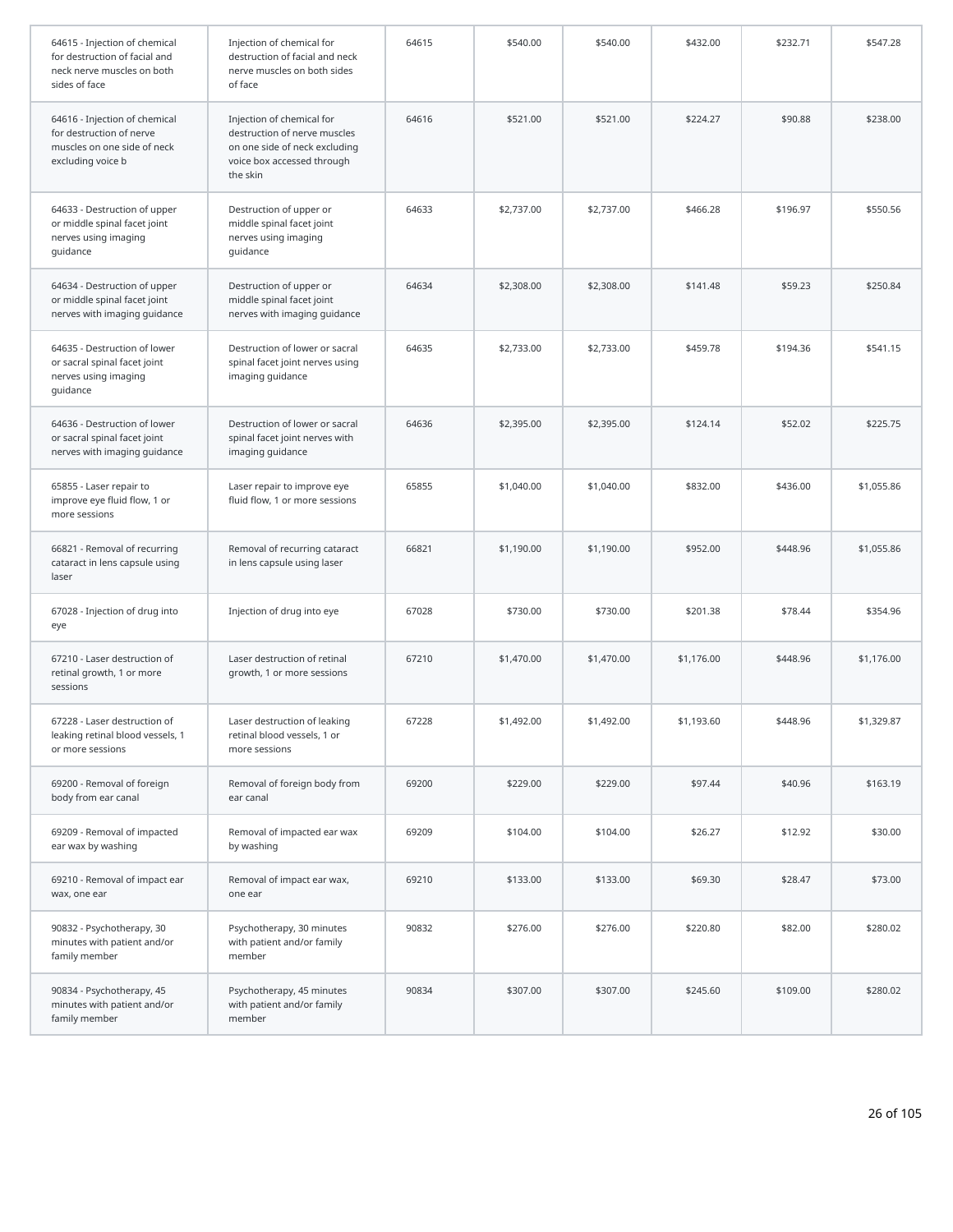| 90837 - Psychotherapy, 60<br>minutes with patient and/or<br>family member                                | Psychotherapy, 60 minutes<br>with patient and/or family<br>member                                | 90837 | \$369.00   | \$369.00   | \$295.20   | \$119.07 | \$295.20   |
|----------------------------------------------------------------------------------------------------------|--------------------------------------------------------------------------------------------------|-------|------------|------------|------------|----------|------------|
| 90846 - Family psychotherapy                                                                             | Family psychotherapy                                                                             | 90846 | \$333.00   | \$333.00   | \$266.40   | \$119.07 | \$280.02   |
| 90847 - Family psychotherapy<br>including patient                                                        | Family psychotherapy<br>including patient                                                        | 90847 | \$339.00   | \$339.00   | \$271.20   | \$119.07 | \$280.02   |
| 90853 - Group psychotherapy                                                                              | Group psychotherapy                                                                              | 90853 | \$155.00   | \$155.00   | \$124.00   | \$33.00  | \$156.90   |
| 95810 - Sleep monitoring of<br>patient (6 years or older) in<br>sleep lab                                | Sleep monitoring of patient (6<br>years or older) in sleep lab                                   | 95810 | \$2,229.00 | \$2,229.00 | \$1,783.20 | \$819.60 | \$1,927.51 |
| 99205 - New patient office or<br>other outpatient visit, typically<br>60 minutes                         | New patient office or other<br>outpatient visit, typically 60<br>minutes                         | 99205 | \$310.00   | \$310.00   | \$248.00   | \$160.06 | \$328.00   |
| 99211 - Established patient<br>office or other outpatient visit,<br>typically 5 minutes                  | Established patient office or<br>other outpatient visit, typically<br>5 minutes                  | 99211 | \$143.00   | \$143.00   | \$114.40   | \$8.14   | \$114.40   |
| 99383 - Initial new patient<br>preventive medicine<br>evaluation, age 5 through 11<br>years              | Initial new patient preventive<br>medicine evaluation, age 5<br>through 11 years                 | 99383 | \$234.00   | \$234.00   | \$187.20   | \$74.52  | \$187.20   |
| 99384 - Initial new patient<br>preventive medicine<br>evaluation, age 12 through 17<br>years             | Initial new patient preventive<br>medicine evaluation, age 12<br>through 17 years                | 99384 | \$269.00   | \$269.00   | \$215.20   | \$87.72  | \$215.20   |
| 99385 - Initial new patient<br>preventive medicine<br>evaluation age 18-39 years                         | Initial new patient preventive<br>medicine evaluation age 18-39<br>years                         | 99385 | \$260.00   | \$260.00   | \$208.00   | \$84.05  | \$208.00   |
| 99386 - Initial new patient<br>preventive medicine<br>evaluation age 40-64 years                         | Initial new patient preventive<br>medicine evaluation age 40-64<br>years                         | 99386 | \$313.00   | \$313.00   | \$250.40   | \$102.17 | \$250.40   |
| 99391 - Established patient<br>periodic preventive medicine<br>examination infant younger<br>than 1 year | Established patient periodic<br>preventive medicine<br>examination infant younger<br>than 1 year | 99391 | \$186.00   | \$186.00   | \$148.80   | \$60.07  | \$149.00   |
| 99392 - Established patient<br>periodic preventive medicine<br>examination, age 1 through 4<br>years     | Established patient periodic<br>preventive medicine<br>examination, age 1 through 4<br>years     | 99392 | \$203.00   | \$203.00   | \$162.40   | \$65.76  | \$162.40   |
| 99393 - Established patient<br>periodic preventive medicine<br>examination, age 5 through 11<br>years    | Established patient periodic<br>preventive medicine<br>examination, age 5 through 11<br>years    | 99393 | \$203.00   | \$203.00   | \$162.40   | \$65.76  | \$162.40   |
| 99394 - Established patient<br>periodic preventive medicine<br>examination, age 12 through<br>17 years   | Established patient periodic<br>preventive medicine<br>examination, age 12 through<br>17 years   | 99394 | \$229.00   | \$229.00   | \$183.20   | \$74.52  | \$183.20   |
| 99395 - Established patient<br>periodic preventive medicine<br>examination age 18-39 years               | Established patient periodic<br>preventive medicine<br>examination age 18-39 years               | 99395 | \$231.00   | \$231.00   | \$184.80   | \$76.82  | \$184.80   |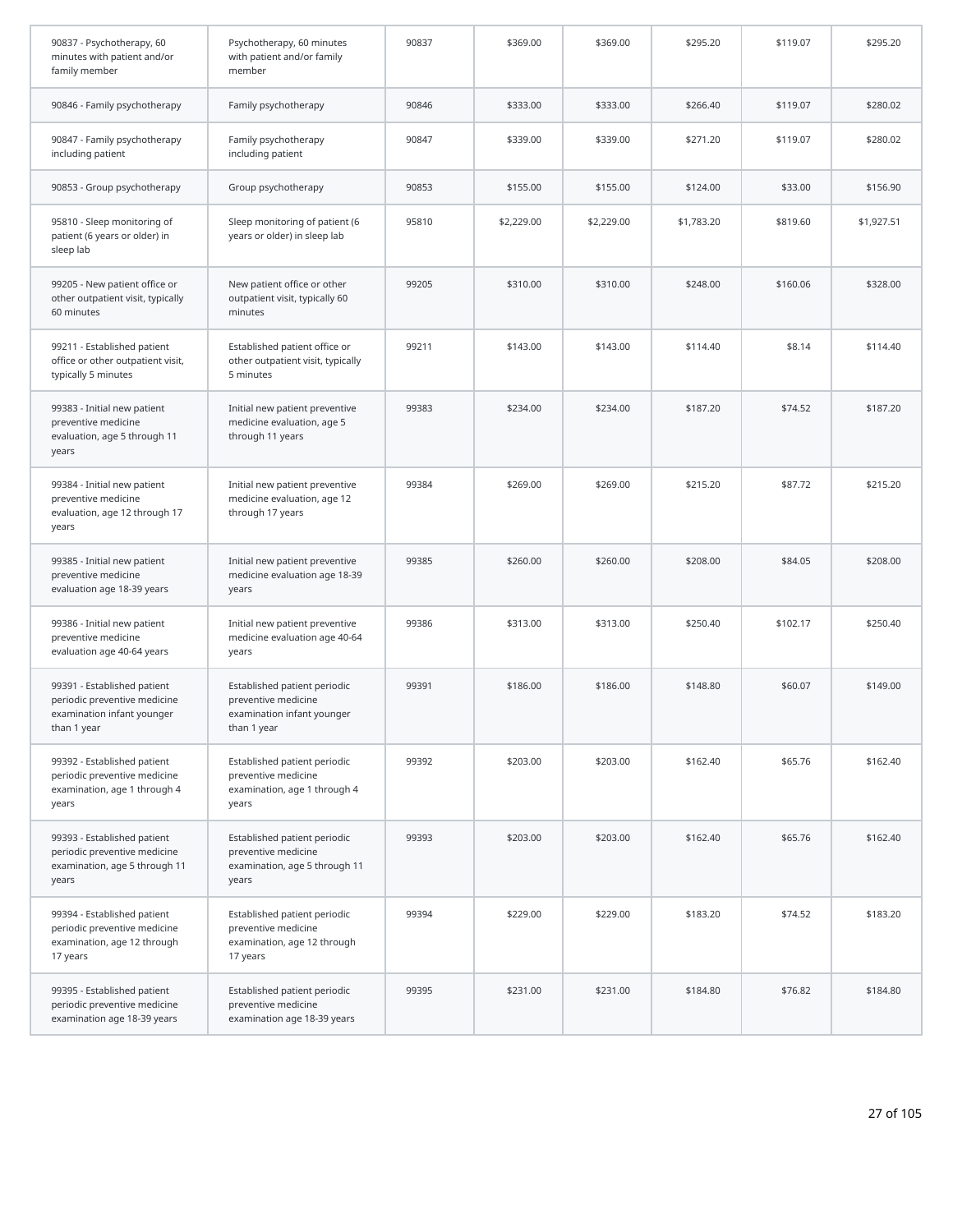| 99396 - Established patient<br>periodic preventive medicine<br>examination age 40-64 years                    | Established patient periodic<br>preventive medicine<br>examination age 40-64 years                            | 99396 | \$254.00 | \$254.00 | \$203.20 | \$83.42  | \$203.20 |
|---------------------------------------------------------------------------------------------------------------|---------------------------------------------------------------------------------------------------------------|-------|----------|----------|----------|----------|----------|
| Drainage of abscess                                                                                           | Drainage of abscess                                                                                           | 10060 | \$406.00 | \$406.00 | \$198.73 | \$89.60  | \$217.00 |
| Drainage of multiple abscess                                                                                  | Drainage of multiple abscess                                                                                  | 10061 | \$729.00 | \$729.00 | \$366.74 | \$157.69 | \$395.00 |
| Removal of foreign body from<br>tissue, accessed beneath the<br>skin                                          | Removal of foreign body from<br>tissue, accessed beneath the<br>skin                                          | 10120 | \$616.00 | \$616.00 | \$197.18 | \$90.62  | \$223.00 |
| Removal of single thickened<br>skin growth                                                                    | Removal of single thickened<br>skin growth                                                                    | 11055 | \$285.00 | \$285.00 | \$33.20  | \$13.74  | \$52.90  |
| Repair of wound (7.6 to 12.5<br>centimeters) of the scalp,<br>neck, underarms, genitals,<br>trunk, arms and/o | Repair of wound (7.6 to 12.5<br>centimeters) of the scalp,<br>neck, underarms, genitals,<br>trunk, arms and/o | 12004 | \$369.00 | \$369.00 | \$295.20 | \$159.98 | \$376.24 |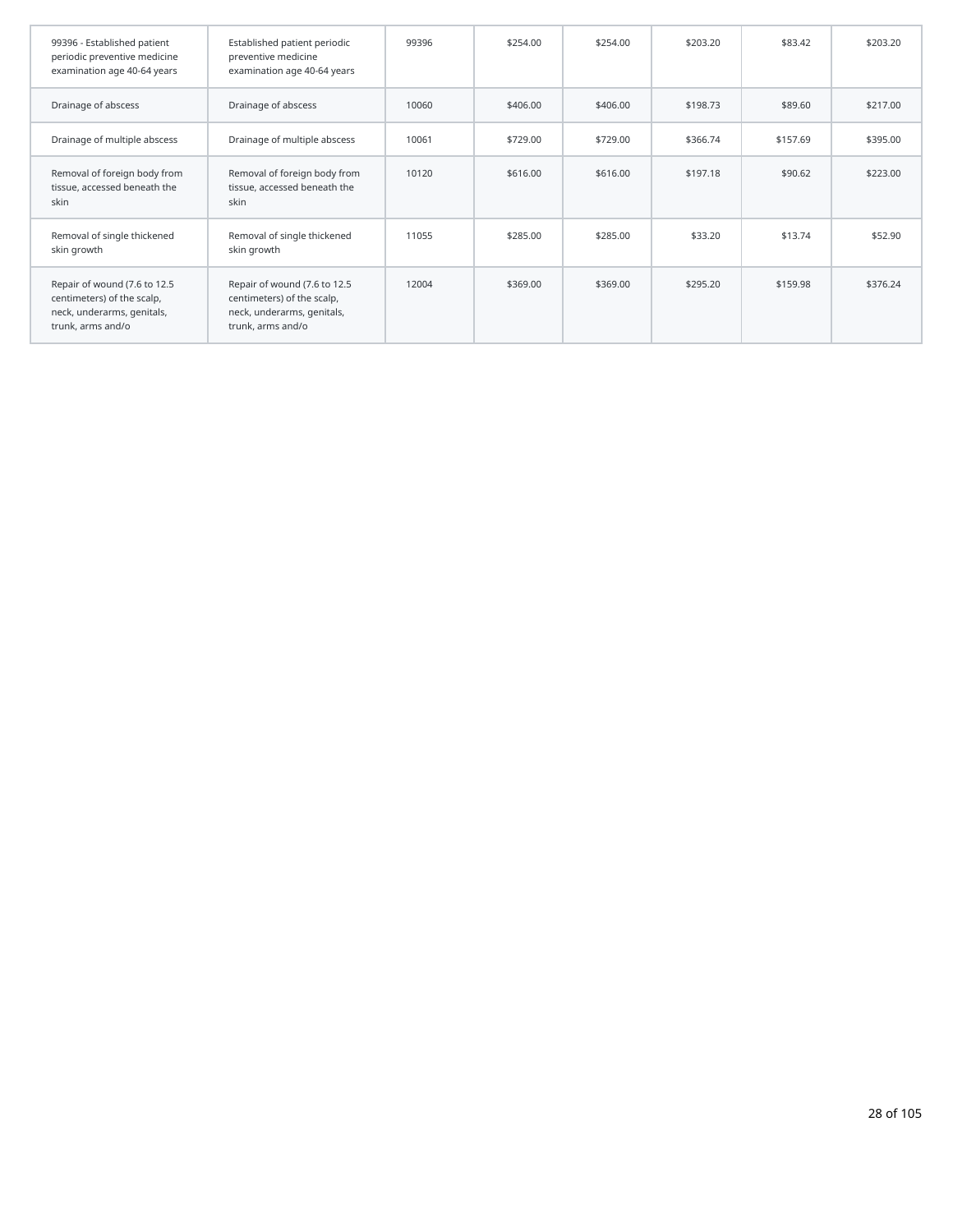# Coventry MEDCR

| <b>Shoppable Service</b>                                                                                      | Service                                                                                                            | Code  | Gross      | Cash<br><b>Discount</b> | Negotiated<br>Rate | Min      | Max      |
|---------------------------------------------------------------------------------------------------------------|--------------------------------------------------------------------------------------------------------------------|-------|------------|-------------------------|--------------------|----------|----------|
| 10160 - Aspiration of abscess,<br>blood accumulation, blister, or<br>cyst                                     | Aspiration of abscess, blood<br>accumulation, blister, or cyst                                                     | 10160 | \$585.00   | \$585.00                | \$308.16           | \$308.16 | \$747.58 |
| 11056 - Removal of 2 to 4<br>thickened skin growths                                                           | Removal of 2 to 4 thickened<br>skin growths                                                                        | 11056 | \$296.00   | \$296.00                | \$19.47            | \$19.47  | \$67.53  |
| 11102 - Tangential biopsy of<br>skin single lesion                                                            | TANGNTL BX SKIN SINGLE LES                                                                                         | 11102 | \$273.00   | \$273.00                | \$159.98           | \$159.98 | \$376.24 |
| 11104 - Punch biopsy of skin<br>single lesion                                                                 | PUNCH BX SKIN SINGLE<br>LESION                                                                                     | 11104 | \$289.00   | \$289.00                | \$40.37            | \$40.37  | \$150.70 |
| 11200 - Removal of up to and<br>including 15 skin tags                                                        | Removal of up to and<br>including 15 skin tags                                                                     | 11200 | \$369.00   | \$369.00                | \$64.88            | \$64.88  | \$159.00 |
| 11402 - Removal of growth<br>(1.1 to 2.0 centimeters) of the<br>trunk, arms, or legs                          | Removal of growth (1.1 to 2.0<br>centimeters) of the trunk,<br>arms, or legs                                       | 11402 | \$1,021.00 | \$1,021.00              | \$98.96            | \$98.96  | \$235.98 |
| 11440 - Removal of growth<br>(0.5 centimeters or less) of the<br>face, ears, eyelids, nose, lips,<br>or mouth | Removal of growth (0.5<br>centimeters or less) of the<br>face, ears, eyelids, nose, lips,<br>or mouth              | 11440 | \$1,006.00 | \$1,006.00              | \$90.60            | \$90.60  | \$214.04 |
| 11720 - Removal of tissue from<br>1 to 5 finger or toe nails                                                  | Removal of tissue from 1 to 5<br>finger or toe nails                                                               | 11720 | \$106.00   | \$106.00                | \$12.51            | \$12.51  | \$37.14  |
| 11721 - Removal of tissue from<br>6 or more finger or toe nails                                               | Removal of tissue from 6 or<br>more finger or toe nails                                                            | 11721 | \$122.00   | \$122.00                | \$21.02            | \$21.02  | \$58.53  |
| 11730 - Separation of nail<br>plate from nail bed                                                             | Separation of nail plate from<br>nail bed                                                                          | 11730 | \$344.00   | \$344.00                | \$46.53            | \$46.53  | \$119.30 |
| 11750 - Removal of nail                                                                                       | Removal of nail                                                                                                    | 11750 | \$616.00   | \$616.00                | \$88.26            | \$88.26  | \$288.13 |
| 11981 - Insertion of drug<br>delivery implant into tissue                                                     | Insertion of drug delivery<br>implant into tissue                                                                  | 11981 | \$281.00   | \$281.00                | \$53.78            | \$53.78  | \$174.45 |
| 11982 - Removal of drug<br>delivery implant from tissue                                                       | Removal of drug delivery<br>implant from tissue                                                                    | 11982 | \$660.00   | \$660.00                | \$63.41            | \$63.41  | \$203.71 |
| 11983 - Removal with<br>reinsertion of drug delivery<br>implant into tissue                                   | Removal with reinsertion of<br>drug delivery implant into<br>tissue                                                | 11983 | \$777.00   | \$777.00                | \$88.27            | \$88.27  | \$312.89 |
| 12001 - Repair of wound (2.5<br>centimeters or less) of the<br>scalp, neck, underarms, trunk,<br>arms and/or  | Repair of wound (2.5<br>centimeters or less) of the<br>scalp, neck, underarms, trunk,<br>arms and/or legs          | 12001 | \$326.00   | \$326.00                | \$37.82            | \$37.82  | \$202.59 |
| 12002 - Repair of wound (2.6<br>to 7.5 centimeters) of the<br>scalp, neck, underarms,<br>genitals, trunk, arm | Repair of wound (2.6 to 7.5<br>centimeters) of the scalp,<br>neck, underarms, genitals,<br>trunk, arms and/or legs | 12002 | \$347.00   | \$347.00                | \$49.96            | \$49.96  | \$217.22 |
| 12011 - Repair of wound (2.5<br>centimeters or less) of the<br>face, ears, eyelids, nose, lips,<br>and/or muc | Repair of wound (2.5<br>centimeters or less) of the<br>face, ears, eyelids, nose, lips,<br>and/or mucous membranes | 12011 | \$342.00   | \$342.00                | \$47.04            | \$47.04  | \$216.09 |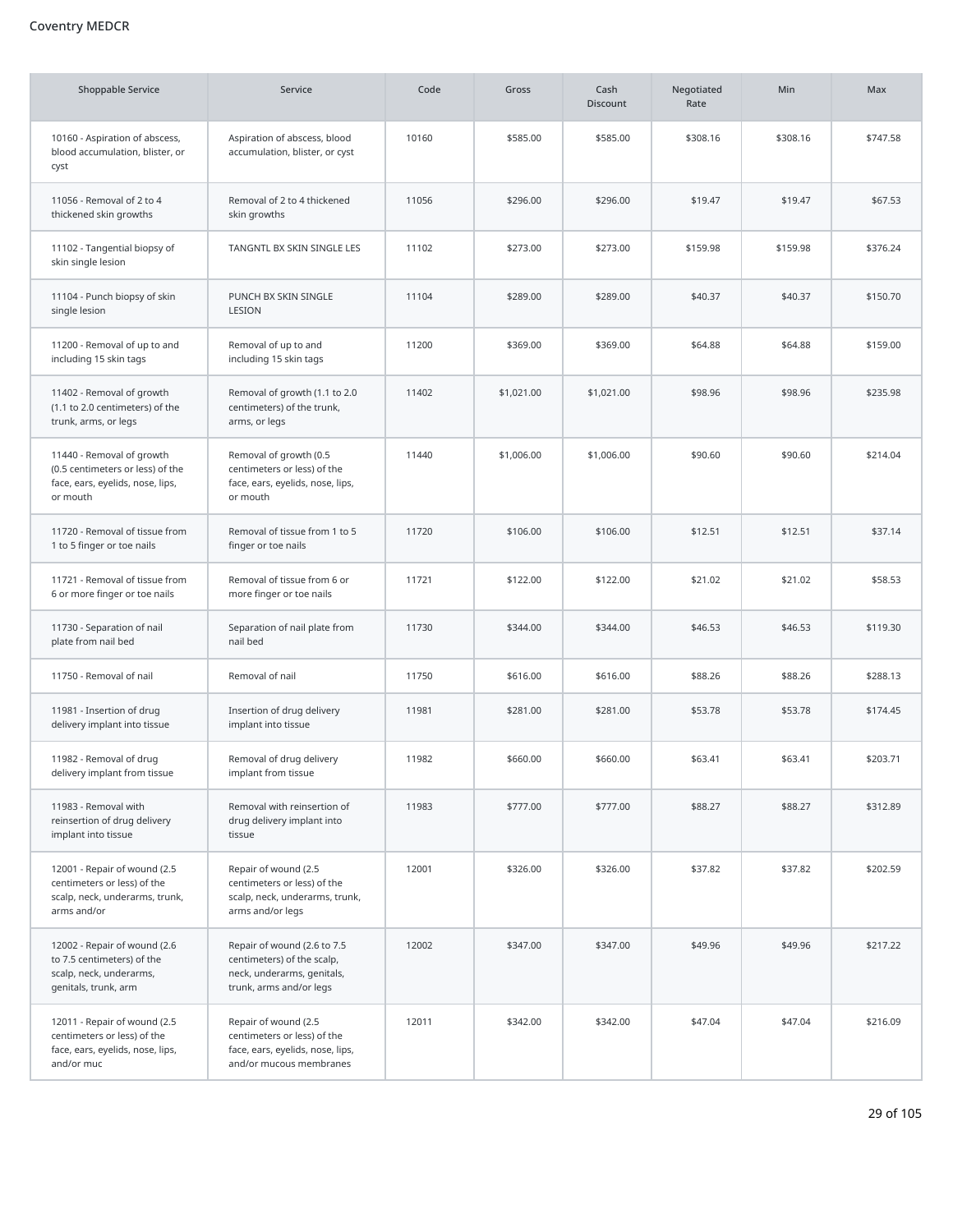| 12013 - Repair of wound (2.6<br>to 5.0 centimeters) of the face,<br>ears, eyelids, nose, lips, and/or<br>muco | Repair of wound (2.6 to 5.0<br>centimeters) of the face, ears,<br>eyelids, nose, lips, and/or<br>mucous membranes                                                                                                        | 12013 | \$347.00   | \$347.00   | \$49.22    | \$49.22    | \$236.35   |
|---------------------------------------------------------------------------------------------------------------|--------------------------------------------------------------------------------------------------------------------------------------------------------------------------------------------------------------------------|-------|------------|------------|------------|------------|------------|
| 15271 - Application of skin<br>substitute (wound surface up<br>to 100 sq cm) to trunk, arms,<br>or legs (firs | Application of skin substitute<br>(wound surface up to 100 sq<br>cm) to trunk, arms, or legs<br>(first 25 sq cm or less)                                                                                                 | 15271 | \$2,404.00 | \$2,404.00 | \$1,528.47 | \$294.93   | \$3,594.61 |
| 15275 - Application of skin<br>substitute (wound surface up<br>to 100 sq cm) to face, scalp,<br>eyelids, mout | Application of skin substitute<br>(wound surface up to 100 sq<br>cm) to face, scalp, eyelids,<br>mouth, neck, ears, eye region,<br>genitals, hands, feet, and/or<br>multiple fingers or toes (first<br>25 sq cm or less) | 15275 | \$2,423.00 | \$2,423.00 | \$1,528.47 | \$308.64   | \$3,594.61 |
| 17000 - Destruction of skin<br>growth                                                                         | Destruction of skin growth                                                                                                                                                                                               | 17000 | \$339.00   | \$339.00   | \$46.56    | \$46.56    | \$110.44   |
| 17110 - Destruction of up to 14<br>skin growths                                                               | Destruction of up to 14 skin<br>growths                                                                                                                                                                                  | 17110 | \$361.00   | \$361.00   | \$57.16    | \$57.16    | \$137.86   |
| 20526 - Injection of carpal<br>tunnel                                                                         | Injection of carpal tunnel                                                                                                                                                                                               | 20526 | \$450.00   | \$450.00   | \$232.71   | \$140.00   | \$547.28   |
| 20550 - Injections of tendon<br>sheath, ligament, or muscle<br>membrane                                       | Injections of tendon sheath,<br>ligament, or muscle<br>membrane                                                                                                                                                          | 20550 | \$424.00   | \$424.00   | \$33.29    | \$33.29    | \$97.92    |
| 20551 - Injections of tendon<br>attachment to bone                                                            | Injections of tendon<br>attachment to bone                                                                                                                                                                               | 20551 | \$426.00   | \$426.00   | \$33.88    | \$33.88    | \$102.95   |
| 20552 - Injections of trigger<br>points in 1 or 2 muscles                                                     | Injections of trigger points in 1<br>or 2 muscles                                                                                                                                                                        | 20552 | \$422.00   | \$422.00   | \$32.39    | \$32.39    | \$94.56    |
| 20553 - Injections of trigger<br>points in 3 or more muscles                                                  | Injections of trigger points in 3<br>or more muscles                                                                                                                                                                     | 20553 | \$430.00   | \$430.00   | \$36.96    | \$36.96    | \$106.23   |
| 20600 - Aspiration and/or<br>injection of small joint or joint<br>capsule                                     | Aspiration and/or injection of<br>small joint or joint capsule                                                                                                                                                           | 20600 | \$419.00   | \$419.00   | \$30.33    | \$30.33    | \$79.00    |
| 20605 - Aspiration and/or<br>injection of medium joint or<br>joint capsule                                    | Aspiration and/or injection of<br>medium joint or joint capsule                                                                                                                                                          | 20605 | \$421.00   | \$421.00   | \$31.68    | \$31.68    | \$84.42    |
| 20610 - Aspiration and/or<br>injection of large joint or joint<br>capsule                                     | Aspiration and/or injection of<br>large joint or joint capsule                                                                                                                                                           | 20610 | \$433.00   | \$433.00   | \$38.78    | \$38.78    | \$103.55   |
| 25600 - Closed treatment of<br>broken forearm bones                                                           | Closed treatment of broken<br>forearm bones                                                                                                                                                                              | 25600 | \$786.00   | \$786.00   | \$280.27   | \$280.27   | \$686.00   |
| 26055 - Incision of tendon<br>covering                                                                        | Incision of tendon covering                                                                                                                                                                                              | 26055 | \$2,385.00 | \$2,385.00 | \$1,240.64 | \$1,240.64 | \$2,917.72 |
| 26600 - Closed treatment of<br>fracture hand bone                                                             | Closed treatment of fracture<br>hand bone                                                                                                                                                                                | 26600 | \$736.00   | \$736.00   | \$248.20   | \$248.20   | \$611.00   |
| 27093 - Injection of dye for X-<br>ray imaging of hip joint                                                   | Injection of dye for X-ray<br>imaging of hip joint                                                                                                                                                                       | 27093 | \$223.00   | \$223.00   | \$59.03    | \$59.03    | \$365.01   |
| 27096 - Injection procedure<br>into sacroiliac joint for<br>anesthetic or steroid                             | Injection procedure into<br>sacroiliac joint for anesthetic<br>or steroid                                                                                                                                                | 27096 | \$1,556.00 | \$1,556.00 | \$72.62    | \$72.62    | \$344.24   |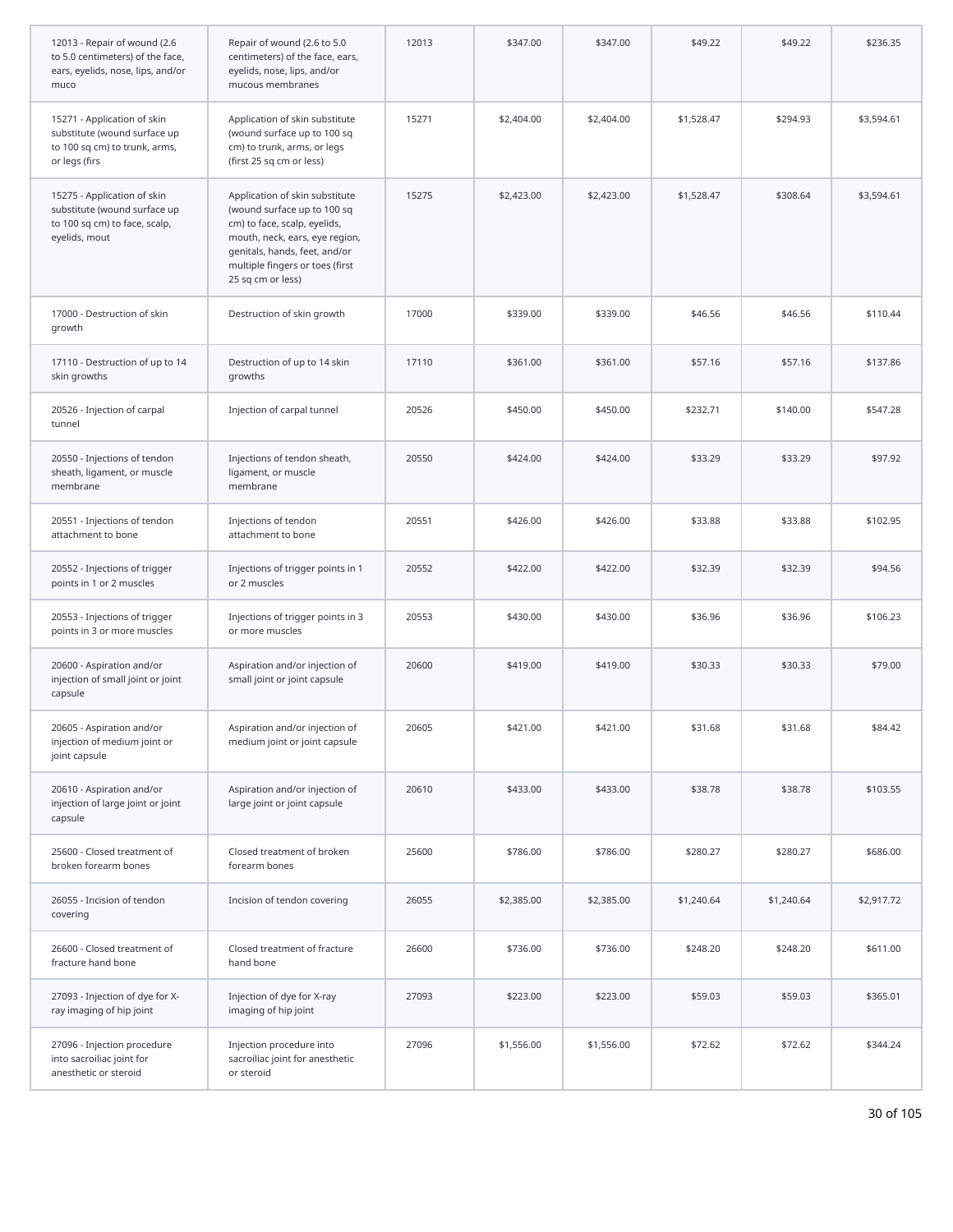| 27786 - Closed treatment of<br>broken ankle                                                                   | Closed treatment of broken<br>ankle                                                                          | 27786 | \$748.00   | \$748.00   | \$250.74   | \$250.74   | \$683.00   |
|---------------------------------------------------------------------------------------------------------------|--------------------------------------------------------------------------------------------------------------|-------|------------|------------|------------|------------|------------|
| 28285 - Correction of toe joint<br>deformity                                                                  | Correction of toe joint<br>deformity                                                                         | 28285 | \$4,586.00 | \$4,586.00 | \$2,522.01 | \$2,522.01 | \$5,931.21 |
| 28470 - Closed treatment of<br>broken foot bone                                                               | Closed treatment of broken<br>foot bone                                                                      | 28470 | \$630.00   | \$630.00   | \$183.72   | \$183.72   | \$504.00   |
| 28820 - Amputation of foot                                                                                    | Amputation of foot                                                                                           | 28820 | \$4,443.00 | \$4,443.00 | \$2,522.01 | \$1,004.00 | \$5,931.21 |
| 29445 - Application of rigid<br>total contact leg cast                                                        | Application of rigid total<br>contact leg cast                                                               | 29445 | \$512.00   | \$512.00   | \$214.89   | \$214.89   | \$505.38   |
| 29580 - Strapping, Unna boot                                                                                  | Strapping, Unna boot                                                                                         | 29580 | \$241.00   | \$241.00   | \$23.06    | \$23.06    | \$77.66    |
| 31575 - Diagnostic<br>examination of voice box<br>using flexible endoscope                                    | Diagnostic examination of<br>voice box using flexible<br>endoscope                                           | 31575 | \$341.00   | \$341.00   | \$146.48   | \$146.48   | \$344.49   |
| 32555 - Removal of fluid from<br>chest cavity with imaging<br>guidance                                        | Removal of fluid from chest<br>cavity with imaging guidance                                                  | 32555 | \$1,083.00 | \$1,083.00 | \$482.60   | \$482.60   | \$1,134.98 |
| 36556 - Insertion of central<br>venous catheter for infusion,<br>patient 5 years or older                     | Insertion of central venous<br>catheter for infusion, patient 5<br>years or older                            | 36556 | \$1,686.00 | \$1,686.00 | \$2,549.87 | \$379.00   | \$5,996.72 |
| 49083 - Drainage of fluid from<br>abdominal cavity using<br>imaging guidance                                  | Drainage of fluid from<br>abdominal cavity using<br>imaging guidance                                         | 49083 | \$1,284.00 | \$1,284.00 | \$721.39   | \$721.39   | \$1,696.54 |
| 51701 - Insertion of temporary<br>bladder catheter                                                            | Insertion of temporary<br>bladder catheter                                                                   | 51701 | \$197.00   | \$197.00   | \$99.75    | \$80.00    | \$234.60   |
| 51702 - Insertion of indwelling<br>bladder catheter                                                           | Insertion of indwelling bladder<br>catheter                                                                  | 51702 | \$197.00   | \$197.00   | \$22.23    | \$22.23    | \$150.81   |
| 51705 - Removal of skin suture<br>with change of bladder tube                                                 | Removal of skin suture with<br>change of bladder tube                                                        | 51705 | \$420.00   | \$420.00   | \$237.14   | \$169.00   | \$557.71   |
| 51798 - Ultrasound<br>measurement of bladder<br>capacity after voiding                                        | Ultrasound measurement of<br>bladder capacity after voiding                                                  | 51798 | \$102.00   | \$102.00   | \$49.59    | \$18.00    | \$116.63   |
| 52000 - Diagnostic<br>examination of the bladder<br>and bladder canal (urethra)<br>using an endoscope         | Diagnostic examination of the<br>bladder and bladder canal<br>(urethra) using an endoscope                   | 52000 | \$950.00   | \$950.00   | \$512.14   | \$512.14   | \$1,204.45 |
| 52310 - Removal of foreign<br>body, stone, or stent from<br>bladder canal (urethra) or<br>bladder using an en | Removal of foreign body,<br>stone, or stent from bladder<br>canal (urethra) or bladder<br>using an endoscope | 52310 | \$2,788.00 | \$2,788.00 | \$1,597.63 | \$591.05   | \$3,757.27 |
| 55250 - Removal of sperm<br>duct                                                                              | Removal of sperm duct                                                                                        | 55250 | \$2,900.00 | \$2,900.00 | \$1,597.63 | \$1,597.63 | \$3,757.27 |
| 55700 - Biopsy of prostate<br>gland                                                                           | Biopsy of prostate gland                                                                                     | 55700 | \$2,757.00 | \$2,757.00 | \$1,597.63 | \$453.55   | \$3,757.27 |
| 57454 - Biopsy and scraping of<br>the cervix using an endoscope                                               | Biopsy and scraping of the<br>cervix using an endoscope                                                      | 57454 | \$600.00   | \$600.00   | \$250.82   | \$250.82   | \$589.86   |
| 58100 - Biopsy of uterine<br>lining                                                                           | Biopsy of uterine lining                                                                                     | 58100 | \$350.00   | \$350.00   | \$55.12    | \$55.12    | \$168.83   |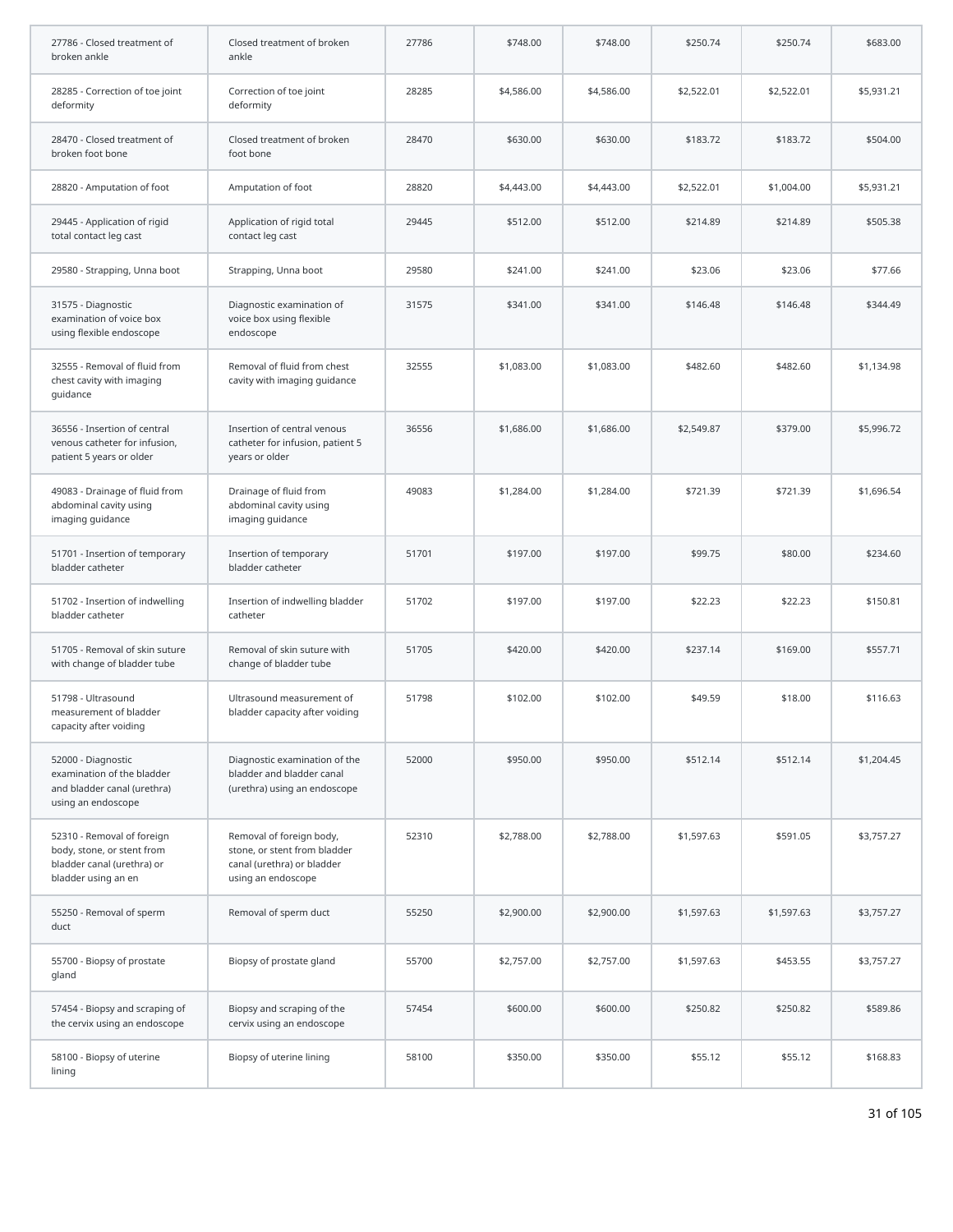| 58300 - Placement of intra-<br>uterine device (IUD) for<br>pregnancy prevention                               | Placement of intra-uterine<br>device (IUD) for pregnancy<br>prevention                                             | 58300 | \$159.00   | \$159.00   | \$44.25    | \$44.25    | \$144.07    |
|---------------------------------------------------------------------------------------------------------------|--------------------------------------------------------------------------------------------------------------------|-------|------------|------------|------------|------------|-------------|
| 58301 - Removal of intra-<br>uterine device (IUD) for<br>pregnancy prevention                                 | Removal of intra-uterine<br>device (IUD) for pregnancy<br>prevention                                               | 58301 | \$345.00   | \$345.00   | \$57.59    | \$57.59    | \$151.95    |
| 59025 - Fetal non-stress test                                                                                 | Fetal non-stress test                                                                                              | 59025 | \$315.00   | \$315.00   | \$151.76   | \$151.76   | \$399.01    |
| 62270 - Spinal tap for<br>diagnosis                                                                           | Spinal tap for diagnosis                                                                                           | 62270 | \$998.00   | \$998.00   | \$565.45   | \$565.45   | \$1,329.81  |
| 62321 - Njx Interlaminar<br>Crv/Thrc                                                                          | Njx Interlaminar Crv/Thrc                                                                                          | 62321 | \$1,044.00 | \$1,044.00 | \$93.77    | \$93.77    | \$301.05    |
| 62322 - Under injection,<br>drainage, or aspiration<br>procedures on the spine and<br>spinal cord             | Under injection, drainage, or<br>aspiration procedures on the<br>spine and spinal cord                             | 62322 | \$1,011.00 | \$1,011.00 | \$565.45   | \$266.00   | \$1,329.81  |
| 62323 - Under injection,<br>drainage, or aspiration<br>procedures on the spine and<br>spinal cord             | Under injection, drainage, or<br>aspiration procedures on the<br>spine and spinal cord                             | 62323 | \$1,032.00 | \$1,032.00 | \$86.58    | \$86.58    | \$295.72    |
| 63650 - Implantation of spinal<br>neurostimulator electrodes,<br>accessed through the skin                    | Implantation of spinal<br>neurostimulator electrodes,<br>accessed through the skin                                 | 63650 | \$9,412.00 | \$9,412.00 | \$5,489.44 | \$4,236.92 | \$12,909.94 |
| 64400 - Injection of anesthetic<br>agent, trigeminal nerve                                                    | Injection of anesthetic agent,<br>trigeminal nerve                                                                 | 64400 | \$471.00   | \$471.00   | \$232.71   | \$190.00   | \$547.28    |
| 64405 - Injection of anesthetic<br>agent, greater occipital nerve                                             | Injection of anesthetic agent,<br>greater occipital nerve                                                          | 64405 | \$444.00   | \$444.00   | \$44.87    | \$44.87    | \$158.70    |
| 64447 - Injection of anesthetic<br>agent, thigh nerve                                                         | Injection of anesthetic agent,<br>thigh nerve                                                                      | 64447 | \$984.00   | \$984.00   | \$565.45   | \$470.25   | \$1,329.81  |
| 64450 - Injection of anesthetic<br>agent, other peripheral nerve<br>or branch                                 | Injection of anesthetic agent,<br>other peripheral nerve or<br>branch                                              | 64450 | \$949.00   | \$949.00   | \$36.68    | \$36.68    | \$150.81    |
| 64483 - Injections of<br>anesthetic and/or steroid drug<br>into lower or sacral spine<br>nerve root using ima | Injections of anesthetic and/or<br>steroid drug into lower or<br>sacral spine nerve root using<br>imaging guidance | 64483 | \$1,294.00 | \$1,294.00 | \$97.36    | \$97.36    | \$510.98    |
| 64490 - Injections of upper or<br>middle spine facet joint using<br>imaging guidance                          | Injections of upper or middle<br>spine facet joint using imaging<br>guidance                                       | 64490 | \$1,285.00 | \$1,285.00 | \$92.34    | \$92.34    | \$230.00    |
| 64491 - Injections of upper or<br>middle spine facet joint using<br>imaging guidance                          | Injections of upper or middle<br>spine facet joint using imaging<br>quidance                                       | 64491 | \$567.00   | \$567.00   | \$52.15    | \$52.15    | \$131.00    |
| 64493 - Injections of lower or<br>sacral spine facet joint using<br>imaging guidance                          | Injections of lower or sacral<br>spine facet joint using imaging<br>guidance                                       | 64493 | \$1,261.00 | \$1,261.00 | \$78.71    | \$78.71    | \$200.07    |
| 64494 - Injections of lower or<br>sacral spine facet joint using<br>imaging guidance                          | Injections of lower or sacral<br>spine facet joint using imaging<br>guidance                                       | 64494 | \$983.00   | \$983.00   | \$45.09    | \$45.09    | \$113.00    |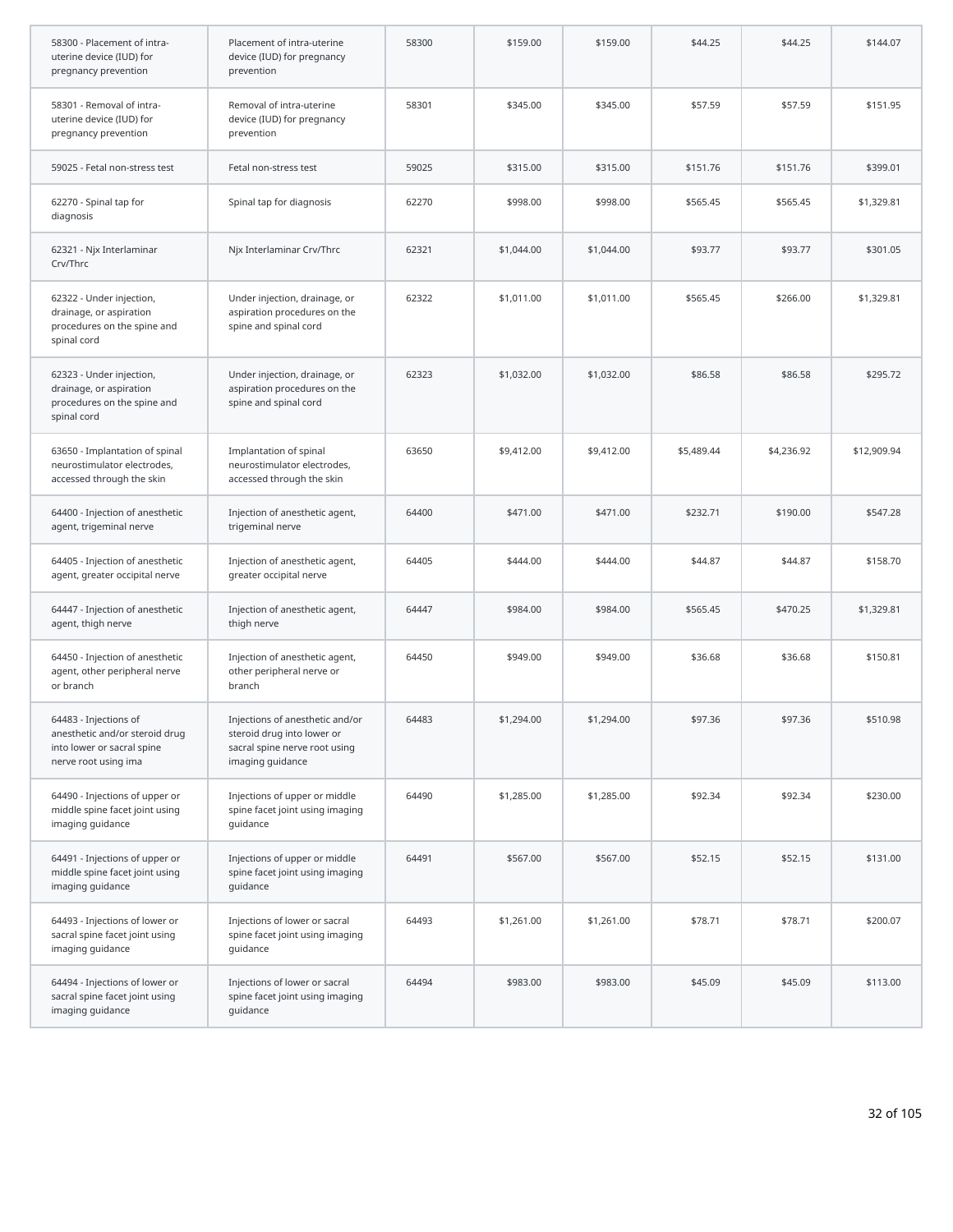| 64615 - Injection of chemical<br>for destruction of facial and<br>neck nerve muscles on both<br>sides of face | Injection of chemical for<br>destruction of facial and neck<br>nerve muscles on both sides<br>of face                                | 64615 | \$540.00   | \$540.00   | \$232.71 | \$232.71 | \$547.28   |
|---------------------------------------------------------------------------------------------------------------|--------------------------------------------------------------------------------------------------------------------------------------|-------|------------|------------|----------|----------|------------|
| 64616 - Injection of chemical<br>for destruction of nerve<br>muscles on one side of neck<br>excluding voice b | Injection of chemical for<br>destruction of nerve muscles<br>on one side of neck excluding<br>voice box accessed through<br>the skin | 64616 | \$521.00   | \$521.00   | \$90.88  | \$90.88  | \$238.00   |
| 64633 - Destruction of upper<br>or middle spinal facet joint<br>nerves using imaging<br>guidance              | Destruction of upper or<br>middle spinal facet joint<br>nerves using imaging<br>guidance                                             | 64633 | \$2,737.00 | \$2,737.00 | \$196.97 | \$196.97 | \$550.56   |
| 64634 - Destruction of upper<br>or middle spinal facet joint<br>nerves with imaging guidance                  | Destruction of upper or<br>middle spinal facet joint<br>nerves with imaging guidance                                                 | 64634 | \$2,308.00 | \$2,308.00 | \$59.23  | \$59.23  | \$250.84   |
| 64635 - Destruction of lower<br>or sacral spinal facet joint<br>nerves using imaging<br>guidance              | Destruction of lower or sacral<br>spinal facet joint nerves using<br>imaging guidance                                                | 64635 | \$2,733.00 | \$2,733.00 | \$194.36 | \$194.36 | \$541.15   |
| 64636 - Destruction of lower<br>or sacral spinal facet joint<br>nerves with imaging guidance                  | Destruction of lower or sacral<br>spinal facet joint nerves with<br>imaging guidance                                                 | 64636 | \$2,395.00 | \$2,395.00 | \$52.02  | \$52.02  | \$225.75   |
| 65855 - Laser repair to<br>improve eye fluid flow, 1 or<br>more sessions                                      | Laser repair to improve eye<br>fluid flow, 1 or more sessions                                                                        | 65855 | \$1,040.00 | \$1,040.00 | \$448.96 | \$436.00 | \$1,055.86 |
| 66821 - Removal of recurring<br>cataract in lens capsule using<br>laser                                       | Removal of recurring cataract<br>in lens capsule using laser                                                                         | 66821 | \$1,190.00 | \$1,190.00 | \$448.96 | \$448.96 | \$1,055.86 |
| 67028 - Injection of drug into<br>eye                                                                         | Injection of drug into eye                                                                                                           | 67028 | \$730.00   | \$730.00   | \$78.44  | \$78.44  | \$354.96   |
| 67210 - Laser destruction of<br>retinal growth, 1 or more<br>sessions                                         | Laser destruction of retinal<br>growth, 1 or more sessions                                                                           | 67210 | \$1,470.00 | \$1,470.00 | \$448.96 | \$448.96 | \$1,176.00 |
| 67228 - Laser destruction of<br>leaking retinal blood vessels, 1<br>or more sessions                          | Laser destruction of leaking<br>retinal blood vessels, 1 or<br>more sessions                                                         | 67228 | \$1,492.00 | \$1,492.00 | \$448.96 | \$448.96 | \$1,329.87 |
| 69200 - Removal of foreign<br>body from ear canal                                                             | Removal of foreign body from<br>ear canal                                                                                            | 69200 | \$229.00   | \$229.00   | \$40.96  | \$40.96  | \$163.19   |
| 69209 - Removal of impacted<br>ear wax by washing                                                             | Removal of impacted ear wax<br>by washing                                                                                            | 69209 | \$104.00   | \$104.00   | \$13.66  | \$12.92  | \$30.00    |
| 69210 - Removal of impact ear<br>wax, one ear                                                                 | Removal of impact ear wax,<br>one ear                                                                                                | 69210 | \$133.00   | \$133.00   | \$28.47  | \$28.47  | \$73.00    |
| 90832 - Psychotherapy, 30<br>minutes with patient and/or<br>family member                                     | Psychotherapy, 30 minutes<br>with patient and/or family<br>member                                                                    | 90832 | \$276.00   | \$276.00   | \$119.07 | \$82.00  | \$280.02   |
| 90834 - Psychotherapy, 45<br>minutes with patient and/or<br>family member                                     | Psychotherapy, 45 minutes<br>with patient and/or family<br>member                                                                    | 90834 | \$307.00   | \$307.00   | \$119.07 | \$109.00 | \$280.02   |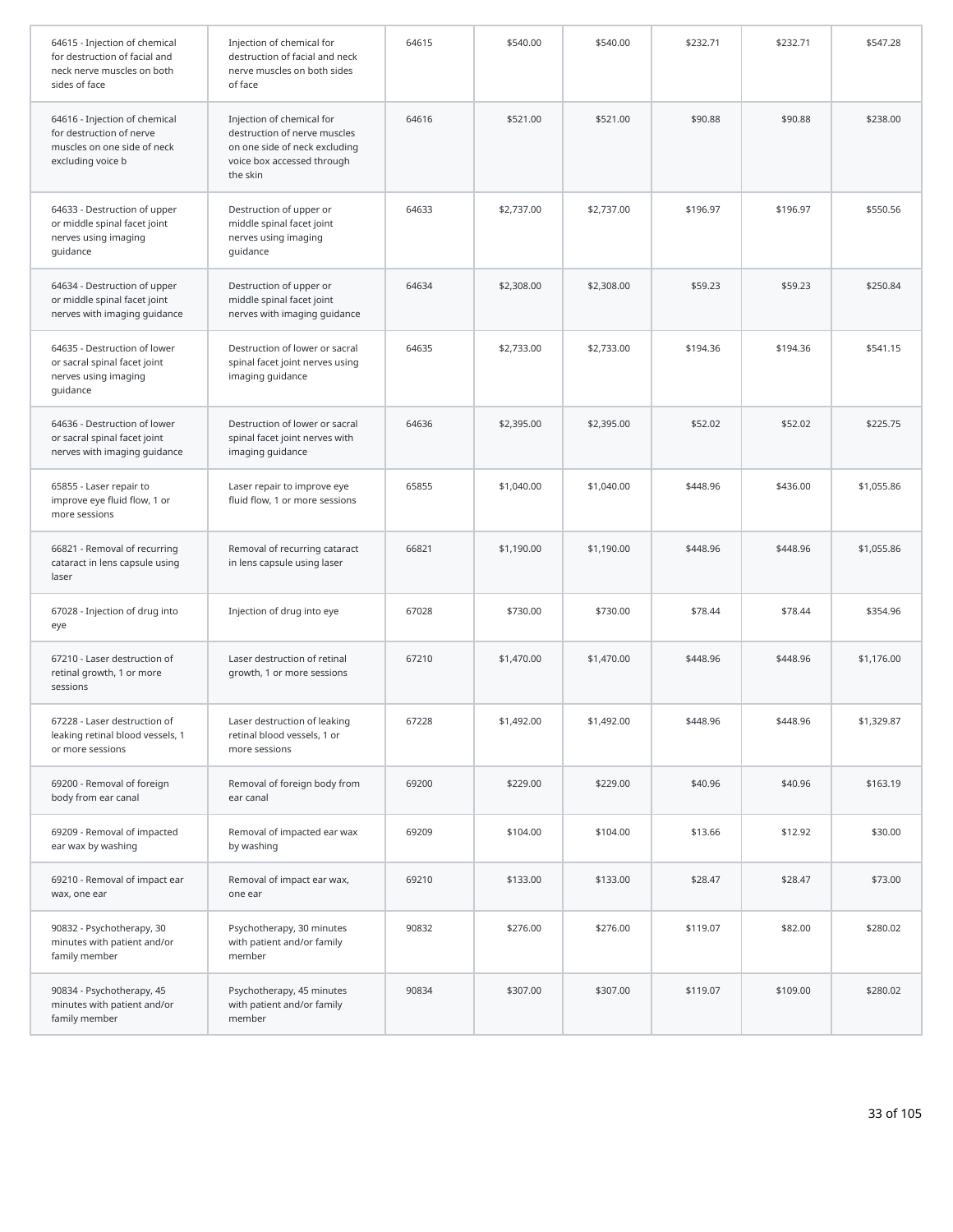| 90837 - Psychotherapy, 60<br>minutes with patient and/or<br>family member                                | Psychotherapy, 60 minutes<br>with patient and/or family<br>member                                | 90837 | \$369.00   | \$369.00   | \$119.07 | \$119.07 | \$295.20   |
|----------------------------------------------------------------------------------------------------------|--------------------------------------------------------------------------------------------------|-------|------------|------------|----------|----------|------------|
| 90846 - Family psychotherapy                                                                             | Family psychotherapy                                                                             | 90846 | \$333.00   | \$333.00   | \$119.07 | \$119.07 | \$280.02   |
| 90847 - Family psychotherapy<br>including patient                                                        | Family psychotherapy<br>including patient                                                        | 90847 | \$339.00   | \$339.00   | \$119.07 | \$119.07 | \$280.02   |
| 90853 - Group psychotherapy                                                                              | Group psychotherapy                                                                              | 90853 | \$155.00   | \$155.00   | \$66.72  | \$33.00  | \$156.90   |
| 95810 - Sleep monitoring of<br>patient (6 years or older) in<br>sleep lab                                | Sleep monitoring of patient (6<br>years or older) in sleep lab                                   | 95810 | \$2,229.00 | \$2,229.00 | \$819.60 | \$819.60 | \$1,927.51 |
| 99205 - New patient office or<br>other outpatient visit, typically<br>60 minutes                         | New patient office or other<br>outpatient visit, typically 60<br>minutes                         | 99205 | \$310.00   | \$310.00   | \$160.06 | \$160.06 | \$328.00   |
| 99211 - Established patient<br>office or other outpatient visit,<br>typically 5 minutes                  | Established patient office or<br>other outpatient visit, typically<br>5 minutes                  | 99211 | \$143.00   | \$143.00   | \$8.14   | \$8.14   | \$114.40   |
| 99383 - Initial new patient<br>preventive medicine<br>evaluation, age 5 through 11<br>years              | Initial new patient preventive<br>medicine evaluation, age 5<br>through 11 years                 | 99383 | \$234.00   | \$234.00   | \$74.52  | \$74.52  | \$187.20   |
| 99384 - Initial new patient<br>preventive medicine<br>evaluation, age 12 through 17<br>years             | Initial new patient preventive<br>medicine evaluation, age 12<br>through 17 years                | 99384 | \$269.00   | \$269.00   | \$87.72  | \$87.72  | \$215.20   |
| 99385 - Initial new patient<br>preventive medicine<br>evaluation age 18-39 years                         | Initial new patient preventive<br>medicine evaluation age 18-39<br>years                         | 99385 | \$260.00   | \$260.00   | \$84.05  | \$84.05  | \$208.00   |
| 99386 - Initial new patient<br>preventive medicine<br>evaluation age 40-64 years                         | Initial new patient preventive<br>medicine evaluation age 40-64<br>years                         | 99386 | \$313.00   | \$313.00   | \$102.17 | \$102.17 | \$250.40   |
| 99391 - Established patient<br>periodic preventive medicine<br>examination infant younger<br>than 1 year | Established patient periodic<br>preventive medicine<br>examination infant younger<br>than 1 year | 99391 | \$186.00   | \$186.00   | \$60.07  | \$60.07  | \$149.00   |
| 99392 - Established patient<br>periodic preventive medicine<br>examination, age 1 through 4<br>years     | Established patient periodic<br>preventive medicine<br>examination, age 1 through 4<br>years     | 99392 | \$203.00   | \$203.00   | \$65.76  | \$65.76  | \$162.40   |
| 99393 - Established patient<br>periodic preventive medicine<br>examination, age 5 through 11<br>years    | Established patient periodic<br>preventive medicine<br>examination, age 5 through 11<br>years    | 99393 | \$203.00   | \$203.00   | \$65.76  | \$65.76  | \$162.40   |
| 99394 - Established patient<br>periodic preventive medicine<br>examination, age 12 through<br>17 years   | Established patient periodic<br>preventive medicine<br>examination, age 12 through<br>17 years   | 99394 | \$229.00   | \$229.00   | \$74.52  | \$74.52  | \$183.20   |
| 99395 - Established patient<br>periodic preventive medicine<br>examination age 18-39 years               | Established patient periodic<br>preventive medicine<br>examination age 18-39 years               | 99395 | \$231.00   | \$231.00   | \$76.82  | \$76.82  | \$184.80   |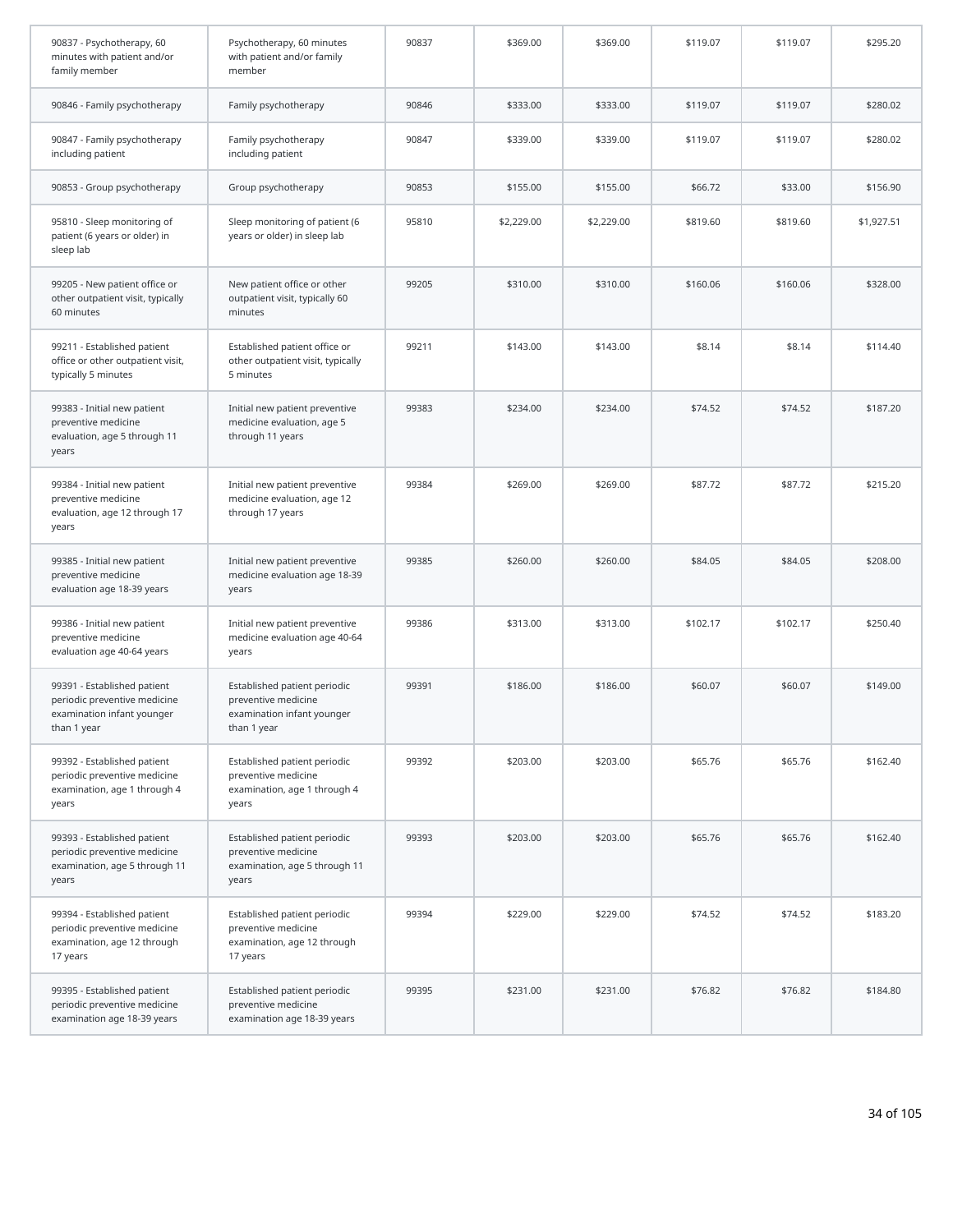| 99396 - Established patient<br>periodic preventive medicine<br>examination age 40-64 years                    | Established patient periodic<br>preventive medicine<br>examination age 40-64 years                            | 99396 | \$254.00 | \$254.00 | \$83.42  | \$83.42  | \$203.20 |
|---------------------------------------------------------------------------------------------------------------|---------------------------------------------------------------------------------------------------------------|-------|----------|----------|----------|----------|----------|
| Drainage of abscess                                                                                           | Drainage of abscess                                                                                           | 10060 | \$406.00 | \$406.00 | \$89.60  | \$89.60  | \$217.00 |
| Drainage of multiple abscess                                                                                  | Drainage of multiple abscess                                                                                  | 10061 | \$729.00 | \$729.00 | \$157.69 | \$157.69 | \$395.00 |
| Removal of foreign body from<br>tissue, accessed beneath the<br>skin                                          | Removal of foreign body from<br>tissue, accessed beneath the<br>skin                                          | 10120 | \$616.00 | \$616.00 | \$90.62  | \$90.62  | \$223.00 |
| Removal of single thickened<br>skin growth                                                                    | Removal of single thickened<br>skin growth                                                                    | 11055 | \$285.00 | \$285.00 | \$13.74  | \$13.74  | \$52.90  |
| Repair of wound (7.6 to 12.5<br>centimeters) of the scalp,<br>neck, underarms, genitals,<br>trunk, arms and/o | Repair of wound (7.6 to 12.5<br>centimeters) of the scalp,<br>neck, underarms, genitals,<br>trunk, arms and/o | 12004 | \$369.00 | \$369.00 | \$159.98 | \$159.98 | \$376.24 |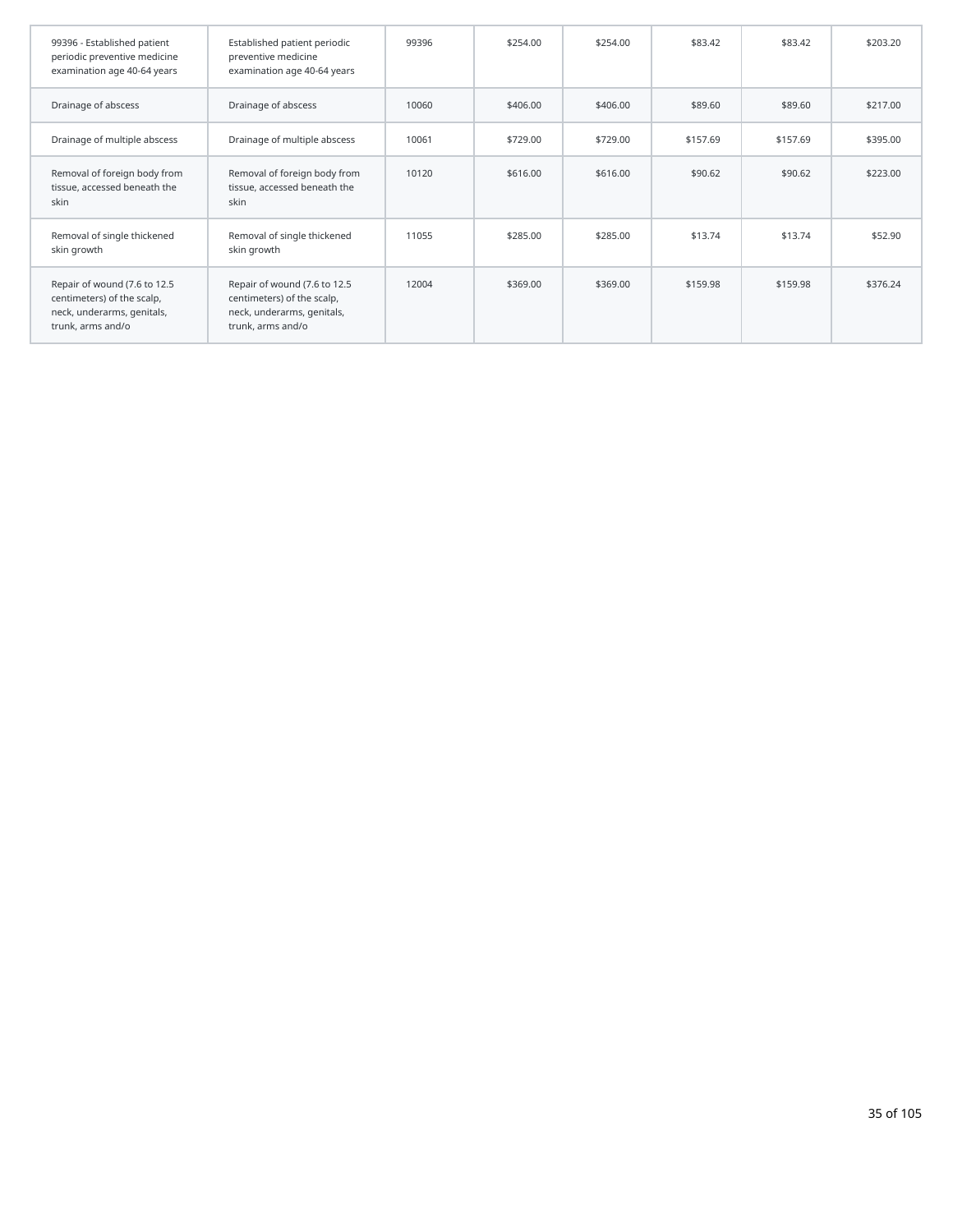# CoventryHMO

| <b>Shoppable Service</b>                                                                                      | Service                                                                                                            | Code  | Gross      | Cash<br><b>Discount</b> | Negotiated<br>Rate | Min      | Max      |
|---------------------------------------------------------------------------------------------------------------|--------------------------------------------------------------------------------------------------------------------|-------|------------|-------------------------|--------------------|----------|----------|
| 10160 - Aspiration of abscess,<br>blood accumulation, blister, or<br>cyst                                     | Aspiration of abscess, blood<br>accumulation, blister, or cyst                                                     | 10160 | \$585.00   | \$585.00                | \$606.48           | \$308.16 | \$747.58 |
| 11056 - Removal of 2 to 4<br>thickened skin growths                                                           | Removal of 2 to 4 thickened<br>skin growths                                                                        | 11056 | \$296.00   | \$296.00                | \$58.53            | \$19.47  | \$67.53  |
| 11102 - Tangential biopsy of<br>skin single lesion                                                            | TANGNTL BX SKIN SINGLE LES                                                                                         | 11102 | \$273.00   | \$273.00                | \$314.86           | \$159.98 | \$376.24 |
| 11104 - Punch biopsy of skin<br>single lesion                                                                 | PUNCH BX SKIN SINGLE<br>LESION                                                                                     | 11104 | \$289.00   | \$289.00                | \$139.10           | \$40.37  | \$150.70 |
| 11200 - Removal of up to and<br>including 15 skin tags                                                        | Removal of up to and<br>including 15 skin tags                                                                     | 11200 | \$369.00   | \$369.00                | \$75.65            | \$64.88  | \$159.00 |
| 11402 - Removal of growth<br>(1.1 to 2.0 centimeters) of the<br>trunk, arms, or legs                          | Removal of growth (1.1 to 2.0<br>centimeters) of the trunk,<br>arms, or legs                                       | 11402 | \$1,021.00 | \$1,021.00              | \$181.20           | \$98.96  | \$235.98 |
| 11440 - Removal of growth<br>(0.5 centimeters or less) of the<br>face, ears, eyelids, nose, lips,<br>or mouth | Removal of growth (0.5<br>centimeters or less) of the<br>face, ears, eyelids, nose, lips,<br>or mouth              | 11440 | \$1,006.00 | \$1,006.00              | \$148.57           | \$90.60  | \$214.04 |
| 11720 - Removal of tissue from<br>1 to 5 finger or toe nails                                                  | Removal of tissue from 1 to 5<br>finger or toe nails                                                               | 11720 | \$106.00   | \$106.00                | \$33.76            | \$12.51  | \$37.14  |
| 11721 - Removal of tissue from<br>6 or more finger or toe nails                                               | Removal of tissue from 6 or<br>more finger or toe nails                                                            | 11721 | \$122.00   | \$122.00                | \$49.52            | \$21.02  | \$58.53  |
| 11730 - Separation of nail<br>plate from nail bed                                                             | Separation of nail plate from<br>nail bed                                                                          | 11730 | \$344.00   | \$344.00                | \$106.92           | \$46.53  | \$119.30 |
| 11750 - Removal of nail                                                                                       | Removal of nail                                                                                                    | 11750 | \$616.00   | \$616.00                | \$198.02           | \$88.26  | \$288.13 |
| 11981 - Insertion of drug<br>delivery implant into tissue                                                     | Insertion of drug delivery<br>implant into tissue                                                                  | 11981 | \$281.00   | \$281.00                | \$141.81           | \$53.78  | \$174.45 |
| 11982 - Removal of drug<br>delivery implant from tissue                                                       | Removal of drug delivery<br>implant from tissue                                                                    | 11982 | \$660.00   | \$660.00                | \$167.69           | \$63.41  | \$203.71 |
| 11983 - Removal with<br>reinsertion of drug delivery<br>implant into tissue                                   | Removal with reinsertion of<br>drug delivery implant into<br>tissue                                                | 11983 | \$777.00   | \$777.00                | \$254.36           | \$88.27  | \$312.89 |
| 12001 - Repair of wound (2.5<br>centimeters or less) of the<br>scalp, neck, underarms, trunk,<br>arms and/or  | Repair of wound (2.5<br>centimeters or less) of the<br>scalp, neck, underarms, trunk,<br>arms and/or legs          | 12001 | \$326.00   | \$326.00                | \$165.45           | \$37.82  | \$202.59 |
| 12002 - Repair of wound (2.6<br>to 7.5 centimeters) of the<br>scalp, neck, underarms,<br>genitals, trunk, arm | Repair of wound (2.6 to 7.5<br>centimeters) of the scalp,<br>neck, underarms, genitals,<br>trunk, arms and/or legs | 12002 | \$347.00   | \$347.00                | \$175.58           | \$49.96  | \$217.22 |
| 12011 - Repair of wound (2.5<br>centimeters or less) of the<br>face, ears, eyelids, nose, lips,<br>and/or muc | Repair of wound (2.5<br>centimeters or less) of the<br>face, ears, eyelids, nose, lips,<br>and/or mucous membranes | 12011 | \$342.00   | \$342.00                | \$174.45           | \$47.04  | \$216.09 |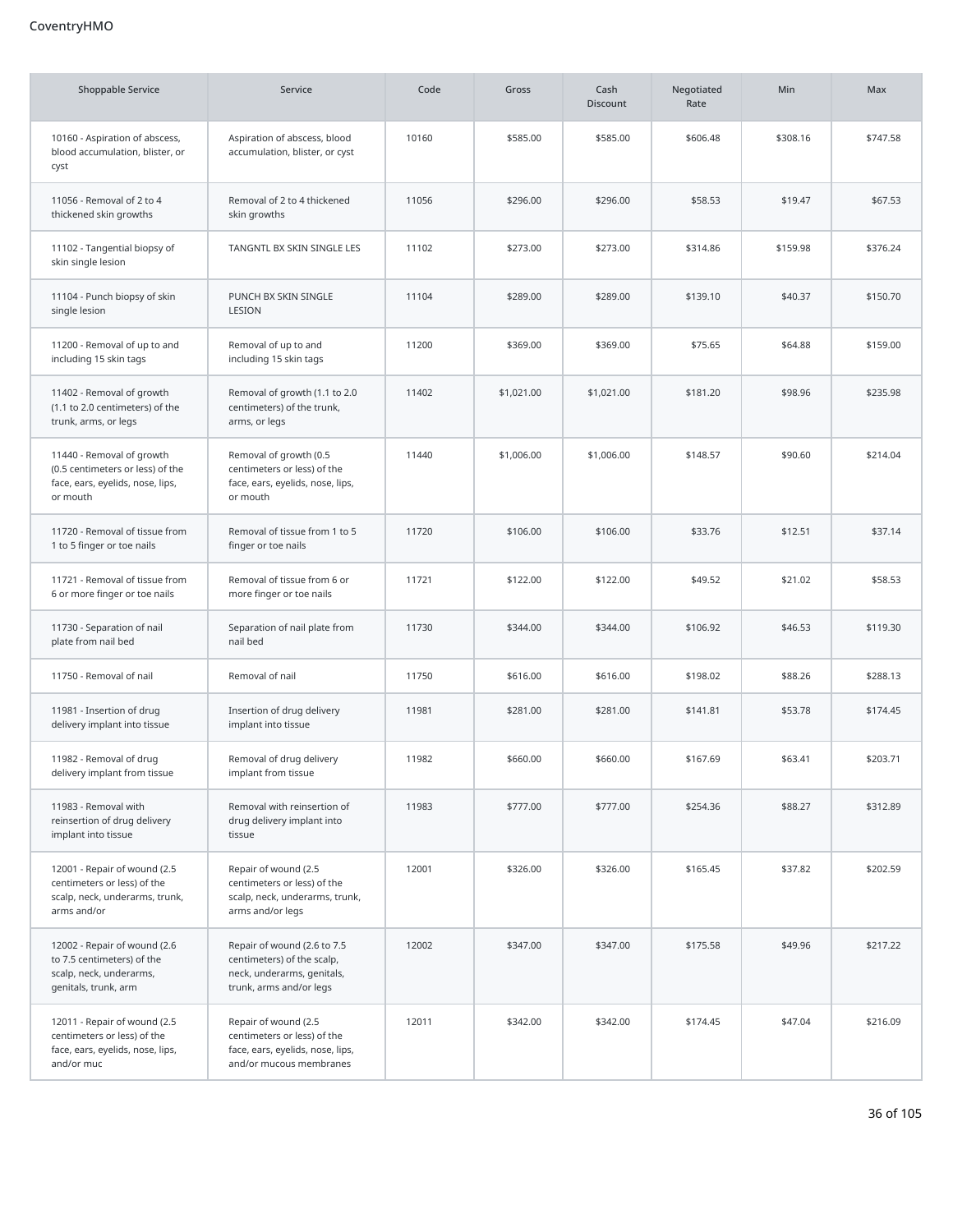| 12013 - Repair of wound (2.6<br>to 5.0 centimeters) of the face,<br>ears, eyelids, nose, lips, and/or<br>muco | Repair of wound (2.6 to 5.0<br>centimeters) of the face, ears,<br>eyelids, nose, lips, and/or<br>mucous membranes                                                                                                        | 12013 | \$347.00   | \$347.00   | \$191.33   | \$49.22    | \$236.35   |
|---------------------------------------------------------------------------------------------------------------|--------------------------------------------------------------------------------------------------------------------------------------------------------------------------------------------------------------------------|-------|------------|------------|------------|------------|------------|
| 15271 - Application of skin<br>substitute (wound surface up<br>to 100 sq cm) to trunk, arms,<br>or legs (firs | Application of skin substitute<br>(wound surface up to 100 sq<br>cm) to trunk, arms, or legs<br>(first 25 sq cm or less)                                                                                                 | 15271 | \$2,404.00 | \$2,404.00 | \$3,008.12 | \$294.93   | \$3,594.61 |
| 15275 - Application of skin<br>substitute (wound surface up<br>to 100 sq cm) to face, scalp,<br>eyelids, mout | Application of skin substitute<br>(wound surface up to 100 sq<br>cm) to face, scalp, eyelids,<br>mouth, neck, ears, eye region,<br>genitals, hands, feet, and/or<br>multiple fingers or toes (first<br>25 sq cm or less) | 15275 | \$2,423.00 | \$2,423.00 | \$3,008.12 | \$308.64   | \$3,594.61 |
| 17000 - Destruction of skin<br>growth                                                                         | Destruction of skin growth                                                                                                                                                                                               | 17000 | \$339.00   | \$339.00   | \$90.18    | \$46.56    | \$110.44   |
| 17110 - Destruction of up to 14<br>skin growths                                                               | Destruction of up to 14 skin<br>growths                                                                                                                                                                                  | 17110 | \$361.00   | \$361.00   | \$116.70   | \$57.16    | \$137.86   |
| 20526 - Injection of carpal<br>tunnel                                                                         | Injection of carpal tunnel                                                                                                                                                                                               | 20526 | \$450.00   | \$450.00   | \$457.99   | \$140.00   | \$547.28   |
| 20550 - Injections of tendon<br>sheath, ligament, or muscle<br>membrane                                       | Injections of tendon sheath,<br>ligament, or muscle<br>membrane                                                                                                                                                          | 20550 | \$424.00   | \$424.00   | \$81.03    | \$33.29    | \$97.92    |
| 20551 - Injections of tendon<br>attachment to bone                                                            | Injections of tendon<br>attachment to bone                                                                                                                                                                               | 20551 | \$426.00   | \$426.00   | \$73.16    | \$33.88    | \$102.95   |
| 20552 - Injections of trigger<br>points in 1 or 2 muscles                                                     | Injections of trigger points in 1<br>or 2 muscles                                                                                                                                                                        | 20552 | \$422.00   | \$422.00   | \$69.78    | \$32.39    | \$94.56    |
| 20553 - Injections of trigger<br>points in 3 or more muscles                                                  | Injections of trigger points in 3<br>or more muscles                                                                                                                                                                     | 20553 | \$430.00   | \$430.00   | \$78.78    | \$36.96    | \$106.23   |
| 20600 - Aspiration and/or<br>injection of small joint or joint<br>capsule                                     | Aspiration and/or injection of<br>small joint or joint capsule                                                                                                                                                           | 20600 | \$419.00   | \$419.00   | \$67.53    | \$30.33    | \$79.00    |
| 20605 - Aspiration and/or<br>injection of medium joint or<br>joint capsule                                    | Aspiration and/or injection of<br>medium joint or joint capsule                                                                                                                                                          | 20605 | \$421.00   | \$421.00   | \$73.16    | \$31.68    | \$84.42    |
| 20610 - Aspiration and/or<br>injection of large joint or joint<br>capsule                                     | Aspiration and/or injection of<br>large joint or joint capsule                                                                                                                                                           | 20610 | \$433.00   | \$433.00   | \$88.91    | \$38.78    | \$103.55   |
| 25600 - Closed treatment of<br>broken forearm bones                                                           | Closed treatment of broken<br>forearm bones                                                                                                                                                                              | 25600 | \$786.00   | \$786.00   | \$337.65   | \$280.27   | \$686.00   |
| 26055 - Incision of tendon<br>covering                                                                        | Incision of tendon covering                                                                                                                                                                                              | 26055 | \$2,385.00 | \$2,385.00 | \$2,441.67 | \$1,240.64 | \$2,917.72 |
| 26600 - Closed treatment of<br>fracture hand bone                                                             | Closed treatment of fracture<br>hand bone                                                                                                                                                                                | 26600 | \$736.00   | \$736.00   | \$272.37   | \$248.20   | \$611.00   |
| 27093 - Injection of dye for X-<br>ray imaging of hip joint                                                   | Injection of dye for X-ray<br>imaging of hip joint                                                                                                                                                                       | 27093 | \$223.00   | \$223.00   | \$328.51   | \$59.03    | \$365.01   |
| 27096 - Injection procedure<br>into sacroiliac joint for<br>anesthetic or steroid                             | Injection procedure into<br>sacroiliac joint for anesthetic<br>or steroid                                                                                                                                                | 27096 | \$1,556.00 | \$1,556.00 | \$309.81   | \$72.62    | \$344.24   |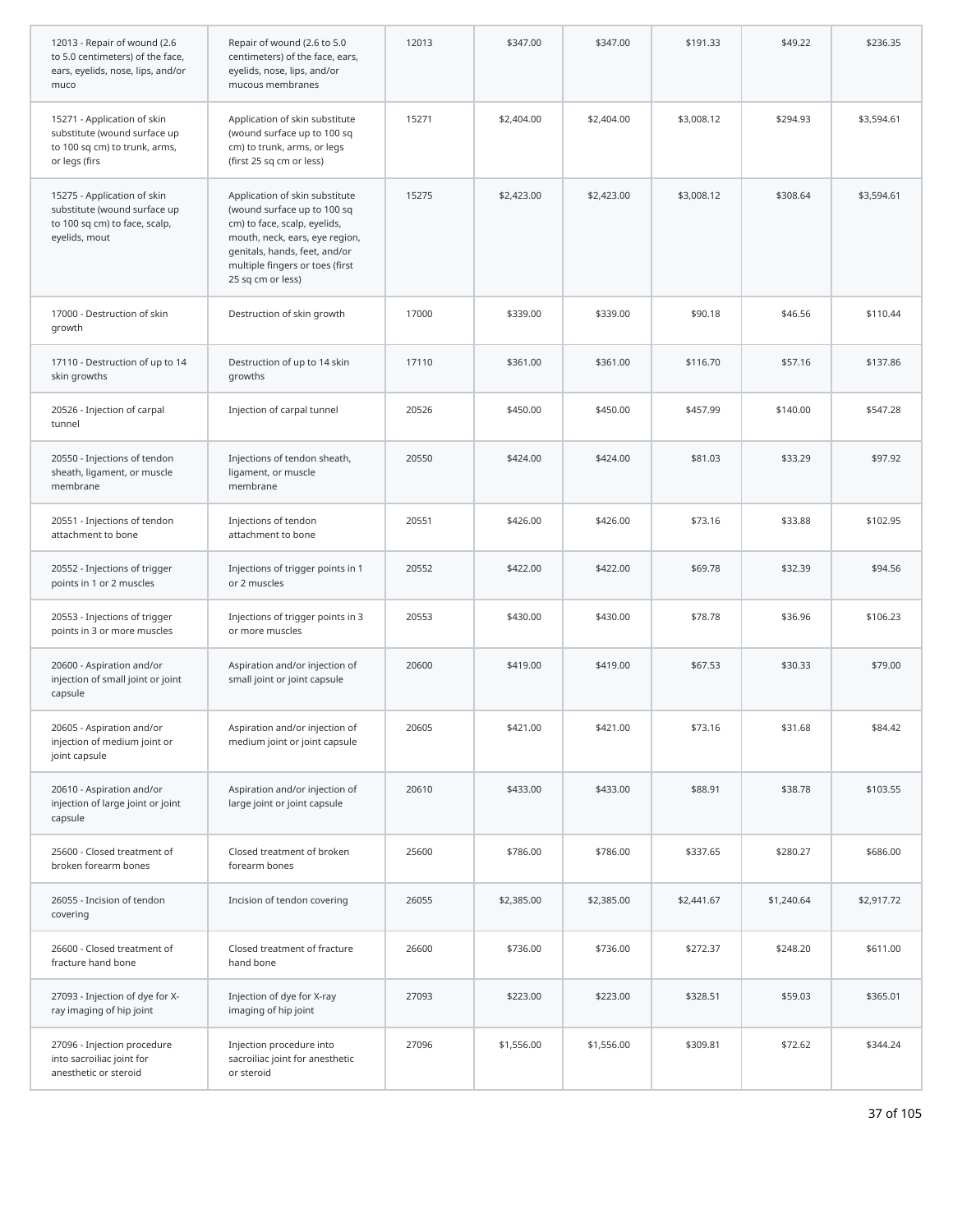| 27786 - Closed treatment of<br>broken ankle                                                                   | Closed treatment of broken<br>ankle                                                                          | 27786 | \$748.00   | \$748.00   | \$377.04   | \$250.74   | \$683.00   |
|---------------------------------------------------------------------------------------------------------------|--------------------------------------------------------------------------------------------------------------|-------|------------|------------|------------|------------|------------|
| 28285 - Correction of toe joint<br>deformity                                                                  | Correction of toe joint<br>deformity                                                                         | 28285 | \$4,586.00 | \$4,586.00 | \$4,963.48 | \$2,522.01 | \$5,931.21 |
| 28470 - Closed treatment of<br>broken foot bone                                                               | Closed treatment of broken<br>foot bone                                                                      | 28470 | \$630.00   | \$630.00   | \$361.58   | \$183.72   | \$504.00   |
| 28820 - Amputation of foot                                                                                    | Amputation of foot                                                                                           | 28820 | \$4,443.00 | \$4,443.00 | \$4,963.48 | \$1,004.00 | \$5,931.21 |
| 29445 - Application of rigid<br>total contact leg cast                                                        | Application of rigid total<br>contact leg cast                                                               | 29445 | \$512.00   | \$512.00   | \$422.93   | \$214.89   | \$505.38   |
| 29580 - Strapping, Unna boot                                                                                  | Strapping, Unna boot                                                                                         | 29580 | \$241.00   | \$241.00   | \$56.28    | \$23.06    | \$77.66    |
| 31575 - Diagnostic<br>examination of voice box<br>using flexible endoscope                                    | Diagnostic examination of<br>voice box using flexible<br>endoscope                                           | 31575 | \$341.00   | \$341.00   | \$288.29   | \$146.48   | \$344.49   |
| 32555 - Removal of fluid from<br>chest cavity with imaging<br>guidance                                        | Removal of fluid from chest<br>cavity with imaging guidance                                                  | 32555 | \$1,083.00 | \$1,083.00 | \$949.80   | \$482.60   | \$1,134.98 |
| 36556 - Insertion of central<br>venous catheter for infusion,<br>patient 5 years or older                     | Insertion of central venous<br>catheter for infusion, patient 5<br>years or older                            | 36556 | \$1,686.00 | \$1,686.00 | \$5,018.31 | \$379.00   | \$5,996.72 |
| 49083 - Drainage of fluid from<br>abdominal cavity using<br>imaging guidance                                  | Drainage of fluid from<br>abdominal cavity using<br>imaging guidance                                         | 49083 | \$1,284.00 | \$1,284.00 | \$1,419.74 | \$721.39   | \$1,696.54 |
| 51701 - Insertion of temporary<br>bladder catheter                                                            | Insertion of temporary<br>bladder catheter                                                                   | 51701 | \$197.00   | \$197.00   | \$196.32   | \$80.00    | \$234.60   |
| 51702 - Insertion of indwelling<br>bladder catheter                                                           | Insertion of indwelling bladder<br>catheter                                                                  | 51702 | \$197.00   | \$197.00   | \$132.82   | \$22.23    | \$150.81   |
| 51705 - Removal of skin suture<br>with change of bladder tube                                                 | Removal of skin suture with<br>change of bladder tube                                                        | 51705 | \$420.00   | \$420.00   | \$466.72   | \$169.00   | \$557.71   |
| 51798 - Ultrasound<br>measurement of bladder<br>capacity after voiding                                        | Ultrasound measurement of<br>bladder capacity after voiding                                                  | 51798 | \$102.00   | \$102.00   | \$97.60    | \$18.00    | \$116.63   |
| 52000 - Diagnostic<br>examination of the bladder<br>and bladder canal (urethra)<br>using an endoscope         | Diagnostic examination of the<br>bladder and bladder canal<br>(urethra) using an endoscope                   | 52000 | \$950.00   | \$950.00   | \$1,007.93 | \$512.14   | \$1,204.45 |
| 52310 - Removal of foreign<br>body, stone, or stent from<br>bladder canal (urethra) or<br>bladder using an en | Removal of foreign body,<br>stone, or stent from bladder<br>canal (urethra) or bladder<br>using an endoscope | 52310 | \$2,788.00 | \$2,788.00 | \$3,144.24 | \$591.05   | \$3,757.27 |
| 55250 - Removal of sperm<br>duct                                                                              | Removal of sperm duct                                                                                        | 55250 | \$2,900.00 | \$2,900.00 | \$3,144.24 | \$1,597.63 | \$3,757.27 |
| 55700 - Biopsy of prostate<br>gland                                                                           | Biopsy of prostate gland                                                                                     | 55700 | \$2,757.00 | \$2,757.00 | \$3,144.24 | \$453.55   | \$3,757.27 |
| 57454 - Biopsy and scraping of<br>the cervix using an endoscope                                               | Biopsy and scraping of the<br>cervix using an endoscope                                                      | 57454 | \$600.00   | \$600.00   | \$493.62   | \$250.82   | \$589.86   |
| 58100 - Biopsy of uterine<br>lining                                                                           | Biopsy of uterine lining                                                                                     | 58100 | \$350.00   | \$350.00   | \$168.83   | \$55.12    | \$168.83   |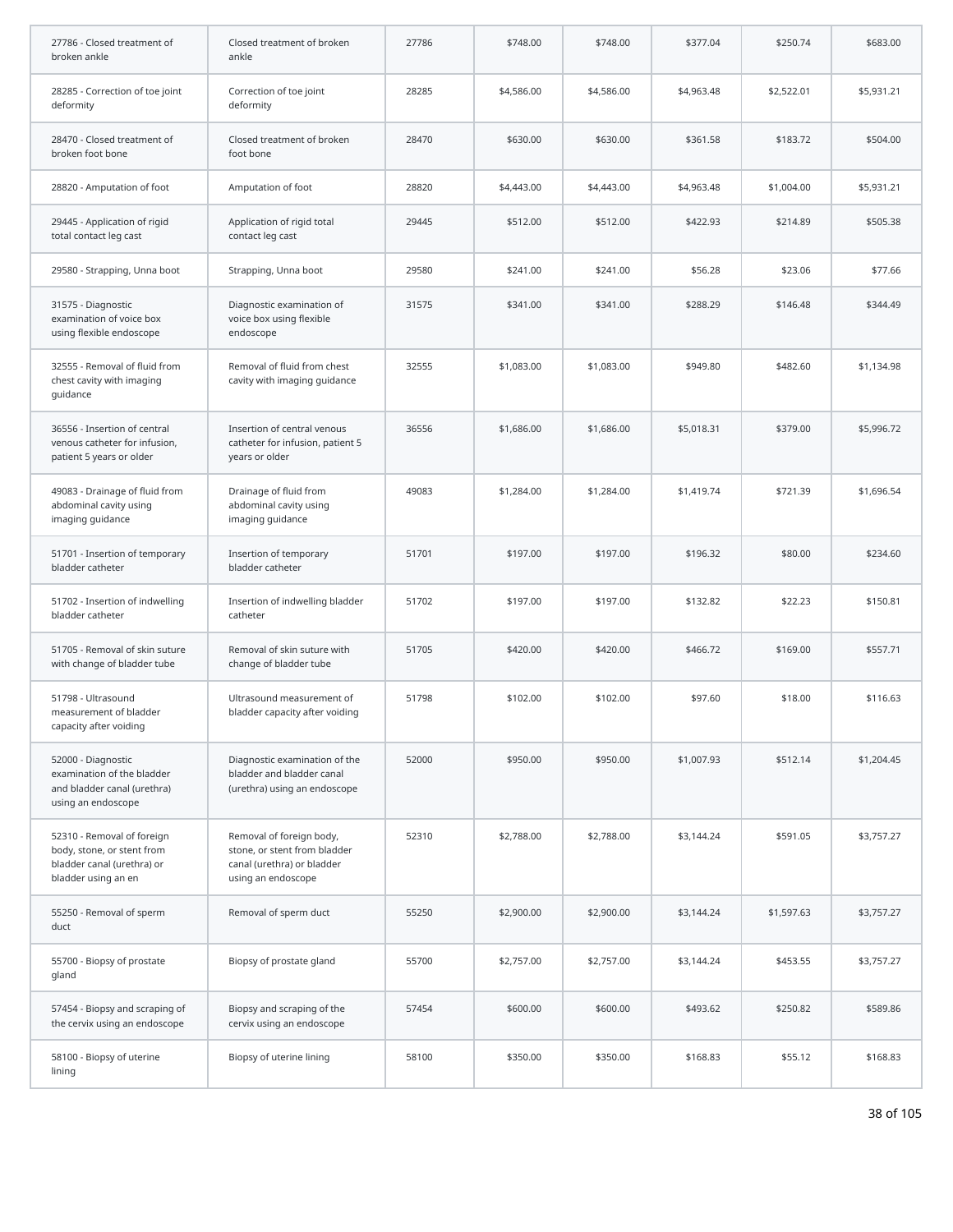| 58300 - Placement of intra-<br>uterine device (IUD) for<br>pregnancy prevention                               | Placement of intra-uterine<br>device (IUD) for pregnancy<br>prevention                                             | 58300 | \$159.00   | \$159.00   | \$122.68    | \$44.25    | \$144.07    |
|---------------------------------------------------------------------------------------------------------------|--------------------------------------------------------------------------------------------------------------------|-------|------------|------------|-------------|------------|-------------|
| 58301 - Removal of intra-<br>uterine device (IUD) for<br>pregnancy prevention                                 | Removal of intra-uterine<br>device (IUD) for pregnancy<br>prevention                                               | 58301 | \$345.00   | \$345.00   | \$122.68    | \$57.59    | \$151.95    |
| 59025 - Fetal non-stress test                                                                                 | Fetal non-stress test                                                                                              | 59025 | \$315.00   | \$315.00   | \$298.68    | \$151.76   | \$399.01    |
| 62270 - Spinal tap for<br>diagnosis                                                                           | Spinal tap for diagnosis                                                                                           | 62270 | \$998.00   | \$998.00   | \$1,112.84  | \$565.45   | \$1,329.81  |
| 62321 - Njx Interlaminar<br>Crv/Thrc                                                                          | Njx Interlaminar Crv/Thrc                                                                                          | 62321 | \$1,044.00 | \$1,044.00 | \$277.90    | \$93.77    | \$301.05    |
| 62322 - Under injection,<br>drainage, or aspiration<br>procedures on the spine and<br>spinal cord             | Under injection, drainage, or<br>aspiration procedures on the<br>spine and spinal cord                             | 62322 | \$1,011.00 | \$1,011.00 | \$1,112.84  | \$266.00   | \$1,329.81  |
| 62323 - Under injection,<br>drainage, or aspiration<br>procedures on the spine and<br>spinal cord             | Under injection, drainage, or<br>aspiration procedures on the<br>spine and spinal cord                             | 62323 | \$1,032.00 | \$1,032.00 | \$272.98    | \$86.58    | \$295.72    |
| 63650 - Implantation of spinal<br>neurostimulator electrodes,<br>accessed through the skin                    | Implantation of spinal<br>neurostimulator electrodes,<br>accessed through the skin                                 | 63650 | \$9,412.00 | \$9,412.00 | \$10,803.59 | \$4,236.92 | \$12,909.94 |
| 64400 - Injection of anesthetic<br>agent, trigeminal nerve                                                    | Injection of anesthetic agent,<br>trigeminal nerve                                                                 | 64400 | \$471.00   | \$471.00   | \$457.99    | \$190.00   | \$547.28    |
| 64405 - Injection of anesthetic<br>agent, greater occipital nerve                                             | Injection of anesthetic agent,<br>greater occipital nerve                                                          | 64405 | \$444.00   | \$444.00   | \$128.31    | \$44.87    | \$158.70    |
| 64447 - Injection of anesthetic<br>agent, thigh nerve                                                         | Injection of anesthetic agent,<br>thigh nerve                                                                      | 64447 | \$984.00   | \$984.00   | \$1,112.84  | \$470.25   | \$1,329.81  |
| 64450 - Injection of anesthetic<br>agent, other peripheral nerve<br>or branch                                 | Injection of anesthetic agent,<br>other peripheral nerve or<br>branch                                              | 64450 | \$949.00   | \$949.00   | \$128.31    | \$36.68    | \$150.81    |
| 64483 - Injections of<br>anesthetic and/or steroid drug<br>into lower or sacral spine<br>nerve root using ima | Injections of anesthetic and/or<br>steroid drug into lower or<br>sacral spine nerve root using<br>imaging guidance | 64483 | \$1,294.00 | \$1,294.00 | \$414.18    | \$97.36    | \$510.98    |
| 64490 - Injections of upper or<br>middle spine facet joint using<br>imaging guidance                          | Injections of upper or middle<br>spine facet joint using imaging<br>guidance                                       | 64490 | \$1,285.00 | \$1,285.00 | \$206.57    | \$92.34    | \$230.00    |
| 64491 - Injections of upper or<br>middle spine facet joint using<br>imaging guidance                          | Injections of upper or middle<br>spine facet joint using imaging<br>quidance                                       | 64491 | \$567.00   | \$567.00   | \$104.77    | \$52.15    | \$131.00    |
| 64493 - Injections of lower or<br>sacral spine facet joint using<br>imaging guidance                          | Injections of lower or sacral<br>spine facet joint using imaging<br>guidance                                       | 64493 | \$1,261.00 | \$1,261.00 | \$184.68    | \$78.71    | \$200.07    |
| 64494 - Injections of lower or<br>sacral spine facet joint using<br>imaging guidance                          | Injections of lower or sacral<br>spine facet joint using imaging<br>guidance                                       | 64494 | \$983.00   | \$983.00   | \$95.29     | \$45.09    | \$113.00    |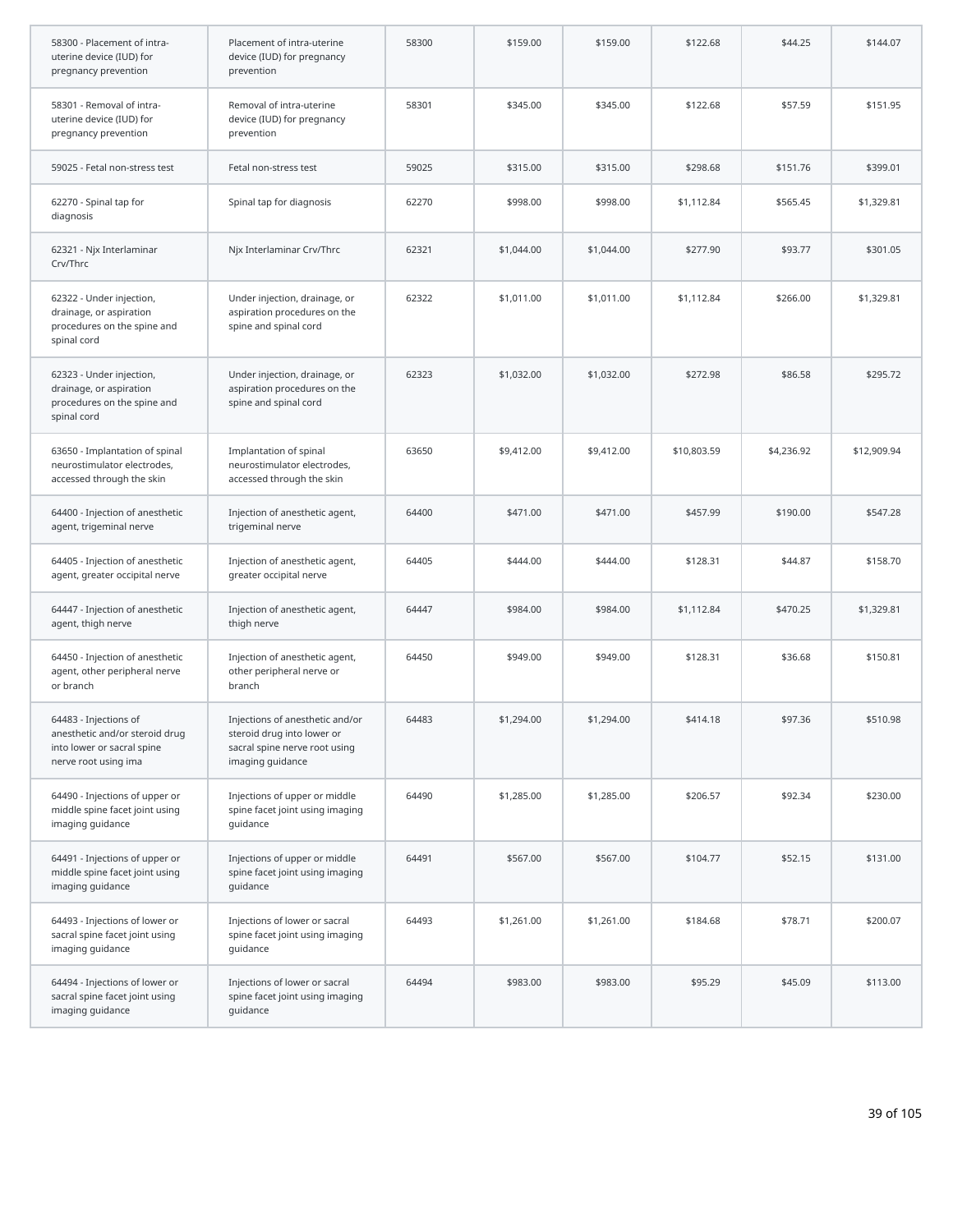| 64615 - Injection of chemical<br>for destruction of facial and<br>neck nerve muscles on both<br>sides of face | Injection of chemical for<br>destruction of facial and neck<br>nerve muscles on both sides<br>of face                                | 64615 | \$540.00   | \$540.00   | \$457.99   | \$232.71 | \$547.28   |
|---------------------------------------------------------------------------------------------------------------|--------------------------------------------------------------------------------------------------------------------------------------|-------|------------|------------|------------|----------|------------|
| 64616 - Injection of chemical<br>for destruction of nerve<br>muscles on one side of neck<br>excluding voice b | Injection of chemical for<br>destruction of nerve muscles<br>on one side of neck excluding<br>voice box accessed through<br>the skin | 64616 | \$521.00   | \$521.00   | \$132.83   | \$90.88  | \$238.00   |
| 64633 - Destruction of upper<br>or middle spinal facet joint<br>nerves using imaging<br>guidance              | Destruction of upper or<br>middle spinal facet joint<br>nerves using imaging<br>guidance                                             | 64633 | \$2,737.00 | \$2,737.00 | \$508.21   | \$196.97 | \$550.56   |
| 64634 - Destruction of upper<br>or middle spinal facet joint<br>nerves with imaging guidance                  | Destruction of upper or<br>middle spinal facet joint<br>nerves with imaging guidance                                                 | 64634 | \$2,308.00 | \$2,308.00 | \$231.53   | \$59.23  | \$250.84   |
| 64635 - Destruction of lower<br>or sacral spinal facet joint<br>nerves using imaging<br>guidance              | Destruction of lower or sacral<br>spinal facet joint nerves using<br>imaging guidance                                                | 64635 | \$2,733.00 | \$2,733.00 | \$499.52   | \$194.36 | \$541.15   |
| 64636 - Destruction of lower<br>or sacral spinal facet joint<br>nerves with imaging guidance                  | Destruction of lower or sacral<br>spinal facet joint nerves with<br>imaging guidance                                                 | 64636 | \$2,395.00 | \$2,395.00 | \$208.38   | \$52.02  | \$225.75   |
| 65855 - Laser repair to<br>improve eye fluid flow, 1 or<br>more sessions                                      | Laser repair to improve eye<br>fluid flow, 1 or more sessions                                                                        | 65855 | \$1,040.00 | \$1,040.00 | \$883.59   | \$436.00 | \$1,055.86 |
| 66821 - Removal of recurring<br>cataract in lens capsule using<br>laser                                       | Removal of recurring cataract<br>in lens capsule using laser                                                                         | 66821 | \$1,190.00 | \$1,190.00 | \$883.59   | \$448.96 | \$1,055.86 |
| 67028 - Injection of drug into<br>eye                                                                         | Injection of drug into eye                                                                                                           | 67028 | \$730.00   | \$730.00   | \$319.45   | \$78.44  | \$354.96   |
| 67210 - Laser destruction of<br>retinal growth, 1 or more<br>sessions                                         | Laser destruction of retinal<br>growth, 1 or more sessions                                                                           | 67210 | \$1,470.00 | \$1,470.00 | \$930.79   | \$448.96 | \$1,176.00 |
| 67228 - Laser destruction of<br>leaking retinal blood vessels, 1<br>or more sessions                          | Laser destruction of leaking<br>retinal blood vessels, 1 or<br>more sessions                                                         | 67228 | \$1,492.00 | \$1,492.00 | \$1,096.25 | \$448.96 | \$1,329.87 |
| 69200 - Removal of foreign<br>body from ear canal                                                             | Removal of foreign body from<br>ear canal                                                                                            | 69200 | \$229.00   | \$229.00   | \$135.06   | \$40.96  | \$163.19   |
| 69209 - Removal of impacted<br>ear wax by washing                                                             | Removal of impacted ear wax<br>by washing                                                                                            | 69209 | \$104.00   | \$104.00   | \$13.68    | \$12.92  | \$30.00    |
| 69210 - Removal of impact ear<br>wax, one ear                                                                 | Removal of impact ear wax,<br>one ear                                                                                                | 69210 | \$133.00   | \$133.00   | \$60.78    | \$28.47  | \$73.00    |
| 90832 - Psychotherapy, 30<br>minutes with patient and/or<br>family member                                     | Psychotherapy, 30 minutes<br>with patient and/or family<br>member                                                                    | 90832 | \$276.00   | \$276.00   | \$234.33   | \$82.00  | \$280.02   |
| 90834 - Psychotherapy, 45<br>minutes with patient and/or<br>family member                                     | Psychotherapy, 45 minutes<br>with patient and/or family<br>member                                                                    | 90834 | \$307.00   | \$307.00   | \$234.33   | \$109.00 | \$280.02   |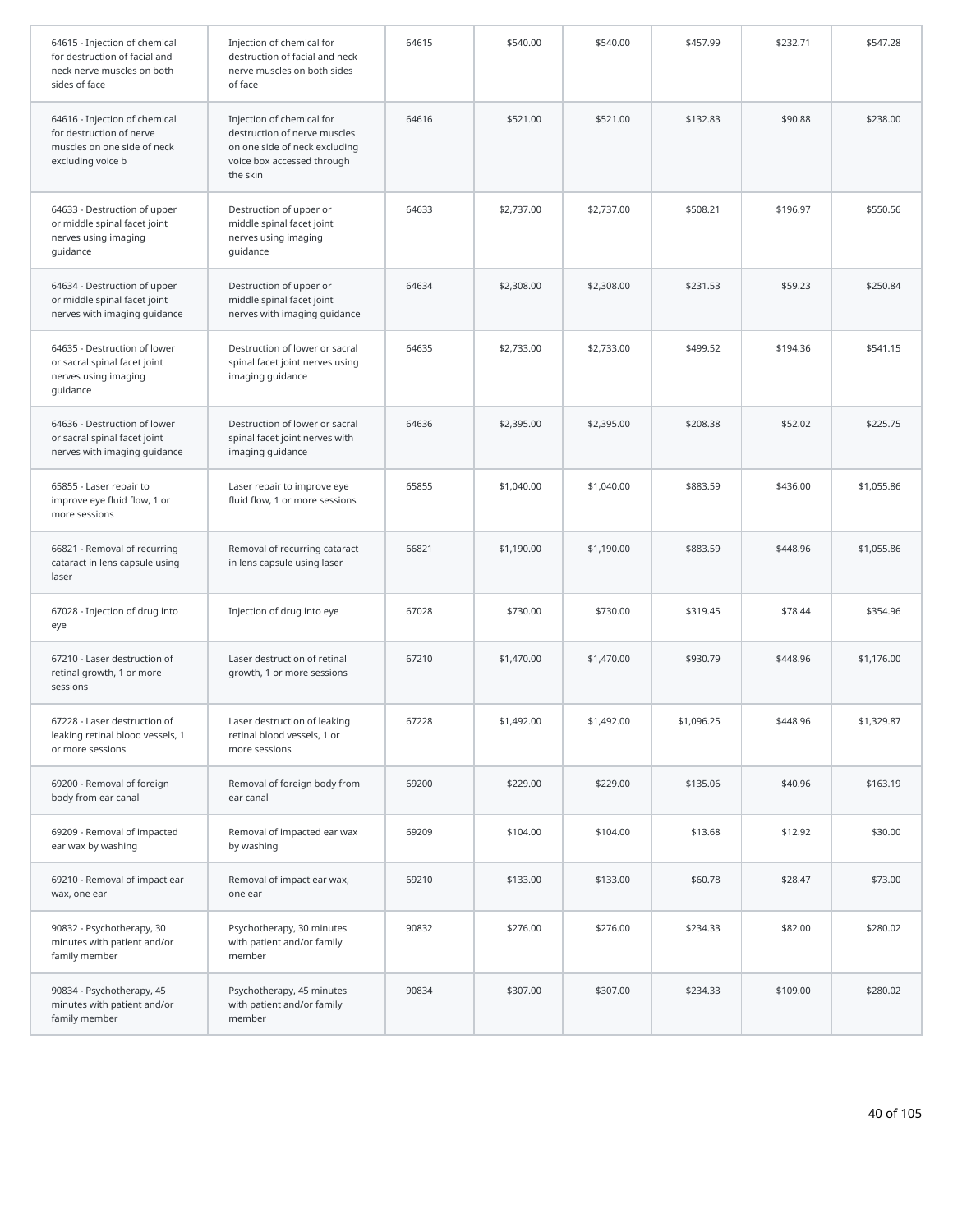| 90837 - Psychotherapy, 60<br>minutes with patient and/or<br>family member                                | Psychotherapy, 60 minutes<br>with patient and/or family<br>member                                | 90837 | \$369.00   | \$369.00   | \$234.33   | \$119.07 | \$295.20   |
|----------------------------------------------------------------------------------------------------------|--------------------------------------------------------------------------------------------------|-------|------------|------------|------------|----------|------------|
| 90846 - Family psychotherapy                                                                             | Family psychotherapy                                                                             | 90846 | \$333.00   | \$333.00   | \$234.33   | \$119.07 | \$280.02   |
| 90847 - Family psychotherapy<br>including patient                                                        | Family psychotherapy<br>including patient                                                        | 90847 | \$339.00   | \$339.00   | \$234.33   | \$119.07 | \$280.02   |
| 90853 - Group psychotherapy                                                                              | Group psychotherapy                                                                              | 90853 | \$155.00   | \$155.00   | \$131.30   | \$33.00  | \$156.90   |
| 95810 - Sleep monitoring of<br>patient (6 years or older) in<br>sleep lab                                | Sleep monitoring of patient (6<br>years or older) in sleep lab                                   | 95810 | \$2,229.00 | \$2,229.00 | \$1,613.02 | \$819.60 | \$1,927.51 |
| 99205 - New patient office or<br>other outpatient visit, typically<br>60 minutes                         | New patient office or other<br>outpatient visit, typically 60<br>minutes                         | 99205 | \$310.00   | \$310.00   | \$208.22   | \$160.06 | \$328.00   |
| 99211 - Established patient<br>office or other outpatient visit,<br>typically 5 minutes                  | Established patient office or<br>other outpatient visit, typically<br>5 minutes                  | 99211 | \$143.00   | \$143.00   | \$24.76    | \$8.14   | \$114.40   |
| 99383 - Initial new patient<br>preventive medicine<br>evaluation, age 5 through 11<br>years              | Initial new patient preventive<br>medicine evaluation, age 5<br>through 11 years                 | 99383 | \$234.00   | \$234.00   | \$136.19   | \$74.52  | \$187.20   |
| 99384 - Initial new patient<br>preventive medicine<br>evaluation, age 12 through 17<br>years             | Initial new patient preventive<br>medicine evaluation, age 12<br>through 17 years                | 99384 | \$269.00   | \$269.00   | \$149.69   | \$87.72  | \$215.20   |
| 99385 - Initial new patient<br>preventive medicine<br>evaluation age 18-39 years                         | Initial new patient preventive<br>medicine evaluation age 18-39<br>years                         | 99385 | \$260.00   | \$260.00   | \$149.69   | \$84.05  | \$208.00   |
| 99386 - Initial new patient<br>preventive medicine<br>evaluation age 40-64 years                         | Initial new patient preventive<br>medicine evaluation age 40-64<br>years                         | 99386 | \$313.00   | \$313.00   | \$175.58   | \$102.17 | \$250.40   |
| 99391 - Established patient<br>periodic preventive medicine<br>examination infant younger<br>than 1 year | Established patient periodic<br>preventive medicine<br>examination infant younger<br>than 1 year | 99391 | \$186.00   | \$186.00   | \$99.04    | \$60.07  | \$149.00   |
| 99392 - Established patient<br>periodic preventive medicine<br>examination, age 1 through 4<br>years     | Established patient periodic<br>preventive medicine<br>examination, age 1 through 4<br>years     | 99392 | \$203.00   | \$203.00   | \$110.30   | \$65.76  | \$162.40   |
| 99393 - Established patient<br>periodic preventive medicine<br>examination, age 5 through 11<br>years    | Established patient periodic<br>preventive medicine<br>examination, age 5 through 11<br>years    | 99393 | \$203.00   | \$203.00   | \$109.18   | \$65.76  | \$162.40   |
| 99394 - Established patient<br>periodic preventive medicine<br>examination, age 12 through<br>17 years   | Established patient periodic<br>preventive medicine<br>examination, age 12 through<br>17 years   | 99394 | \$229.00   | \$229.00   | \$120.44   | \$74.52  | \$183.20   |
| 99395 - Established patient<br>periodic preventive medicine<br>examination age 18-39 years               | Established patient periodic<br>preventive medicine<br>examination age 18-39 years               | 99395 | \$231.00   | \$231.00   | \$121.56   | \$76.82  | \$184.80   |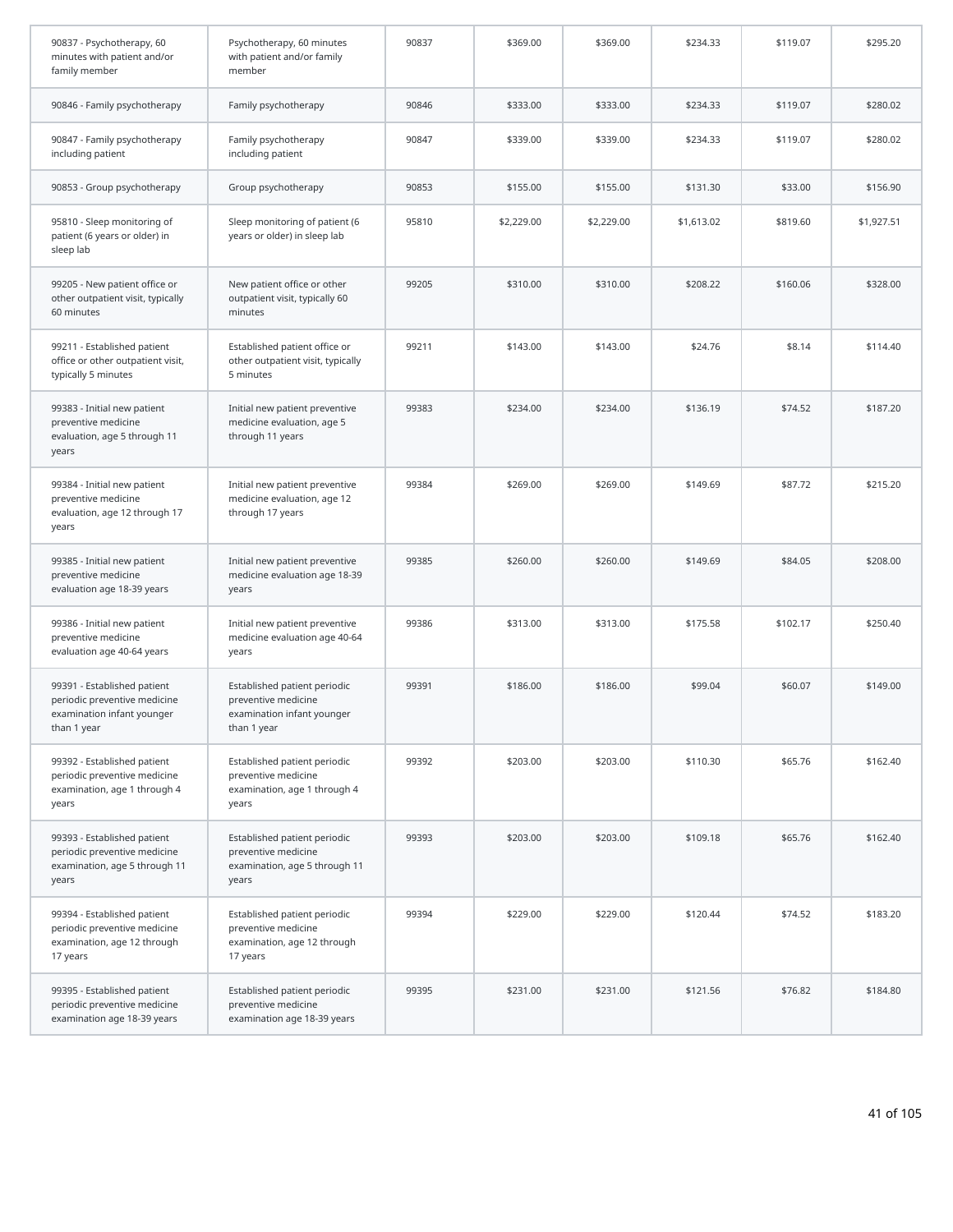| 99396 - Established patient<br>periodic preventive medicine<br>examination age 40-64 years                    | Established patient periodic<br>preventive medicine<br>examination age 40-64 years                            | 99396 | \$254.00 | \$254.00 | \$132.82 | \$83.42  | \$203.20 |
|---------------------------------------------------------------------------------------------------------------|---------------------------------------------------------------------------------------------------------------|-------|----------|----------|----------|----------|----------|
| Drainage of abscess                                                                                           | Drainage of abscess                                                                                           | 10060 | \$406.00 | \$406.00 | \$118.17 | \$89.60  | \$217.00 |
| Drainage of multiple abscess                                                                                  | Drainage of multiple abscess                                                                                  | 10061 | \$729.00 | \$729.00 | \$199.21 | \$157.69 | \$395.00 |
| Removal of foreign body from<br>tissue, accessed beneath the<br>skin                                          | Removal of foreign body from<br>tissue, accessed beneath the<br>skin                                          | 10120 | \$616.00 | \$616.00 | \$149.69 | \$90.62  | \$223.00 |
| Removal of single thickened<br>skin growth                                                                    | Removal of single thickened<br>skin growth                                                                    | 11055 | \$285.00 | \$285.00 | \$45.02  | \$13.74  | \$52.90  |
| Repair of wound (7.6 to 12.5<br>centimeters) of the scalp,<br>neck, underarms, genitals,<br>trunk, arms and/o | Repair of wound (7.6 to 12.5<br>centimeters) of the scalp,<br>neck, underarms, genitals,<br>trunk, arms and/o | 12004 | \$369.00 | \$369.00 | \$314.86 | \$159.98 | \$376.24 |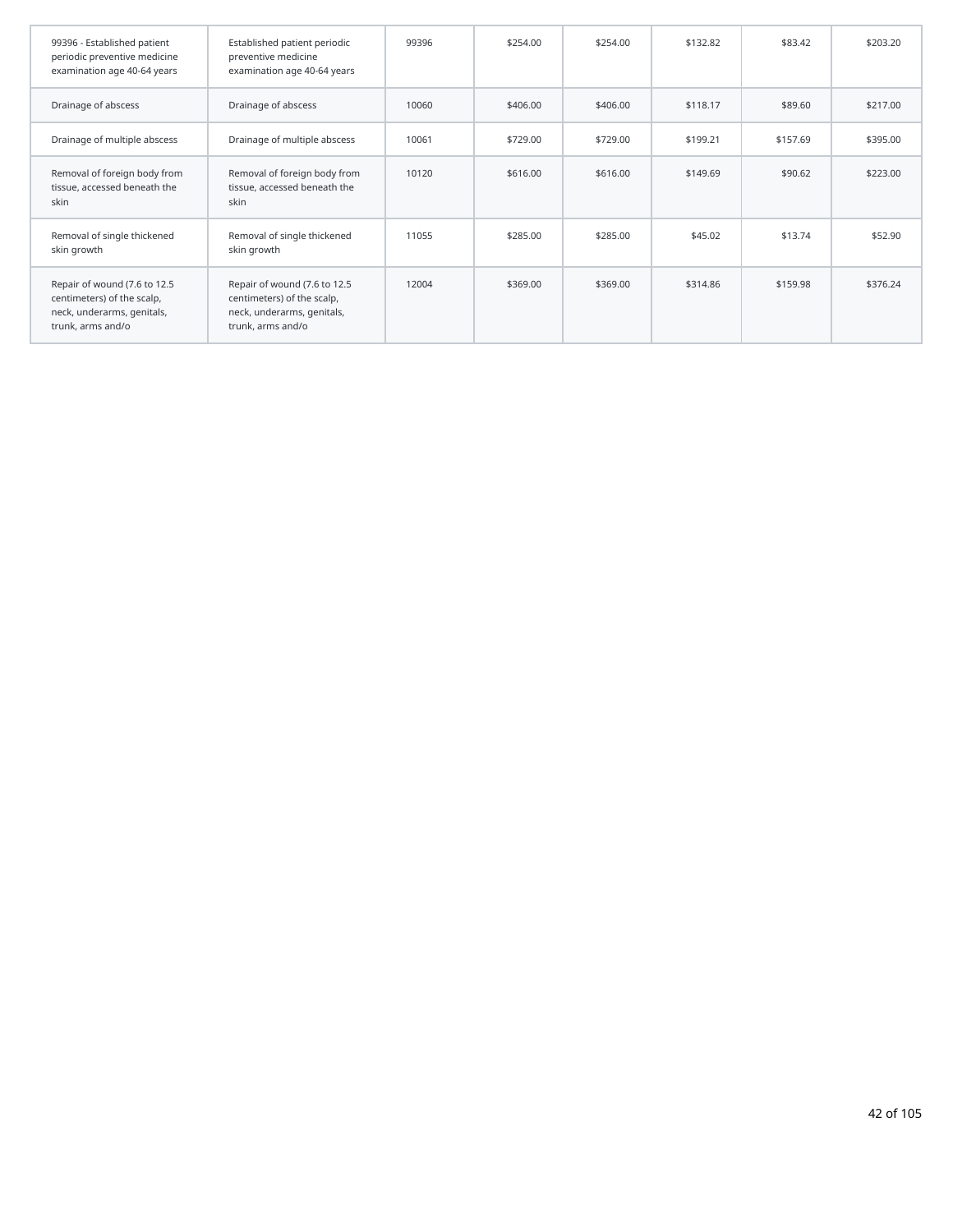## CoventryPPO

| <b>Shoppable Service</b>                                                                                      | Service                                                                                                            | Code  | Gross      | Cash<br><b>Discount</b> | Negotiated<br>Rate | Min      | Max      |
|---------------------------------------------------------------------------------------------------------------|--------------------------------------------------------------------------------------------------------------------|-------|------------|-------------------------|--------------------|----------|----------|
| 10160 - Aspiration of abscess,<br>blood accumulation, blister, or<br>cyst                                     | Aspiration of abscess, blood<br>accumulation, blister, or cyst                                                     | 10160 | \$585.00   | \$585.00                | \$724.73           | \$308.16 | \$747.58 |
| 11056 - Removal of 2 to 4<br>thickened skin growths                                                           | Removal of 2 to 4 thickened<br>skin growths                                                                        | 11056 | \$296.00   | \$296.00                | \$67.53            | \$19.47  | \$67.53  |
| 11102 - Tangential biopsy of<br>skin single lesion                                                            | TANGNTL BX SKIN SINGLE LES                                                                                         | 11102 | \$273.00   | \$273.00                | \$376.24           | \$159.98 | \$376.24 |
| 11104 - Punch biopsy of skin<br>single lesion                                                                 | PUNCH BX SKIN SINGLE<br>LESION                                                                                     | 11104 | \$289.00   | \$289.00                | \$150.70           | \$40.37  | \$150.70 |
| 11200 - Removal of up to and<br>including 15 skin tags                                                        | Removal of up to and<br>including 15 skin tags                                                                     | 11200 | \$369.00   | \$369.00                | \$82.53            | \$64.88  | \$159.00 |
| 11402 - Removal of growth<br>(1.1 to 2.0 centimeters) of the<br>trunk, arms, or legs                          | Removal of growth (1.1 to 2.0<br>centimeters) of the trunk,<br>arms, or legs                                       | 11402 | \$1,021.00 | \$1,021.00              | \$203.71           | \$98.96  | \$235.98 |
| 11440 - Removal of growth<br>(0.5 centimeters or less) of the<br>face, ears, eyelids, nose, lips,<br>or mouth | Removal of growth (0.5<br>centimeters or less) of the<br>face, ears, eyelids, nose, lips,<br>or mouth              | 11440 | \$1,006.00 | \$1,006.00              | \$175.58           | \$90.60  | \$214.04 |
| 11720 - Removal of tissue from<br>1 to 5 finger or toe nails                                                  | Removal of tissue from 1 to 5<br>finger or toe nails                                                               | 11720 | \$106.00   | \$106.00                | \$37.14            | \$12.51  | \$37.14  |
| 11721 - Removal of tissue from<br>6 or more finger or toe nails                                               | Removal of tissue from 6 or<br>more finger or toe nails                                                            | 11721 | \$122.00   | \$122.00                | \$58.53            | \$21.02  | \$58.53  |
| 11730 - Separation of nail<br>plate from nail bed                                                             | Separation of nail plate from<br>nail bed                                                                          | 11730 | \$344.00   | \$344.00                | \$119.30           | \$46.53  | \$119.30 |
| 11750 - Removal of nail                                                                                       | Removal of nail                                                                                                    | 11750 | \$616.00   | \$616.00                | \$288.13           | \$88.26  | \$288.13 |
| 11981 - Insertion of drug<br>delivery implant into tissue                                                     | Insertion of drug delivery<br>implant into tissue                                                                  | 11981 | \$281.00   | \$281.00                | \$174.45           | \$53.78  | \$174.45 |
| 11982 - Removal of drug<br>delivery implant from tissue                                                       | Removal of drug delivery<br>implant from tissue                                                                    | 11982 | \$660.00   | \$660.00                | \$203.71           | \$63.41  | \$203.71 |
| 11983 - Removal with<br>reinsertion of drug delivery<br>implant into tissue                                   | Removal with reinsertion of<br>drug delivery implant into<br>tissue                                                | 11983 | \$777.00   | \$777.00                | \$312.89           | \$88.27  | \$312.89 |
| 12001 - Repair of wound (2.5<br>centimeters or less) of the<br>scalp, neck, underarms, trunk,<br>arms and/or  | Repair of wound (2.5<br>centimeters or less) of the<br>scalp, neck, underarms, trunk,<br>arms and/or legs          | 12001 | \$326.00   | \$326.00                | \$202.59           | \$37.82  | \$202.59 |
| 12002 - Repair of wound (2.6<br>to 7.5 centimeters) of the<br>scalp, neck, underarms,<br>genitals, trunk, arm | Repair of wound (2.6 to 7.5<br>centimeters) of the scalp,<br>neck, underarms, genitals,<br>trunk, arms and/or legs | 12002 | \$347.00   | \$347.00                | \$217.22           | \$49.96  | \$217.22 |
| 12011 - Repair of wound (2.5<br>centimeters or less) of the<br>face, ears, eyelids, nose, lips,<br>and/or muc | Repair of wound (2.5<br>centimeters or less) of the<br>face, ears, eyelids, nose, lips,<br>and/or mucous membranes | 12011 | \$342.00   | \$342.00                | \$216.09           | \$47.04  | \$216.09 |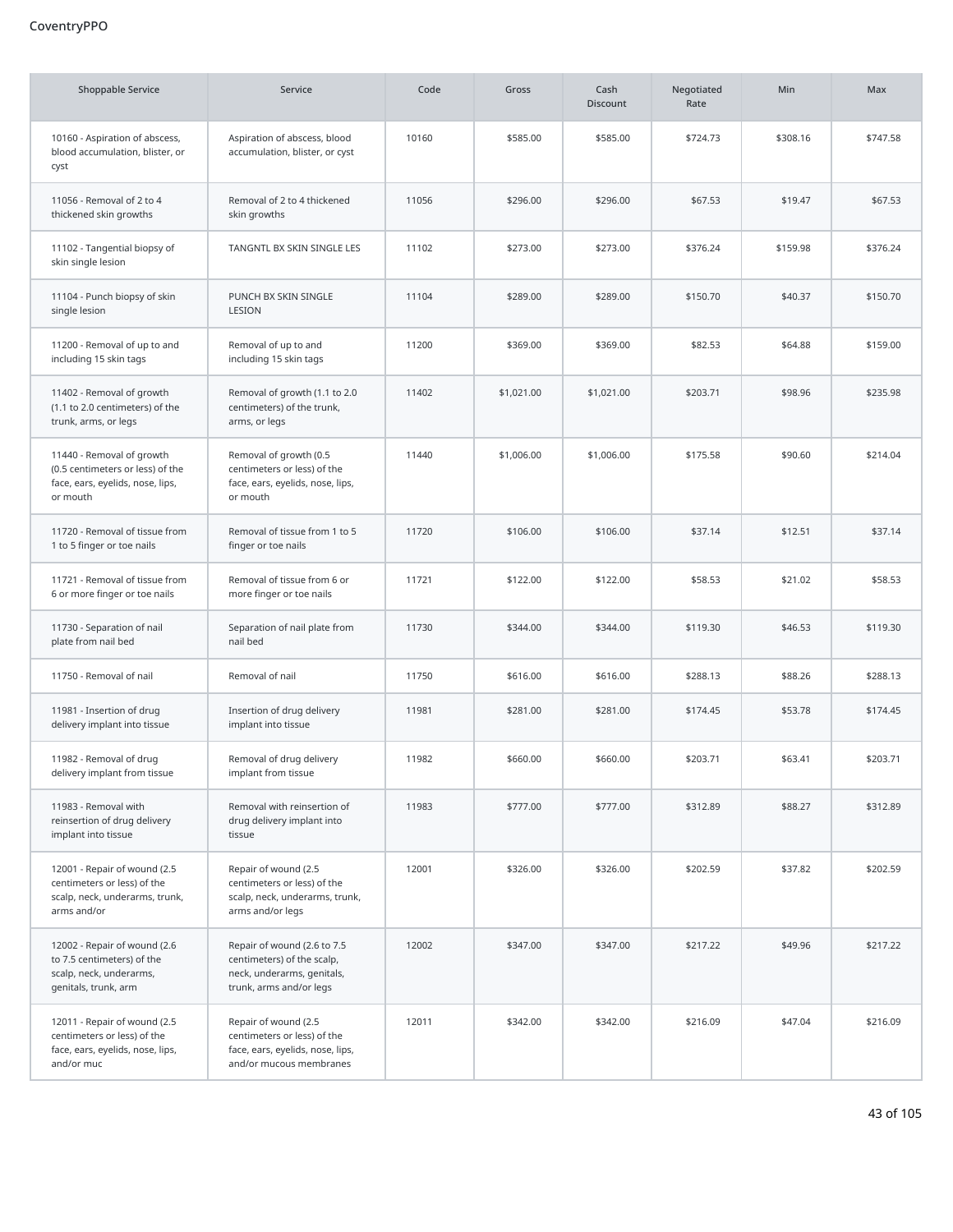| 12013 - Repair of wound (2.6<br>to 5.0 centimeters) of the face,<br>ears, eyelids, nose, lips, and/or<br>muco | Repair of wound (2.6 to 5.0<br>centimeters) of the face, ears,<br>eyelids, nose, lips, and/or<br>mucous membranes                                                                                                        | 12013 | \$347.00   | \$347.00   | \$236.35   | \$49.22    | \$236.35   |
|---------------------------------------------------------------------------------------------------------------|--------------------------------------------------------------------------------------------------------------------------------------------------------------------------------------------------------------------------|-------|------------|------------|------------|------------|------------|
| 15271 - Application of skin<br>substitute (wound surface up<br>to 100 sq cm) to trunk, arms,<br>or legs (firs | Application of skin substitute<br>(wound surface up to 100 sq<br>cm) to trunk, arms, or legs<br>(first 25 sq cm or less)                                                                                                 | 15271 | \$2,404.00 | \$2,404.00 | \$3,594.61 | \$294.93   | \$3,594.61 |
| 15275 - Application of skin<br>substitute (wound surface up<br>to 100 sq cm) to face, scalp,<br>eyelids, mout | Application of skin substitute<br>(wound surface up to 100 sq<br>cm) to face, scalp, eyelids,<br>mouth, neck, ears, eye region,<br>genitals, hands, feet, and/or<br>multiple fingers or toes (first<br>25 sq cm or less) | 15275 | \$2,423.00 | \$2,423.00 | \$3,594.61 | \$308.64   | \$3,594.61 |
| 17000 - Destruction of skin<br>growth                                                                         | Destruction of skin growth                                                                                                                                                                                               | 17000 | \$339.00   | \$339.00   | \$95.48    | \$46.56    | \$110.44   |
| 17110 - Destruction of up to 14<br>skin growths                                                               | Destruction of up to 14 skin<br>growths                                                                                                                                                                                  | 17110 | \$361.00   | \$361.00   | \$120.44   | \$57.16    | \$137.86   |
| 20526 - Injection of carpal<br>tunnel                                                                         | Injection of carpal tunnel                                                                                                                                                                                               | 20526 | \$450.00   | \$450.00   | \$547.28   | \$140.00   | \$547.28   |
| 20550 - Injections of tendon<br>sheath, ligament, or muscle<br>membrane                                       | Injections of tendon sheath,<br>ligament, or muscle<br>membrane                                                                                                                                                          | 20550 | \$424.00   | \$424.00   | \$97.92    | \$33.29    | \$97.92    |
| 20551 - Injections of tendon<br>attachment to bone                                                            | Injections of tendon<br>attachment to bone                                                                                                                                                                               | 20551 | \$426.00   | \$426.00   | \$102.95   | \$33.88    | \$102.95   |
| 20552 - Injections of trigger<br>points in 1 or 2 muscles                                                     | Injections of trigger points in 1<br>or 2 muscles                                                                                                                                                                        | 20552 | \$422.00   | \$422.00   | \$94.56    | \$32.39    | \$94.56    |
| 20553 - Injections of trigger<br>points in 3 or more muscles                                                  | Injections of trigger points in 3<br>or more muscles                                                                                                                                                                     | 20553 | \$430.00   | \$430.00   | \$106.23   | \$36.96    | \$106.23   |
| 20600 - Aspiration and/or<br>injection of small joint or joint<br>capsule                                     | Aspiration and/or injection of<br>small joint or joint capsule                                                                                                                                                           | 20600 | \$419.00   | \$419.00   | \$77.66    | \$30.33    | \$79.00    |
| 20605 - Aspiration and/or<br>injection of medium joint or<br>joint capsule                                    | Aspiration and/or injection of<br>medium joint or joint capsule                                                                                                                                                          | 20605 | \$421.00   | \$421.00   | \$84.42    | \$31.68    | \$84.42    |
| 20610 - Aspiration and/or<br>injection of large joint or joint<br>capsule                                     | Aspiration and/or injection of<br>large joint or joint capsule                                                                                                                                                           | 20610 | \$433.00   | \$433.00   | \$103.55   | \$38.78    | \$103.55   |
| 25600 - Closed treatment of<br>broken forearm bones                                                           | Closed treatment of broken<br>forearm bones                                                                                                                                                                              | 25600 | \$786.00   | \$786.00   | \$396.18   | \$280.27   | \$686.00   |
| 26055 - Incision of tendon<br>covering                                                                        | Incision of tendon covering                                                                                                                                                                                              | 26055 | \$2,385.00 | \$2,385.00 | \$2,917.72 | \$1,240.64 | \$2,917.72 |
| 26600 - Closed treatment of<br>fracture hand bone                                                             | Closed treatment of fracture<br>hand bone                                                                                                                                                                                | 26600 | \$736.00   | \$736.00   | \$334.28   | \$248.20   | \$611.00   |
| 27093 - Injection of dye for X-<br>ray imaging of hip joint                                                   | Injection of dye for X-ray<br>imaging of hip joint                                                                                                                                                                       | 27093 | \$223.00   | \$223.00   | \$365.01   | \$59.03    | \$365.01   |
| 27096 - Injection procedure<br>into sacroiliac joint for<br>anesthetic or steroid                             | Injection procedure into<br>sacroiliac joint for anesthetic<br>or steroid                                                                                                                                                | 27096 | \$1,556.00 | \$1,556.00 | \$344.24   | \$72.62    | \$344.24   |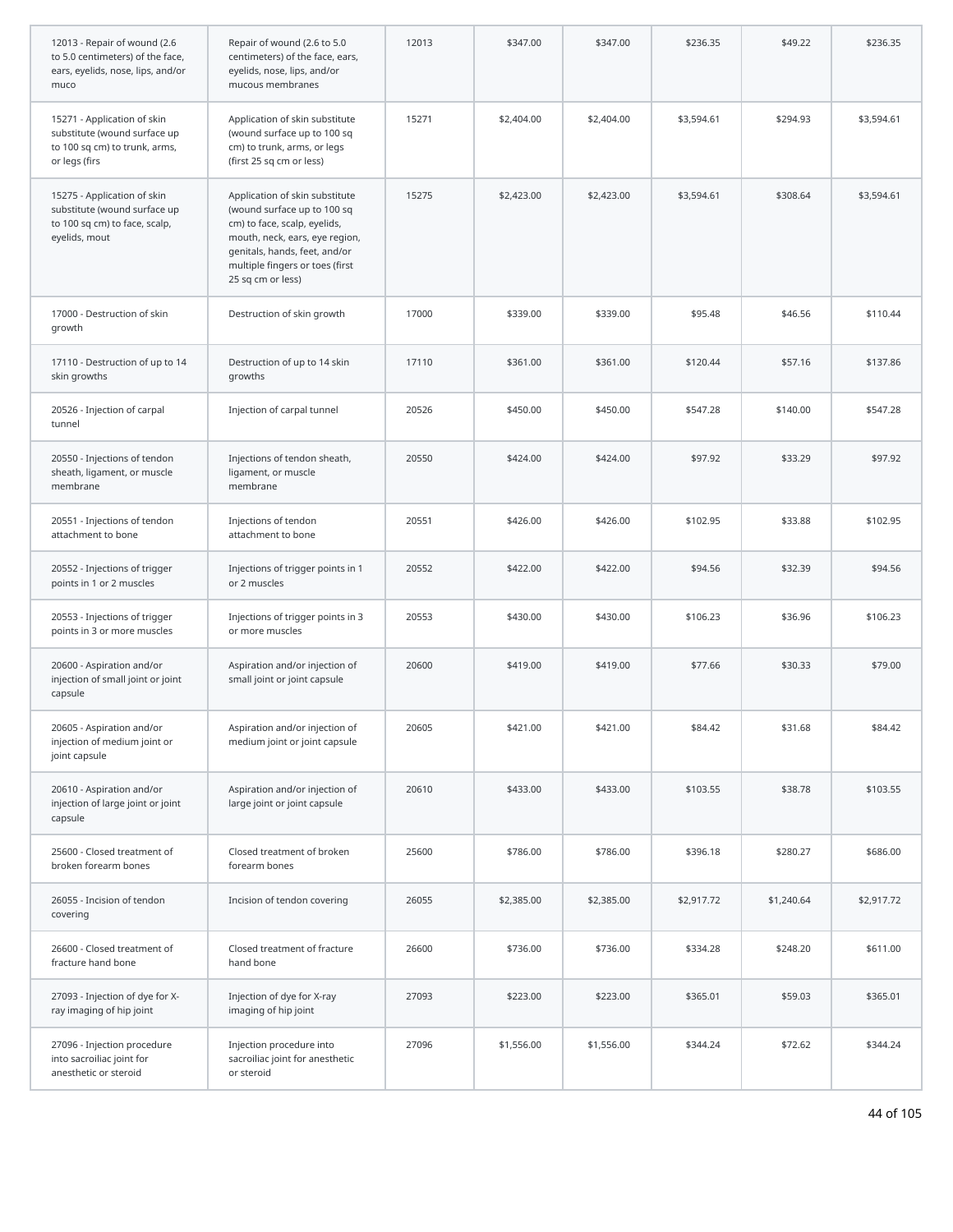| 27786 - Closed treatment of<br>broken ankle                                                                   | Closed treatment of broken<br>ankle                                                                          | 27786 | \$748.00   | \$748.00   | \$441.20   | \$250.74   | \$683.00   |
|---------------------------------------------------------------------------------------------------------------|--------------------------------------------------------------------------------------------------------------|-------|------------|------------|------------|------------|------------|
| 28285 - Correction of toe joint<br>deformity                                                                  | Correction of toe joint<br>deformity                                                                         | 28285 | \$4,586.00 | \$4,586.00 | \$5,931.21 | \$2,522.01 | \$5,931.21 |
| 28470 - Closed treatment of<br>broken foot bone                                                               | Closed treatment of broken<br>foot bone                                                                      | 28470 | \$630.00   | \$630.00   | \$432.08   | \$183.72   | \$504.00   |
| 28820 - Amputation of foot                                                                                    | Amputation of foot                                                                                           | 28820 | \$4,443.00 | \$4,443.00 | \$5,931.21 | \$1,004.00 | \$5,931.21 |
| 29445 - Application of rigid<br>total contact leg cast                                                        | Application of rigid total<br>contact leg cast                                                               | 29445 | \$512.00   | \$512.00   | \$505.38   | \$214.89   | \$505.38   |
| 29580 - Strapping, Unna boot                                                                                  | Strapping, Unna boot                                                                                         | 29580 | \$241.00   | \$241.00   | \$77.66    | \$23.06    | \$77.66    |
| 31575 - Diagnostic<br>examination of voice box<br>using flexible endoscope                                    | Diagnostic examination of<br>voice box using flexible<br>endoscope                                           | 31575 | \$341.00   | \$341.00   | \$344.49   | \$146.48   | \$344.49   |
| 32555 - Removal of fluid from<br>chest cavity with imaging<br>quidance                                        | Removal of fluid from chest<br>cavity with imaging guidance                                                  | 32555 | \$1,083,00 | \$1,083.00 | \$1,134.98 | \$482.60   | \$1,134.98 |
| 36556 - Insertion of central<br>venous catheter for infusion,<br>patient 5 years or older                     | Insertion of central venous<br>catheter for infusion, patient 5<br>years or older                            | 36556 | \$1,686.00 | \$1,686.00 | \$5,996.72 | \$379.00   | \$5,996.72 |
| 49083 - Drainage of fluid from<br>abdominal cavity using<br>imaging guidance                                  | Drainage of fluid from<br>abdominal cavity using<br>imaging guidance                                         | 49083 | \$1,284.00 | \$1,284.00 | \$1,696.54 | \$721.39   | \$1,696.54 |
| 51701 - Insertion of temporary<br>bladder catheter                                                            | Insertion of temporary<br>bladder catheter                                                                   | 51701 | \$197.00   | \$197.00   | \$234.60   | \$80.00    | \$234.60   |
| 51702 - Insertion of indwelling<br>bladder catheter                                                           | Insertion of indwelling bladder<br>catheter                                                                  | 51702 | \$197.00   | \$197.00   | \$150.81   | \$22.23    | \$150.81   |
| 51705 - Removal of skin suture<br>with change of bladder tube                                                 | Removal of skin suture with<br>change of bladder tube                                                        | 51705 | \$420.00   | \$420.00   | \$557.71   | \$169.00   | \$557.71   |
| 51798 - Ultrasound<br>measurement of bladder<br>capacity after voiding                                        | Ultrasound measurement of<br>bladder capacity after voiding                                                  | 51798 | \$102.00   | \$102.00   | \$116.63   | \$18.00    | \$116.63   |
| 52000 - Diagnostic<br>examination of the bladder<br>and bladder canal (urethra)<br>using an endoscope         | Diagnostic examination of the<br>bladder and bladder canal<br>(urethra) using an endoscope                   | 52000 | \$950.00   | \$950.00   | \$1,204.45 | \$512.14   | \$1,204.45 |
| 52310 - Removal of foreign<br>body, stone, or stent from<br>bladder canal (urethra) or<br>bladder using an en | Removal of foreign body,<br>stone, or stent from bladder<br>canal (urethra) or bladder<br>using an endoscope | 52310 | \$2,788.00 | \$2,788.00 | \$3,757.27 | \$591.05   | \$3,757.27 |
| 55250 - Removal of sperm<br>duct                                                                              | Removal of sperm duct                                                                                        | 55250 | \$2,900.00 | \$2,900.00 | \$3,757.27 | \$1,597.63 | \$3,757.27 |
| 55700 - Biopsy of prostate<br>gland                                                                           | Biopsy of prostate gland                                                                                     | 55700 | \$2,757.00 | \$2,757.00 | \$3,757.27 | \$453.55   | \$3,757.27 |
| 57454 - Biopsy and scraping of<br>the cervix using an endoscope                                               | Biopsy and scraping of the<br>cervix using an endoscope                                                      | 57454 | \$600.00   | \$600.00   | \$589.86   | \$250.82   | \$589.86   |
| 58100 - Biopsy of uterine<br>lining                                                                           | Biopsy of uterine lining                                                                                     | 58100 | \$350.00   | \$350.00   | \$168.83   | \$55.12    | \$168.83   |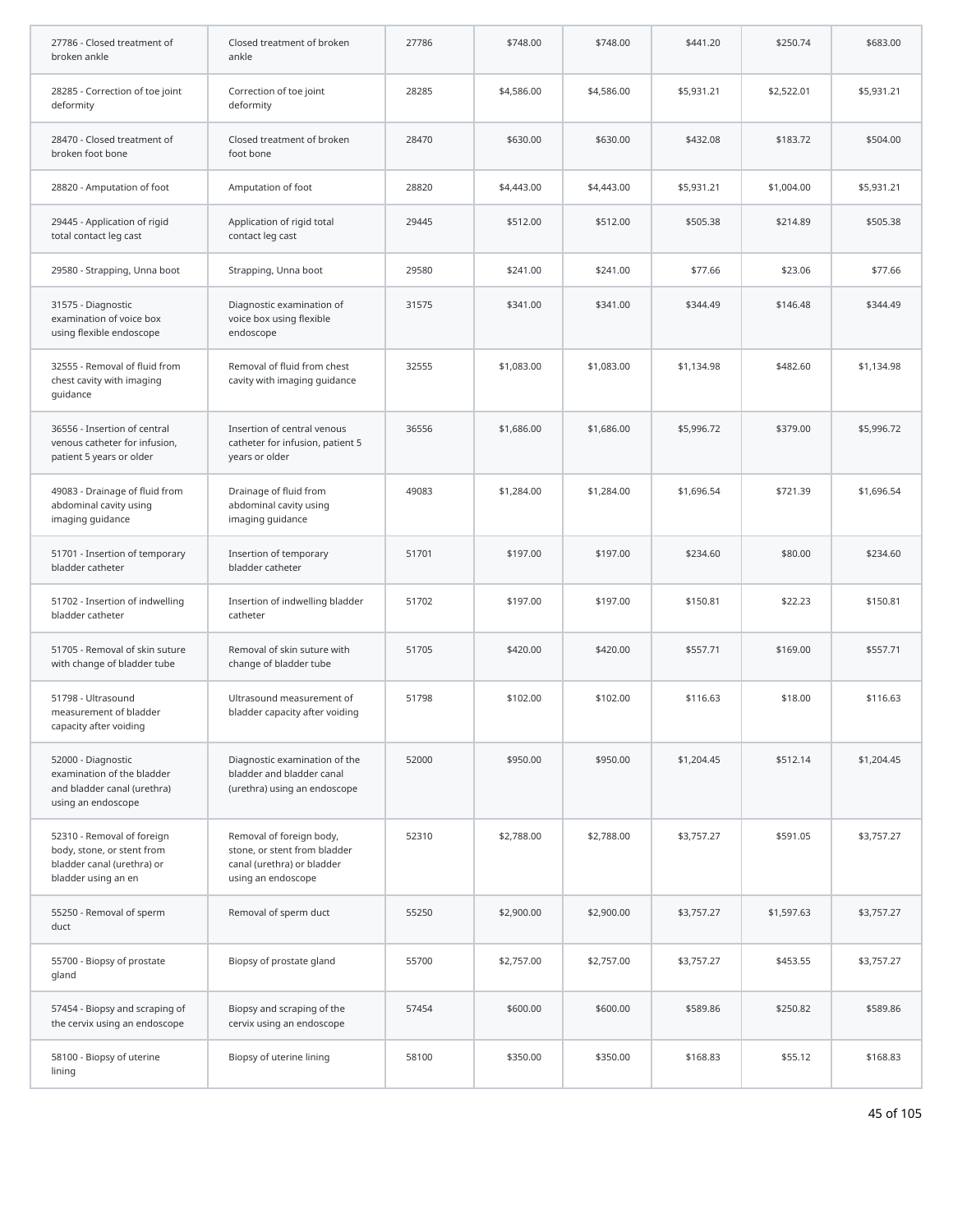| 58300 - Placement of intra-<br>uterine device (IUD) for<br>pregnancy prevention                               | Placement of intra-uterine<br>device (IUD) for pregnancy<br>prevention                                             | 58300 | \$159.00   | \$159.00   | \$144.07    | \$44.25    | \$144.07    |
|---------------------------------------------------------------------------------------------------------------|--------------------------------------------------------------------------------------------------------------------|-------|------------|------------|-------------|------------|-------------|
| 58301 - Removal of intra-<br>uterine device (IUD) for<br>pregnancy prevention                                 | Removal of intra-uterine<br>device (IUD) for pregnancy<br>prevention                                               | 58301 | \$345.00   | \$345.00   | \$151.95    | \$57.59    | \$151.95    |
| 59025 - Fetal non-stress test                                                                                 | Fetal non-stress test                                                                                              | 59025 | \$315.00   | \$315.00   | \$356.92    | \$151.76   | \$399.01    |
| 62270 - Spinal tap for<br>diagnosis                                                                           | Spinal tap for diagnosis                                                                                           | 62270 | \$998.00   | \$998.00   | \$1,329.81  | \$565.45   | \$1,329.81  |
| 62321 - Njx Interlaminar<br>Crv/Thrc                                                                          | Njx Interlaminar Crv/Thrc                                                                                          | 62321 | \$1,044.00 | \$1,044.00 | \$301.05    | \$93.77    | \$301.05    |
| 62322 - Under injection,<br>drainage, or aspiration<br>procedures on the spine and<br>spinal cord             | Under injection, drainage, or<br>aspiration procedures on the<br>spine and spinal cord                             | 62322 | \$1,011.00 | \$1,011.00 | \$1,329.81  | \$266.00   | \$1,329.81  |
| 62323 - Under injection,<br>drainage, or aspiration<br>procedures on the spine and<br>spinal cord             | Under injection, drainage, or<br>aspiration procedures on the<br>spine and spinal cord                             | 62323 | \$1,032.00 | \$1,032.00 | \$295.72    | \$86.58    | \$295.72    |
| 63650 - Implantation of spinal<br>neurostimulator electrodes,<br>accessed through the skin                    | Implantation of spinal<br>neurostimulator electrodes,<br>accessed through the skin                                 | 63650 | \$9,412.00 | \$9,412.00 | \$12,909.94 | \$4,236.92 | \$12,909.94 |
| 64400 - Injection of anesthetic<br>agent, trigeminal nerve                                                    | Injection of anesthetic agent,<br>trigeminal nerve                                                                 | 64400 | \$471.00   | \$471.00   | \$547.28    | \$190.00   | \$547.28    |
| 64405 - Injection of anesthetic<br>agent, greater occipital nerve                                             | Injection of anesthetic agent,<br>greater occipital nerve                                                          | 64405 | \$444.00   | \$444.00   | \$158.70    | \$44.87    | \$158.70    |
| 64447 - Injection of anesthetic<br>agent, thigh nerve                                                         | Injection of anesthetic agent,<br>thigh nerve                                                                      | 64447 | \$984.00   | \$984.00   | \$1,329.81  | \$470.25   | \$1,329.81  |
| 64450 - Injection of anesthetic<br>agent, other peripheral nerve<br>or branch                                 | Injection of anesthetic agent,<br>other peripheral nerve or<br>branch                                              | 64450 | \$949.00   | \$949.00   | \$150.81    | \$36.68    | \$150.81    |
| 64483 - Injections of<br>anesthetic and/or steroid drug<br>into lower or sacral spine<br>nerve root using ima | Injections of anesthetic and/or<br>steroid drug into lower or<br>sacral spine nerve root using<br>imaging guidance | 64483 | \$1,294.00 | \$1,294.00 | \$510.98    | \$97.36    | \$510.98    |
| 64490 - Injections of upper or<br>middle spine facet joint using<br>imaging guidance                          | Injections of upper or middle<br>spine facet joint using imaging<br>guidance                                       | 64490 | \$1,285.00 | \$1,285.00 | \$223.79    | \$92.34    | \$230.00    |
| 64491 - Injections of upper or<br>middle spine facet joint using<br>imaging guidance                          | Injections of upper or middle<br>spine facet joint using imaging<br>quidance                                       | 64491 | \$567.00   | \$567.00   | \$113.51    | \$52.15    | \$131.00    |
| 64493 - Injections of lower or<br>sacral spine facet joint using<br>imaging guidance                          | Injections of lower or sacral<br>spine facet joint using imaging<br>guidance                                       | 64493 | \$1,261.00 | \$1,261.00 | \$200.07    | \$78.71    | \$200.07    |
| 64494 - Injections of lower or<br>sacral spine facet joint using<br>imaging guidance                          | Injections of lower or sacral<br>spine facet joint using imaging<br>guidance                                       | 64494 | \$983.00   | \$983.00   | \$103.23    | \$45.09    | \$113.00    |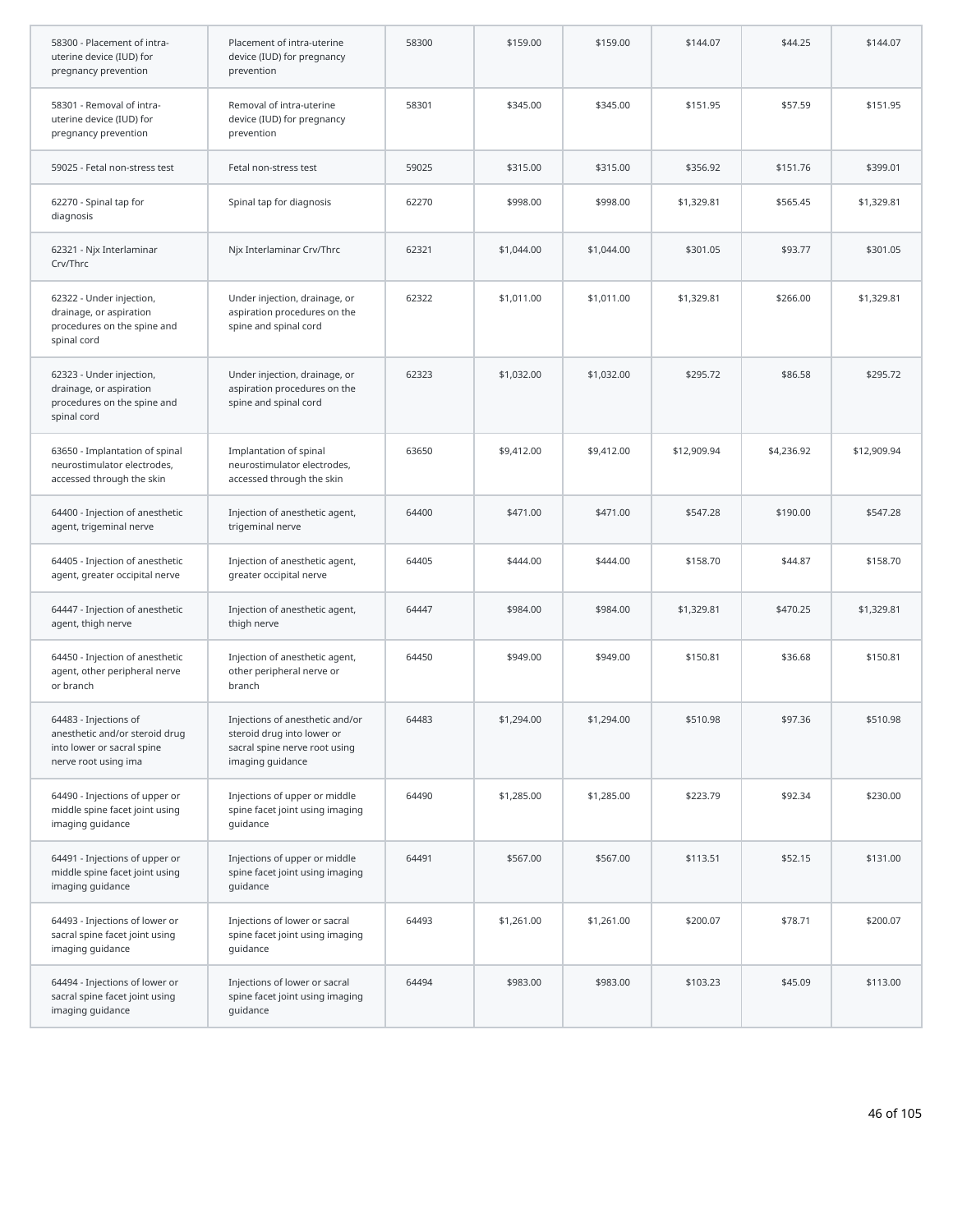| 64615 - Injection of chemical<br>for destruction of facial and<br>neck nerve muscles on both<br>sides of face | Injection of chemical for<br>destruction of facial and neck<br>nerve muscles on both sides<br>of face                                | 64615 | \$540.00   | \$540.00   | \$547.28   | \$232.71 | \$547.28   |
|---------------------------------------------------------------------------------------------------------------|--------------------------------------------------------------------------------------------------------------------------------------|-------|------------|------------|------------|----------|------------|
| 64616 - Injection of chemical<br>for destruction of nerve<br>muscles on one side of neck<br>excluding voice b | Injection of chemical for<br>destruction of nerve muscles<br>on one side of neck excluding<br>voice box accessed through<br>the skin | 64616 | \$521.00   | \$521.00   | \$143.90   | \$90.88  | \$238.00   |
| 64633 - Destruction of upper<br>or middle spinal facet joint<br>nerves using imaging<br>guidance              | Destruction of upper or<br>middle spinal facet joint<br>nerves using imaging<br>guidance                                             | 64633 | \$2,737.00 | \$2,737.00 | \$550.56   | \$196.97 | \$550.56   |
| 64634 - Destruction of upper<br>or middle spinal facet joint<br>nerves with imaging guidance                  | Destruction of upper or<br>middle spinal facet joint<br>nerves with imaging guidance                                                 | 64634 | \$2,308.00 | \$2,308.00 | \$250.84   | \$59.23  | \$250.84   |
| 64635 - Destruction of lower<br>or sacral spinal facet joint<br>nerves using imaging<br>guidance              | Destruction of lower or sacral<br>spinal facet joint nerves using<br>imaging guidance                                                | 64635 | \$2,733.00 | \$2,733.00 | \$541.15   | \$194.36 | \$541.15   |
| 64636 - Destruction of lower<br>or sacral spinal facet joint<br>nerves with imaging guidance                  | Destruction of lower or sacral<br>spinal facet joint nerves with<br>imaging guidance                                                 | 64636 | \$2,395.00 | \$2,395.00 | \$225.75   | \$52.02  | \$225.75   |
| 65855 - Laser repair to<br>improve eye fluid flow, 1 or<br>more sessions                                      | Laser repair to improve eye<br>fluid flow, 1 or more sessions                                                                        | 65855 | \$1,040.00 | \$1,040.00 | \$1,055.86 | \$436.00 | \$1,055.86 |
| 66821 - Removal of recurring<br>cataract in lens capsule using<br>laser                                       | Removal of recurring cataract<br>in lens capsule using laser                                                                         | 66821 | \$1,190.00 | \$1,190.00 | \$1,055.86 | \$448.96 | \$1,055.86 |
| 67028 - Injection of drug into<br>eye                                                                         | Injection of drug into eye                                                                                                           | 67028 | \$730.00   | \$730.00   | \$354.96   | \$78.44  | \$354.96   |
| 67210 - Laser destruction of<br>retinal growth, 1 or more<br>sessions                                         | Laser destruction of retinal<br>growth, 1 or more sessions                                                                           | 67210 | \$1,470.00 | \$1,470.00 | \$1,090.62 | \$448.96 | \$1,176.00 |
| 67228 - Laser destruction of<br>leaking retinal blood vessels, 1<br>or more sessions                          | Laser destruction of leaking<br>retinal blood vessels, 1 or<br>more sessions                                                         | 67228 | \$1,492.00 | \$1,492.00 | \$1,295.46 | \$448.96 | \$1,329.87 |
| 69200 - Removal of foreign<br>body from ear canal                                                             | Removal of foreign body from<br>ear canal                                                                                            | 69200 | \$229.00   | \$229.00   | \$163.19   | \$40.96  | \$163.19   |
| 69209 - Removal of impacted<br>ear wax by washing                                                             | Removal of impacted ear wax<br>by washing                                                                                            | 69209 | \$104.00   | \$104.00   | \$14.82    | \$12.92  | \$30.00    |
| 69210 - Removal of impact ear<br>wax, one ear                                                                 | Removal of impact ear wax,<br>one ear                                                                                                | 69210 | \$133.00   | \$133.00   | \$70.92    | \$28.47  | \$73.00    |
| 90832 - Psychotherapy, 30<br>minutes with patient and/or<br>family member                                     | Psychotherapy, 30 minutes<br>with patient and/or family<br>member                                                                    | 90832 | \$276.00   | \$276.00   | \$280.02   | \$82.00  | \$280.02   |
| 90834 - Psychotherapy, 45<br>minutes with patient and/or<br>family member                                     | Psychotherapy, 45 minutes<br>with patient and/or family<br>member                                                                    | 90834 | \$307.00   | \$307.00   | \$280.02   | \$109.00 | \$280.02   |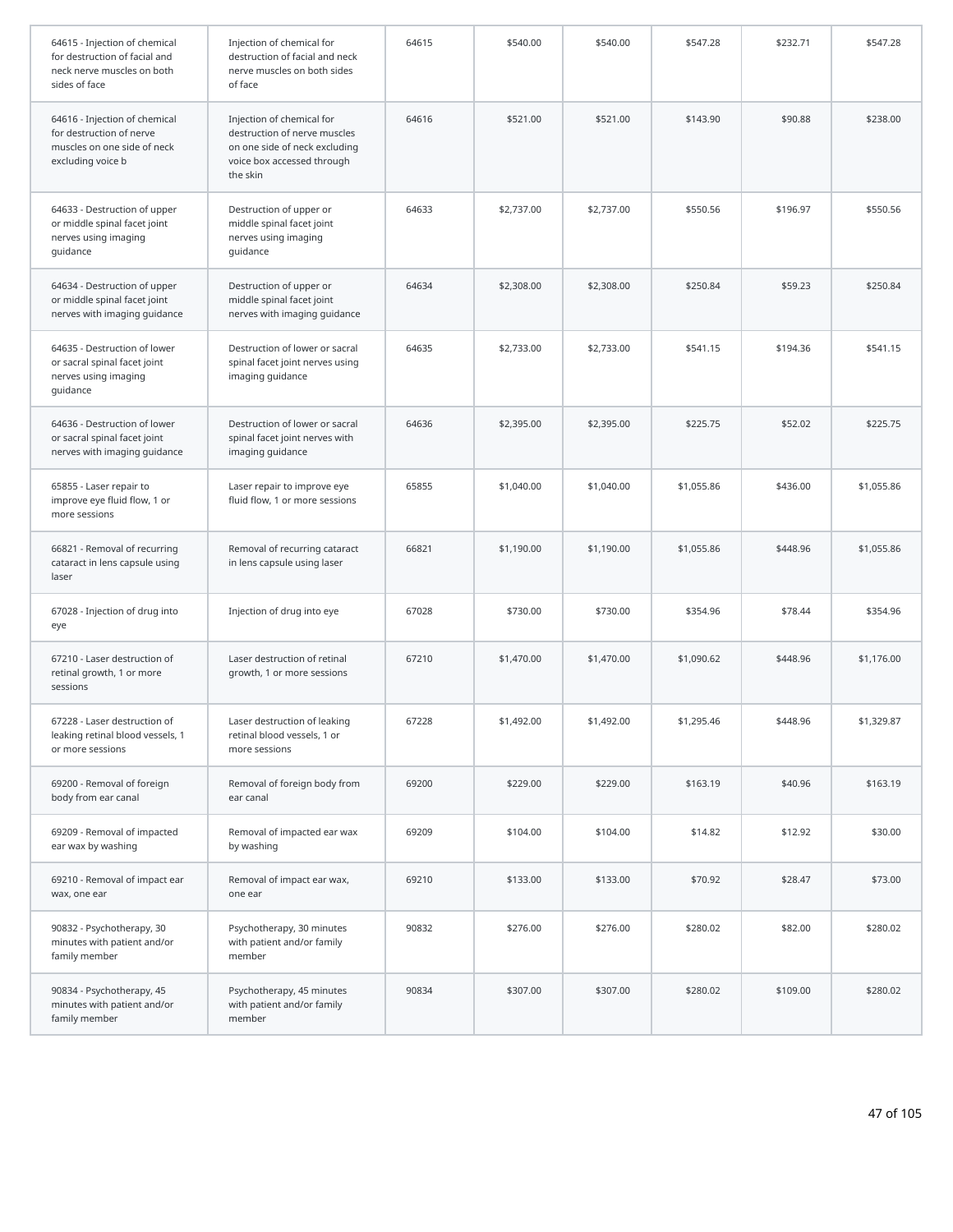| 90837 - Psychotherapy, 60<br>minutes with patient and/or<br>family member                                | Psychotherapy, 60 minutes<br>with patient and/or family<br>member                                | 90837 | \$369.00   | \$369.00   | \$280.02   | \$119.07 | \$295.20   |
|----------------------------------------------------------------------------------------------------------|--------------------------------------------------------------------------------------------------|-------|------------|------------|------------|----------|------------|
| 90846 - Family psychotherapy                                                                             | Family psychotherapy                                                                             | 90846 | \$333.00   | \$333.00   | \$280.02   | \$119.07 | \$280.02   |
| 90847 - Family psychotherapy<br>including patient                                                        | Family psychotherapy<br>including patient                                                        | 90847 | \$339.00   | \$339.00   | \$280.02   | \$119.07 | \$280.02   |
| 90853 - Group psychotherapy                                                                              | Group psychotherapy                                                                              | 90853 | \$155.00   | \$155.00   | \$156.90   | \$33.00  | \$156.90   |
| 95810 - Sleep monitoring of<br>patient (6 years or older) in<br>sleep lab                                | Sleep monitoring of patient (6<br>years or older) in sleep lab                                   | 95810 | \$2,229.00 | \$2,229.00 | \$1,927.51 | \$819.60 | \$1,927.51 |
| 99205 - New patient office or<br>other outpatient visit, typically<br>60 minutes                         | New patient office or other<br>outpatient visit, typically 60<br>minutes                         | 99205 | \$310.00   | \$310.00   | \$247.61   | \$160.06 | \$328.00   |
| 99211 - Established patient<br>office or other outpatient visit,<br>typically 5 minutes                  | Established patient office or<br>other outpatient visit, typically<br>5 minutes                  | 99211 | \$143.00   | \$143.00   | \$28.14    | \$8.14   | \$114.40   |
| 99383 - Initial new patient<br>preventive medicine<br>evaluation, age 5 through 11<br>years              | Initial new patient preventive<br>medicine evaluation, age 5<br>through 11 years                 | 99383 | \$234.00   | \$234.00   | \$154.19   | \$74.52  | \$187.20   |
| 99384 - Initial new patient<br>preventive medicine<br>evaluation, age 12 through 17<br>years             | Initial new patient preventive<br>medicine evaluation, age 12<br>through 17 years                | 99384 | \$269.00   | \$269.00   | \$167.69   | \$87.72  | \$215.20   |
| 99385 - Initial new patient<br>preventive medicine<br>evaluation age 18-39 years                         | Initial new patient preventive<br>medicine evaluation age 18-39<br>years                         | 99385 | \$260.00   | \$260.00   | \$167.69   | \$84.05  | \$208.00   |
| 99386 - Initial new patient<br>preventive medicine<br>evaluation age 40-64 years                         | Initial new patient preventive<br>medicine evaluation age 40-64<br>years                         | 99386 | \$313.00   | \$313.00   | \$198.09   | \$102.17 | \$250.40   |
| 99391 - Established patient<br>periodic preventive medicine<br>examination infant younger<br>than 1 year | Established patient periodic<br>preventive medicine<br>examination infant younger<br>than 1 year | 99391 | \$186.00   | \$186.00   | \$111.43   | \$60.07  | \$149.00   |
| 99392 - Established patient<br>periodic preventive medicine<br>examination, age 1 through 4<br>years     | Established patient periodic<br>preventive medicine<br>examination, age 1 through 4<br>years     | 99392 | \$203.00   | \$203.00   | \$124.93   | \$65.76  | \$162.40   |
| 99393 - Established patient<br>periodic preventive medicine<br>examination, age 5 through 11<br>years    | Established patient periodic<br>preventive medicine<br>examination, age 5 through 11<br>years    | 99393 | \$203.00   | \$203.00   | \$122.68   | \$65.76  | \$162.40   |
| 99394 - Established patient<br>periodic preventive medicine<br>examination, age 12 through<br>17 years   | Established patient periodic<br>preventive medicine<br>examination, age 12 through<br>17 years   | 99394 | \$229.00   | \$229.00   | \$137.31   | \$74.52  | \$183.20   |
| 99395 - Established patient<br>periodic preventive medicine<br>examination age 18-39 years               | Established patient periodic<br>preventive medicine<br>examination age 18-39 years               | 99395 | \$231.00   | \$231.00   | \$138.43   | \$76.82  | \$184.80   |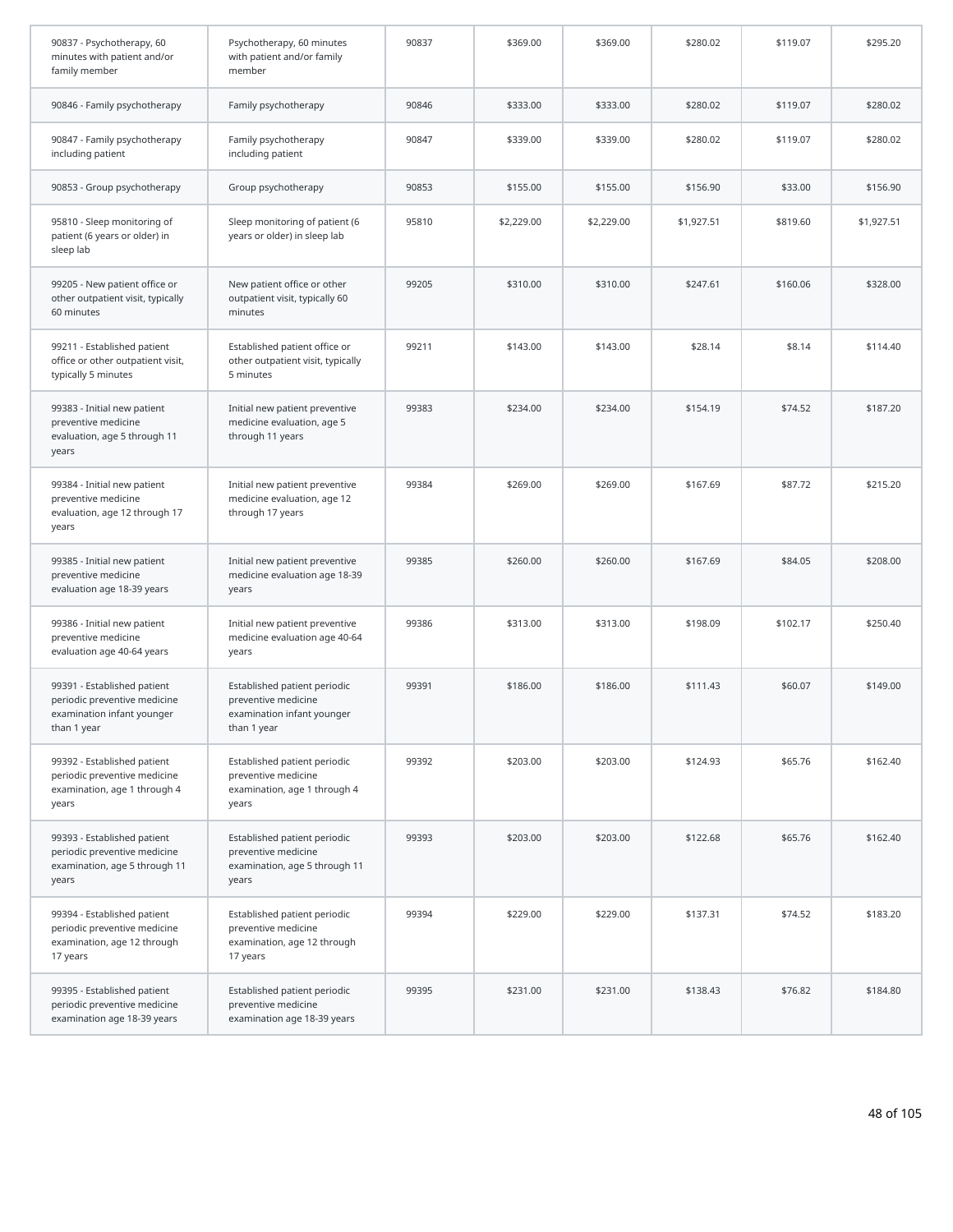| 99396 - Established patient<br>periodic preventive medicine<br>examination age 40-64 years                    | Established patient periodic<br>preventive medicine<br>examination age 40-64 years                            | 99396 | \$254.00 | \$254.00 | \$153.07 | \$83.42  | \$203.20 |
|---------------------------------------------------------------------------------------------------------------|---------------------------------------------------------------------------------------------------------------|-------|----------|----------|----------|----------|----------|
| Drainage of abscess                                                                                           | Drainage of abscess                                                                                           | 10060 | \$406.00 | \$406.00 | \$139.57 | \$89.60  | \$217.00 |
| Drainage of multiple abscess                                                                                  | Drainage of multiple abscess                                                                                  | 10061 | \$729.00 | \$729.00 | \$236.35 | \$157.69 | \$395.00 |
| Removal of foreign body from<br>tissue, accessed beneath the<br>skin                                          | Removal of foreign body from<br>tissue, accessed beneath the<br>skin                                          | 10120 | \$616.00 | \$616.00 | \$167.69 | \$90.62  | \$223.00 |
| Removal of single thickened<br>skin growth                                                                    | Removal of single thickened<br>skin growth                                                                    | 11055 | \$285.00 | \$285.00 | \$52.90  | \$13.74  | \$52.90  |
| Repair of wound (7.6 to 12.5<br>centimeters) of the scalp,<br>neck, underarms, genitals,<br>trunk, arms and/o | Repair of wound (7.6 to 12.5<br>centimeters) of the scalp,<br>neck, underarms, genitals,<br>trunk, arms and/o | 12004 | \$369.00 | \$369.00 | \$376.24 | \$159.98 | \$376.24 |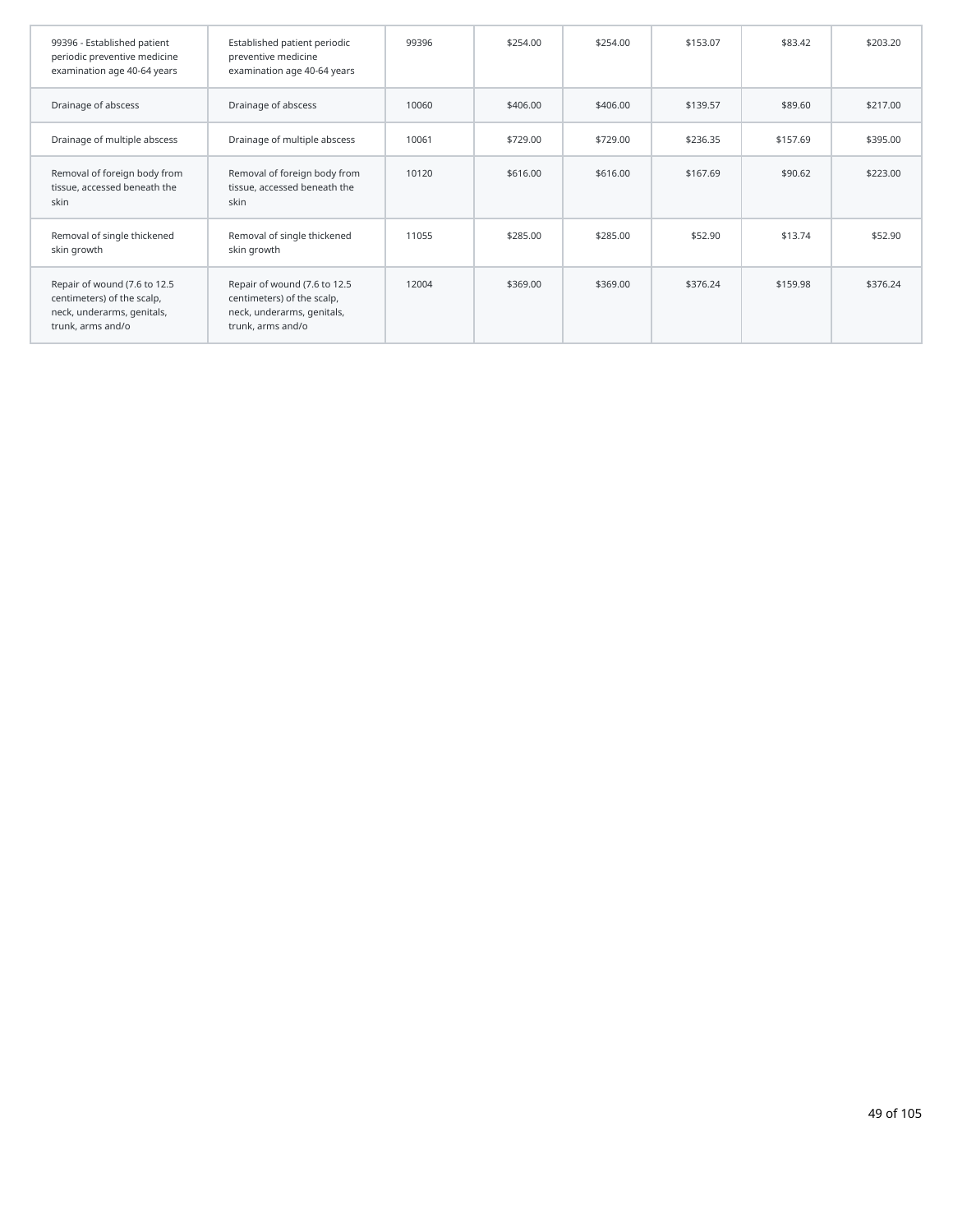## Health Partners

| <b>Shoppable Service</b>                                                                                      | Service                                                                                                            | Code  | Gross      | Cash<br><b>Discount</b> | Negotiated<br>Rate | Min      | Max      |
|---------------------------------------------------------------------------------------------------------------|--------------------------------------------------------------------------------------------------------------------|-------|------------|-------------------------|--------------------|----------|----------|
| 10160 - Aspiration of abscess,<br>blood accumulation, blister, or<br>cyst                                     | Aspiration of abscess, blood<br>accumulation, blister, or cyst                                                     | 10160 | \$585.00   | \$585.00                | \$468.00           | \$308.16 | \$747.58 |
| 11056 - Removal of 2 to 4<br>thickened skin growths                                                           | Removal of 2 to 4 thickened<br>skin growths                                                                        | 11056 | \$296.00   | \$296.00                | \$48.10            | \$19.47  | \$67.53  |
| 11102 - Tangential biopsy of<br>skin single lesion                                                            | TANGNTL BX SKIN SINGLE LES                                                                                         | 11102 | \$273.00   | \$273.00                | \$218.40           | \$159.98 | \$376.24 |
| 11104 - Punch biopsy of skin<br>single lesion                                                                 | PUNCH BX SKIN SINGLE<br>LESION                                                                                     | 11104 | \$289.00   | \$289.00                | \$101.06           | \$40.37  | \$150.70 |
| 11200 - Removal of up to and<br>including 15 skin tags                                                        | Removal of up to and<br>including 15 skin tags                                                                     | 11200 | \$369.00   | \$369.00                | \$151.21           | \$64.88  | \$159.00 |
| 11402 - Removal of growth<br>(1.1 to 2.0 centimeters) of the<br>trunk, arms, or legs                          | Removal of growth (1.1 to 2.0<br>centimeters) of the trunk,<br>arms, or legs                                       | 11402 | \$1,021.00 | \$1,021.00              | \$235.98           | \$98.96  | \$235.98 |
| 11440 - Removal of growth<br>(0.5 centimeters or less) of the<br>face, ears, eyelids, nose, lips,<br>or mouth | Removal of growth (0.5<br>centimeters or less) of the<br>face, ears, eyelids, nose, lips,<br>or mouth              | 11440 | \$1,006.00 | \$1,006.00              | \$214.04           | \$90.60  | \$214.04 |
| 11720 - Removal of tissue from<br>1 to 5 finger or toe nails                                                  | Removal of tissue from 1 to 5<br>finger or toe nails                                                               | 11720 | \$106.00   | \$106.00                | \$30.32            | \$12.51  | \$37.14  |
| 11721 - Removal of tissue from<br>6 or more finger or toe nails                                               | Removal of tissue from 6 or<br>more finger or toe nails                                                            | 11721 | \$122.00   | \$122.00                | \$51.96            | \$21.02  | \$58.53  |
| 11730 - Separation of nail<br>plate from nail bed                                                             | Separation of nail plate from<br>nail bed                                                                          | 11730 | \$344.00   | \$344.00                | \$107.95           | \$46.53  | \$119.30 |
| 11750 - Removal of nail                                                                                       | Removal of nail                                                                                                    | 11750 | \$616.00   | \$616.00                | \$210.04           | \$88.26  | \$288.13 |
| 11981 - Insertion of drug<br>delivery implant into tissue                                                     | Insertion of drug delivery<br>implant into tissue                                                                  | 11981 | \$281.00   | \$281.00                | \$134.26           | \$53.78  | \$174.45 |
| 11982 - Removal of drug<br>delivery implant from tissue                                                       | Removal of drug delivery<br>implant from tissue                                                                    | 11982 | \$660.00   | \$660.00                | \$158.08           | \$63.41  | \$203.71 |
| 11983 - Removal with<br>reinsertion of drug delivery<br>implant into tissue                                   | Removal with reinsertion of<br>drug delivery implant into<br>tissue                                                | 11983 | \$777.00   | \$777.00                | \$217.26           | \$88.27  | \$312.89 |
| 12001 - Repair of wound (2.5<br>centimeters or less) of the<br>scalp, neck, underarms, trunk,<br>arms and/or  | Repair of wound (2.5<br>centimeters or less) of the<br>scalp, neck, underarms, trunk,<br>arms and/or legs          | 12001 | \$326.00   | \$326.00                | \$93.38            | \$37.82  | \$202.59 |
| 12002 - Repair of wound (2.6<br>to 7.5 centimeters) of the<br>scalp, neck, underarms,<br>genitals, trunk, arm | Repair of wound (2.6 to 7.5<br>centimeters) of the scalp,<br>neck, underarms, genitals,<br>trunk, arms and/or legs | 12002 | \$347.00   | \$347.00                | \$124.20           | \$49.96  | \$217.22 |
| 12011 - Repair of wound (2.5<br>centimeters or less) of the<br>face, ears, eyelids, nose, lips,<br>and/or muc | Repair of wound (2.5<br>centimeters or less) of the<br>face, ears, eyelids, nose, lips,<br>and/or mucous membranes | 12011 | \$342.00   | \$342.00                | \$114.70           | \$47.04  | \$216.09 |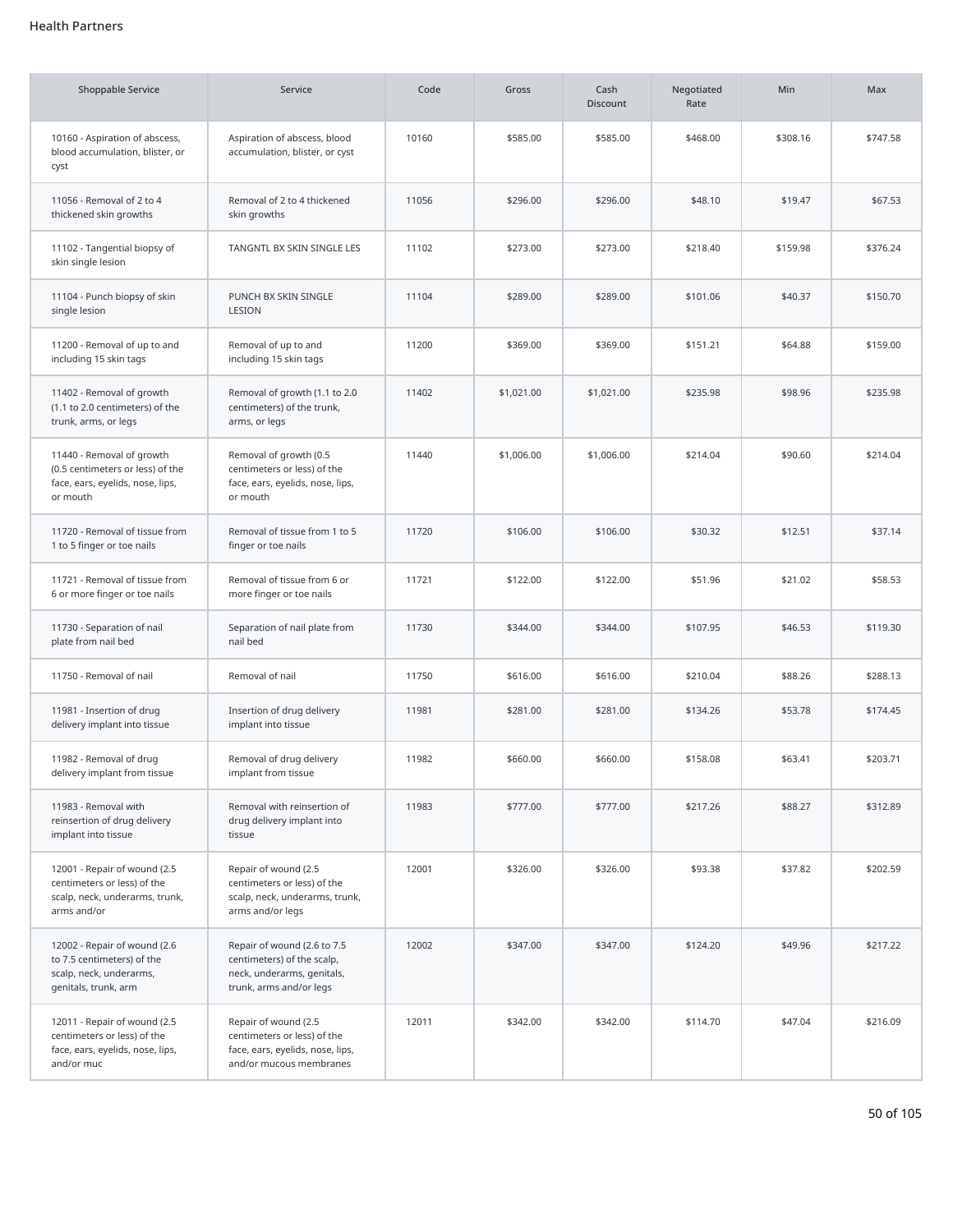| 12013 - Repair of wound (2.6<br>to 5.0 centimeters) of the face,<br>ears, eyelids, nose, lips, and/or<br>muco | Repair of wound (2.6 to 5.0<br>centimeters) of the face, ears,<br>eyelids, nose, lips, and/or<br>mucous membranes                                                                                                        | 12013 | \$347.00   | \$347.00   | \$121.80   | \$49.22    | \$236.35   |
|---------------------------------------------------------------------------------------------------------------|--------------------------------------------------------------------------------------------------------------------------------------------------------------------------------------------------------------------------|-------|------------|------------|------------|------------|------------|
| 15271 - Application of skin<br>substitute (wound surface up<br>to 100 sq cm) to trunk, arms,<br>or legs (firs | Application of skin substitute<br>(wound surface up to 100 sq<br>cm) to trunk, arms, or legs<br>(first 25 sq cm or less)                                                                                                 | 15271 | \$2,404.00 | \$2,404.00 | \$1,923.20 | \$294.93   | \$3,594.61 |
| 15275 - Application of skin<br>substitute (wound surface up<br>to 100 sq cm) to face, scalp,<br>eyelids, mout | Application of skin substitute<br>(wound surface up to 100 sq<br>cm) to face, scalp, eyelids,<br>mouth, neck, ears, eye region,<br>genitals, hands, feet, and/or<br>multiple fingers or toes (first<br>25 sq cm or less) | 15275 | \$2,423.00 | \$2,423.00 | \$1,938.40 | \$308.64   | \$3,594.61 |
| 17000 - Destruction of skin<br>growth                                                                         | Destruction of skin growth                                                                                                                                                                                               | 17000 | \$339.00   | \$339.00   | \$110.44   | \$46.56    | \$110.44   |
| 17110 - Destruction of up to 14<br>skin growths                                                               | Destruction of up to 14 skin<br>growths                                                                                                                                                                                  | 17110 | \$361.00   | \$361.00   | \$137.86   | \$57.16    | \$137.86   |
| 20526 - Injection of carpal<br>tunnel                                                                         | Injection of carpal tunnel                                                                                                                                                                                               | 20526 | \$450.00   | \$450.00   | \$360.00   | \$140.00   | \$547.28   |
| 20550 - Injections of tendon<br>sheath, ligament, or muscle<br>membrane                                       | Injections of tendon sheath,<br>ligament, or muscle<br>membrane                                                                                                                                                          | 20550 | \$424.00   | \$424.00   | \$82.22    | \$33.29    | \$97.92    |
| 20551 - Injections of tendon<br>attachment to bone                                                            | Injections of tendon<br>attachment to bone                                                                                                                                                                               | 20551 | \$426.00   | \$426.00   | \$83.00    | \$33.88    | \$102.95   |
| 20552 - Injections of trigger<br>points in 1 or 2 muscles                                                     | Injections of trigger points in 1<br>or 2 muscles                                                                                                                                                                        | 20552 | \$422.00   | \$422.00   | \$78.40    | \$32.39    | \$94.56    |
| 20553 - Injections of trigger<br>points in 3 or more muscles                                                  | Injections of trigger points in 3<br>or more muscles                                                                                                                                                                     | 20553 | \$430.00   | \$430.00   | \$88.82    | \$36.96    | \$106.23   |
| 20600 - Aspiration and/or<br>injection of small joint or joint<br>capsule                                     | Aspiration and/or injection of<br>small joint or joint capsule                                                                                                                                                           | 20600 | \$419.00   | \$419.00   | \$74.52    | \$30.33    | \$79.00    |
| 20605 - Aspiration and/or<br>injection of medium joint or<br>joint capsule                                    | Aspiration and/or injection of<br>medium joint or joint capsule                                                                                                                                                          | 20605 | \$421.00   | \$421.00   | \$78.17    | \$31.68    | \$84.42    |
| 20610 - Aspiration and/or<br>injection of large joint or joint<br>capsule                                     | Aspiration and/or injection of<br>large joint or joint capsule                                                                                                                                                           | 20610 | \$433.00   | \$433.00   | \$95.28    | \$38.78    | \$103.55   |
| 25600 - Closed treatment of<br>broken forearm bones                                                           | Closed treatment of broken<br>forearm bones                                                                                                                                                                              | 25600 | \$786.00   | \$786.00   | \$626.84   | \$280.27   | \$686.00   |
| 26055 - Incision of tendon<br>covering                                                                        | Incision of tendon covering                                                                                                                                                                                              | 26055 | \$2,385.00 | \$2,385.00 | \$1,908.00 | \$1,240.64 | \$2,917.72 |
| 26600 - Closed treatment of<br>fracture hand bone                                                             | Closed treatment of fracture<br>hand bone                                                                                                                                                                                | 26600 | \$736.00   | \$736.00   | \$572.01   | \$248.20   | \$611.00   |
| 27093 - Injection of dye for X-<br>ray imaging of hip joint                                                   | Injection of dye for X-ray<br>imaging of hip joint                                                                                                                                                                       | 27093 | \$223.00   | \$223.00   | \$144.36   | \$59.03    | \$365.01   |
| 27096 - Injection procedure<br>into sacroiliac joint for<br>anesthetic or steroid                             | Injection procedure into<br>sacroiliac joint for anesthetic<br>or steroid                                                                                                                                                | 27096 | \$1,556.00 | \$1,556.00 | \$172.50   | \$72.62    | \$344.24   |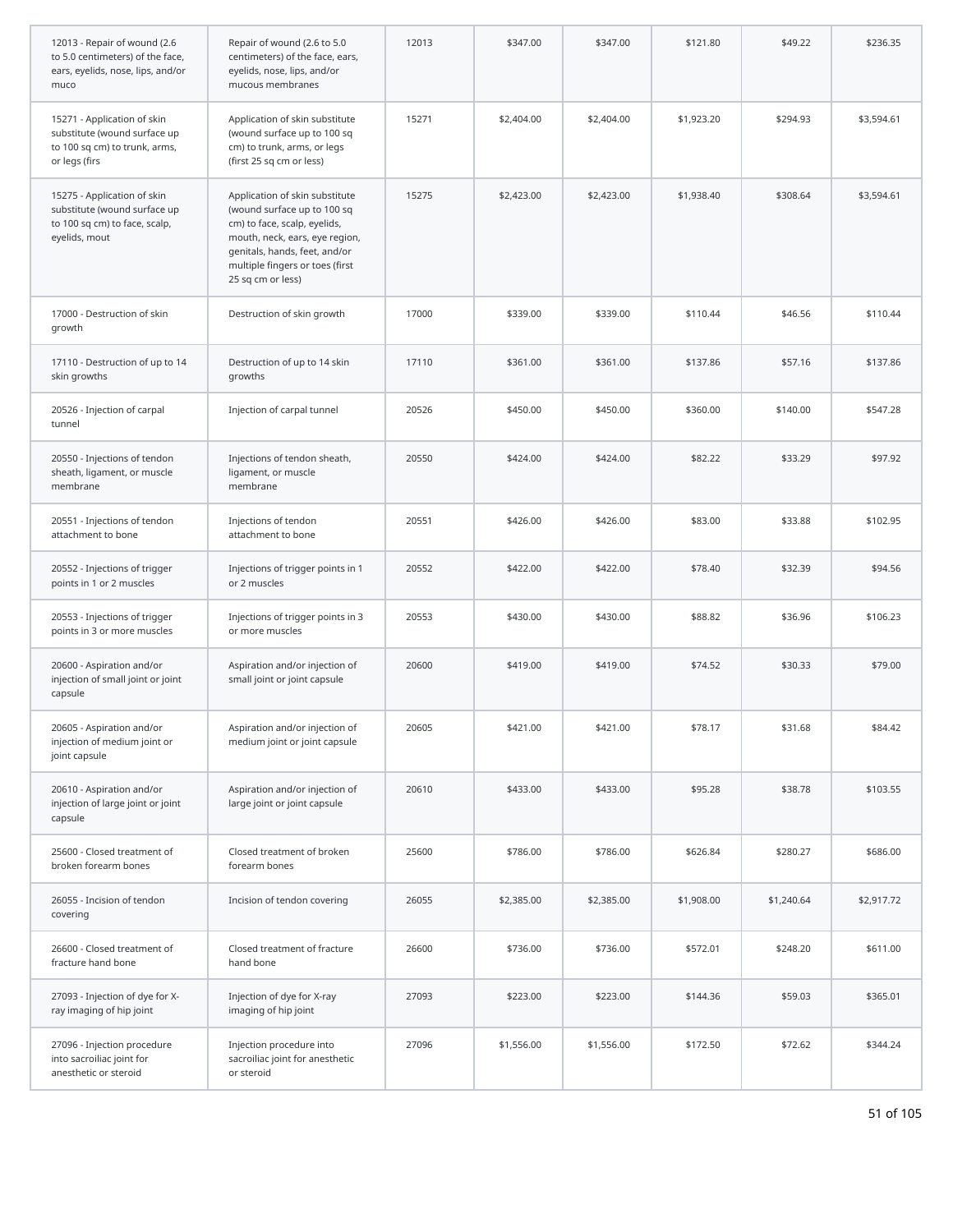| 27786 - Closed treatment of<br>broken ankle                                                                   | Closed treatment of broken<br>ankle                                                                          | 27786 | \$748.00   | \$748.00   | \$598.40   | \$250.74   | \$683.00   |
|---------------------------------------------------------------------------------------------------------------|--------------------------------------------------------------------------------------------------------------|-------|------------|------------|------------|------------|------------|
| 28285 - Correction of toe joint<br>deformity                                                                  | Correction of toe joint<br>deformity                                                                         | 28285 | \$4,586.00 | \$4,586.00 | \$3,668.80 | \$2,522.01 | \$5,931.21 |
| 28470 - Closed treatment of<br>broken foot bone                                                               | Closed treatment of broken<br>foot bone                                                                      | 28470 | \$630.00   | \$630.00   | \$504.00   | \$183.72   | \$504.00   |
| 28820 - Amputation of foot                                                                                    | Amputation of foot                                                                                           | 28820 | \$4,443.00 | \$4,443.00 | \$3,554.40 | \$1,004.00 | \$5,931.21 |
| 29445 - Application of rigid<br>total contact leg cast                                                        | Application of rigid total<br>contact leg cast                                                               | 29445 | \$512.00   | \$512.00   | \$409.60   | \$214.89   | \$505.38   |
| 29580 - Strapping, Unna boot                                                                                  | Strapping, Unna boot                                                                                         | 29580 | \$241.00   | \$241.00   | \$57.02    | \$23.06    | \$77.66    |
| 31575 - Diagnostic<br>examination of voice box<br>using flexible endoscope                                    | Diagnostic examination of<br>voice box using flexible<br>endoscope                                           | 31575 | \$341.00   | \$341.00   | \$272.80   | \$146.48   | \$344.49   |
| 32555 - Removal of fluid from<br>chest cavity with imaging<br>quidance                                        | Removal of fluid from chest<br>cavity with imaging guidance                                                  | 32555 | \$1,083.00 | \$1,083.00 | \$866.40   | \$482.60   | \$1,134.98 |
| 36556 - Insertion of central<br>venous catheter for infusion,<br>patient 5 years or older                     | Insertion of central venous<br>catheter for infusion, patient 5<br>years or older                            | 36556 | \$1,686.00 | \$1,686.00 | \$1,348.80 | \$379.00   | \$5,996.72 |
| 49083 - Drainage of fluid from<br>abdominal cavity using<br>imaging guidance                                  | Drainage of fluid from<br>abdominal cavity using<br>imaging guidance                                         | 49083 | \$1,284.00 | \$1,284.00 | \$1,027.20 | \$721.39   | \$1,696.54 |
| 51701 - Insertion of temporary<br>bladder catheter                                                            | Insertion of temporary<br>bladder catheter                                                                   | 51701 | \$197.00   | \$197.00   | \$157.60   | \$80.00    | \$234.60   |
| 51702 - Insertion of indwelling<br>bladder catheter                                                           | Insertion of indwelling bladder<br>catheter                                                                  | 51702 | \$197.00   | \$197.00   | \$53.42    | \$22.23    | \$150.81   |
| 51705 - Removal of skin suture<br>with change of bladder tube                                                 | Removal of skin suture with<br>change of bladder tube                                                        | 51705 | \$420.00   | \$420.00   | \$336.00   | \$169.00   | \$557.71   |
| 51798 - Ultrasound<br>measurement of bladder<br>capacity after voiding                                        | Ultrasound measurement of<br>bladder capacity after voiding                                                  | 51798 | \$102.00   | \$102.00   | \$81.60    | \$18.00    | \$116.63   |
| 52000 - Diagnostic<br>examination of the bladder<br>and bladder canal (urethra)<br>using an endoscope         | Diagnostic examination of the<br>bladder and bladder canal<br>(urethra) using an endoscope                   | 52000 | \$950.00   | \$950.00   | \$760.00   | \$512.14   | \$1,204.45 |
| 52310 - Removal of foreign<br>body, stone, or stent from<br>bladder canal (urethra) or<br>bladder using an en | Removal of foreign body,<br>stone, or stent from bladder<br>canal (urethra) or bladder<br>using an endoscope | 52310 | \$2,788.00 | \$2,788.00 | \$2,230.40 | \$591.05   | \$3,757.27 |
| 55250 - Removal of sperm<br>duct                                                                              | Removal of sperm duct                                                                                        | 55250 | \$2,900.00 | \$2,900.00 | \$2,320.00 | \$1,597.63 | \$3,757.27 |
| 55700 - Biopsy of prostate<br>gland                                                                           | Biopsy of prostate gland                                                                                     | 55700 | \$2,757.00 | \$2,757.00 | \$2,205.60 | \$453.55   | \$3,757.27 |
| 57454 - Biopsy and scraping of<br>the cervix using an endoscope                                               | Biopsy and scraping of the<br>cervix using an endoscope                                                      | 57454 | \$600.00   | \$600.00   | \$480.00   | \$250.82   | \$589.86   |
| 58100 - Biopsy of uterine<br>lining                                                                           | Biopsy of uterine lining                                                                                     | 58100 | \$350.00   | \$350.00   | \$134.26   | \$55.12    | \$168.83   |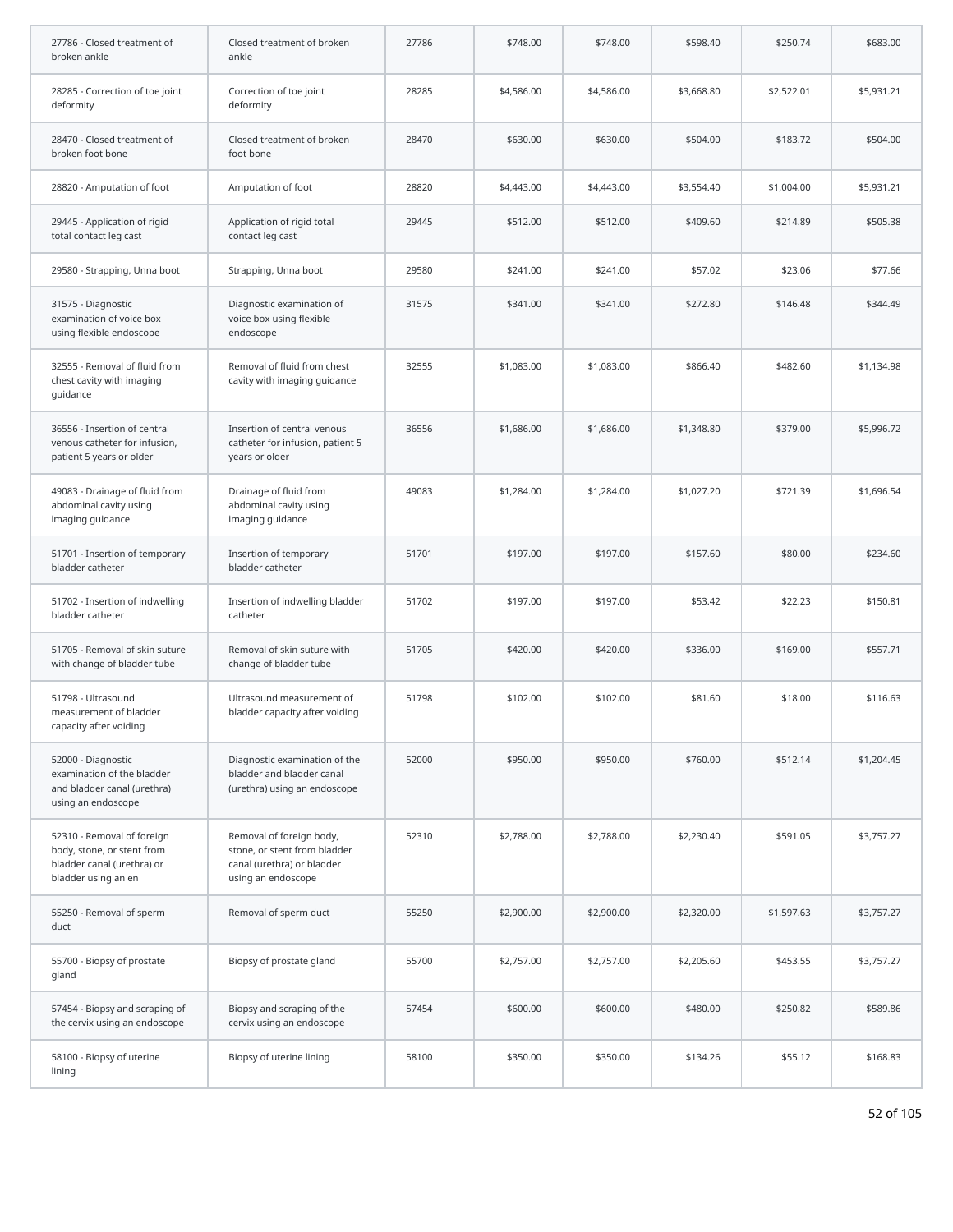| 58300 - Placement of intra-<br>uterine device (IUD) for<br>pregnancy prevention                               | Placement of intra-uterine<br>device (IUD) for pregnancy<br>prevention                                             | 58300 | \$159.00   | \$159.00   | \$107.39   | \$44.25    | \$144.07    |
|---------------------------------------------------------------------------------------------------------------|--------------------------------------------------------------------------------------------------------------------|-------|------------|------------|------------|------------|-------------|
| 58301 - Removal of intra-<br>uterine device (IUD) for<br>pregnancy prevention                                 | Removal of intra-uterine<br>device (IUD) for pregnancy<br>prevention                                               | 58301 | \$345.00   | \$345.00   | \$140.07   | \$57.59    | \$151.95    |
| 59025 - Fetal non-stress test                                                                                 | Fetal non-stress test                                                                                              | 59025 | \$315.00   | \$315.00   | \$252.00   | \$151.76   | \$399.01    |
| 62270 - Spinal tap for<br>diagnosis                                                                           | Spinal tap for diagnosis                                                                                           | 62270 | \$998.00   | \$998.00   | \$798.40   | \$565.45   | \$1,329.81  |
| 62321 - Njx Interlaminar<br>Crv/Thrc                                                                          | Njx Interlaminar Crv/Thrc                                                                                          | 62321 | \$1,044.00 | \$1,044.00 | \$224.74   | \$93.77    | \$301.05    |
| 62322 - Under injection,<br>drainage, or aspiration<br>procedures on the spine and<br>spinal cord             | Under injection, drainage, or<br>aspiration procedures on the<br>spine and spinal cord                             | 62322 | \$1,011.00 | \$1,011.00 | \$808.80   | \$266.00   | \$1,329.81  |
| 62323 - Under injection,<br>drainage, or aspiration<br>procedures on the spine and<br>spinal cord             | Under injection, drainage, or<br>aspiration procedures on the<br>spine and spinal cord                             | 62323 | \$1,032.00 | \$1,032.00 | \$204.90   | \$86.58    | \$295.72    |
| 63650 - Implantation of spinal<br>neurostimulator electrodes,<br>accessed through the skin                    | Implantation of spinal<br>neurostimulator electrodes,<br>accessed through the skin                                 | 63650 | \$9,412.00 | \$9,412.00 | \$7,529.60 | \$4,236.92 | \$12,909.94 |
| 64400 - Injection of anesthetic<br>agent, trigeminal nerve                                                    | Injection of anesthetic agent,<br>trigeminal nerve                                                                 | 64400 | \$471.00   | \$471.00   | \$376.80   | \$190.00   | \$547.28    |
| 64405 - Injection of anesthetic<br>agent, greater occipital nerve                                             | Injection of anesthetic agent,<br>greater occipital nerve                                                          | 64405 | \$444.00   | \$444.00   | \$111.88   | \$44.87    | \$158.70    |
| 64447 - Injection of anesthetic<br>agent, thigh nerve                                                         | Injection of anesthetic agent,<br>thigh nerve                                                                      | 64447 | \$984.00   | \$984.00   | \$787.20   | \$470.25   | \$1,329.81  |
| 64450 - Injection of anesthetic<br>agent, other peripheral nerve<br>or branch                                 | Injection of anesthetic agent,<br>other peripheral nerve or<br>branch                                              | 64450 | \$949.00   | \$949.00   | \$88.78    | \$36.68    | \$150.81    |
| 64483 - Injections of<br>anesthetic and/or steroid drug<br>into lower or sacral spine<br>nerve root using ima | Injections of anesthetic and/or<br>steroid drug into lower or<br>sacral spine nerve root using<br>imaging guidance | 64483 | \$1,294.00 | \$1,294.00 | \$231.70   | \$97.36    | \$510.98    |
| 64490 - Injections of upper or<br>middle spine facet joint using<br>imaging guidance                          | Injections of upper or middle<br>spine facet joint using imaging<br>guidance                                       | 64490 | \$1,285.00 | \$1,285.00 | \$219.42   | \$92.34    | \$230.00    |
| 64491 - Injections of upper or<br>middle spine facet joint using<br>imaging guidance                          | Injections of upper or middle<br>spine facet joint using imaging<br>quidance                                       | 64491 | \$567.00   | \$567.00   | \$124.88   | \$52.15    | \$131.00    |
| 64493 - Injections of lower or<br>sacral spine facet joint using<br>imaging guidance                          | Injections of lower or sacral<br>spine facet joint using imaging<br>guidance                                       | 64493 | \$1,261.00 | \$1,261.00 | \$186.22   | \$78.71    | \$200.07    |
| 64494 - Injections of lower or<br>sacral spine facet joint using<br>imaging guidance                          | Injections of lower or sacral<br>spine facet joint using imaging<br>guidance                                       | 64494 | \$983.00   | \$983.00   | \$107.54   | \$45.09    | \$113.00    |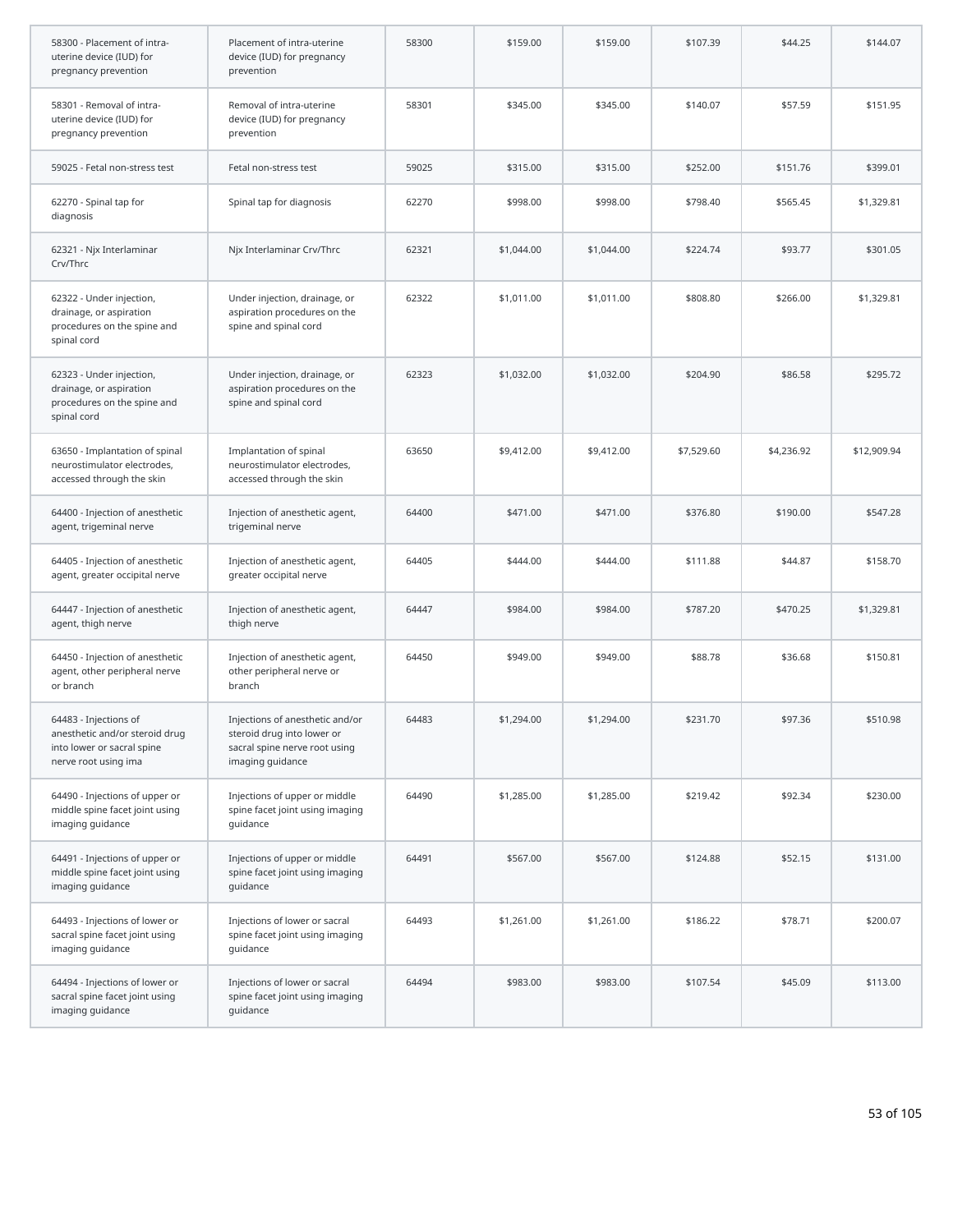| 64615 - Injection of chemical<br>for destruction of facial and<br>neck nerve muscles on both<br>sides of face | Injection of chemical for<br>destruction of facial and neck<br>nerve muscles on both sides<br>of face                                | 64615 | \$540.00   | \$540.00   | \$432.00   | \$232.71 | \$547.28   |
|---------------------------------------------------------------------------------------------------------------|--------------------------------------------------------------------------------------------------------------------------------------|-------|------------|------------|------------|----------|------------|
| 64616 - Injection of chemical<br>for destruction of nerve<br>muscles on one side of neck<br>excluding voice b | Injection of chemical for<br>destruction of nerve muscles<br>on one side of neck excluding<br>voice box accessed through<br>the skin | 64616 | \$521.00   | \$521.00   | \$224.27   | \$90.88  | \$238.00   |
| 64633 - Destruction of upper<br>or middle spinal facet joint<br>nerves using imaging<br>guidance              | Destruction of upper or<br>middle spinal facet joint<br>nerves using imaging<br>guidance                                             | 64633 | \$2,737.00 | \$2,737.00 | \$466.28   | \$196.97 | \$550.56   |
| 64634 - Destruction of upper<br>or middle spinal facet joint<br>nerves with imaging guidance                  | Destruction of upper or<br>middle spinal facet joint<br>nerves with imaging guidance                                                 | 64634 | \$2,308.00 | \$2,308.00 | \$141.48   | \$59.23  | \$250.84   |
| 64635 - Destruction of lower<br>or sacral spinal facet joint<br>nerves using imaging<br>guidance              | Destruction of lower or sacral<br>spinal facet joint nerves using<br>imaging guidance                                                | 64635 | \$2,733.00 | \$2,733.00 | \$459.78   | \$194.36 | \$541.15   |
| 64636 - Destruction of lower<br>or sacral spinal facet joint<br>nerves with imaging guidance                  | Destruction of lower or sacral<br>spinal facet joint nerves with<br>imaging guidance                                                 | 64636 | \$2,395.00 | \$2,395.00 | \$124.14   | \$52.02  | \$225.75   |
| 65855 - Laser repair to<br>improve eye fluid flow, 1 or<br>more sessions                                      | Laser repair to improve eye<br>fluid flow, 1 or more sessions                                                                        | 65855 | \$1,040.00 | \$1,040.00 | \$832.00   | \$436.00 | \$1,055.86 |
| 66821 - Removal of recurring<br>cataract in lens capsule using<br>laser                                       | Removal of recurring cataract<br>in lens capsule using laser                                                                         | 66821 | \$1,190.00 | \$1,190.00 | \$952.00   | \$448.96 | \$1,055.86 |
| 67028 - Injection of drug into<br>eye                                                                         | Injection of drug into eye                                                                                                           | 67028 | \$730.00   | \$730.00   | \$201.38   | \$78.44  | \$354.96   |
| 67210 - Laser destruction of<br>retinal growth, 1 or more<br>sessions                                         | Laser destruction of retinal<br>growth, 1 or more sessions                                                                           | 67210 | \$1,470.00 | \$1,470.00 | \$1,176.00 | \$448.96 | \$1,176.00 |
| 67228 - Laser destruction of<br>leaking retinal blood vessels, 1<br>or more sessions                          | Laser destruction of leaking<br>retinal blood vessels, 1 or<br>more sessions                                                         | 67228 | \$1,492.00 | \$1,492.00 | \$1,193.60 | \$448.96 | \$1,329.87 |
| 69200 - Removal of foreign<br>body from ear canal                                                             | Removal of foreign body from<br>ear canal                                                                                            | 69200 | \$229.00   | \$229.00   | \$97.44    | \$40.96  | \$163.19   |
| 69209 - Removal of impacted<br>ear wax by washing                                                             | Removal of impacted ear wax<br>by washing                                                                                            | 69209 | \$104.00   | \$104.00   | \$26.27    | \$12.92  | \$30.00    |
| 69210 - Removal of impact ear<br>wax, one ear                                                                 | Removal of impact ear wax,<br>one ear                                                                                                | 69210 | \$133.00   | \$133.00   | \$69.30    | \$28.47  | \$73.00    |
| 90832 - Psychotherapy, 30<br>minutes with patient and/or<br>family member                                     | Psychotherapy, 30 minutes<br>with patient and/or family<br>member                                                                    | 90832 | \$276.00   | \$276.00   | \$220.80   | \$82.00  | \$280.02   |
| 90834 - Psychotherapy, 45<br>minutes with patient and/or<br>family member                                     | Psychotherapy, 45 minutes<br>with patient and/or family<br>member                                                                    | 90834 | \$307.00   | \$307.00   | \$245.60   | \$109.00 | \$280.02   |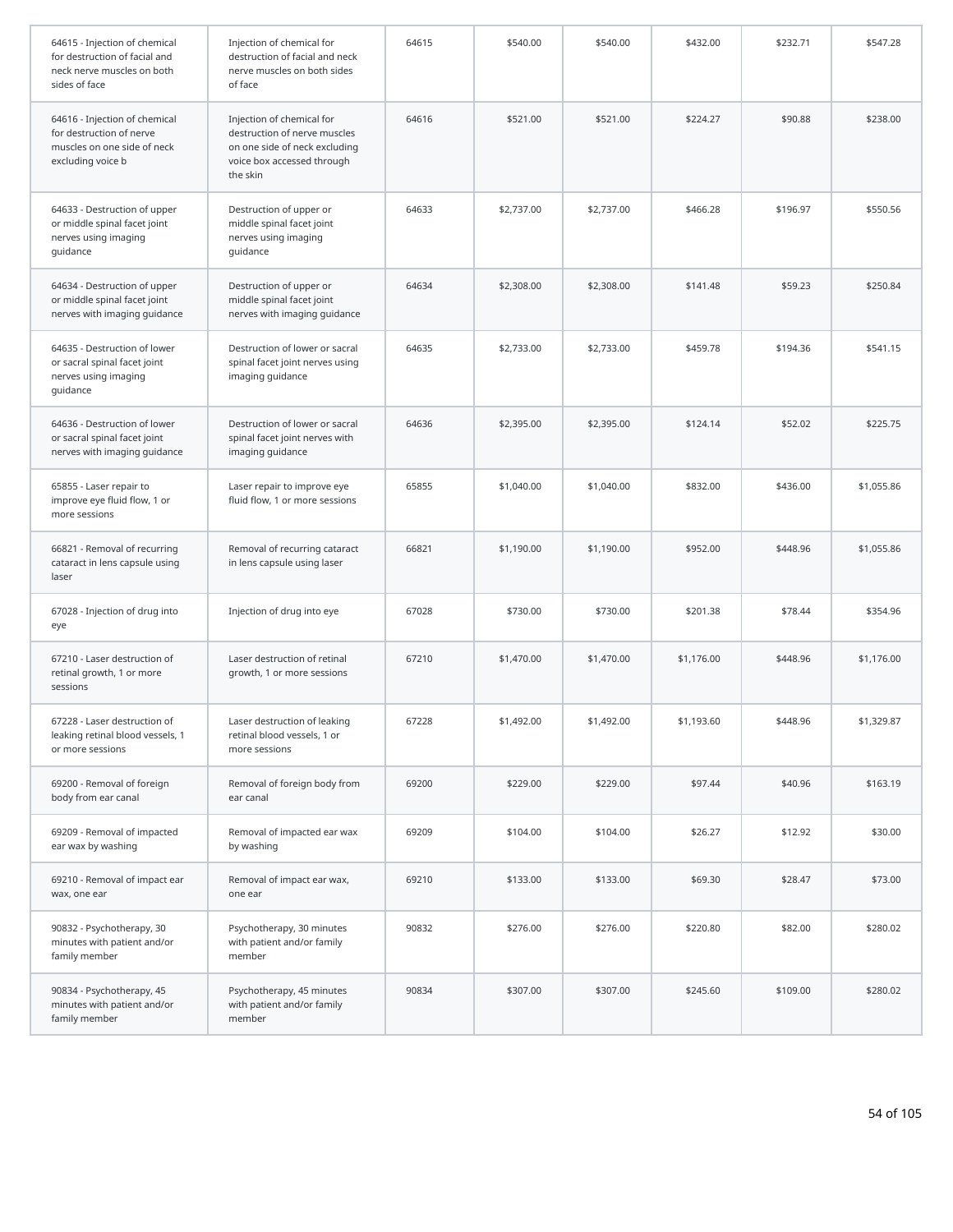| 90837 - Psychotherapy, 60<br>minutes with patient and/or<br>family member                                | Psychotherapy, 60 minutes<br>with patient and/or family<br>member                                | 90837 | \$369.00   | \$369.00   | \$295.20   | \$119.07 | \$295.20   |
|----------------------------------------------------------------------------------------------------------|--------------------------------------------------------------------------------------------------|-------|------------|------------|------------|----------|------------|
| 90846 - Family psychotherapy                                                                             | Family psychotherapy                                                                             | 90846 | \$333.00   | \$333.00   | \$266.40   | \$119.07 | \$280.02   |
| 90847 - Family psychotherapy<br>including patient                                                        | Family psychotherapy<br>including patient                                                        | 90847 | \$339.00   | \$339.00   | \$271.20   | \$119.07 | \$280.02   |
| 90853 - Group psychotherapy                                                                              | Group psychotherapy                                                                              | 90853 | \$155.00   | \$155.00   | \$124.00   | \$33.00  | \$156.90   |
| 95810 - Sleep monitoring of<br>patient (6 years or older) in<br>sleep lab                                | Sleep monitoring of patient (6<br>years or older) in sleep lab                                   | 95810 | \$2,229.00 | \$2,229.00 | \$1,783.20 | \$819.60 | \$1,927.51 |
| 99205 - New patient office or<br>other outpatient visit, typically<br>60 minutes                         | New patient office or other<br>outpatient visit, typically 60<br>minutes                         | 99205 | \$310.00   | \$310.00   | \$248.00   | \$160.06 | \$328.00   |
| 99211 - Established patient<br>office or other outpatient visit,<br>typically 5 minutes                  | Established patient office or<br>other outpatient visit, typically<br>5 minutes                  | 99211 | \$143.00   | \$143.00   | \$114.40   | \$8.14   | \$114.40   |
| 99383 - Initial new patient<br>preventive medicine<br>evaluation, age 5 through 11<br>years              | Initial new patient preventive<br>medicine evaluation, age 5<br>through 11 years                 | 99383 | \$234.00   | \$234.00   | \$187.20   | \$74.52  | \$187.20   |
| 99384 - Initial new patient<br>preventive medicine<br>evaluation, age 12 through 17<br>years             | Initial new patient preventive<br>medicine evaluation, age 12<br>through 17 years                | 99384 | \$269.00   | \$269.00   | \$215.20   | \$87.72  | \$215.20   |
| 99385 - Initial new patient<br>preventive medicine<br>evaluation age 18-39 years                         | Initial new patient preventive<br>medicine evaluation age 18-39<br>years                         | 99385 | \$260.00   | \$260.00   | \$208.00   | \$84.05  | \$208.00   |
| 99386 - Initial new patient<br>preventive medicine<br>evaluation age 40-64 years                         | Initial new patient preventive<br>medicine evaluation age 40-64<br>years                         | 99386 | \$313.00   | \$313.00   | \$250.40   | \$102.17 | \$250.40   |
| 99391 - Established patient<br>periodic preventive medicine<br>examination infant younger<br>than 1 year | Established patient periodic<br>preventive medicine<br>examination infant younger<br>than 1 year | 99391 | \$186.00   | \$186.00   | \$148.80   | \$60.07  | \$149.00   |
| 99392 - Established patient<br>periodic preventive medicine<br>examination, age 1 through 4<br>years     | Established patient periodic<br>preventive medicine<br>examination, age 1 through 4<br>years     | 99392 | \$203.00   | \$203.00   | \$162.40   | \$65.76  | \$162.40   |
| 99393 - Established patient<br>periodic preventive medicine<br>examination, age 5 through 11<br>years    | Established patient periodic<br>preventive medicine<br>examination, age 5 through 11<br>years    | 99393 | \$203.00   | \$203.00   | \$162.40   | \$65.76  | \$162.40   |
| 99394 - Established patient<br>periodic preventive medicine<br>examination, age 12 through<br>17 years   | Established patient periodic<br>preventive medicine<br>examination, age 12 through<br>17 years   | 99394 | \$229.00   | \$229.00   | \$183.20   | \$74.52  | \$183.20   |
| 99395 - Established patient<br>periodic preventive medicine<br>examination age 18-39 years               | Established patient periodic<br>preventive medicine<br>examination age 18-39 years               | 99395 | \$231.00   | \$231.00   | \$184.80   | \$76.82  | \$184.80   |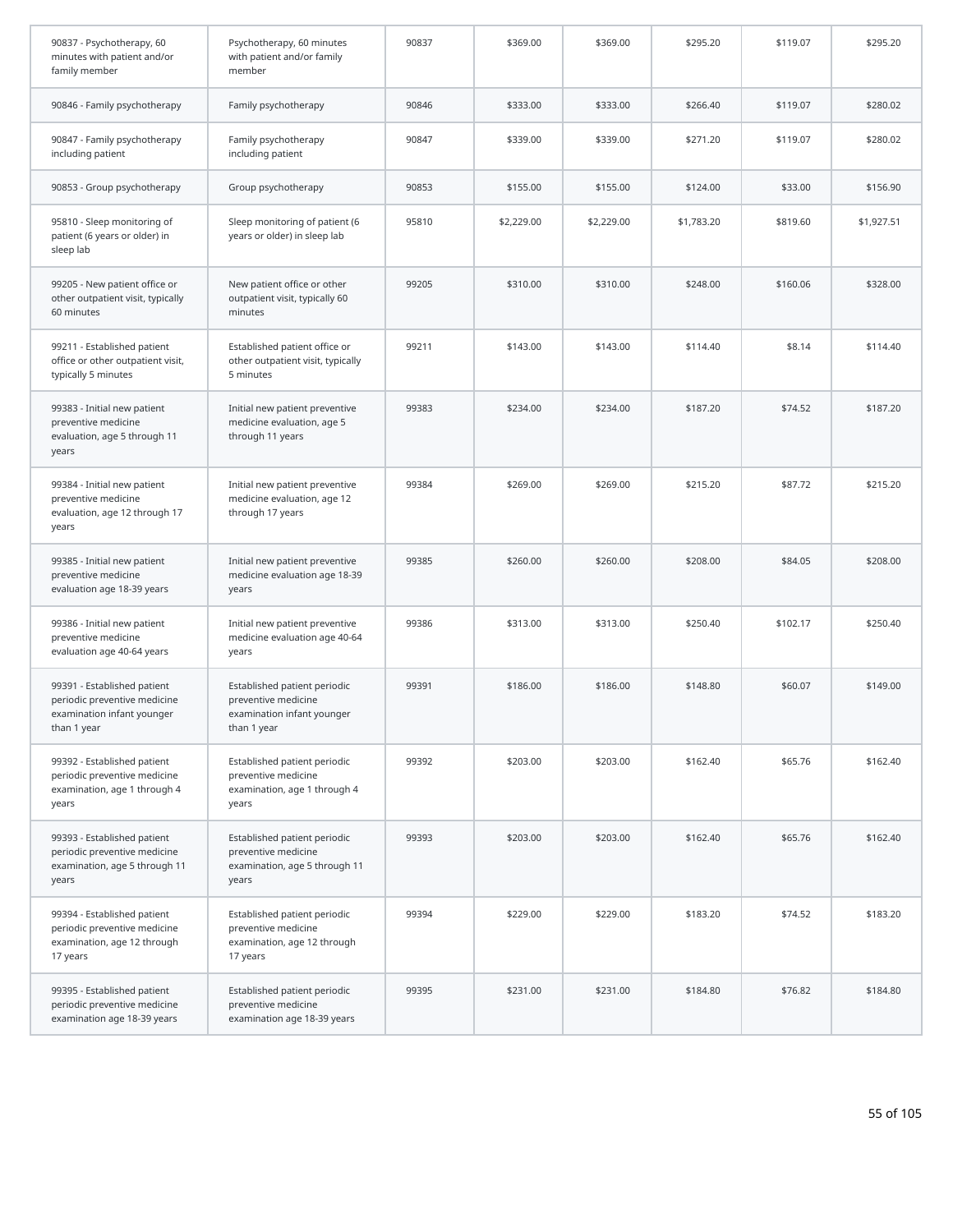| 99396 - Established patient<br>periodic preventive medicine<br>examination age 40-64 years                    | Established patient periodic<br>preventive medicine<br>examination age 40-64 years                            | 99396 | \$254.00 | \$254.00 | \$203.20 | \$83.42  | \$203.20 |
|---------------------------------------------------------------------------------------------------------------|---------------------------------------------------------------------------------------------------------------|-------|----------|----------|----------|----------|----------|
| Drainage of abscess                                                                                           | Drainage of abscess                                                                                           | 10060 | \$406.00 | \$406.00 | \$198.73 | \$89.60  | \$217.00 |
| Drainage of multiple abscess                                                                                  | Drainage of multiple abscess                                                                                  | 10061 | \$729.00 | \$729.00 | \$366.74 | \$157.69 | \$395.00 |
| Removal of foreign body from<br>tissue, accessed beneath the<br>skin                                          | Removal of foreign body from<br>tissue, accessed beneath the<br>skin                                          | 10120 | \$616.00 | \$616.00 | \$197.18 | \$90.62  | \$223.00 |
| Removal of single thickened<br>skin growth                                                                    | Removal of single thickened<br>skin growth                                                                    | 11055 | \$285.00 | \$285.00 | \$33.20  | \$13.74  | \$52.90  |
| Repair of wound (7.6 to 12.5<br>centimeters) of the scalp,<br>neck, underarms, genitals,<br>trunk, arms and/o | Repair of wound (7.6 to 12.5<br>centimeters) of the scalp,<br>neck, underarms, genitals,<br>trunk, arms and/o | 12004 | \$369.00 | \$369.00 | \$295.20 | \$159.98 | \$376.24 |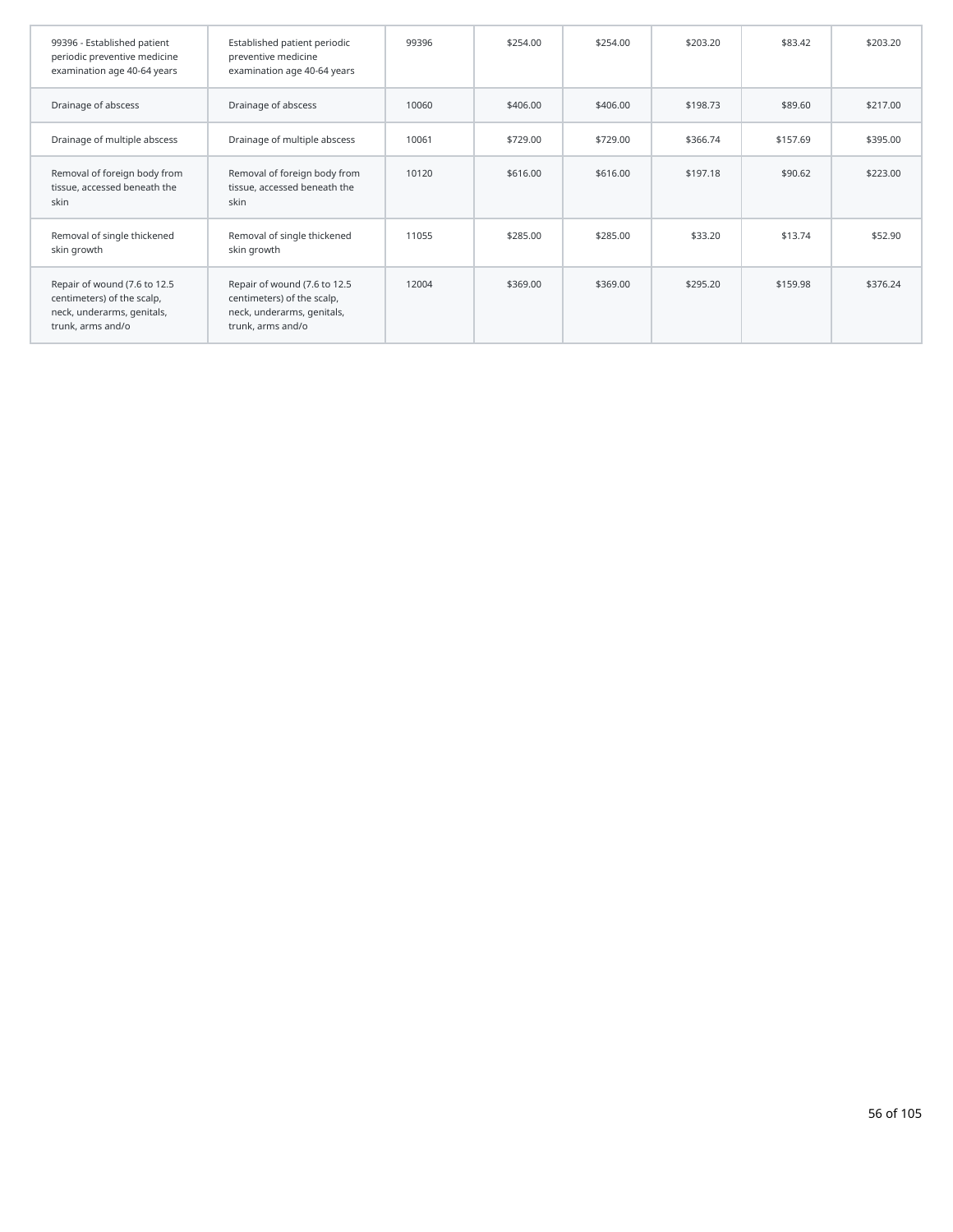| <b>Shoppable Service</b>                                                                                      | Service                                                                                                            | Code  | Gross      | Cash<br><b>Discount</b> | Negotiated<br>Rate | <b>Min</b> | Max      |
|---------------------------------------------------------------------------------------------------------------|--------------------------------------------------------------------------------------------------------------------|-------|------------|-------------------------|--------------------|------------|----------|
| 10160 - Aspiration of abscess,<br>blood accumulation, blister, or<br>cyst                                     | Aspiration of abscess, blood<br>accumulation, blister, or cyst                                                     | 10160 | \$585.00   | \$585.00                | \$468.00           | \$308.16   | \$747.58 |
| 11056 - Removal of 2 to 4<br>thickened skin growths                                                           | Removal of 2 to 4 thickened<br>skin growths                                                                        | 11056 | \$296.00   | \$296.00                | \$48.10            | \$19.47    | \$67.53  |
| 11102 - Tangential biopsy of<br>skin single lesion                                                            | TANGNTL BX SKIN SINGLE LES                                                                                         | 11102 | \$273.00   | \$273.00                | \$218.40           | \$159.98   | \$376.24 |
| 11104 - Punch biopsy of skin<br>single lesion                                                                 | PUNCH BX SKIN SINGLE<br>LESION                                                                                     | 11104 | \$289.00   | \$289.00                | \$101.06           | \$40.37    | \$150.70 |
| 11200 - Removal of up to and<br>including 15 skin tags                                                        | Removal of up to and<br>including 15 skin tags                                                                     | 11200 | \$369.00   | \$369.00                | \$151.21           | \$64.88    | \$159.00 |
| 11402 - Removal of growth<br>(1.1 to 2.0 centimeters) of the<br>trunk, arms, or legs                          | Removal of growth (1.1 to 2.0<br>centimeters) of the trunk,<br>arms, or legs                                       | 11402 | \$1,021.00 | \$1,021.00              | \$235.98           | \$98.96    | \$235.98 |
| 11440 - Removal of growth<br>(0.5 centimeters or less) of the<br>face, ears, eyelids, nose, lips,<br>or mouth | Removal of growth (0.5<br>centimeters or less) of the<br>face, ears, eyelids, nose, lips,<br>or mouth              | 11440 | \$1,006.00 | \$1,006.00              | \$214.04           | \$90.60    | \$214.04 |
| 11720 - Removal of tissue from<br>1 to 5 finger or toe nails                                                  | Removal of tissue from 1 to 5<br>finger or toe nails                                                               | 11720 | \$106.00   | \$106.00                | \$30.32            | \$12.51    | \$37.14  |
| 11721 - Removal of tissue from<br>6 or more finger or toe nails                                               | Removal of tissue from 6 or<br>more finger or toe nails                                                            | 11721 | \$122.00   | \$122.00                | \$51.96            | \$21.02    | \$58.53  |
| 11730 - Separation of nail<br>plate from nail bed                                                             | Separation of nail plate from<br>nail bed                                                                          | 11730 | \$344.00   | \$344.00                | \$107.95           | \$46.53    | \$119.30 |
| 11750 - Removal of nail                                                                                       | Removal of nail                                                                                                    | 11750 | \$616.00   | \$616.00                | \$210.04           | \$88.26    | \$288.13 |
| 11981 - Insertion of drug<br>delivery implant into tissue                                                     | Insertion of drug delivery<br>implant into tissue                                                                  | 11981 | \$281.00   | \$281.00                | \$134.26           | \$53.78    | \$174.45 |
| 11982 - Removal of drug<br>delivery implant from tissue                                                       | Removal of drug delivery<br>implant from tissue                                                                    | 11982 | \$660.00   | \$660.00                | \$158.08           | \$63.41    | \$203.71 |
| 11983 - Removal with<br>reinsertion of drug delivery<br>implant into tissue                                   | Removal with reinsertion of<br>drug delivery implant into<br>tissue                                                | 11983 | \$777.00   | \$777.00                | \$217.26           | \$88.27    | \$312.89 |
| 12001 - Repair of wound (2.5<br>centimeters or less) of the<br>scalp, neck, underarms, trunk,<br>arms and/or  | Repair of wound (2.5<br>centimeters or less) of the<br>scalp, neck, underarms, trunk,<br>arms and/or legs          | 12001 | \$326.00   | \$326.00                | \$93.38            | \$37.82    | \$202.59 |
| 12002 - Repair of wound (2.6<br>to 7.5 centimeters) of the<br>scalp, neck, underarms,<br>genitals, trunk, arm | Repair of wound (2.6 to 7.5<br>centimeters) of the scalp,<br>neck, underarms, genitals,<br>trunk, arms and/or legs | 12002 | \$347.00   | \$347.00                | \$124.20           | \$49.96    | \$217.22 |
| 12011 - Repair of wound (2.5<br>centimeters or less) of the<br>face, ears, eyelids, nose, lips,<br>and/or muc | Repair of wound (2.5<br>centimeters or less) of the<br>face, ears, eyelids, nose, lips,<br>and/or mucous membranes | 12011 | \$342.00   | \$342.00                | \$114.70           | \$47.04    | \$216.09 |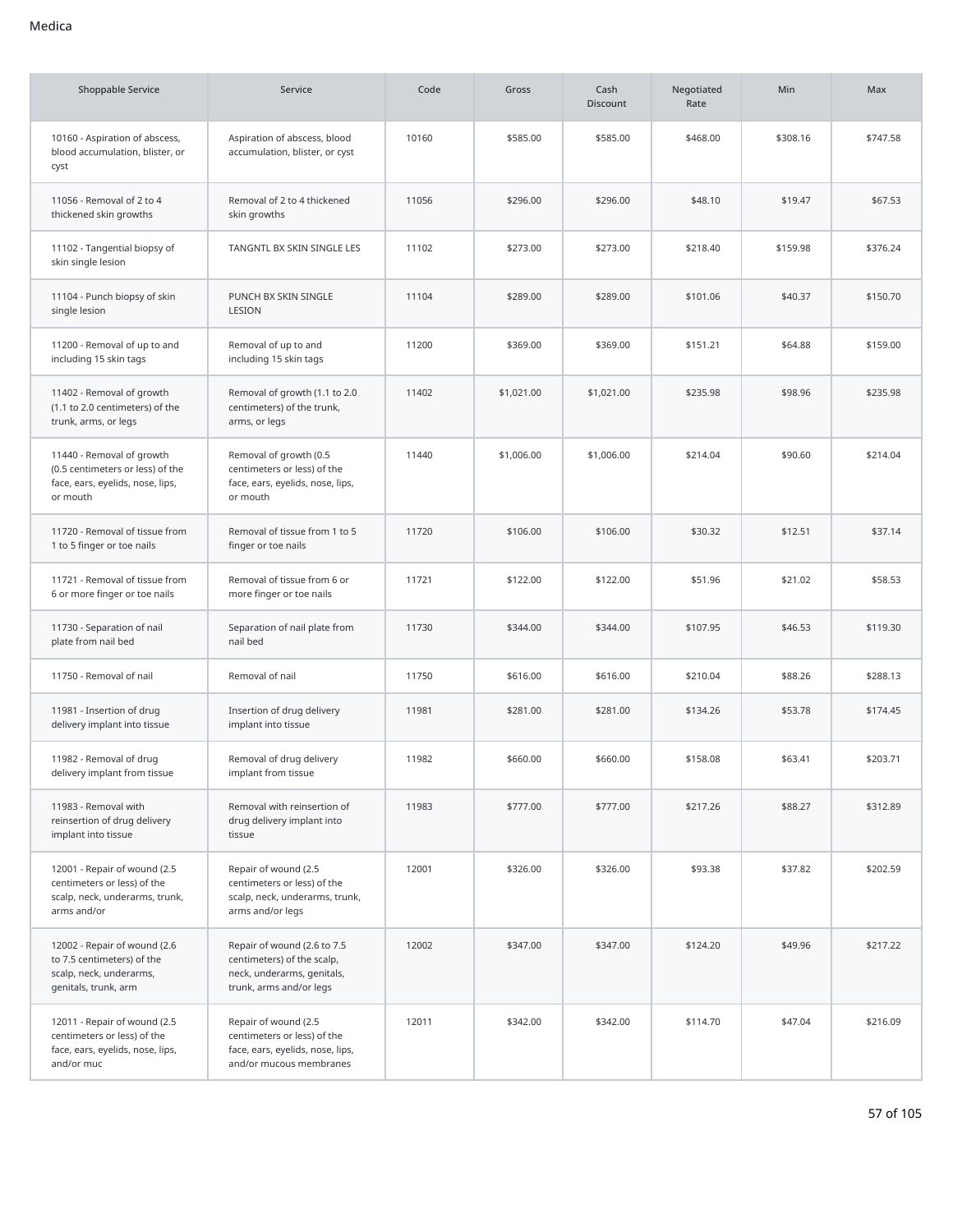| 12013 - Repair of wound (2.6<br>to 5.0 centimeters) of the face,<br>ears, eyelids, nose, lips, and/or<br>muco | Repair of wound (2.6 to 5.0<br>centimeters) of the face, ears,<br>eyelids, nose, lips, and/or<br>mucous membranes                                                                                                        | 12013 | \$347.00   | \$347.00   | \$121.80   | \$49.22    | \$236.35   |
|---------------------------------------------------------------------------------------------------------------|--------------------------------------------------------------------------------------------------------------------------------------------------------------------------------------------------------------------------|-------|------------|------------|------------|------------|------------|
| 15271 - Application of skin<br>substitute (wound surface up<br>to 100 sq cm) to trunk, arms,<br>or legs (firs | Application of skin substitute<br>(wound surface up to 100 sq<br>cm) to trunk, arms, or legs<br>(first 25 sq cm or less)                                                                                                 | 15271 | \$2,404.00 | \$2,404.00 | \$1,923.20 | \$294.93   | \$3,594.61 |
| 15275 - Application of skin<br>substitute (wound surface up<br>to 100 sq cm) to face, scalp,<br>eyelids, mout | Application of skin substitute<br>(wound surface up to 100 sq<br>cm) to face, scalp, eyelids,<br>mouth, neck, ears, eye region,<br>genitals, hands, feet, and/or<br>multiple fingers or toes (first<br>25 sq cm or less) | 15275 | \$2,423.00 | \$2,423.00 | \$1,938.40 | \$308.64   | \$3,594.61 |
| 17000 - Destruction of skin<br>growth                                                                         | Destruction of skin growth                                                                                                                                                                                               | 17000 | \$339.00   | \$339.00   | \$110.44   | \$46.56    | \$110.44   |
| 17110 - Destruction of up to 14<br>skin growths                                                               | Destruction of up to 14 skin<br>growths                                                                                                                                                                                  | 17110 | \$361.00   | \$361.00   | \$137.86   | \$57.16    | \$137.86   |
| 20526 - Injection of carpal<br>tunnel                                                                         | Injection of carpal tunnel                                                                                                                                                                                               | 20526 | \$450.00   | \$450.00   | \$360.00   | \$140.00   | \$547.28   |
| 20550 - Injections of tendon<br>sheath, ligament, or muscle<br>membrane                                       | Injections of tendon sheath,<br>ligament, or muscle<br>membrane                                                                                                                                                          | 20550 | \$424.00   | \$424.00   | \$82.22    | \$33.29    | \$97.92    |
| 20551 - Injections of tendon<br>attachment to bone                                                            | Injections of tendon<br>attachment to bone                                                                                                                                                                               | 20551 | \$426.00   | \$426.00   | \$83.00    | \$33.88    | \$102.95   |
| 20552 - Injections of trigger<br>points in 1 or 2 muscles                                                     | Injections of trigger points in 1<br>or 2 muscles                                                                                                                                                                        | 20552 | \$422.00   | \$422.00   | \$78.40    | \$32.39    | \$94.56    |
| 20553 - Injections of trigger<br>points in 3 or more muscles                                                  | Injections of trigger points in 3<br>or more muscles                                                                                                                                                                     | 20553 | \$430.00   | \$430.00   | \$88.82    | \$36.96    | \$106.23   |
| 20600 - Aspiration and/or<br>injection of small joint or joint<br>capsule                                     | Aspiration and/or injection of<br>small joint or joint capsule                                                                                                                                                           | 20600 | \$419.00   | \$419.00   | \$74.52    | \$30.33    | \$79.00    |
| 20605 - Aspiration and/or<br>injection of medium joint or<br>joint capsule                                    | Aspiration and/or injection of<br>medium joint or joint capsule                                                                                                                                                          | 20605 | \$421.00   | \$421.00   | \$78.17    | \$31.68    | \$84.42    |
| 20610 - Aspiration and/or<br>injection of large joint or joint<br>capsule                                     | Aspiration and/or injection of<br>large joint or joint capsule                                                                                                                                                           | 20610 | \$433.00   | \$433.00   | \$95.28    | \$38.78    | \$103.55   |
| 25600 - Closed treatment of<br>broken forearm bones                                                           | Closed treatment of broken<br>forearm bones                                                                                                                                                                              | 25600 | \$786.00   | \$786.00   | \$626.84   | \$280.27   | \$686.00   |
| 26055 - Incision of tendon<br>covering                                                                        | Incision of tendon covering                                                                                                                                                                                              | 26055 | \$2,385.00 | \$2,385.00 | \$1,908.00 | \$1,240.64 | \$2,917.72 |
| 26600 - Closed treatment of<br>fracture hand bone                                                             | Closed treatment of fracture<br>hand bone                                                                                                                                                                                | 26600 | \$736.00   | \$736.00   | \$572.01   | \$248.20   | \$611.00   |
| 27093 - Injection of dye for X-<br>ray imaging of hip joint                                                   | Injection of dye for X-ray<br>imaging of hip joint                                                                                                                                                                       | 27093 | \$223.00   | \$223.00   | \$144.36   | \$59.03    | \$365.01   |
| 27096 - Injection procedure<br>into sacroiliac joint for<br>anesthetic or steroid                             | Injection procedure into<br>sacroiliac joint for anesthetic<br>or steroid                                                                                                                                                | 27096 | \$1,556.00 | \$1,556.00 | \$172.50   | \$72.62    | \$344.24   |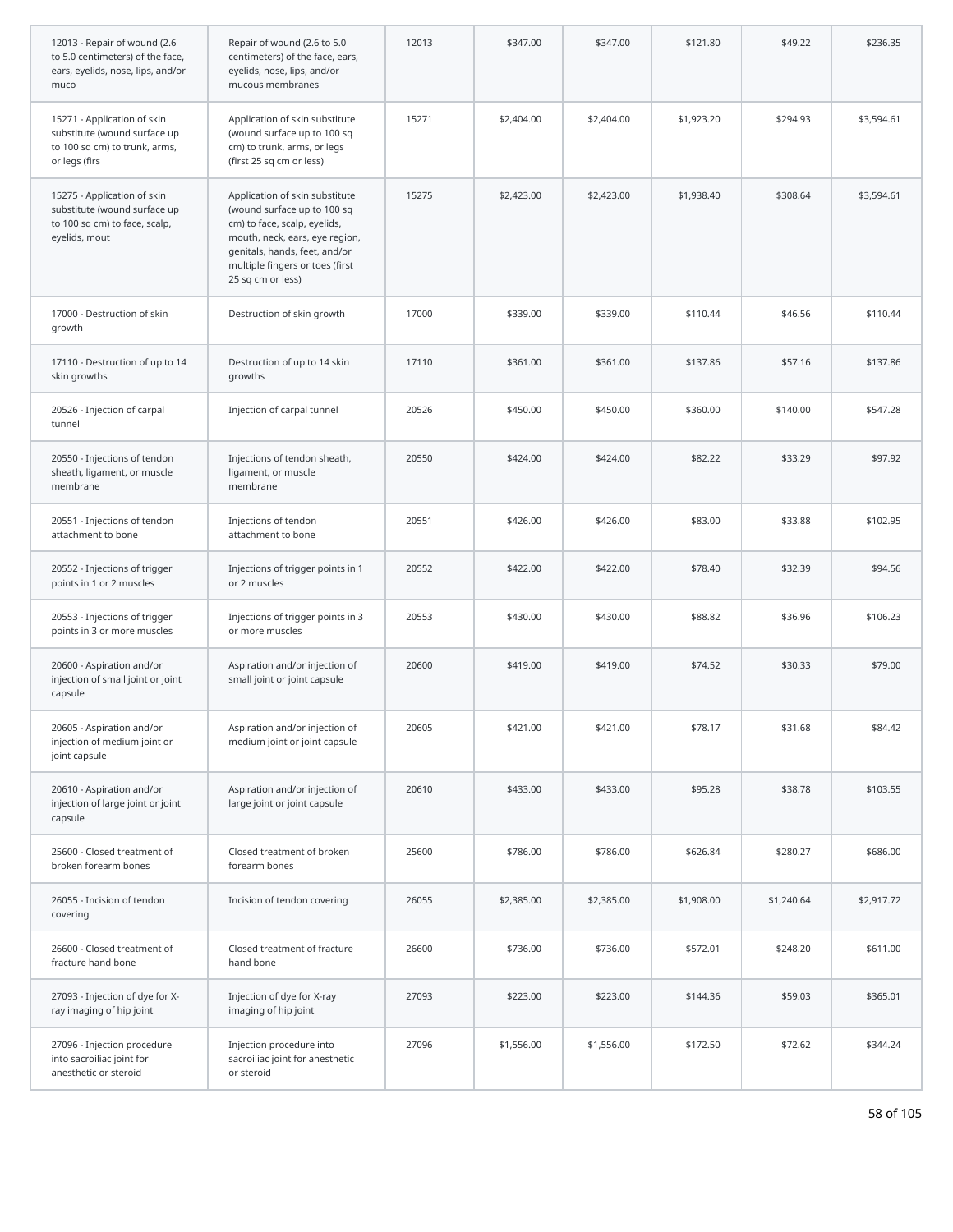| 27786 - Closed treatment of<br>broken ankle                                                                   | Closed treatment of broken<br>ankle                                                                          | 27786 | \$748.00   | \$748.00   | \$598.40   | \$250.74   | \$683.00   |
|---------------------------------------------------------------------------------------------------------------|--------------------------------------------------------------------------------------------------------------|-------|------------|------------|------------|------------|------------|
| 28285 - Correction of toe joint<br>deformity                                                                  | Correction of toe joint<br>deformity                                                                         | 28285 | \$4,586.00 | \$4,586.00 | \$3,668.80 | \$2,522.01 | \$5,931.21 |
| 28470 - Closed treatment of<br>broken foot bone                                                               | Closed treatment of broken<br>foot bone                                                                      | 28470 | \$630.00   | \$630.00   | \$504.00   | \$183.72   | \$504.00   |
| 28820 - Amputation of foot                                                                                    | Amputation of foot                                                                                           | 28820 | \$4,443.00 | \$4,443.00 | \$3,554.40 | \$1,004.00 | \$5,931.21 |
| 29445 - Application of rigid<br>total contact leg cast                                                        | Application of rigid total<br>contact leg cast                                                               | 29445 | \$512.00   | \$512.00   | \$409.60   | \$214.89   | \$505.38   |
| 29580 - Strapping, Unna boot                                                                                  | Strapping, Unna boot                                                                                         | 29580 | \$241.00   | \$241.00   | \$57.02    | \$23.06    | \$77.66    |
| 31575 - Diagnostic<br>examination of voice box<br>using flexible endoscope                                    | Diagnostic examination of<br>voice box using flexible<br>endoscope                                           | 31575 | \$341.00   | \$341.00   | \$272.80   | \$146.48   | \$344.49   |
| 32555 - Removal of fluid from<br>chest cavity with imaging<br>guidance                                        | Removal of fluid from chest<br>cavity with imaging guidance                                                  | 32555 | \$1,083.00 | \$1,083.00 | \$866.40   | \$482.60   | \$1,134.98 |
| 36556 - Insertion of central<br>venous catheter for infusion,<br>patient 5 years or older                     | Insertion of central venous<br>catheter for infusion, patient 5<br>years or older                            | 36556 | \$1,686.00 | \$1,686.00 | \$1,348.80 | \$379.00   | \$5,996.72 |
| 49083 - Drainage of fluid from<br>abdominal cavity using<br>imaging guidance                                  | Drainage of fluid from<br>abdominal cavity using<br>imaging guidance                                         | 49083 | \$1,284.00 | \$1,284.00 | \$1,027.20 | \$721.39   | \$1,696.54 |
| 51701 - Insertion of temporary<br>bladder catheter                                                            | Insertion of temporary<br>bladder catheter                                                                   | 51701 | \$197.00   | \$197.00   | \$157.60   | \$80.00    | \$234.60   |
| 51702 - Insertion of indwelling<br>bladder catheter                                                           | Insertion of indwelling bladder<br>catheter                                                                  | 51702 | \$197.00   | \$197.00   | \$53.42    | \$22.23    | \$150.81   |
| 51705 - Removal of skin suture<br>with change of bladder tube                                                 | Removal of skin suture with<br>change of bladder tube                                                        | 51705 | \$420.00   | \$420.00   | \$336.00   | \$169.00   | \$557.71   |
| 51798 - Ultrasound<br>measurement of bladder<br>capacity after voiding                                        | Ultrasound measurement of<br>bladder capacity after voiding                                                  | 51798 | \$102.00   | \$102.00   | \$81.60    | \$18.00    | \$116.63   |
| 52000 - Diagnostic<br>examination of the bladder<br>and bladder canal (urethra)<br>using an endoscope         | Diagnostic examination of the<br>bladder and bladder canal<br>(urethra) using an endoscope                   | 52000 | \$950.00   | \$950.00   | \$760.00   | \$512.14   | \$1,204.45 |
| 52310 - Removal of foreign<br>body, stone, or stent from<br>bladder canal (urethra) or<br>bladder using an en | Removal of foreign body,<br>stone, or stent from bladder<br>canal (urethra) or bladder<br>using an endoscope | 52310 | \$2,788.00 | \$2,788.00 | \$2,230.40 | \$591.05   | \$3,757.27 |
| 55250 - Removal of sperm<br>duct                                                                              | Removal of sperm duct                                                                                        | 55250 | \$2,900.00 | \$2,900.00 | \$2,320.00 | \$1,597.63 | \$3,757.27 |
| 55700 - Biopsy of prostate<br>gland                                                                           | Biopsy of prostate gland                                                                                     | 55700 | \$2,757.00 | \$2,757.00 | \$2,205.60 | \$453.55   | \$3,757.27 |
| 57454 - Biopsy and scraping of<br>the cervix using an endoscope                                               | Biopsy and scraping of the<br>cervix using an endoscope                                                      | 57454 | \$600.00   | \$600.00   | \$480.00   | \$250.82   | \$589.86   |
| 58100 - Biopsy of uterine<br>lining                                                                           | Biopsy of uterine lining                                                                                     | 58100 | \$350.00   | \$350.00   | \$134.26   | \$55.12    | \$168.83   |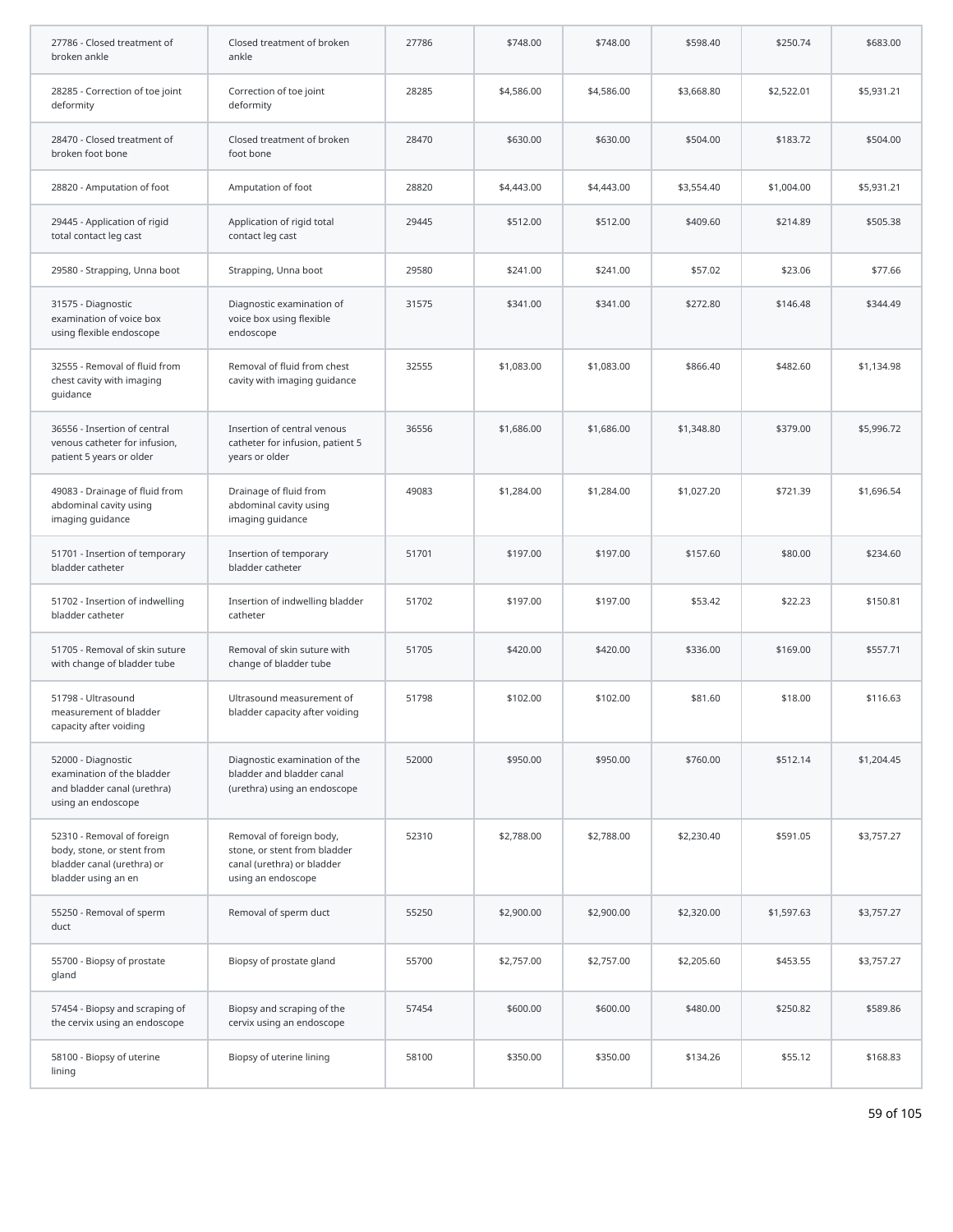| 58300 - Placement of intra-<br>uterine device (IUD) for<br>pregnancy prevention                               | Placement of intra-uterine<br>device (IUD) for pregnancy<br>prevention                                             | 58300 | \$159.00   | \$159.00   | \$107.39   | \$44.25    | \$144.07    |
|---------------------------------------------------------------------------------------------------------------|--------------------------------------------------------------------------------------------------------------------|-------|------------|------------|------------|------------|-------------|
| 58301 - Removal of intra-<br>uterine device (IUD) for<br>pregnancy prevention                                 | Removal of intra-uterine<br>device (IUD) for pregnancy<br>prevention                                               | 58301 | \$345.00   | \$345.00   | \$140.07   | \$57.59    | \$151.95    |
| 59025 - Fetal non-stress test                                                                                 | Fetal non-stress test                                                                                              | 59025 | \$315.00   | \$315.00   | \$252.00   | \$151.76   | \$399.01    |
| 62270 - Spinal tap for<br>diagnosis                                                                           | Spinal tap for diagnosis                                                                                           | 62270 | \$998.00   | \$998.00   | \$798.40   | \$565.45   | \$1,329.81  |
| 62321 - Njx Interlaminar<br>Crv/Thrc                                                                          | Njx Interlaminar Crv/Thrc                                                                                          | 62321 | \$1,044.00 | \$1,044.00 | \$224.74   | \$93.77    | \$301.05    |
| 62322 - Under injection,<br>drainage, or aspiration<br>procedures on the spine and<br>spinal cord             | Under injection, drainage, or<br>aspiration procedures on the<br>spine and spinal cord                             | 62322 | \$1,011.00 | \$1,011.00 | \$808.80   | \$266.00   | \$1,329.81  |
| 62323 - Under injection,<br>drainage, or aspiration<br>procedures on the spine and<br>spinal cord             | Under injection, drainage, or<br>aspiration procedures on the<br>spine and spinal cord                             | 62323 | \$1,032.00 | \$1,032.00 | \$204.90   | \$86.58    | \$295.72    |
| 63650 - Implantation of spinal<br>neurostimulator electrodes,<br>accessed through the skin                    | Implantation of spinal<br>neurostimulator electrodes,<br>accessed through the skin                                 | 63650 | \$9,412.00 | \$9,412.00 | \$7,529.60 | \$4,236.92 | \$12,909.94 |
| 64400 - Injection of anesthetic<br>agent, trigeminal nerve                                                    | Injection of anesthetic agent,<br>trigeminal nerve                                                                 | 64400 | \$471.00   | \$471.00   | \$376.80   | \$190.00   | \$547.28    |
| 64405 - Injection of anesthetic<br>agent, greater occipital nerve                                             | Injection of anesthetic agent,<br>greater occipital nerve                                                          | 64405 | \$444.00   | \$444.00   | \$111.88   | \$44.87    | \$158.70    |
| 64447 - Injection of anesthetic<br>agent, thigh nerve                                                         | Injection of anesthetic agent,<br>thigh nerve                                                                      | 64447 | \$984.00   | \$984.00   | \$787.20   | \$470.25   | \$1,329.81  |
| 64450 - Injection of anesthetic<br>agent, other peripheral nerve<br>or branch                                 | Injection of anesthetic agent,<br>other peripheral nerve or<br>branch                                              | 64450 | \$949.00   | \$949.00   | \$88.78    | \$36.68    | \$150.81    |
| 64483 - Injections of<br>anesthetic and/or steroid drug<br>into lower or sacral spine<br>nerve root using ima | Injections of anesthetic and/or<br>steroid drug into lower or<br>sacral spine nerve root using<br>imaging guidance | 64483 | \$1,294.00 | \$1,294.00 | \$231.70   | \$97.36    | \$510.98    |
| 64490 - Injections of upper or<br>middle spine facet joint using<br>imaging guidance                          | Injections of upper or middle<br>spine facet joint using imaging<br>guidance                                       | 64490 | \$1,285.00 | \$1,285.00 | \$219.42   | \$92.34    | \$230.00    |
| 64491 - Injections of upper or<br>middle spine facet joint using<br>imaging guidance                          | Injections of upper or middle<br>spine facet joint using imaging<br>quidance                                       | 64491 | \$567.00   | \$567.00   | \$124.88   | \$52.15    | \$131.00    |
| 64493 - Injections of lower or<br>sacral spine facet joint using<br>imaging guidance                          | Injections of lower or sacral<br>spine facet joint using imaging<br>guidance                                       | 64493 | \$1,261.00 | \$1,261.00 | \$186.22   | \$78.71    | \$200.07    |
| 64494 - Injections of lower or<br>sacral spine facet joint using<br>imaging guidance                          | Injections of lower or sacral<br>spine facet joint using imaging<br>guidance                                       | 64494 | \$983.00   | \$983.00   | \$107.54   | \$45.09    | \$113.00    |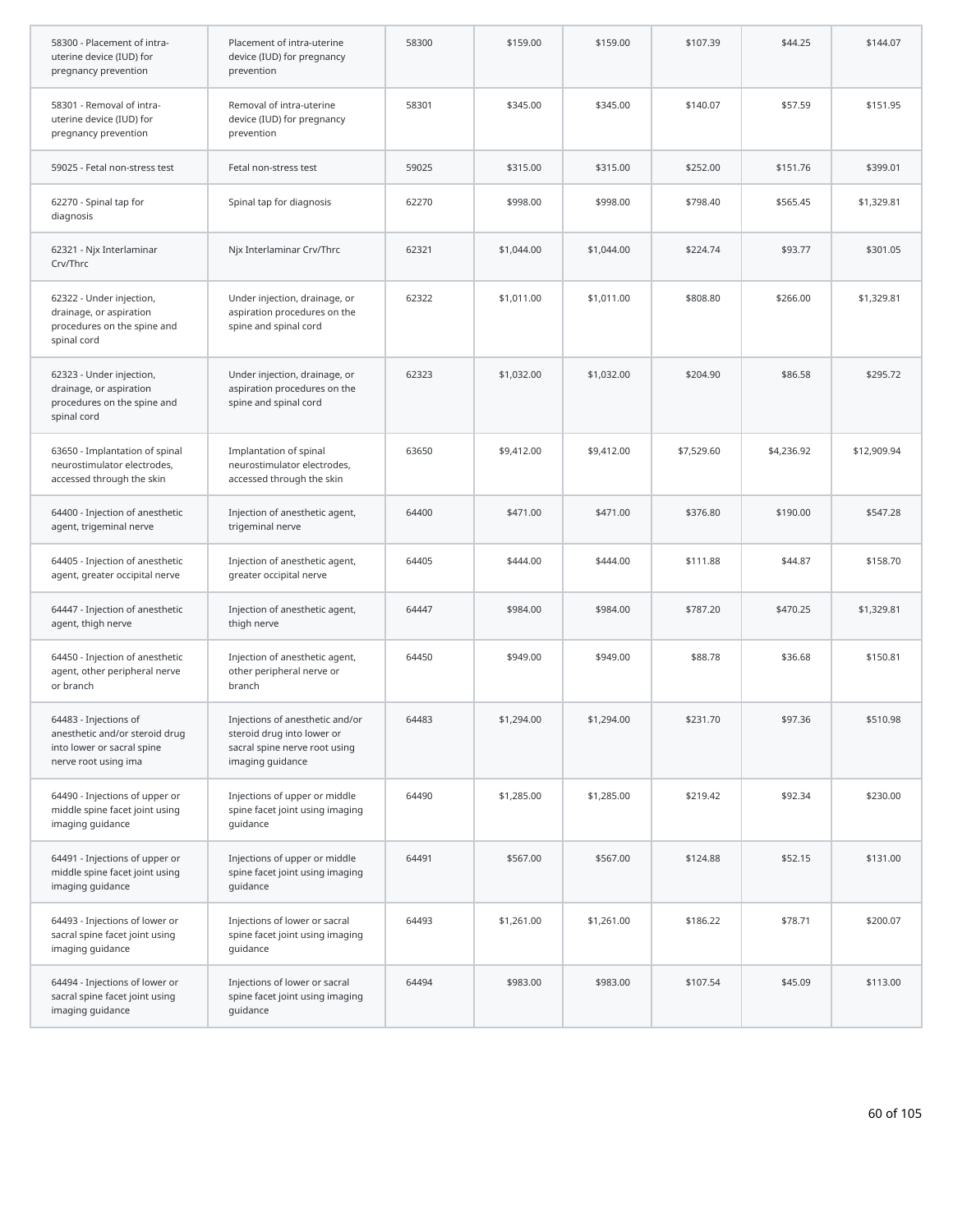| 64615 - Injection of chemical<br>for destruction of facial and<br>neck nerve muscles on both<br>sides of face | Injection of chemical for<br>destruction of facial and neck<br>nerve muscles on both sides<br>of face                                | 64615 | \$540.00   | \$540.00   | \$432.00   | \$232.71 | \$547.28   |
|---------------------------------------------------------------------------------------------------------------|--------------------------------------------------------------------------------------------------------------------------------------|-------|------------|------------|------------|----------|------------|
| 64616 - Injection of chemical<br>for destruction of nerve<br>muscles on one side of neck<br>excluding voice b | Injection of chemical for<br>destruction of nerve muscles<br>on one side of neck excluding<br>voice box accessed through<br>the skin | 64616 | \$521.00   | \$521.00   | \$224.27   | \$90.88  | \$238.00   |
| 64633 - Destruction of upper<br>or middle spinal facet joint<br>nerves using imaging<br>guidance              | Destruction of upper or<br>middle spinal facet joint<br>nerves using imaging<br>guidance                                             | 64633 | \$2,737.00 | \$2,737.00 | \$466.28   | \$196.97 | \$550.56   |
| 64634 - Destruction of upper<br>or middle spinal facet joint<br>nerves with imaging guidance                  | Destruction of upper or<br>middle spinal facet joint<br>nerves with imaging guidance                                                 | 64634 | \$2,308.00 | \$2,308.00 | \$141.48   | \$59.23  | \$250.84   |
| 64635 - Destruction of lower<br>or sacral spinal facet joint<br>nerves using imaging<br>guidance              | Destruction of lower or sacral<br>spinal facet joint nerves using<br>imaging guidance                                                | 64635 | \$2,733.00 | \$2,733.00 | \$459.78   | \$194.36 | \$541.15   |
| 64636 - Destruction of lower<br>or sacral spinal facet joint<br>nerves with imaging guidance                  | Destruction of lower or sacral<br>spinal facet joint nerves with<br>imaging guidance                                                 | 64636 | \$2,395.00 | \$2,395.00 | \$124.14   | \$52.02  | \$225.75   |
| 65855 - Laser repair to<br>improve eye fluid flow, 1 or<br>more sessions                                      | Laser repair to improve eye<br>fluid flow, 1 or more sessions                                                                        | 65855 | \$1,040.00 | \$1,040.00 | \$832.00   | \$436.00 | \$1,055.86 |
| 66821 - Removal of recurring<br>cataract in lens capsule using<br>laser                                       | Removal of recurring cataract<br>in lens capsule using laser                                                                         | 66821 | \$1,190.00 | \$1,190.00 | \$952.00   | \$448.96 | \$1,055.86 |
| 67028 - Injection of drug into<br>eye                                                                         | Injection of drug into eye                                                                                                           | 67028 | \$730.00   | \$730.00   | \$201.38   | \$78.44  | \$354.96   |
| 67210 - Laser destruction of<br>retinal growth, 1 or more<br>sessions                                         | Laser destruction of retinal<br>growth, 1 or more sessions                                                                           | 67210 | \$1,470.00 | \$1,470.00 | \$1,176.00 | \$448.96 | \$1,176.00 |
| 67228 - Laser destruction of<br>leaking retinal blood vessels, 1<br>or more sessions                          | Laser destruction of leaking<br>retinal blood vessels, 1 or<br>more sessions                                                         | 67228 | \$1,492.00 | \$1,492.00 | \$1,193.60 | \$448.96 | \$1,329.87 |
| 69200 - Removal of foreign<br>body from ear canal                                                             | Removal of foreign body from<br>ear canal                                                                                            | 69200 | \$229.00   | \$229.00   | \$97.44    | \$40.96  | \$163.19   |
| 69209 - Removal of impacted<br>ear wax by washing                                                             | Removal of impacted ear wax<br>by washing                                                                                            | 69209 | \$104.00   | \$104.00   | \$26.27    | \$12.92  | \$30.00    |
| 69210 - Removal of impact ear<br>wax, one ear                                                                 | Removal of impact ear wax,<br>one ear                                                                                                | 69210 | \$133.00   | \$133.00   | \$69.30    | \$28.47  | \$73.00    |
| 90832 - Psychotherapy, 30<br>minutes with patient and/or<br>family member                                     | Psychotherapy, 30 minutes<br>with patient and/or family<br>member                                                                    | 90832 | \$276.00   | \$276.00   | \$220.80   | \$82.00  | \$280.02   |
| 90834 - Psychotherapy, 45<br>minutes with patient and/or<br>family member                                     | Psychotherapy, 45 minutes<br>with patient and/or family<br>member                                                                    | 90834 | \$307.00   | \$307.00   | \$245.60   | \$109.00 | \$280.02   |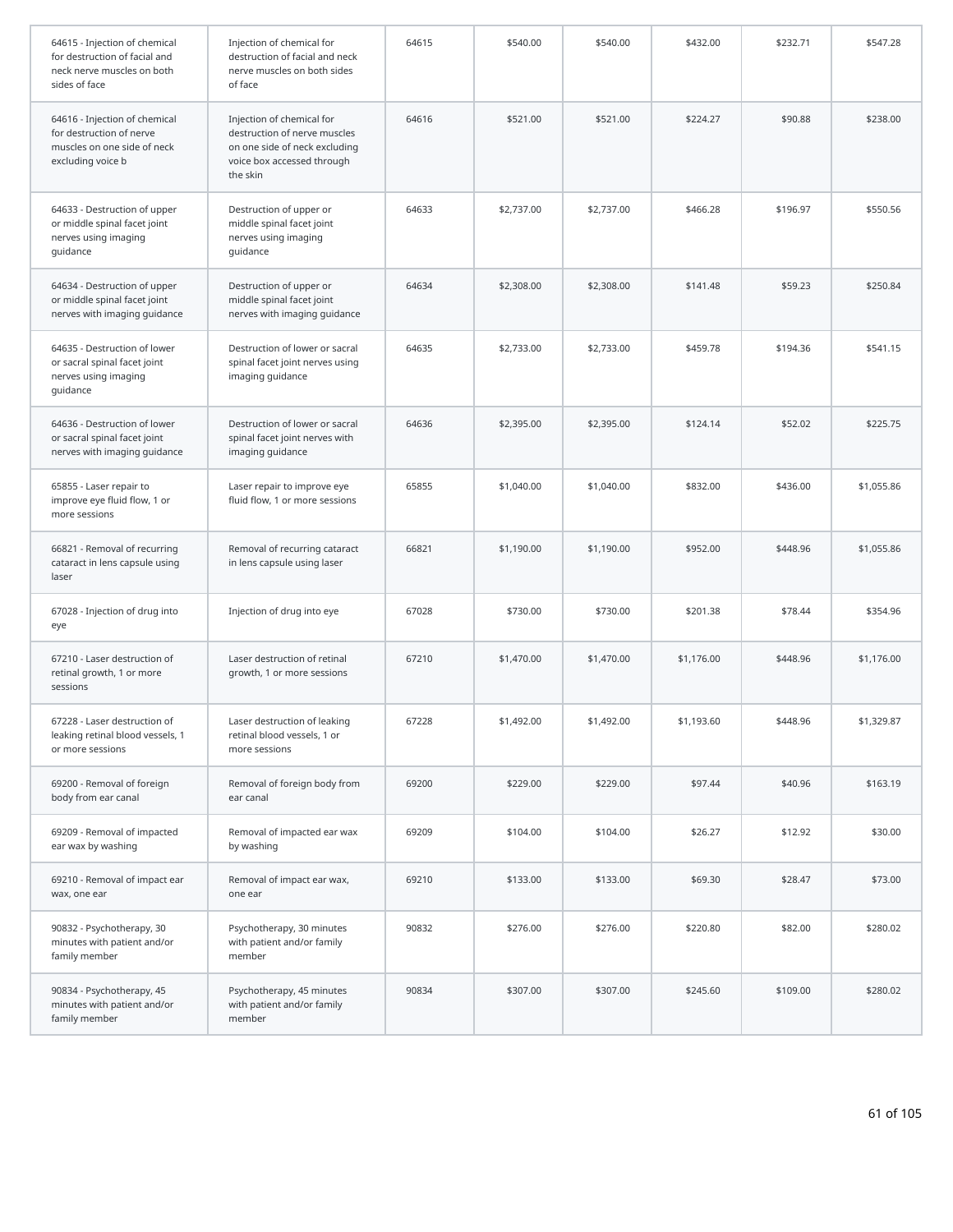| 90837 - Psychotherapy, 60<br>minutes with patient and/or<br>family member                                | Psychotherapy, 60 minutes<br>with patient and/or family<br>member                                | 90837 | \$369.00   | \$369.00   | \$295.20   | \$119.07 | \$295.20   |
|----------------------------------------------------------------------------------------------------------|--------------------------------------------------------------------------------------------------|-------|------------|------------|------------|----------|------------|
| 90846 - Family psychotherapy                                                                             | Family psychotherapy                                                                             | 90846 | \$333.00   | \$333.00   | \$266.40   | \$119.07 | \$280.02   |
| 90847 - Family psychotherapy<br>including patient                                                        | Family psychotherapy<br>including patient                                                        | 90847 | \$339.00   | \$339.00   | \$271.20   | \$119.07 | \$280.02   |
| 90853 - Group psychotherapy                                                                              | Group psychotherapy                                                                              | 90853 | \$155.00   | \$155.00   | \$124.00   | \$33.00  | \$156.90   |
| 95810 - Sleep monitoring of<br>patient (6 years or older) in<br>sleep lab                                | Sleep monitoring of patient (6<br>years or older) in sleep lab                                   | 95810 | \$2,229.00 | \$2,229.00 | \$1,783.20 | \$819.60 | \$1,927.51 |
| 99205 - New patient office or<br>other outpatient visit, typically<br>60 minutes                         | New patient office or other<br>outpatient visit, typically 60<br>minutes                         | 99205 | \$310.00   | \$310.00   | \$248.00   | \$160.06 | \$328.00   |
| 99211 - Established patient<br>office or other outpatient visit,<br>typically 5 minutes                  | Established patient office or<br>other outpatient visit, typically<br>5 minutes                  | 99211 | \$143.00   | \$143.00   | \$114.40   | \$8.14   | \$114.40   |
| 99383 - Initial new patient<br>preventive medicine<br>evaluation, age 5 through 11<br>years              | Initial new patient preventive<br>medicine evaluation, age 5<br>through 11 years                 | 99383 | \$234.00   | \$234.00   | \$187.20   | \$74.52  | \$187.20   |
| 99384 - Initial new patient<br>preventive medicine<br>evaluation, age 12 through 17<br>years             | Initial new patient preventive<br>medicine evaluation, age 12<br>through 17 years                | 99384 | \$269.00   | \$269.00   | \$215.20   | \$87.72  | \$215.20   |
| 99385 - Initial new patient<br>preventive medicine<br>evaluation age 18-39 years                         | Initial new patient preventive<br>medicine evaluation age 18-39<br>years                         | 99385 | \$260.00   | \$260.00   | \$208.00   | \$84.05  | \$208.00   |
| 99386 - Initial new patient<br>preventive medicine<br>evaluation age 40-64 years                         | Initial new patient preventive<br>medicine evaluation age 40-64<br>years                         | 99386 | \$313.00   | \$313.00   | \$250.40   | \$102.17 | \$250.40   |
| 99391 - Established patient<br>periodic preventive medicine<br>examination infant younger<br>than 1 year | Established patient periodic<br>preventive medicine<br>examination infant younger<br>than 1 year | 99391 | \$186.00   | \$186.00   | \$148.80   | \$60.07  | \$149.00   |
| 99392 - Established patient<br>periodic preventive medicine<br>examination, age 1 through 4<br>years     | Established patient periodic<br>preventive medicine<br>examination, age 1 through 4<br>years     | 99392 | \$203.00   | \$203.00   | \$162.40   | \$65.76  | \$162.40   |
| 99393 - Established patient<br>periodic preventive medicine<br>examination, age 5 through 11<br>years    | Established patient periodic<br>preventive medicine<br>examination, age 5 through 11<br>years    | 99393 | \$203.00   | \$203.00   | \$162.40   | \$65.76  | \$162.40   |
| 99394 - Established patient<br>periodic preventive medicine<br>examination, age 12 through<br>17 years   | Established patient periodic<br>preventive medicine<br>examination, age 12 through<br>17 years   | 99394 | \$229.00   | \$229.00   | \$183.20   | \$74.52  | \$183.20   |
| 99395 - Established patient<br>periodic preventive medicine<br>examination age 18-39 years               | Established patient periodic<br>preventive medicine<br>examination age 18-39 years               | 99395 | \$231.00   | \$231.00   | \$184.80   | \$76.82  | \$184.80   |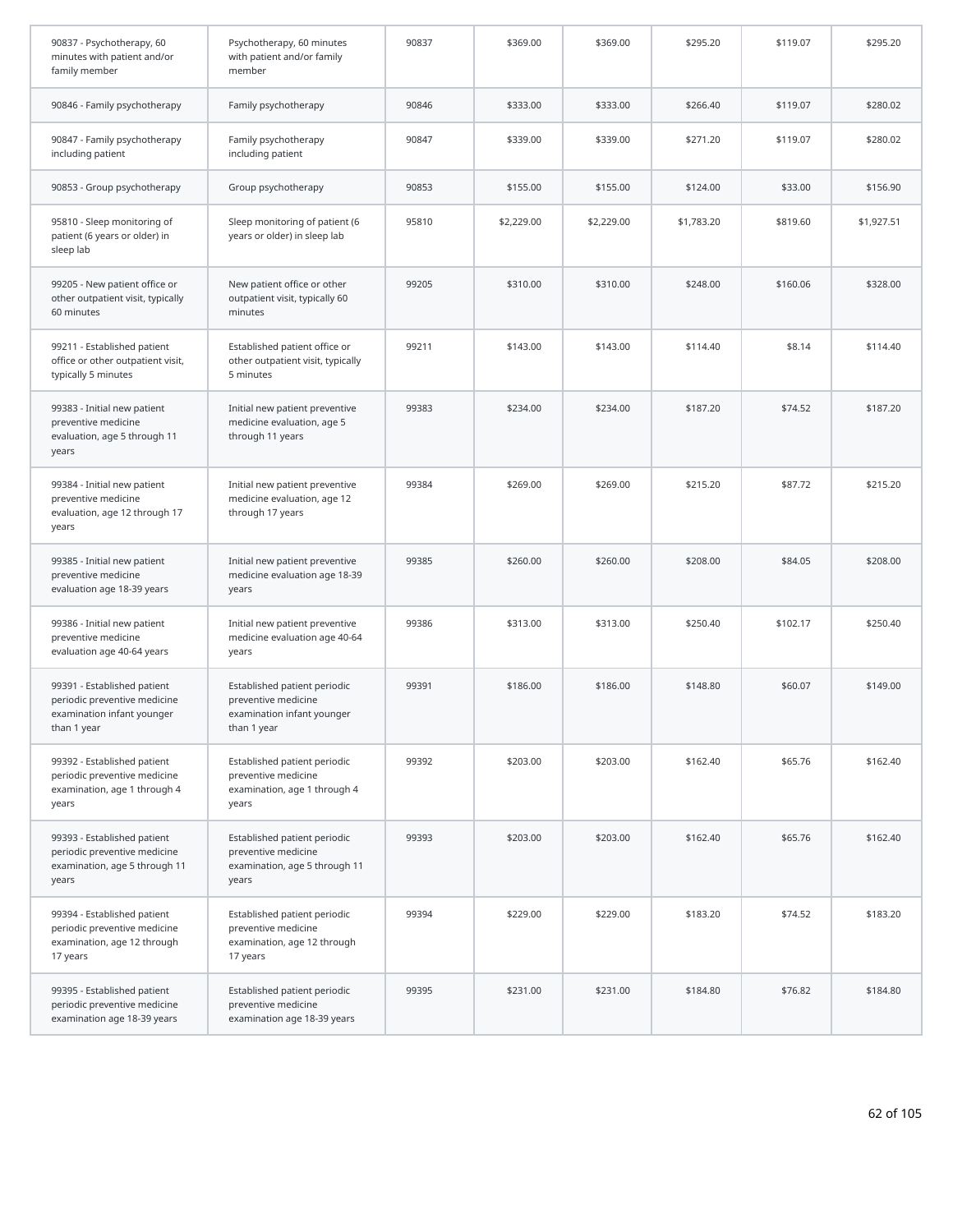| 99396 - Established patient<br>periodic preventive medicine<br>examination age 40-64 years                    | Established patient periodic<br>preventive medicine<br>examination age 40-64 years                            | 99396 | \$254.00 | \$254.00 | \$203.20 | \$83.42  | \$203.20 |
|---------------------------------------------------------------------------------------------------------------|---------------------------------------------------------------------------------------------------------------|-------|----------|----------|----------|----------|----------|
| Drainage of abscess                                                                                           | Drainage of abscess                                                                                           | 10060 | \$406.00 | \$406.00 | \$198.73 | \$89.60  | \$217.00 |
| Drainage of multiple abscess                                                                                  | Drainage of multiple abscess                                                                                  | 10061 | \$729.00 | \$729.00 | \$366.74 | \$157.69 | \$395.00 |
| Removal of foreign body from<br>tissue, accessed beneath the<br>skin                                          | Removal of foreign body from<br>tissue, accessed beneath the<br>skin                                          | 10120 | \$616.00 | \$616.00 | \$197.18 | \$90.62  | \$223.00 |
| Removal of single thickened<br>skin growth                                                                    | Removal of single thickened<br>skin growth                                                                    | 11055 | \$285.00 | \$285.00 | \$33.20  | \$13.74  | \$52.90  |
| Repair of wound (7.6 to 12.5<br>centimeters) of the scalp,<br>neck, underarms, genitals,<br>trunk, arms and/o | Repair of wound (7.6 to 12.5<br>centimeters) of the scalp,<br>neck, underarms, genitals,<br>trunk, arms and/o | 12004 | \$369.00 | \$369.00 | \$295.20 | \$159.98 | \$376.24 |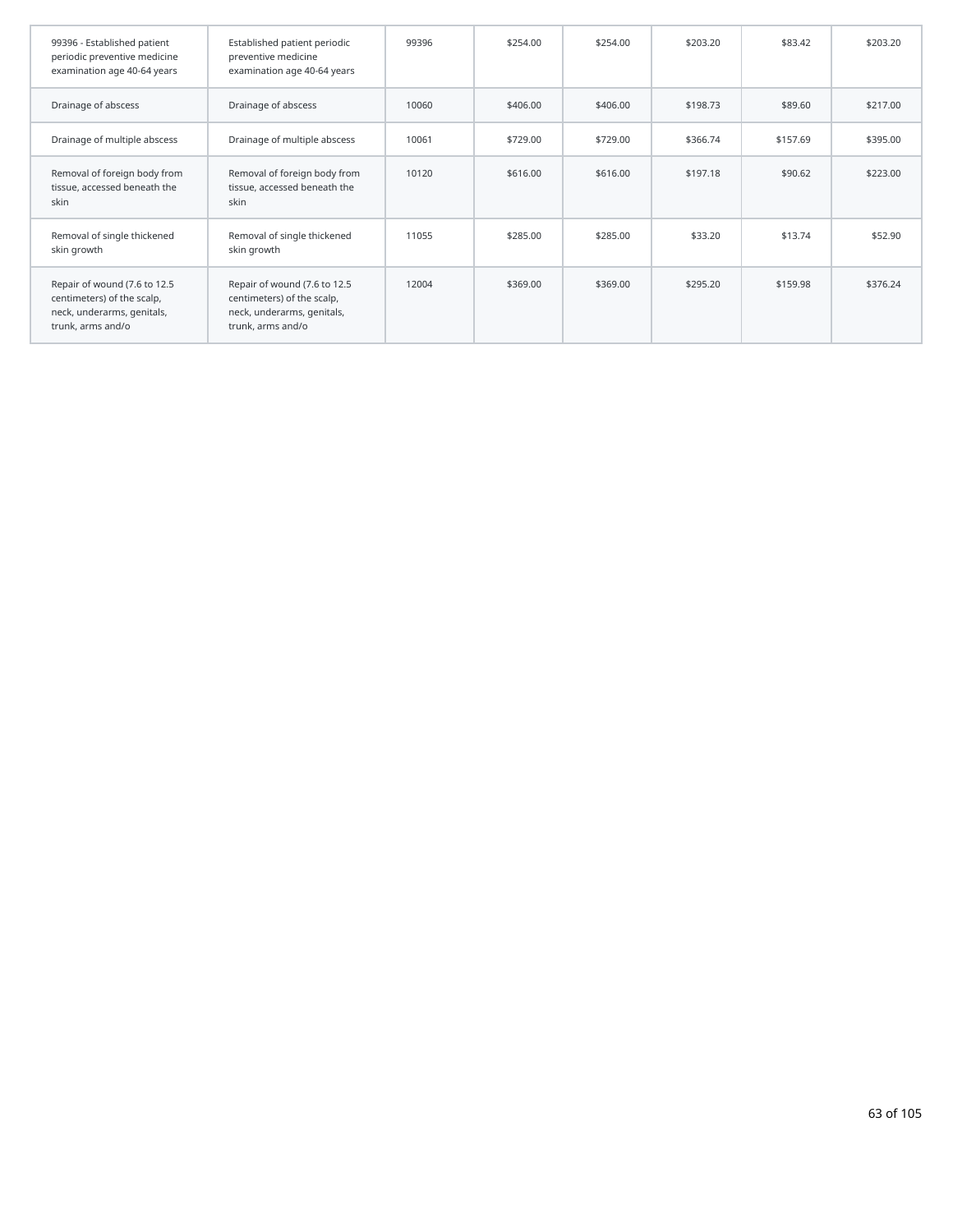| Shoppable Service                                                                                             | Service                                                                                                            | Code  | Gross      | Cash<br><b>Discount</b> | Negotiated<br>Rate | Min      | Max      |
|---------------------------------------------------------------------------------------------------------------|--------------------------------------------------------------------------------------------------------------------|-------|------------|-------------------------|--------------------|----------|----------|
| 10160 - Aspiration of abscess,<br>blood accumulation, blister, or<br>cyst                                     | Aspiration of abscess, blood<br>accumulation, blister, or cyst                                                     | 10160 | \$585.00   | \$585.00                | \$468.00           | \$308.16 | \$747.58 |
| 11056 - Removal of 2 to 4<br>thickened skin growths                                                           | Removal of 2 to 4 thickened<br>skin growths                                                                        | 11056 | \$296.00   | \$296.00                | \$48.10            | \$19.47  | \$67.53  |
| 11102 - Tangential biopsy of<br>skin single lesion                                                            | TANGNTL BX SKIN SINGLE LES                                                                                         | 11102 | \$273.00   | \$273.00                | \$218.40           | \$159.98 | \$376.24 |
| 11104 - Punch biopsy of skin<br>single lesion                                                                 | PUNCH BX SKIN SINGLE<br>LESION                                                                                     | 11104 | \$289.00   | \$289.00                | \$101.06           | \$40.37  | \$150.70 |
| 11200 - Removal of up to and<br>including 15 skin tags                                                        | Removal of up to and<br>including 15 skin tags                                                                     | 11200 | \$369.00   | \$369.00                | \$151.21           | \$64.88  | \$159.00 |
| 11402 - Removal of growth<br>(1.1 to 2.0 centimeters) of the<br>trunk, arms, or legs                          | Removal of growth (1.1 to 2.0<br>centimeters) of the trunk,<br>arms, or legs                                       | 11402 | \$1,021.00 | \$1,021.00              | \$235.98           | \$98.96  | \$235.98 |
| 11440 - Removal of growth<br>(0.5 centimeters or less) of the<br>face, ears, eyelids, nose, lips,<br>or mouth | Removal of growth (0.5<br>centimeters or less) of the<br>face, ears, eyelids, nose, lips,<br>or mouth              | 11440 | \$1,006.00 | \$1,006.00              | \$214.04           | \$90.60  | \$214.04 |
| 11720 - Removal of tissue from<br>1 to 5 finger or toe nails                                                  | Removal of tissue from 1 to 5<br>finger or toe nails                                                               | 11720 | \$106.00   | \$106.00                | \$30.32            | \$12.51  | \$37.14  |
| 11721 - Removal of tissue from<br>6 or more finger or toe nails                                               | Removal of tissue from 6 or<br>more finger or toe nails                                                            | 11721 | \$122.00   | \$122.00                | \$51.96            | \$21.02  | \$58.53  |
| 11730 - Separation of nail<br>plate from nail bed                                                             | Separation of nail plate from<br>nail bed                                                                          | 11730 | \$344.00   | \$344.00                | \$107.95           | \$46.53  | \$119.30 |
| 11750 - Removal of nail                                                                                       | Removal of nail                                                                                                    | 11750 | \$616.00   | \$616.00                | \$210.04           | \$88.26  | \$288.13 |
| 11981 - Insertion of drug<br>delivery implant into tissue                                                     | Insertion of drug delivery<br>implant into tissue                                                                  | 11981 | \$281.00   | \$281.00                | \$134.26           | \$53.78  | \$174.45 |
| 11982 - Removal of drug<br>delivery implant from tissue                                                       | Removal of drug delivery<br>implant from tissue                                                                    | 11982 | \$660.00   | \$660.00                | \$158.08           | \$63.41  | \$203.71 |
| 11983 - Removal with<br>reinsertion of drug delivery<br>implant into tissue                                   | Removal with reinsertion of<br>drug delivery implant into<br>tissue                                                | 11983 | \$777.00   | \$777.00                | \$217.26           | \$88.27  | \$312.89 |
| 12001 - Repair of wound (2.5<br>centimeters or less) of the<br>scalp, neck, underarms, trunk,<br>arms and/or  | Repair of wound (2.5<br>centimeters or less) of the<br>scalp, neck, underarms, trunk,<br>arms and/or legs          | 12001 | \$326.00   | \$326.00                | \$93.38            | \$37.82  | \$202.59 |
| 12002 - Repair of wound (2.6<br>to 7.5 centimeters) of the<br>scalp, neck, underarms,<br>genitals, trunk, arm | Repair of wound (2.6 to 7.5<br>centimeters) of the scalp,<br>neck, underarms, genitals,<br>trunk, arms and/or legs | 12002 | \$347.00   | \$347.00                | \$124.20           | \$49.96  | \$217.22 |
| 12011 - Repair of wound (2.5<br>centimeters or less) of the<br>face, ears, eyelids, nose, lips,<br>and/or muc | Repair of wound (2.5<br>centimeters or less) of the<br>face, ears, eyelids, nose, lips,<br>and/or mucous membranes | 12011 | \$342.00   | \$342.00                | \$114.70           | \$47.04  | \$216.09 |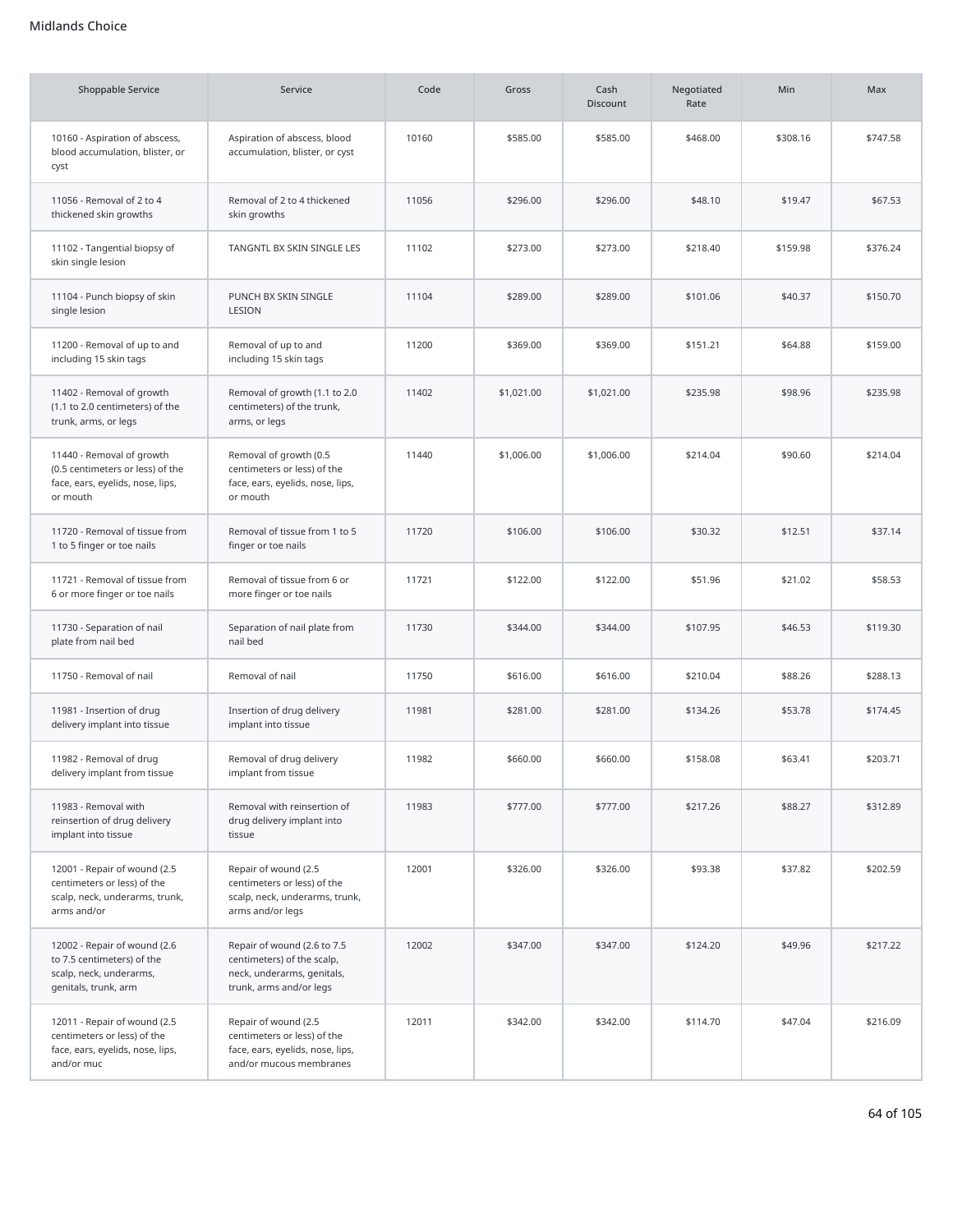| 12013 - Repair of wound (2.6<br>to 5.0 centimeters) of the face,<br>ears, eyelids, nose, lips, and/or<br>muco | Repair of wound (2.6 to 5.0<br>centimeters) of the face, ears,<br>eyelids, nose, lips, and/or<br>mucous membranes                                                                                                        | 12013 | \$347.00   | \$347.00   | \$121.80   | \$49.22    | \$236.35   |
|---------------------------------------------------------------------------------------------------------------|--------------------------------------------------------------------------------------------------------------------------------------------------------------------------------------------------------------------------|-------|------------|------------|------------|------------|------------|
| 15271 - Application of skin<br>substitute (wound surface up<br>to 100 sq cm) to trunk, arms,<br>or legs (firs | Application of skin substitute<br>(wound surface up to 100 sq<br>cm) to trunk, arms, or legs<br>(first 25 sq cm or less)                                                                                                 | 15271 | \$2,404.00 | \$2,404.00 | \$1,923.20 | \$294.93   | \$3,594.61 |
| 15275 - Application of skin<br>substitute (wound surface up<br>to 100 sq cm) to face, scalp,<br>eyelids, mout | Application of skin substitute<br>(wound surface up to 100 sq<br>cm) to face, scalp, eyelids,<br>mouth, neck, ears, eye region,<br>genitals, hands, feet, and/or<br>multiple fingers or toes (first<br>25 sq cm or less) | 15275 | \$2,423.00 | \$2,423.00 | \$1,938.40 | \$308.64   | \$3,594.61 |
| 17000 - Destruction of skin<br>growth                                                                         | Destruction of skin growth                                                                                                                                                                                               | 17000 | \$339.00   | \$339.00   | \$110.44   | \$46.56    | \$110.44   |
| 17110 - Destruction of up to 14<br>skin growths                                                               | Destruction of up to 14 skin<br>growths                                                                                                                                                                                  | 17110 | \$361.00   | \$361.00   | \$137.86   | \$57.16    | \$137.86   |
| 20526 - Injection of carpal<br>tunnel                                                                         | Injection of carpal tunnel                                                                                                                                                                                               | 20526 | \$450.00   | \$450.00   | \$360.00   | \$140.00   | \$547.28   |
| 20550 - Injections of tendon<br>sheath, ligament, or muscle<br>membrane                                       | Injections of tendon sheath,<br>ligament, or muscle<br>membrane                                                                                                                                                          | 20550 | \$424.00   | \$424.00   | \$82.22    | \$33.29    | \$97.92    |
| 20551 - Injections of tendon<br>attachment to bone                                                            | Injections of tendon<br>attachment to bone                                                                                                                                                                               | 20551 | \$426.00   | \$426.00   | \$83.00    | \$33.88    | \$102.95   |
| 20552 - Injections of trigger<br>points in 1 or 2 muscles                                                     | Injections of trigger points in 1<br>or 2 muscles                                                                                                                                                                        | 20552 | \$422.00   | \$422.00   | \$78.40    | \$32.39    | \$94.56    |
| 20553 - Injections of trigger<br>points in 3 or more muscles                                                  | Injections of trigger points in 3<br>or more muscles                                                                                                                                                                     | 20553 | \$430.00   | \$430.00   | \$88.82    | \$36.96    | \$106.23   |
| 20600 - Aspiration and/or<br>injection of small joint or joint<br>capsule                                     | Aspiration and/or injection of<br>small joint or joint capsule                                                                                                                                                           | 20600 | \$419.00   | \$419.00   | \$74.52    | \$30.33    | \$79.00    |
| 20605 - Aspiration and/or<br>injection of medium joint or<br>joint capsule                                    | Aspiration and/or injection of<br>medium joint or joint capsule                                                                                                                                                          | 20605 | \$421.00   | \$421.00   | \$78.17    | \$31.68    | \$84.42    |
| 20610 - Aspiration and/or<br>injection of large joint or joint<br>capsule                                     | Aspiration and/or injection of<br>large joint or joint capsule                                                                                                                                                           | 20610 | \$433.00   | \$433.00   | \$95.28    | \$38.78    | \$103.55   |
| 25600 - Closed treatment of<br>broken forearm bones                                                           | Closed treatment of broken<br>forearm bones                                                                                                                                                                              | 25600 | \$786.00   | \$786.00   | \$626.84   | \$280.27   | \$686.00   |
| 26055 - Incision of tendon<br>covering                                                                        | Incision of tendon covering                                                                                                                                                                                              | 26055 | \$2,385.00 | \$2,385.00 | \$1,908.00 | \$1,240.64 | \$2,917.72 |
| 26600 - Closed treatment of<br>fracture hand bone                                                             | Closed treatment of fracture<br>hand bone                                                                                                                                                                                | 26600 | \$736.00   | \$736.00   | \$572.01   | \$248.20   | \$611.00   |
| 27093 - Injection of dye for X-<br>ray imaging of hip joint                                                   | Injection of dye for X-ray<br>imaging of hip joint                                                                                                                                                                       | 27093 | \$223.00   | \$223.00   | \$144.36   | \$59.03    | \$365.01   |
| 27096 - Injection procedure<br>into sacroiliac joint for<br>anesthetic or steroid                             | Injection procedure into<br>sacroiliac joint for anesthetic<br>or steroid                                                                                                                                                | 27096 | \$1,556.00 | \$1,556.00 | \$172.50   | \$72.62    | \$344.24   |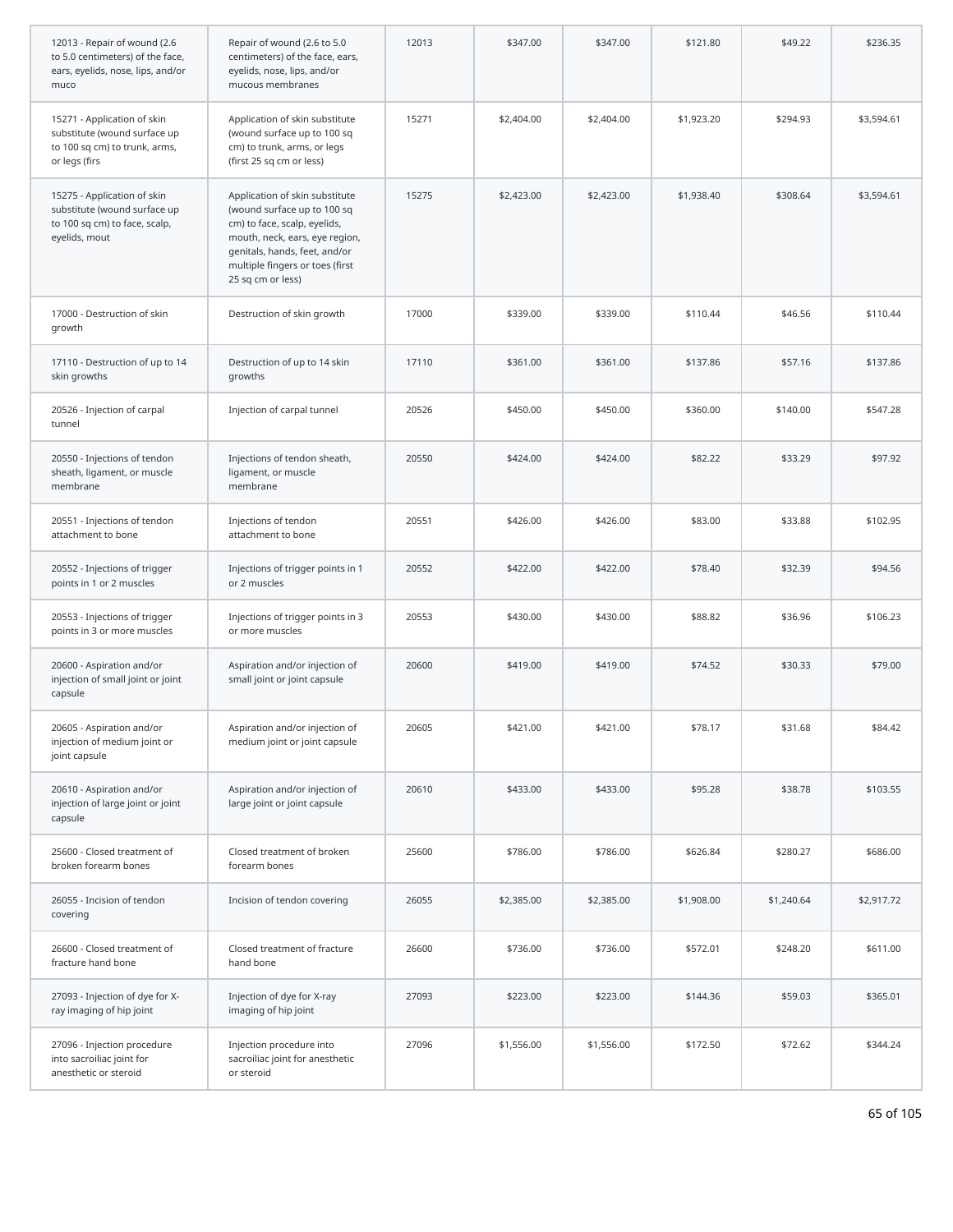| 27786 - Closed treatment of<br>broken ankle                                                                   | Closed treatment of broken<br>ankle                                                                          | 27786 | \$748.00   | \$748.00   | \$598.40   | \$250.74   | \$683.00   |
|---------------------------------------------------------------------------------------------------------------|--------------------------------------------------------------------------------------------------------------|-------|------------|------------|------------|------------|------------|
| 28285 - Correction of toe joint<br>deformity                                                                  | Correction of toe joint<br>deformity                                                                         | 28285 | \$4,586.00 | \$4,586.00 | \$3,668.80 | \$2,522.01 | \$5,931.21 |
| 28470 - Closed treatment of<br>broken foot bone                                                               | Closed treatment of broken<br>foot bone                                                                      | 28470 | \$630.00   | \$630.00   | \$504.00   | \$183.72   | \$504.00   |
| 28820 - Amputation of foot                                                                                    | Amputation of foot                                                                                           | 28820 | \$4,443.00 | \$4,443.00 | \$3,554.40 | \$1,004.00 | \$5,931.21 |
| 29445 - Application of rigid<br>total contact leg cast                                                        | Application of rigid total<br>contact leg cast                                                               | 29445 | \$512.00   | \$512.00   | \$409.60   | \$214.89   | \$505.38   |
| 29580 - Strapping, Unna boot                                                                                  | Strapping, Unna boot                                                                                         | 29580 | \$241.00   | \$241.00   | \$57.02    | \$23.06    | \$77.66    |
| 31575 - Diagnostic<br>examination of voice box<br>using flexible endoscope                                    | Diagnostic examination of<br>voice box using flexible<br>endoscope                                           | 31575 | \$341.00   | \$341.00   | \$272.80   | \$146.48   | \$344.49   |
| 32555 - Removal of fluid from<br>chest cavity with imaging<br>guidance                                        | Removal of fluid from chest<br>cavity with imaging guidance                                                  | 32555 | \$1,083.00 | \$1,083.00 | \$866.40   | \$482.60   | \$1,134.98 |
| 36556 - Insertion of central<br>venous catheter for infusion,<br>patient 5 years or older                     | Insertion of central venous<br>catheter for infusion, patient 5<br>years or older                            | 36556 | \$1,686.00 | \$1,686.00 | \$1,348.80 | \$379.00   | \$5,996.72 |
| 49083 - Drainage of fluid from<br>abdominal cavity using<br>imaging guidance                                  | Drainage of fluid from<br>abdominal cavity using<br>imaging guidance                                         | 49083 | \$1,284.00 | \$1,284.00 | \$1,027.20 | \$721.39   | \$1,696.54 |
| 51701 - Insertion of temporary<br>bladder catheter                                                            | Insertion of temporary<br>bladder catheter                                                                   | 51701 | \$197.00   | \$197.00   | \$157.60   | \$80.00    | \$234.60   |
| 51702 - Insertion of indwelling<br>bladder catheter                                                           | Insertion of indwelling bladder<br>catheter                                                                  | 51702 | \$197.00   | \$197.00   | \$53.42    | \$22.23    | \$150.81   |
| 51705 - Removal of skin suture<br>with change of bladder tube                                                 | Removal of skin suture with<br>change of bladder tube                                                        | 51705 | \$420.00   | \$420.00   | \$336.00   | \$169.00   | \$557.71   |
| 51798 - Ultrasound<br>measurement of bladder<br>capacity after voiding                                        | Ultrasound measurement of<br>bladder capacity after voiding                                                  | 51798 | \$102.00   | \$102.00   | \$81.60    | \$18.00    | \$116.63   |
| 52000 - Diagnostic<br>examination of the bladder<br>and bladder canal (urethra)<br>using an endoscope         | Diagnostic examination of the<br>bladder and bladder canal<br>(urethra) using an endoscope                   | 52000 | \$950.00   | \$950.00   | \$760.00   | \$512.14   | \$1,204.45 |
| 52310 - Removal of foreign<br>body, stone, or stent from<br>bladder canal (urethra) or<br>bladder using an en | Removal of foreign body,<br>stone, or stent from bladder<br>canal (urethra) or bladder<br>using an endoscope | 52310 | \$2,788.00 | \$2,788.00 | \$2,230.40 | \$591.05   | \$3,757.27 |
| 55250 - Removal of sperm<br>duct                                                                              | Removal of sperm duct                                                                                        | 55250 | \$2,900.00 | \$2,900.00 | \$2,320.00 | \$1,597.63 | \$3,757.27 |
| 55700 - Biopsy of prostate<br>gland                                                                           | Biopsy of prostate gland                                                                                     | 55700 | \$2,757.00 | \$2,757.00 | \$2,205.60 | \$453.55   | \$3,757.27 |
| 57454 - Biopsy and scraping of<br>the cervix using an endoscope                                               | Biopsy and scraping of the<br>cervix using an endoscope                                                      | 57454 | \$600.00   | \$600.00   | \$480.00   | \$250.82   | \$589.86   |
| 58100 - Biopsy of uterine<br>lining                                                                           | Biopsy of uterine lining                                                                                     | 58100 | \$350.00   | \$350.00   | \$134.26   | \$55.12    | \$168.83   |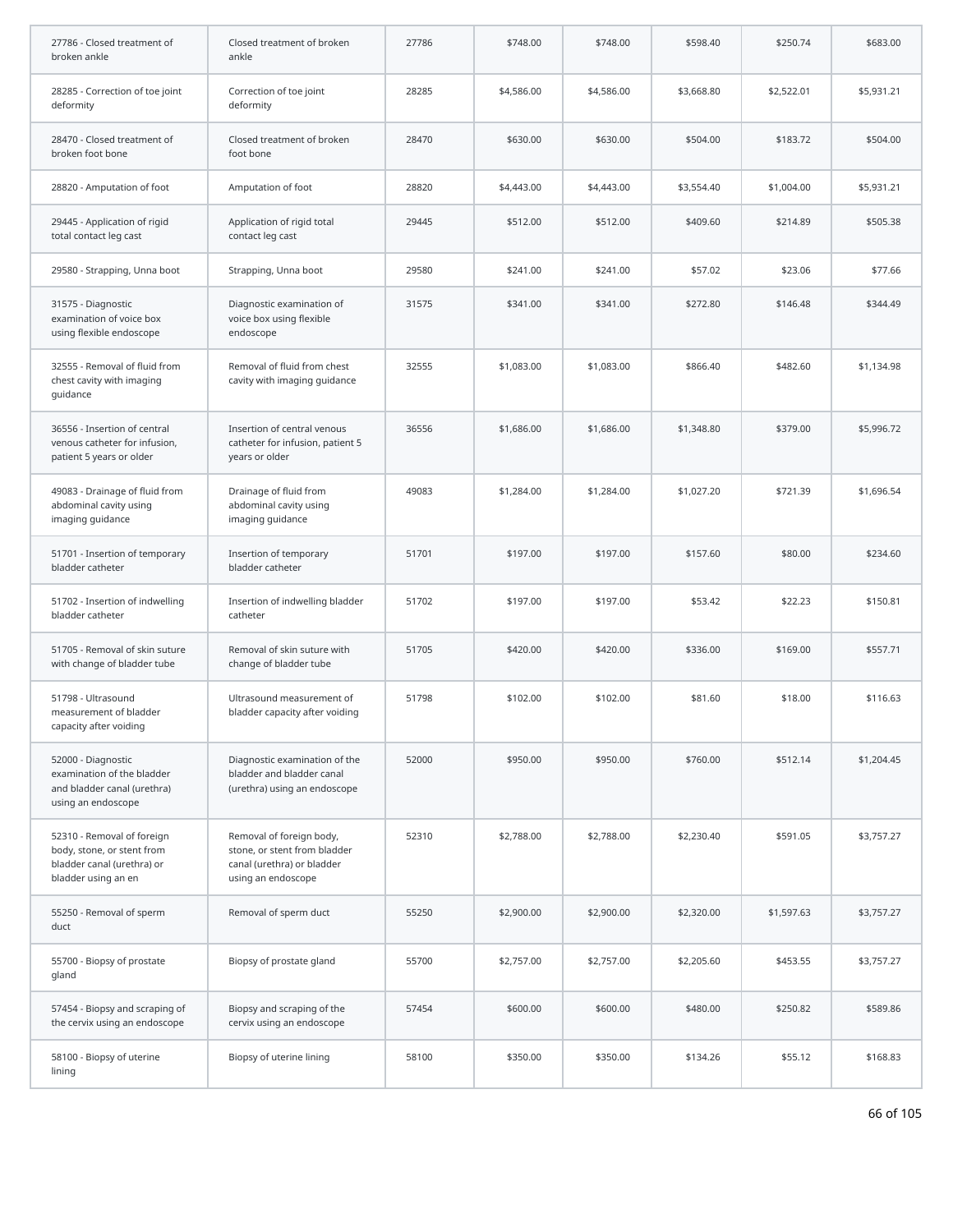| 58300 - Placement of intra-<br>uterine device (IUD) for<br>pregnancy prevention                               | Placement of intra-uterine<br>device (IUD) for pregnancy<br>prevention                                             | 58300 | \$159.00   | \$159.00   | \$107.39   | \$44.25    | \$144.07    |
|---------------------------------------------------------------------------------------------------------------|--------------------------------------------------------------------------------------------------------------------|-------|------------|------------|------------|------------|-------------|
| 58301 - Removal of intra-<br>uterine device (IUD) for<br>pregnancy prevention                                 | Removal of intra-uterine<br>device (IUD) for pregnancy<br>prevention                                               | 58301 | \$345.00   | \$345.00   | \$140.07   | \$57.59    | \$151.95    |
| 59025 - Fetal non-stress test                                                                                 | Fetal non-stress test                                                                                              | 59025 | \$315.00   | \$315.00   | \$252.00   | \$151.76   | \$399.01    |
| 62270 - Spinal tap for<br>diagnosis                                                                           | Spinal tap for diagnosis                                                                                           | 62270 | \$998.00   | \$998.00   | \$798.40   | \$565.45   | \$1,329.81  |
| 62321 - Njx Interlaminar<br>Crv/Thrc                                                                          | Njx Interlaminar Crv/Thrc                                                                                          | 62321 | \$1,044.00 | \$1,044.00 | \$224.74   | \$93.77    | \$301.05    |
| 62322 - Under injection,<br>drainage, or aspiration<br>procedures on the spine and<br>spinal cord             | Under injection, drainage, or<br>aspiration procedures on the<br>spine and spinal cord                             | 62322 | \$1,011.00 | \$1,011.00 | \$808.80   | \$266.00   | \$1,329.81  |
| 62323 - Under injection,<br>drainage, or aspiration<br>procedures on the spine and<br>spinal cord             | Under injection, drainage, or<br>aspiration procedures on the<br>spine and spinal cord                             | 62323 | \$1,032.00 | \$1,032.00 | \$204.90   | \$86.58    | \$295.72    |
| 63650 - Implantation of spinal<br>neurostimulator electrodes,<br>accessed through the skin                    | Implantation of spinal<br>neurostimulator electrodes,<br>accessed through the skin                                 | 63650 | \$9,412.00 | \$9,412.00 | \$7,529.60 | \$4,236.92 | \$12,909.94 |
| 64400 - Injection of anesthetic<br>agent, trigeminal nerve                                                    | Injection of anesthetic agent,<br>trigeminal nerve                                                                 | 64400 | \$471.00   | \$471.00   | \$376.80   | \$190.00   | \$547.28    |
| 64405 - Injection of anesthetic<br>agent, greater occipital nerve                                             | Injection of anesthetic agent,<br>greater occipital nerve                                                          | 64405 | \$444.00   | \$444.00   | \$111.88   | \$44.87    | \$158.70    |
| 64447 - Injection of anesthetic<br>agent, thigh nerve                                                         | Injection of anesthetic agent,<br>thigh nerve                                                                      | 64447 | \$984.00   | \$984.00   | \$787.20   | \$470.25   | \$1,329.81  |
| 64450 - Injection of anesthetic<br>agent, other peripheral nerve<br>or branch                                 | Injection of anesthetic agent,<br>other peripheral nerve or<br>branch                                              | 64450 | \$949.00   | \$949.00   | \$88.78    | \$36.68    | \$150.81    |
| 64483 - Injections of<br>anesthetic and/or steroid drug<br>into lower or sacral spine<br>nerve root using ima | Injections of anesthetic and/or<br>steroid drug into lower or<br>sacral spine nerve root using<br>imaging guidance | 64483 | \$1,294.00 | \$1,294.00 | \$231.70   | \$97.36    | \$510.98    |
| 64490 - Injections of upper or<br>middle spine facet joint using<br>imaging guidance                          | Injections of upper or middle<br>spine facet joint using imaging<br>guidance                                       | 64490 | \$1,285.00 | \$1,285.00 | \$219.42   | \$92.34    | \$230.00    |
| 64491 - Injections of upper or<br>middle spine facet joint using<br>imaging guidance                          | Injections of upper or middle<br>spine facet joint using imaging<br>quidance                                       | 64491 | \$567.00   | \$567.00   | \$124.88   | \$52.15    | \$131.00    |
| 64493 - Injections of lower or<br>sacral spine facet joint using<br>imaging guidance                          | Injections of lower or sacral<br>spine facet joint using imaging<br>guidance                                       | 64493 | \$1,261.00 | \$1,261.00 | \$186.22   | \$78.71    | \$200.07    |
| 64494 - Injections of lower or<br>sacral spine facet joint using<br>imaging guidance                          | Injections of lower or sacral<br>spine facet joint using imaging<br>guidance                                       | 64494 | \$983.00   | \$983.00   | \$107.54   | \$45.09    | \$113.00    |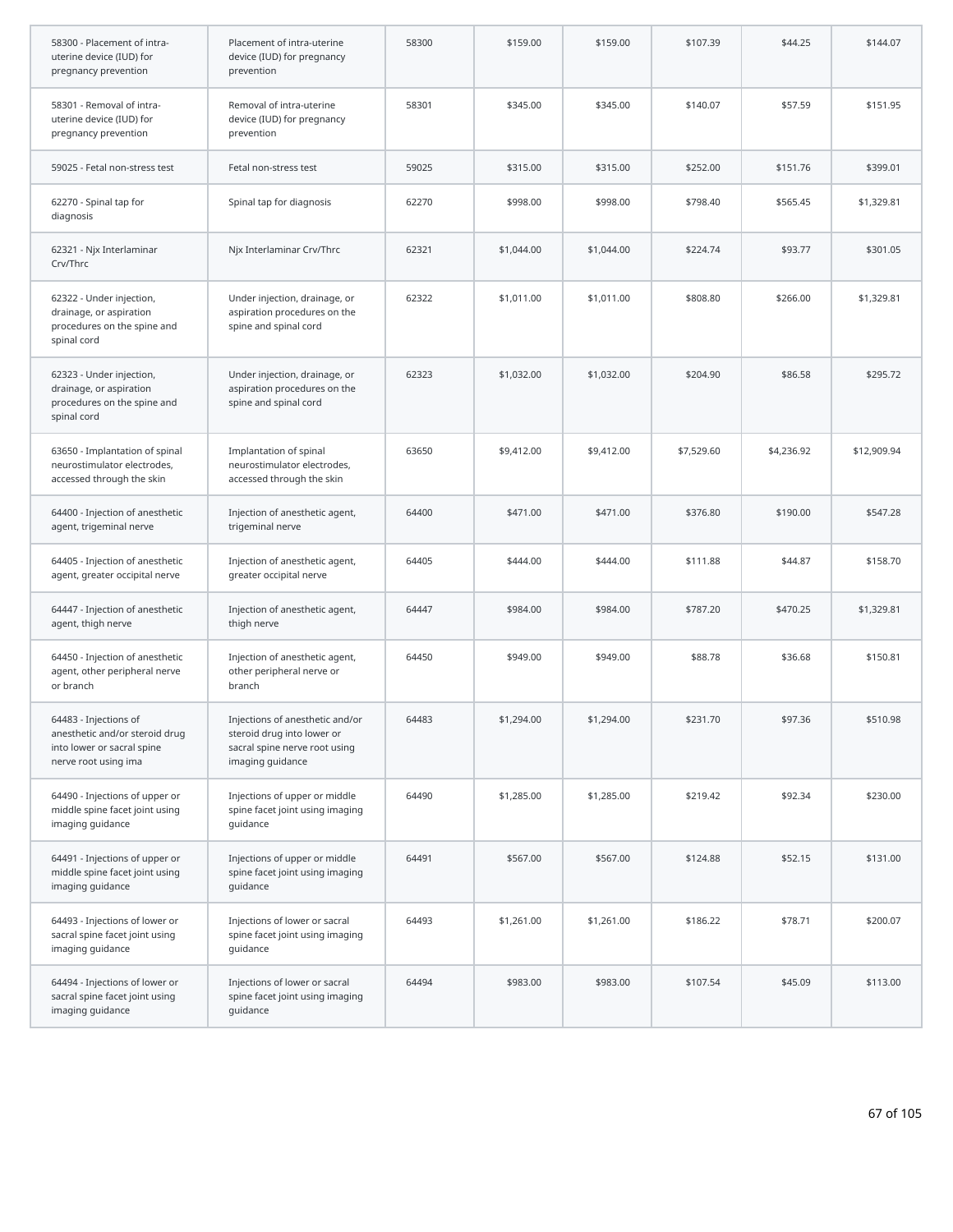| 64615 - Injection of chemical<br>for destruction of facial and<br>neck nerve muscles on both<br>sides of face | Injection of chemical for<br>destruction of facial and neck<br>nerve muscles on both sides<br>of face                                | 64615 | \$540.00   | \$540.00   | \$432.00   | \$232.71 | \$547.28   |
|---------------------------------------------------------------------------------------------------------------|--------------------------------------------------------------------------------------------------------------------------------------|-------|------------|------------|------------|----------|------------|
| 64616 - Injection of chemical<br>for destruction of nerve<br>muscles on one side of neck<br>excluding voice b | Injection of chemical for<br>destruction of nerve muscles<br>on one side of neck excluding<br>voice box accessed through<br>the skin | 64616 | \$521.00   | \$521.00   | \$224.27   | \$90.88  | \$238.00   |
| 64633 - Destruction of upper<br>or middle spinal facet joint<br>nerves using imaging<br>guidance              | Destruction of upper or<br>middle spinal facet joint<br>nerves using imaging<br>guidance                                             | 64633 | \$2,737.00 | \$2,737.00 | \$466.28   | \$196.97 | \$550.56   |
| 64634 - Destruction of upper<br>or middle spinal facet joint<br>nerves with imaging guidance                  | Destruction of upper or<br>middle spinal facet joint<br>nerves with imaging guidance                                                 | 64634 | \$2,308.00 | \$2,308.00 | \$141.48   | \$59.23  | \$250.84   |
| 64635 - Destruction of lower<br>or sacral spinal facet joint<br>nerves using imaging<br>guidance              | Destruction of lower or sacral<br>spinal facet joint nerves using<br>imaging guidance                                                | 64635 | \$2,733.00 | \$2,733.00 | \$459.78   | \$194.36 | \$541.15   |
| 64636 - Destruction of lower<br>or sacral spinal facet joint<br>nerves with imaging guidance                  | Destruction of lower or sacral<br>spinal facet joint nerves with<br>imaging guidance                                                 | 64636 | \$2,395.00 | \$2,395.00 | \$124.14   | \$52.02  | \$225.75   |
| 65855 - Laser repair to<br>improve eye fluid flow, 1 or<br>more sessions                                      | Laser repair to improve eye<br>fluid flow, 1 or more sessions                                                                        | 65855 | \$1,040.00 | \$1,040.00 | \$832.00   | \$436.00 | \$1,055.86 |
| 66821 - Removal of recurring<br>cataract in lens capsule using<br>laser                                       | Removal of recurring cataract<br>in lens capsule using laser                                                                         | 66821 | \$1,190.00 | \$1,190.00 | \$952.00   | \$448.96 | \$1,055.86 |
| 67028 - Injection of drug into<br>eye                                                                         | Injection of drug into eye                                                                                                           | 67028 | \$730.00   | \$730.00   | \$201.38   | \$78.44  | \$354.96   |
| 67210 - Laser destruction of<br>retinal growth, 1 or more<br>sessions                                         | Laser destruction of retinal<br>growth, 1 or more sessions                                                                           | 67210 | \$1,470.00 | \$1,470.00 | \$1,176.00 | \$448.96 | \$1,176.00 |
| 67228 - Laser destruction of<br>leaking retinal blood vessels, 1<br>or more sessions                          | Laser destruction of leaking<br>retinal blood vessels, 1 or<br>more sessions                                                         | 67228 | \$1,492.00 | \$1,492.00 | \$1,193.60 | \$448.96 | \$1,329.87 |
| 69200 - Removal of foreign<br>body from ear canal                                                             | Removal of foreign body from<br>ear canal                                                                                            | 69200 | \$229.00   | \$229.00   | \$97.44    | \$40.96  | \$163.19   |
| 69209 - Removal of impacted<br>ear wax by washing                                                             | Removal of impacted ear wax<br>by washing                                                                                            | 69209 | \$104.00   | \$104.00   | \$26.27    | \$12.92  | \$30.00    |
| 69210 - Removal of impact ear<br>wax, one ear                                                                 | Removal of impact ear wax,<br>one ear                                                                                                | 69210 | \$133.00   | \$133.00   | \$69.30    | \$28.47  | \$73.00    |
| 90832 - Psychotherapy, 30<br>minutes with patient and/or<br>family member                                     | Psychotherapy, 30 minutes<br>with patient and/or family<br>member                                                                    | 90832 | \$276.00   | \$276.00   | \$220.80   | \$82.00  | \$280.02   |
| 90834 - Psychotherapy, 45<br>minutes with patient and/or<br>family member                                     | Psychotherapy, 45 minutes<br>with patient and/or family<br>member                                                                    | 90834 | \$307.00   | \$307.00   | \$245.60   | \$109.00 | \$280.02   |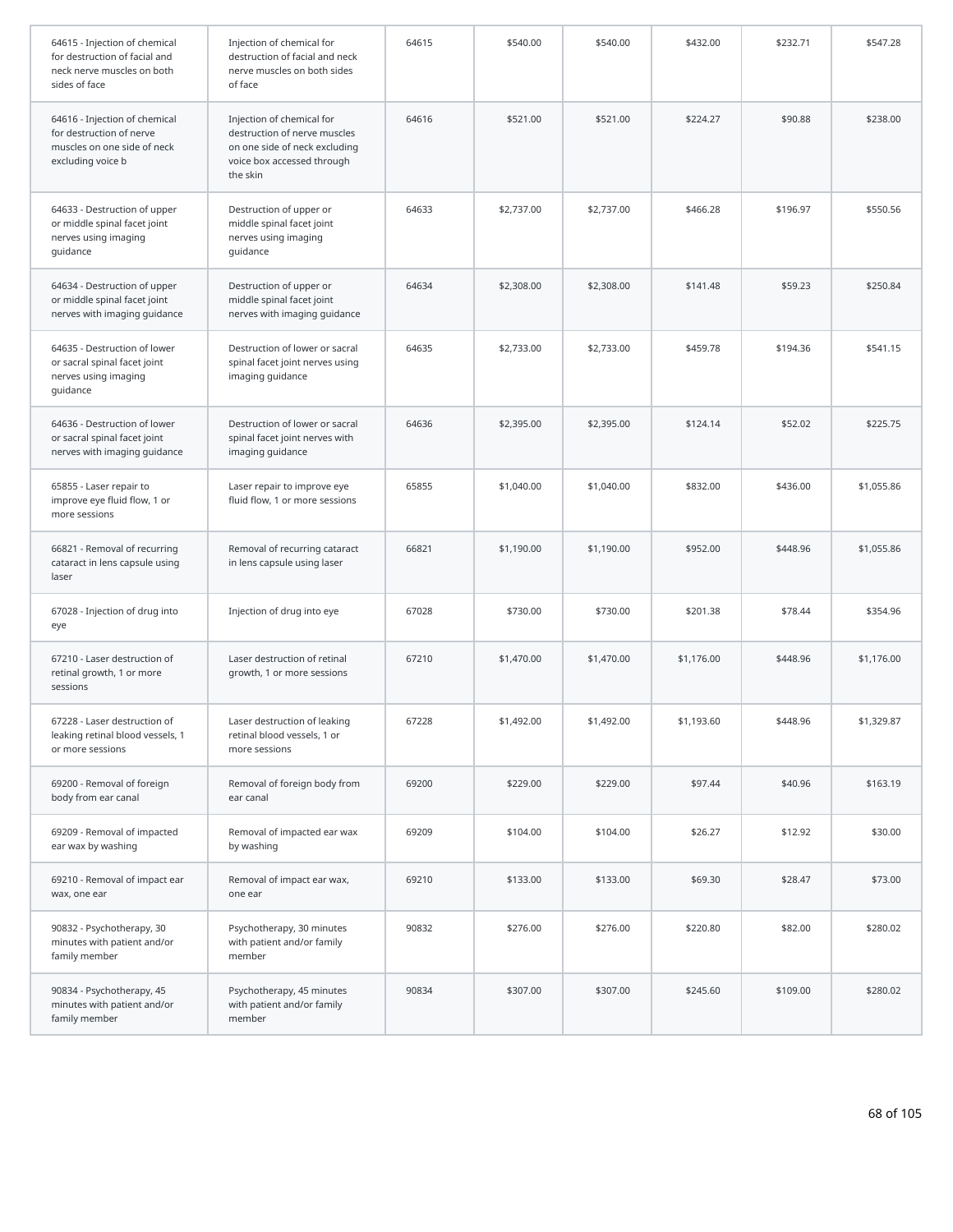| 90837 - Psychotherapy, 60<br>minutes with patient and/or<br>family member                                | Psychotherapy, 60 minutes<br>with patient and/or family<br>member                                | 90837 | \$369.00   | \$369.00   | \$295.20   | \$119.07 | \$295.20   |
|----------------------------------------------------------------------------------------------------------|--------------------------------------------------------------------------------------------------|-------|------------|------------|------------|----------|------------|
| 90846 - Family psychotherapy                                                                             | Family psychotherapy                                                                             | 90846 | \$333.00   | \$333.00   | \$266.40   | \$119.07 | \$280.02   |
| 90847 - Family psychotherapy<br>including patient                                                        | Family psychotherapy<br>including patient                                                        | 90847 | \$339.00   | \$339.00   | \$271.20   | \$119.07 | \$280.02   |
| 90853 - Group psychotherapy                                                                              | Group psychotherapy                                                                              | 90853 | \$155.00   | \$155.00   | \$124.00   | \$33.00  | \$156.90   |
| 95810 - Sleep monitoring of<br>patient (6 years or older) in<br>sleep lab                                | Sleep monitoring of patient (6<br>years or older) in sleep lab                                   | 95810 | \$2,229.00 | \$2,229.00 | \$1,783.20 | \$819.60 | \$1,927.51 |
| 99205 - New patient office or<br>other outpatient visit, typically<br>60 minutes                         | New patient office or other<br>outpatient visit, typically 60<br>minutes                         | 99205 | \$310.00   | \$310.00   | \$248.00   | \$160.06 | \$328.00   |
| 99211 - Established patient<br>office or other outpatient visit,<br>typically 5 minutes                  | Established patient office or<br>other outpatient visit, typically<br>5 minutes                  | 99211 | \$143.00   | \$143.00   | \$114.40   | \$8.14   | \$114.40   |
| 99383 - Initial new patient<br>preventive medicine<br>evaluation, age 5 through 11<br>years              | Initial new patient preventive<br>medicine evaluation, age 5<br>through 11 years                 | 99383 | \$234.00   | \$234.00   | \$187.20   | \$74.52  | \$187.20   |
| 99384 - Initial new patient<br>preventive medicine<br>evaluation, age 12 through 17<br>years             | Initial new patient preventive<br>medicine evaluation, age 12<br>through 17 years                | 99384 | \$269.00   | \$269.00   | \$215.20   | \$87.72  | \$215.20   |
| 99385 - Initial new patient<br>preventive medicine<br>evaluation age 18-39 years                         | Initial new patient preventive<br>medicine evaluation age 18-39<br>years                         | 99385 | \$260.00   | \$260.00   | \$208.00   | \$84.05  | \$208.00   |
| 99386 - Initial new patient<br>preventive medicine<br>evaluation age 40-64 years                         | Initial new patient preventive<br>medicine evaluation age 40-64<br>years                         | 99386 | \$313.00   | \$313.00   | \$250.40   | \$102.17 | \$250.40   |
| 99391 - Established patient<br>periodic preventive medicine<br>examination infant younger<br>than 1 year | Established patient periodic<br>preventive medicine<br>examination infant younger<br>than 1 year | 99391 | \$186.00   | \$186.00   | \$148.80   | \$60.07  | \$149.00   |
| 99392 - Established patient<br>periodic preventive medicine<br>examination, age 1 through 4<br>years     | Established patient periodic<br>preventive medicine<br>examination, age 1 through 4<br>years     | 99392 | \$203.00   | \$203.00   | \$162.40   | \$65.76  | \$162.40   |
| 99393 - Established patient<br>periodic preventive medicine<br>examination, age 5 through 11<br>years    | Established patient periodic<br>preventive medicine<br>examination, age 5 through 11<br>years    | 99393 | \$203.00   | \$203.00   | \$162.40   | \$65.76  | \$162.40   |
| 99394 - Established patient<br>periodic preventive medicine<br>examination, age 12 through<br>17 years   | Established patient periodic<br>preventive medicine<br>examination, age 12 through<br>17 years   | 99394 | \$229.00   | \$229.00   | \$183.20   | \$74.52  | \$183.20   |
| 99395 - Established patient<br>periodic preventive medicine<br>examination age 18-39 years               | Established patient periodic<br>preventive medicine<br>examination age 18-39 years               | 99395 | \$231.00   | \$231.00   | \$184.80   | \$76.82  | \$184.80   |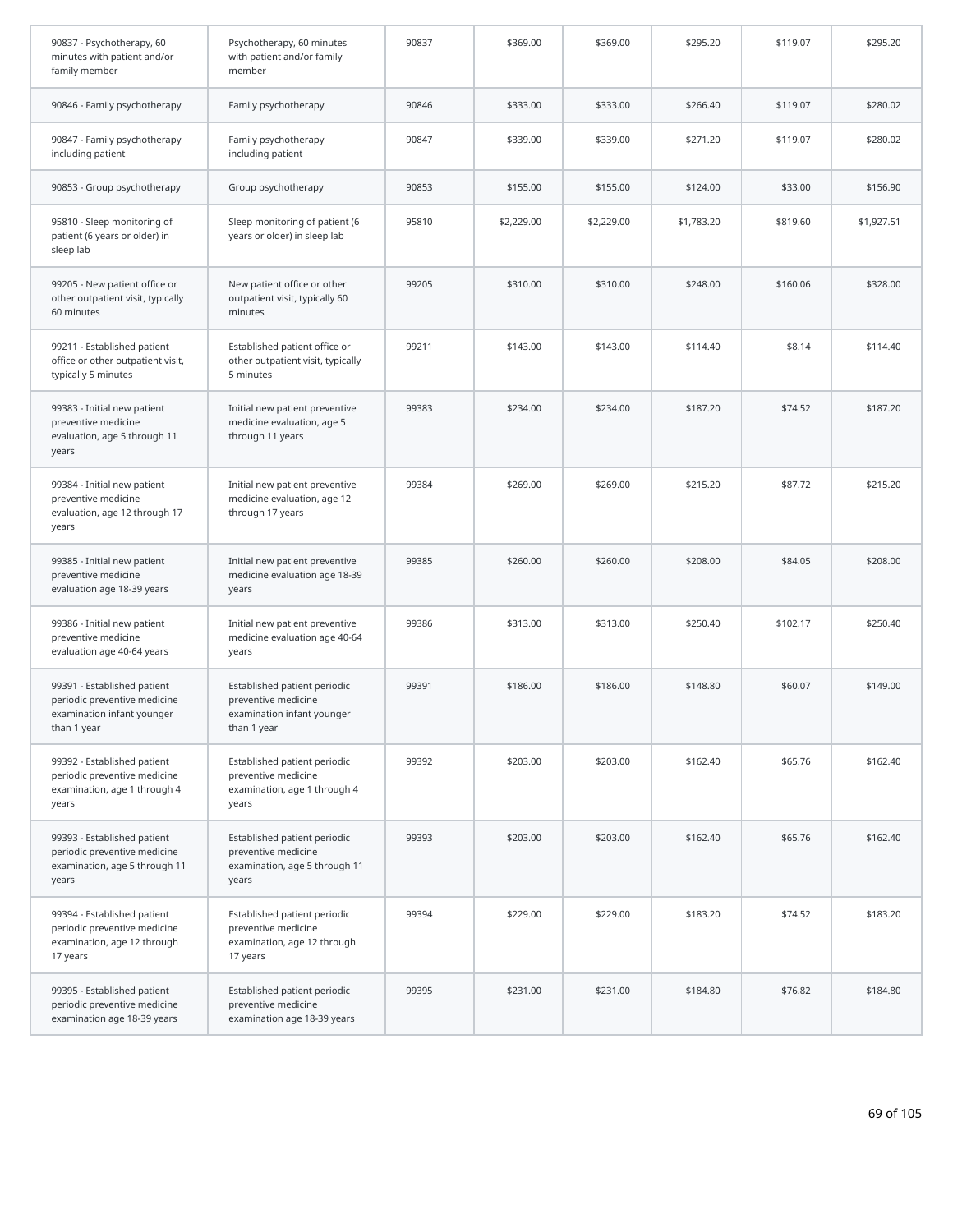| 99396 - Established patient<br>periodic preventive medicine<br>examination age 40-64 years                    | Established patient periodic<br>preventive medicine<br>examination age 40-64 years                            | 99396 | \$254.00 | \$254.00 | \$203.20 | \$83.42  | \$203.20 |
|---------------------------------------------------------------------------------------------------------------|---------------------------------------------------------------------------------------------------------------|-------|----------|----------|----------|----------|----------|
| Drainage of abscess                                                                                           | Drainage of abscess                                                                                           | 10060 | \$406.00 | \$406.00 | \$198.73 | \$89.60  | \$217.00 |
| Drainage of multiple abscess                                                                                  | Drainage of multiple abscess                                                                                  | 10061 | \$729.00 | \$729.00 | \$366.74 | \$157.69 | \$395.00 |
| Removal of foreign body from<br>tissue, accessed beneath the<br>skin                                          | Removal of foreign body from<br>tissue, accessed beneath the<br>skin                                          | 10120 | \$616.00 | \$616.00 | \$197.18 | \$90.62  | \$223.00 |
| Removal of single thickened<br>skin growth                                                                    | Removal of single thickened<br>skin growth                                                                    | 11055 | \$285.00 | \$285.00 | \$33.20  | \$13.74  | \$52.90  |
| Repair of wound (7.6 to 12.5<br>centimeters) of the scalp,<br>neck, underarms, genitals,<br>trunk, arms and/o | Repair of wound (7.6 to 12.5<br>centimeters) of the scalp,<br>neck, underarms, genitals,<br>trunk, arms and/o | 12004 | \$369.00 | \$369.00 | \$295.20 | \$159.98 | \$376.24 |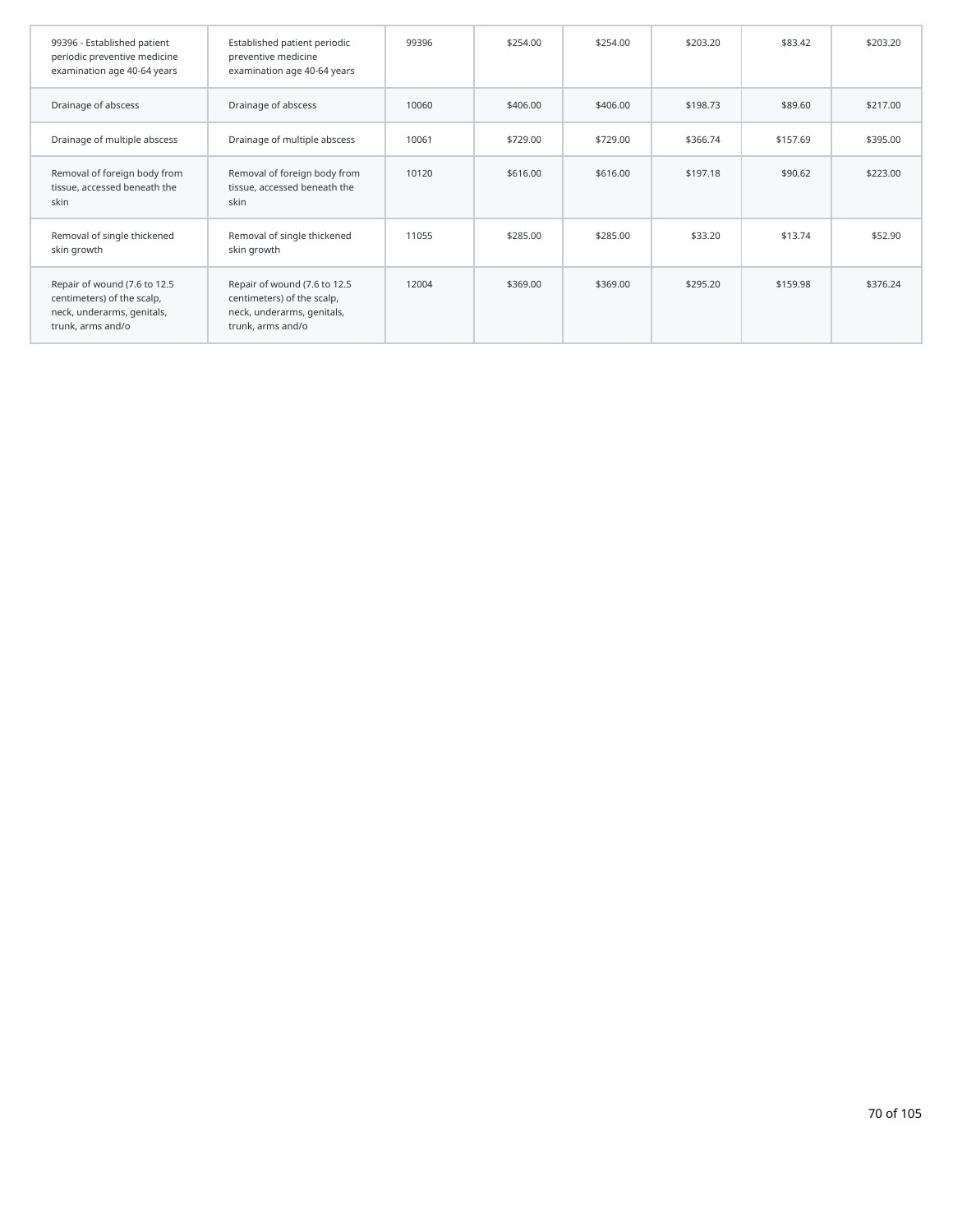| Shoppable Service                                                                                             | Service                                                                                                            | Code  | Gross      | Cash<br><b>Discount</b> | Negotiated<br>Rate | Min      | Max      |
|---------------------------------------------------------------------------------------------------------------|--------------------------------------------------------------------------------------------------------------------|-------|------------|-------------------------|--------------------|----------|----------|
| 10160 - Aspiration of abscess,<br>blood accumulation, blister, or<br>cyst                                     | Aspiration of abscess, blood<br>accumulation, blister, or cyst                                                     | 10160 | \$585.00   | \$585.00                | \$308.16           | \$308.16 | \$747.58 |
| 11056 - Removal of 2 to 4<br>thickened skin growths                                                           | Removal of 2 to 4 thickened<br>skin growths                                                                        | 11056 | \$296.00   | \$296.00                | \$22.74            | \$19.47  | \$67.53  |
| 11102 - Tangential biopsy of<br>skin single lesion                                                            | TANGNTL BX SKIN SINGLE LES                                                                                         | 11102 | \$273.00   | \$273.00                | \$159.98           | \$159.98 | \$376.24 |
| 11104 - Punch biopsy of skin<br>single lesion                                                                 | PUNCH BX SKIN SINGLE<br>LESION                                                                                     | 11104 | \$289.00   | \$289.00                | \$47.04            | \$40.37  | \$150.70 |
| 11200 - Removal of up to and<br>including 15 skin tags                                                        | Removal of up to and<br>including 15 skin tags                                                                     | 11200 | \$369.00   | \$369.00                | \$69.92            | \$64.88  | \$159.00 |
| 11402 - Removal of growth<br>(1.1 to 2.0 centimeters) of the<br>trunk, arms, or legs                          | Removal of growth (1.1 to 2.0<br>centimeters) of the trunk,<br>arms, or legs                                       | 11402 | \$1,021.00 | \$1,021.00              | \$108.59           | \$98.96  | \$235.98 |
| 11440 - Removal of growth<br>(0.5 centimeters or less) of the<br>face, ears, eyelids, nose, lips,<br>or mouth | Removal of growth (0.5<br>centimeters or less) of the<br>face, ears, eyelids, nose, lips,<br>or mouth              | 11440 | \$1,006.00 | \$1,006.00              | \$97.84            | \$90.60  | \$214.04 |
| 11720 - Removal of tissue from<br>1 to 5 finger or toe nails                                                  | Removal of tissue from 1 to 5<br>finger or toe nails                                                               | 11720 | \$106.00   | \$106.00                | \$14.30            | \$12.51  | \$37.14  |
| 11721 - Removal of tissue from<br>6 or more finger or toe nails                                               | Removal of tissue from 6 or<br>more finger or toe nails                                                            | 11721 | \$122.00   | \$122.00                | \$24.51            | \$21.02  | \$58.53  |
| 11730 - Separation of nail<br>plate from nail bed                                                             | Separation of nail plate from<br>nail bed                                                                          | 11730 | \$344.00   | \$344.00                | \$53.35            | \$46.53  | \$119.30 |
| 11750 - Removal of nail                                                                                       | Removal of nail                                                                                                    | 11750 | \$616.00   | \$616.00                | \$98.47            | \$88.26  | \$288.13 |
| 11981 - Insertion of drug<br>delivery implant into tissue                                                     | Insertion of drug delivery<br>implant into tissue                                                                  | 11981 | \$281.00   | \$281.00                | \$60.88            | \$53.78  | \$174.45 |
| 11982 - Removal of drug<br>delivery implant from tissue                                                       | Removal of drug delivery<br>implant from tissue                                                                    | 11982 | \$660.00   | \$660.00                | \$71.83            | \$63.41  | \$203.71 |
| 11983 - Removal with<br>reinsertion of drug delivery<br>implant into tissue                                   | Removal with reinsertion of<br>drug delivery implant into<br>tissue                                                | 11983 | \$777.00   | \$777.00                | \$99.53            | \$88.27  | \$312.89 |
| 12001 - Repair of wound (2.5<br>centimeters or less) of the<br>scalp, neck, underarms, trunk,<br>arms and/or  | Repair of wound (2.5<br>centimeters or less) of the<br>scalp, neck, underarms, trunk,<br>arms and/or legs          | 12001 | \$326.00   | \$326.00                | \$42.76            | \$37.82  | \$202.59 |
| 12002 - Repair of wound (2.6<br>to 7.5 centimeters) of the<br>scalp, neck, underarms,<br>genitals, trunk, arm | Repair of wound (2.6 to 7.5<br>centimeters) of the scalp,<br>neck, underarms, genitals,<br>trunk, arms and/or legs | 12002 | \$347.00   | \$347.00                | \$56.62            | \$49.96  | \$217.22 |
| 12011 - Repair of wound (2.5<br>centimeters or less) of the<br>face, ears, eyelids, nose, lips,<br>and/or muc | Repair of wound (2.5<br>centimeters or less) of the<br>face, ears, eyelids, nose, lips,<br>and/or mucous membranes | 12011 | \$342.00   | \$342.00                | \$53.29            | \$47.04  | \$216.09 |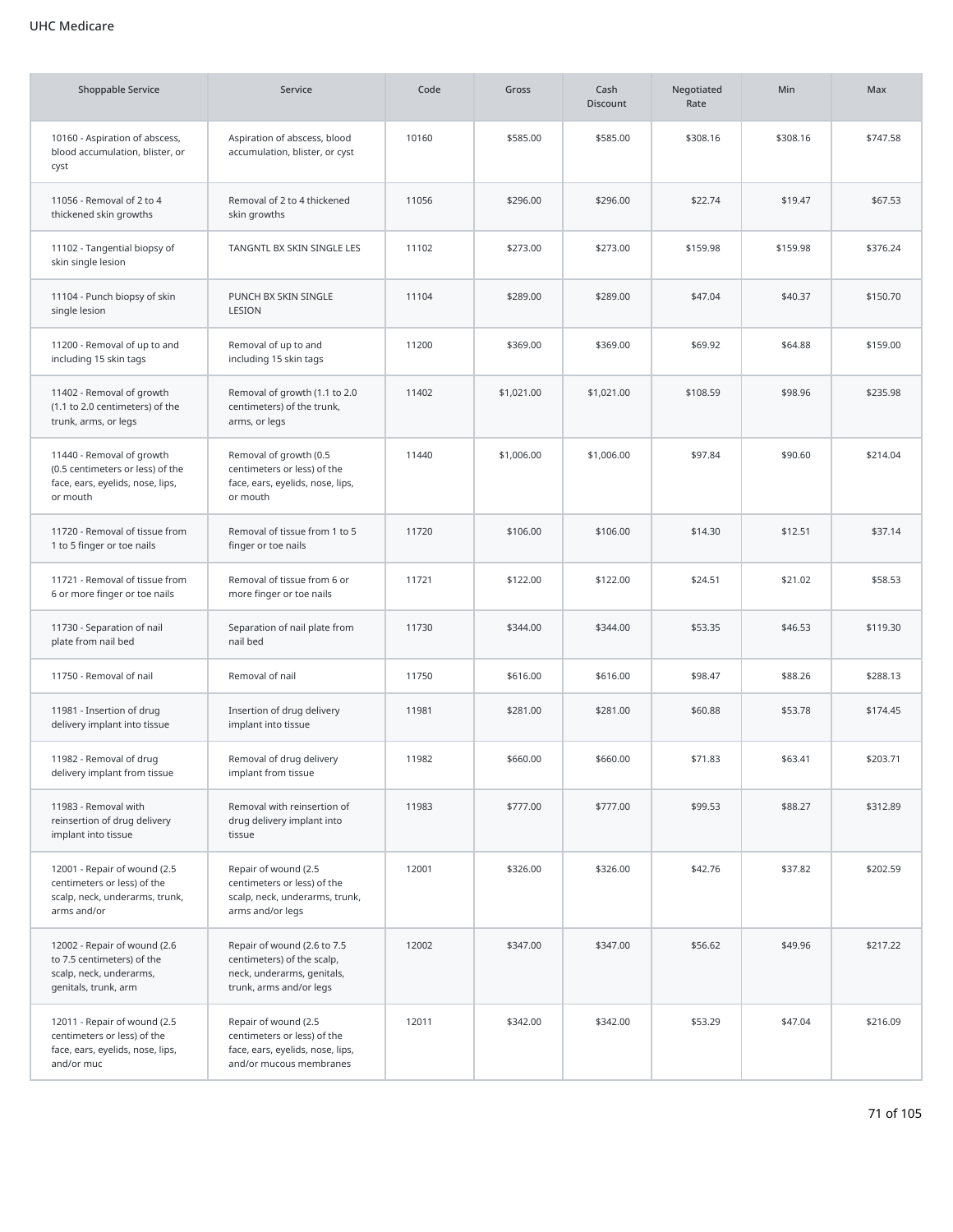| 12013 - Repair of wound (2.6<br>to 5.0 centimeters) of the face,<br>ears, eyelids, nose, lips, and/or<br>muco | Repair of wound (2.6 to 5.0<br>centimeters) of the face, ears,<br>eyelids, nose, lips, and/or<br>mucous membranes                                                                                                        | 12013 | \$347.00   | \$347.00   | \$56.21    | \$49.22    | \$236.35   |
|---------------------------------------------------------------------------------------------------------------|--------------------------------------------------------------------------------------------------------------------------------------------------------------------------------------------------------------------------|-------|------------|------------|------------|------------|------------|
| 15271 - Application of skin<br>substitute (wound surface up<br>to 100 sq cm) to trunk, arms,<br>or legs (firs | Application of skin substitute<br>(wound surface up to 100 sq<br>cm) to trunk, arms, or legs<br>(first 25 sq cm or less)                                                                                                 | 15271 | \$2,404.00 | \$2,404.00 | \$1,528.47 | \$294.93   | \$3,594.61 |
| 15275 - Application of skin<br>substitute (wound surface up<br>to 100 sq cm) to face, scalp,<br>eyelids, mout | Application of skin substitute<br>(wound surface up to 100 sq<br>cm) to face, scalp, eyelids,<br>mouth, neck, ears, eye region,<br>genitals, hands, feet, and/or<br>multiple fingers or toes (first<br>25 sq cm or less) | 15275 | \$2,423.00 | \$2,423.00 | \$1,528.47 | \$308.64   | \$3,594.61 |
| 17000 - Destruction of skin<br>growth                                                                         | Destruction of skin growth                                                                                                                                                                                               | 17000 | \$339.00   | \$339.00   | \$51.08    | \$46.56    | \$110.44   |
| 17110 - Destruction of up to 14<br>skin growths                                                               | Destruction of up to 14 skin<br>growths                                                                                                                                                                                  | 17110 | \$361.00   | \$361.00   | \$63.48    | \$57.16    | \$137.86   |
| 20526 - Injection of carpal<br>tunnel                                                                         | Injection of carpal tunnel                                                                                                                                                                                               | 20526 | \$450.00   | \$450.00   | \$232.71   | \$140.00   | \$547.28   |
| 20550 - Injections of tendon<br>sheath, ligament, or muscle<br>membrane                                       | Injections of tendon sheath,<br>ligament, or muscle<br>membrane                                                                                                                                                          | 20550 | \$424.00   | \$424.00   | \$37.94    | \$33.29    | \$97.92    |
| 20551 - Injections of tendon<br>attachment to bone                                                            | Injections of tendon<br>attachment to bone                                                                                                                                                                               | 20551 | \$426.00   | \$426.00   | \$38.59    | \$33.88    | \$102.95   |
| 20552 - Injections of trigger<br>points in 1 or 2 muscles                                                     | Injections of trigger points in 1<br>or 2 muscles                                                                                                                                                                        | 20552 | \$422.00   | \$422.00   | \$36.98    | \$32.39    | \$94.56    |
| 20553 - Injections of trigger<br>points in 3 or more muscles                                                  | Injections of trigger points in 3<br>or more muscles                                                                                                                                                                     | 20553 | \$430.00   | \$430.00   | \$41.87    | \$36.96    | \$106.23   |
| 20600 - Aspiration and/or<br>injection of small joint or joint<br>capsule                                     | Aspiration and/or injection of<br>small joint or joint capsule                                                                                                                                                           | 20600 | \$419.00   | \$419.00   | \$34.69    | \$30.33    | \$79.00    |
| 20605 - Aspiration and/or<br>injection of medium joint or<br>joint capsule                                    | Aspiration and/or injection of<br>medium joint or joint capsule                                                                                                                                                          | 20605 | \$421.00   | \$421.00   | \$36.07    | \$31.68    | \$84.42    |
| 20610 - Aspiration and/or<br>injection of large joint or joint<br>capsule                                     | Aspiration and/or injection of<br>large joint or joint capsule                                                                                                                                                           | 20610 | \$433.00   | \$433.00   | \$43.77    | \$38.78    | \$103.55   |
| 25600 - Closed treatment of<br>broken forearm bones                                                           | Closed treatment of broken<br>forearm bones                                                                                                                                                                              | 25600 | \$786.00   | \$786.00   | \$296.83   | \$280.27   | \$686.00   |
| 26055 - Incision of tendon<br>covering                                                                        | Incision of tendon covering                                                                                                                                                                                              | 26055 | \$2,385.00 | \$2,385.00 | \$1,240.64 | \$1,240.64 | \$2,917.72 |
| 26600 - Closed treatment of<br>fracture hand bone                                                             | Closed treatment of fracture<br>hand bone                                                                                                                                                                                | 26600 | \$736.00   | \$736.00   | \$264.19   | \$248.20   | \$611.00   |
| 27093 - Injection of dye for X-<br>ray imaging of hip joint                                                   | Injection of dye for X-ray<br>imaging of hip joint                                                                                                                                                                       | 27093 | \$223.00   | \$223.00   | \$67.56    | \$59.03    | \$365.01   |
| 27096 - Injection procedure<br>into sacroiliac joint for<br>anesthetic or steroid                             | Injection procedure into<br>sacroiliac joint for anesthetic<br>or steroid                                                                                                                                                | 27096 | \$1,556.00 | \$1,556.00 | \$80.93    | \$72.62    | \$344.24   |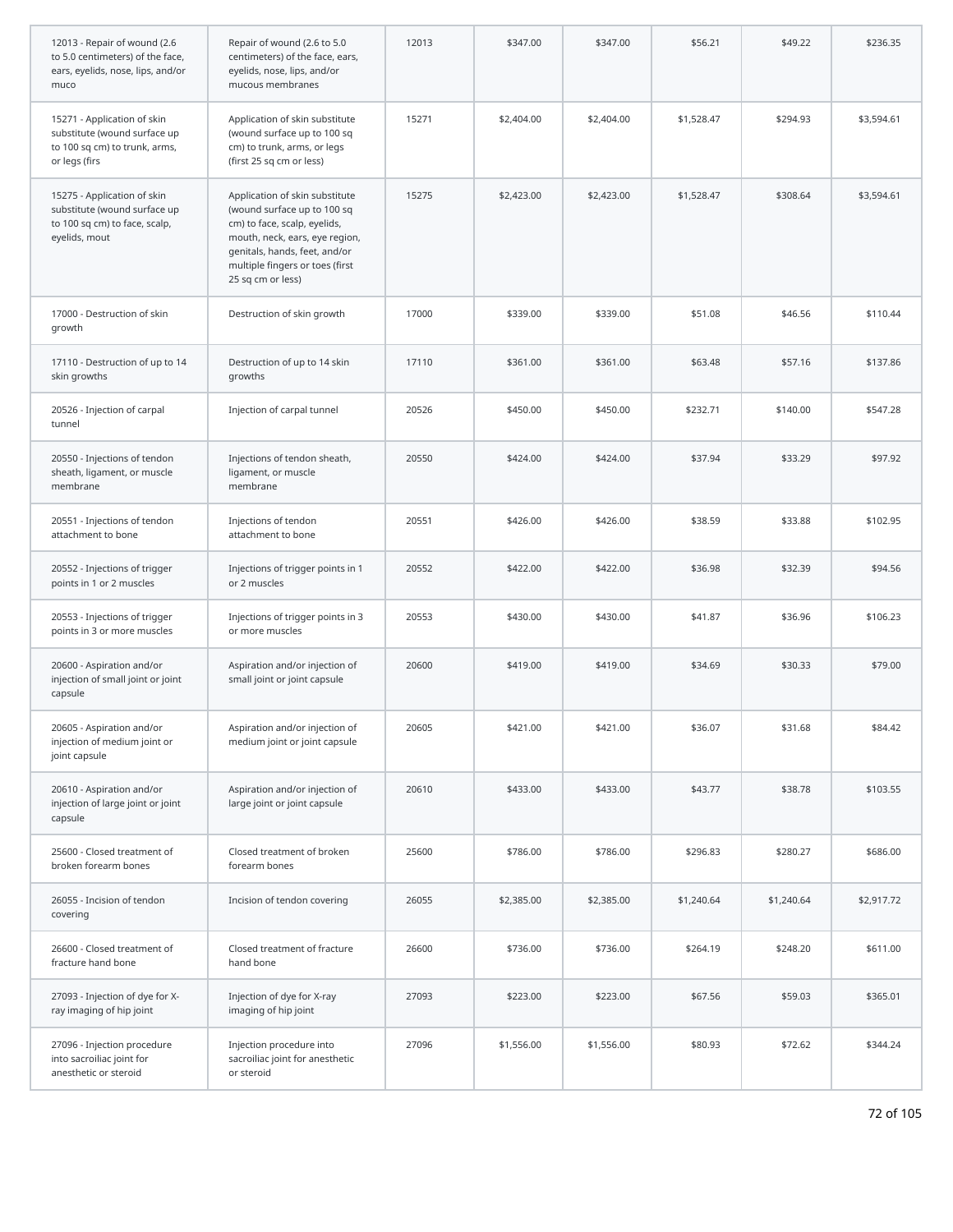| 27786 - Closed treatment of<br>broken ankle                                                                   | Closed treatment of broken<br>ankle                                                                          | 27786 | \$748.00   | \$748.00   | \$270.77   | \$250.74   | \$683.00   |
|---------------------------------------------------------------------------------------------------------------|--------------------------------------------------------------------------------------------------------------|-------|------------|------------|------------|------------|------------|
| 28285 - Correction of toe joint<br>deformity                                                                  | Correction of toe joint<br>deformity                                                                         | 28285 | \$4,586.00 | \$4,586.00 | \$2,522.01 | \$2,522.01 | \$5,931.21 |
| 28470 - Closed treatment of<br>broken foot bone                                                               | Closed treatment of broken<br>foot bone                                                                      | 28470 | \$630.00   | \$630.00   | \$193.07   | \$183.72   | \$504.00   |
| 28820 - Amputation of foot                                                                                    | Amputation of foot                                                                                           | 28820 | \$4,443.00 | \$4,443.00 | \$2,522.01 | \$1,004.00 | \$5,931.21 |
| 29445 - Application of rigid<br>total contact leg cast                                                        | Application of rigid total<br>contact leg cast                                                               | 29445 | \$512.00   | \$512.00   | \$214.89   | \$214.89   | \$505.38   |
| 29580 - Strapping, Unna boot                                                                                  | Strapping, Unna boot                                                                                         | 29580 | \$241.00   | \$241.00   | \$26.31    | \$23.06    | \$77.66    |
| 31575 - Diagnostic<br>examination of voice box<br>using flexible endoscope                                    | Diagnostic examination of<br>voice box using flexible<br>endoscope                                           | 31575 | \$341.00   | \$341.00   | \$146.48   | \$146.48   | \$344.49   |
| 32555 - Removal of fluid from<br>chest cavity with imaging<br>guidance                                        | Removal of fluid from chest<br>cavity with imaging guidance                                                  | 32555 | \$1,083.00 | \$1,083.00 | \$482.60   | \$482.60   | \$1,134.98 |
| 36556 - Insertion of central<br>venous catheter for infusion,<br>patient 5 years or older                     | Insertion of central venous<br>catheter for infusion, patient 5<br>years or older                            | 36556 | \$1,686.00 | \$1,686.00 | \$2,549.87 | \$379.00   | \$5,996.72 |
| 49083 - Drainage of fluid from<br>abdominal cavity using<br>imaging guidance                                  | Drainage of fluid from<br>abdominal cavity using<br>imaging guidance                                         | 49083 | \$1,284.00 | \$1,284.00 | \$721.39   | \$721.39   | \$1,696.54 |
| 51701 - Insertion of temporary<br>bladder catheter                                                            | Insertion of temporary<br>bladder catheter                                                                   | 51701 | \$197.00   | \$197.00   | \$99.75    | \$80.00    | \$234.60   |
| 51702 - Insertion of indwelling<br>bladder catheter                                                           | Insertion of indwelling bladder<br>catheter                                                                  | 51702 | \$197.00   | \$197.00   | \$24.85    | \$22.23    | \$150.81   |
| 51705 - Removal of skin suture<br>with change of bladder tube                                                 | Removal of skin suture with<br>change of bladder tube                                                        | 51705 | \$420.00   | \$420.00   | \$237.14   | \$169.00   | \$557.71   |
| 51798 - Ultrasound<br>measurement of bladder<br>capacity after voiding                                        | Ultrasound measurement of<br>bladder capacity after voiding                                                  | 51798 | \$102.00   | \$102.00   | \$49.59    | \$18.00    | \$116.63   |
| 52000 - Diagnostic<br>examination of the bladder<br>and bladder canal (urethra)<br>using an endoscope         | Diagnostic examination of the<br>bladder and bladder canal<br>(urethra) using an endoscope                   | 52000 | \$950.00   | \$950.00   | \$512.14   | \$512.14   | \$1,204.45 |
| 52310 - Removal of foreign<br>body, stone, or stent from<br>bladder canal (urethra) or<br>bladder using an en | Removal of foreign body,<br>stone, or stent from bladder<br>canal (urethra) or bladder<br>using an endoscope | 52310 | \$2,788.00 | \$2,788.00 | \$1,597.63 | \$591.05   | \$3,757.27 |
| 55250 - Removal of sperm<br>duct                                                                              | Removal of sperm duct                                                                                        | 55250 | \$2,900.00 | \$2,900.00 | \$1,597.63 | \$1,597.63 | \$3,757.27 |
| 55700 - Biopsy of prostate<br>gland                                                                           | Biopsy of prostate gland                                                                                     | 55700 | \$2,757.00 | \$2,757.00 | \$1,597.63 | \$453.55   | \$3,757.27 |
| 57454 - Biopsy and scraping of<br>the cervix using an endoscope                                               | Biopsy and scraping of the<br>cervix using an endoscope                                                      | 57454 | \$600.00   | \$600.00   | \$250.82   | \$250.82   | \$589.86   |
| 58100 - Biopsy of uterine<br>lining                                                                           | Biopsy of uterine lining                                                                                     | 58100 | \$350.00   | \$350.00   | \$61.63    | \$55.12    | \$168.83   |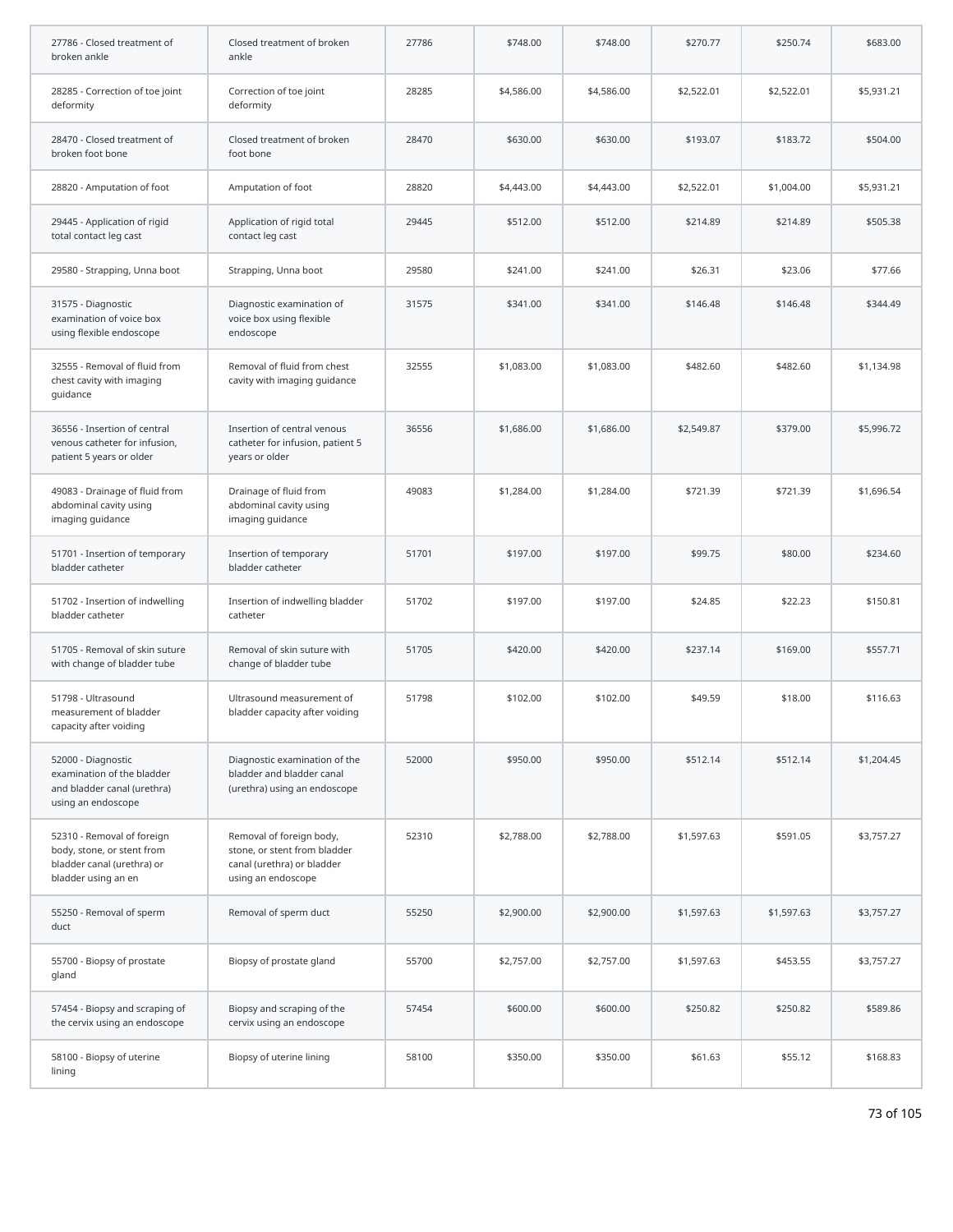| 58300 - Placement of intra-<br>uterine device (IUD) for<br>pregnancy prevention                               | Placement of intra-uterine<br>device (IUD) for pregnancy<br>prevention                                             | 58300 | \$159.00   | \$159.00   | \$50.59    | \$44.25    | \$144.07    |
|---------------------------------------------------------------------------------------------------------------|--------------------------------------------------------------------------------------------------------------------|-------|------------|------------|------------|------------|-------------|
| 58301 - Removal of intra-<br>uterine device (IUD) for<br>pregnancy prevention                                 | Removal of intra-uterine<br>device (IUD) for pregnancy<br>prevention                                               | 58301 | \$345.00   | \$345.00   | \$64.78    | \$57.59    | \$151.95    |
| 59025 - Fetal non-stress test                                                                                 | Fetal non-stress test                                                                                              | 59025 | \$315.00   | \$315.00   | \$151.76   | \$151.76   | \$399.01    |
| 62270 - Spinal tap for<br>diagnosis                                                                           | Spinal tap for diagnosis                                                                                           | 62270 | \$998.00   | \$998.00   | \$565.45   | \$565.45   | \$1,329.81  |
| 62321 - Njx Interlaminar<br>Crv/Thrc                                                                          | Njx Interlaminar Crv/Thrc                                                                                          | 62321 | \$1,044.00 | \$1,044.00 | \$104.55   | \$93.77    | \$301.05    |
| 62322 - Under injection,<br>drainage, or aspiration<br>procedures on the spine and<br>spinal cord             | Under injection, drainage, or<br>aspiration procedures on the<br>spine and spinal cord                             | 62322 | \$1,011.00 | \$1,011.00 | \$565.45   | \$266.00   | \$1,329.81  |
| 62323 - Under injection,<br>drainage, or aspiration<br>procedures on the spine and<br>spinal cord             | Under injection, drainage, or<br>aspiration procedures on the<br>spine and spinal cord                             | 62323 | \$1,032.00 | \$1,032.00 | \$96.52    | \$86.58    | \$295.72    |
| 63650 - Implantation of spinal<br>neurostimulator electrodes,<br>accessed through the skin                    | Implantation of spinal<br>neurostimulator electrodes,<br>accessed through the skin                                 | 63650 | \$9,412.00 | \$9,412.00 | \$5,489.44 | \$4,236.92 | \$12,909.94 |
| 64400 - Injection of anesthetic<br>agent, trigeminal nerve                                                    | Injection of anesthetic agent,<br>trigeminal nerve                                                                 | 64400 | \$471.00   | \$471.00   | \$232.71   | \$190.00   | \$547.28    |
| 64405 - Injection of anesthetic<br>agent, greater occipital nerve                                             | Injection of anesthetic agent,<br>greater occipital nerve                                                          | 64405 | \$444.00   | \$444.00   | \$50.23    | \$44.87    | \$158.70    |
| 64447 - Injection of anesthetic<br>agent, thigh nerve                                                         | Injection of anesthetic agent,<br>thigh nerve                                                                      | 64447 | \$984.00   | \$984.00   | \$565.45   | \$470.25   | \$1,329.81  |
| 64450 - Injection of anesthetic<br>agent, other peripheral nerve<br>or branch                                 | Injection of anesthetic agent,<br>other peripheral nerve or<br>branch                                              | 64450 | \$949.00   | \$949.00   | \$41.21    | \$36.68    | \$150.81    |
| 64483 - Injections of<br>anesthetic and/or steroid drug<br>into lower or sacral spine<br>nerve root using ima | Injections of anesthetic and/or<br>steroid drug into lower or<br>sacral spine nerve root using<br>imaging guidance | 64483 | \$1,294.00 | \$1,294.00 | \$108.31   | \$97.36    | \$510.98    |
| 64490 - Injections of upper or<br>middle spine facet joint using<br>imaging guidance                          | Injections of upper or middle<br>spine facet joint using imaging<br>guidance                                       | 64490 | \$1,285.00 | \$1,285.00 | \$102.48   | \$92.34    | \$230.00    |
| 64491 - Injections of upper or<br>middle spine facet joint using<br>imaging guidance                          | Injections of upper or middle<br>spine facet joint using imaging<br>quidance                                       | 64491 | \$567.00   | \$567.00   | \$58.60    | \$52.15    | \$131.00    |
| 64493 - Injections of lower or<br>sacral spine facet joint using<br>imaging guidance                          | Injections of lower or sacral<br>spine facet joint using imaging<br>guidance                                       | 64493 | \$1,261.00 | \$1,261.00 | \$87.29    | \$78.71    | \$200.07    |
| 64494 - Injections of lower or<br>sacral spine facet joint using<br>imaging guidance                          | Injections of lower or sacral<br>spine facet joint using imaging<br>guidance                                       | 64494 | \$983.00   | \$983.00   | \$50.56    | \$45.09    | \$113.00    |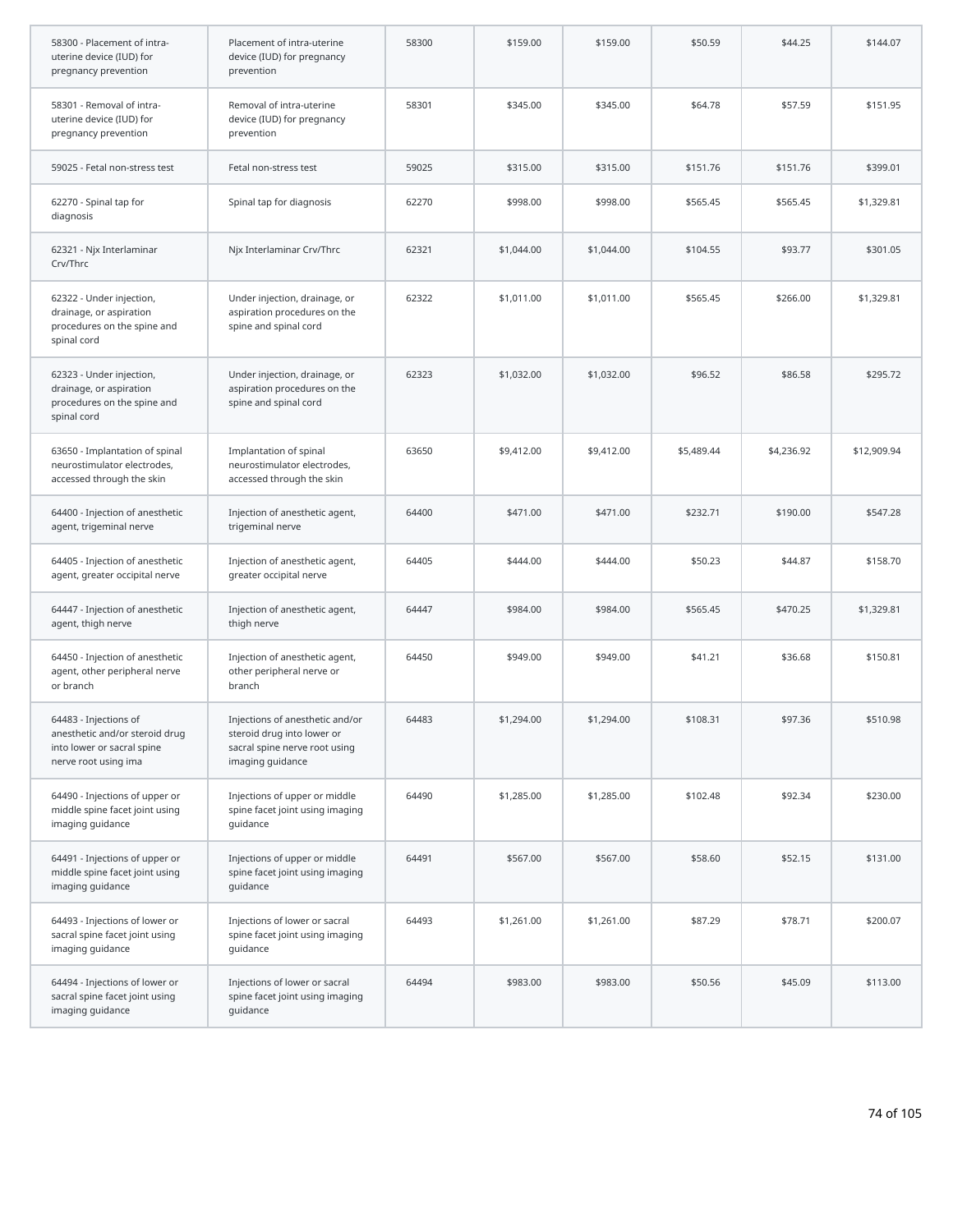| 64615 - Injection of chemical<br>for destruction of facial and<br>neck nerve muscles on both<br>sides of face | Injection of chemical for<br>destruction of facial and neck<br>nerve muscles on both sides<br>of face                                | 64615 | \$540.00   | \$540.00   | \$232.71 | \$232.71 | \$547.28   |
|---------------------------------------------------------------------------------------------------------------|--------------------------------------------------------------------------------------------------------------------------------------|-------|------------|------------|----------|----------|------------|
| 64616 - Injection of chemical<br>for destruction of nerve<br>muscles on one side of neck<br>excluding voice b | Injection of chemical for<br>destruction of nerve muscles<br>on one side of neck excluding<br>voice box accessed through<br>the skin | 64616 | \$521.00   | \$521.00   | \$99.55  | \$90.88  | \$238.00   |
| 64633 - Destruction of upper<br>or middle spinal facet joint<br>nerves using imaging<br>guidance              | Destruction of upper or<br>middle spinal facet joint<br>nerves using imaging<br>guidance                                             | 64633 | \$2,737.00 | \$2,737.00 | \$217.90 | \$196.97 | \$550.56   |
| 64634 - Destruction of upper<br>or middle spinal facet joint<br>nerves with imaging guidance                  | Destruction of upper or<br>middle spinal facet joint<br>nerves with imaging guidance                                                 | 64634 | \$2,308.00 | \$2,308.00 | \$66.50  | \$59.23  | \$250.84   |
| 64635 - Destruction of lower<br>or sacral spinal facet joint<br>nerves using imaging<br>guidance              | Destruction of lower or sacral<br>spinal facet joint nerves using<br>imaging guidance                                                | 64635 | \$2,733.00 | \$2,733.00 | \$215.10 | \$194.36 | \$541.15   |
| 64636 - Destruction of lower<br>or sacral spinal facet joint<br>nerves with imaging guidance                  | Destruction of lower or sacral<br>spinal facet joint nerves with<br>imaging guidance                                                 | 64636 | \$2,395.00 | \$2,395.00 | \$58.28  | \$52.02  | \$225.75   |
| 65855 - Laser repair to<br>improve eye fluid flow, 1 or<br>more sessions                                      | Laser repair to improve eye<br>fluid flow, 1 or more sessions                                                                        | 65855 | \$1,040.00 | \$1,040.00 | \$448.96 | \$436.00 | \$1,055.86 |
| 66821 - Removal of recurring<br>cataract in lens capsule using<br>laser                                       | Removal of recurring cataract<br>in lens capsule using laser                                                                         | 66821 | \$1,190.00 | \$1,190.00 | \$448.96 | \$448.96 | \$1,055.86 |
| 67028 - Injection of drug into<br>eye                                                                         | Injection of drug into eye                                                                                                           | 67028 | \$730.00   | \$730.00   | \$94.24  | \$78.44  | \$354.96   |
| 67210 - Laser destruction of<br>retinal growth, 1 or more<br>sessions                                         | Laser destruction of retinal<br>growth, 1 or more sessions                                                                           | 67210 | \$1,470.00 | \$1,470.00 | \$475.17 | \$448.96 | \$1,176.00 |
| 67228 - Laser destruction of<br>leaking retinal blood vessels, 1<br>or more sessions                          | Laser destruction of leaking<br>retinal blood vessels, 1 or<br>more sessions                                                         | 67228 | \$1,492.00 | \$1,492.00 | \$448.96 | \$448.96 | \$1,329.87 |
| 69200 - Removal of foreign<br>body from ear canal                                                             | Removal of foreign body from<br>ear canal                                                                                            | 69200 | \$229.00   | \$229.00   | \$44.86  | \$40.96  | \$163.19   |
| 69209 - Removal of impacted<br>ear wax by washing                                                             | Removal of impacted ear wax<br>by washing                                                                                            | 69209 | \$104.00   | \$104.00   | \$12.92  | \$12.92  | \$30.00    |
| 69210 - Removal of impact ear<br>wax, one ear                                                                 | Removal of impact ear wax,<br>one ear                                                                                                | 69210 | \$133.00   | \$133.00   | \$31.90  | \$28.47  | \$73.00    |
| 90832 - Psychotherapy, 30<br>minutes with patient and/or<br>family member                                     | Psychotherapy, 30 minutes<br>with patient and/or family<br>member                                                                    | 90832 | \$276.00   | \$276.00   | \$119.07 | \$82.00  | \$280.02   |
| 90834 - Psychotherapy, 45<br>minutes with patient and/or<br>family member                                     | Psychotherapy, 45 minutes<br>with patient and/or family<br>member                                                                    | 90834 | \$307.00   | \$307.00   | \$119.07 | \$109.00 | \$280.02   |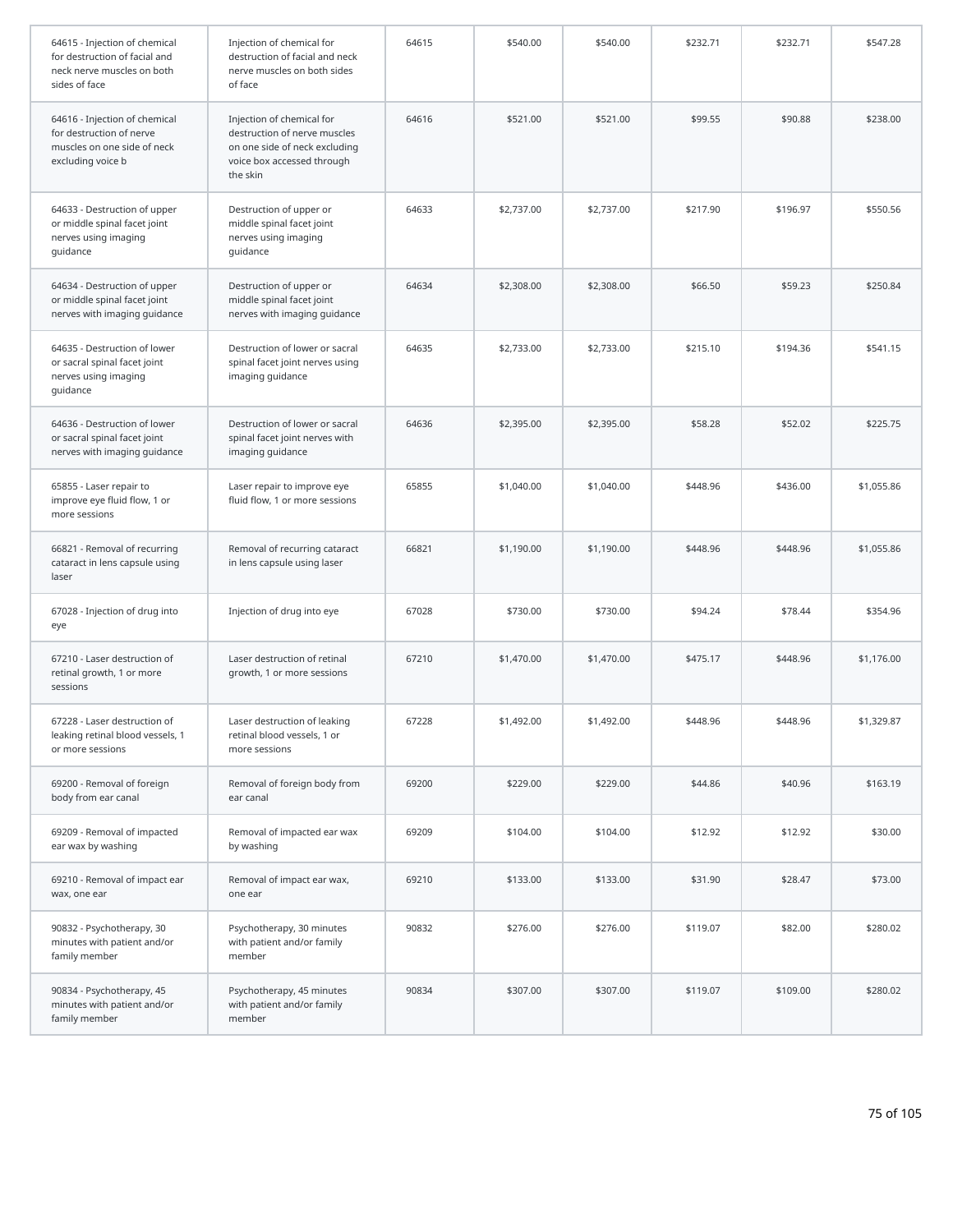| 90837 - Psychotherapy, 60<br>minutes with patient and/or<br>family member                                | Psychotherapy, 60 minutes<br>with patient and/or family<br>member                                | 90837 | \$369.00   | \$369.00   | \$123.70 | \$119.07 | \$295.20   |
|----------------------------------------------------------------------------------------------------------|--------------------------------------------------------------------------------------------------|-------|------------|------------|----------|----------|------------|
| 90846 - Family psychotherapy                                                                             | Family psychotherapy                                                                             | 90846 | \$333.00   | \$333.00   | \$119.07 | \$119.07 | \$280.02   |
| 90847 - Family psychotherapy<br>including patient                                                        | Family psychotherapy<br>including patient                                                        | 90847 | \$339.00   | \$339.00   | \$119.07 | \$119.07 | \$280.02   |
| 90853 - Group psychotherapy                                                                              | Group psychotherapy                                                                              | 90853 | \$155.00   | \$155.00   | \$66.72  | \$33.00  | \$156.90   |
| 95810 - Sleep monitoring of<br>patient (6 years or older) in<br>sleep lab                                | Sleep monitoring of patient (6<br>years or older) in sleep lab                                   | 95810 | \$2,229.00 | \$2,229.00 | \$819.60 | \$819.60 | \$1,927.51 |
| 99205 - New patient office or<br>other outpatient visit, typically<br>60 minutes                         | New patient office or other<br>outpatient visit, typically 60<br>minutes                         | 99205 | \$310.00   | \$310.00   | \$162.22 | \$160.06 | \$328.00   |
| 99211 - Established patient<br>office or other outpatient visit,<br>typically 5 minutes                  | Established patient office or<br>other outpatient visit, typically<br>5 minutes                  | 99211 | \$143.00   | \$143.00   | \$8.94   | \$8.14   | \$114.40   |
| 99383 - Initial new patient<br>preventive medicine<br>evaluation, age 5 through 11<br>years              | Initial new patient preventive<br>medicine evaluation, age 5<br>through 11 years                 | 99383 | \$234.00   | \$234.00   | \$84.62  | \$74.52  | \$187.20   |
| 99384 - Initial new patient<br>preventive medicine<br>evaluation, age 12 through 17<br>years             | Initial new patient preventive<br>medicine evaluation, age 12<br>through 17 years                | 99384 | \$269.00   | \$269.00   | \$99.83  | \$87.72  | \$215.20   |
| 99385 - Initial new patient<br>preventive medicine<br>evaluation age 18-39 years                         | Initial new patient preventive<br>medicine evaluation age 18-39<br>years                         | 99385 | \$260.00   | \$260.00   | \$95.81  | \$84.05  | \$208.00   |
| 99386 - Initial new patient<br>preventive medicine<br>evaluation age 40-64 years                         | Initial new patient preventive<br>medicine evaluation age 40-64<br>years                         | 99386 | \$313.00   | \$313.00   | \$116.30 | \$102.17 | \$250.40   |
| 99391 - Established patient<br>periodic preventive medicine<br>examination infant younger<br>than 1 year | Established patient periodic<br>preventive medicine<br>examination infant younger<br>than 1 year | 99391 | \$186.00   | \$186.00   | \$68.47  | \$60.07  | \$149.00   |
| 99392 - Established patient<br>periodic preventive medicine<br>examination, age 1 through 4<br>years     | Established patient periodic<br>preventive medicine<br>examination, age 1 through 4<br>years     | 99392 | \$203.00   | \$203.00   | \$74.80  | \$65.76  | \$162.40   |
| 99393 - Established patient<br>periodic preventive medicine<br>examination, age 5 through 11<br>years    | Established patient periodic<br>preventive medicine<br>examination, age 5 through 11<br>years    | 99393 | \$203.00   | \$203.00   | \$74.80  | \$65.76  | \$162.40   |
| 99394 - Established patient<br>periodic preventive medicine<br>examination, age 12 through<br>17 years   | Established patient periodic<br>preventive medicine<br>examination, age 12 through<br>17 years   | 99394 | \$229.00   | \$229.00   | \$84.62  | \$74.52  | \$183.20   |
| 99395 - Established patient<br>periodic preventive medicine<br>examination age 18-39 years               | Established patient periodic<br>preventive medicine<br>examination age 18-39 years               | 99395 | \$231.00   | \$231.00   | \$87.08  | \$76.82  | \$184.80   |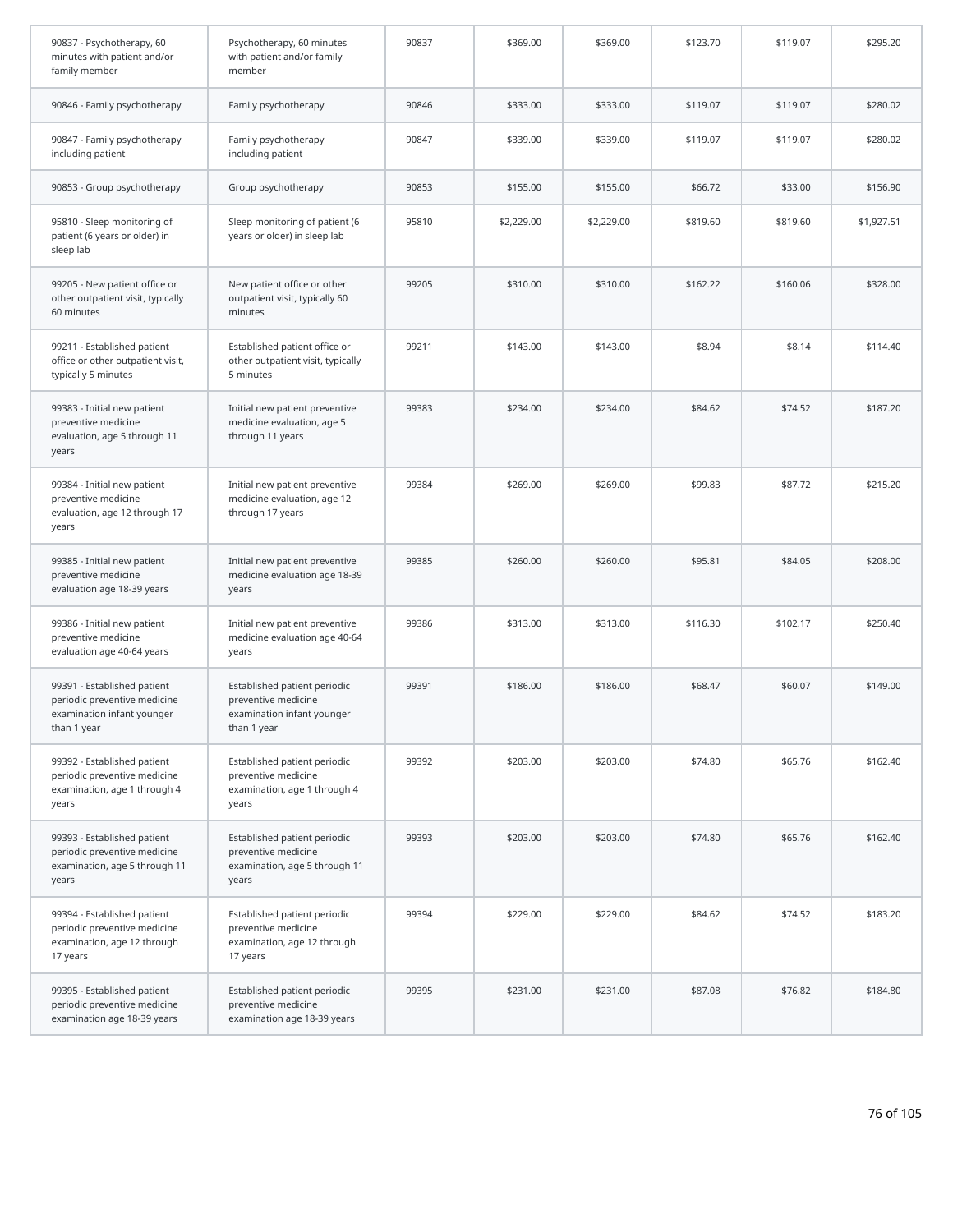| 99396 - Established patient<br>periodic preventive medicine<br>examination age 40-64 years                    | Established patient periodic<br>preventive medicine<br>examination age 40-64 years                            | 99396 | \$254.00 | \$254.00 | \$94.76  | \$83.42  | \$203.20 |
|---------------------------------------------------------------------------------------------------------------|---------------------------------------------------------------------------------------------------------------|-------|----------|----------|----------|----------|----------|
| Drainage of abscess                                                                                           | Drainage of abscess                                                                                           | 10060 | \$406.00 | \$406.00 | \$95.77  | \$89.60  | \$217.00 |
| Drainage of multiple abscess                                                                                  | Drainage of multiple abscess                                                                                  | 10061 | \$729.00 | \$729.00 | \$173.19 | \$157.69 | \$395.00 |
| Removal of foreign body from<br>tissue, accessed beneath the<br>skin                                          | Removal of foreign body from<br>tissue, accessed beneath the<br>skin                                          | 10120 | \$616.00 | \$616.00 | \$98.06  | \$90.62  | \$223.00 |
| Removal of single thickened<br>skin growth                                                                    | Removal of single thickened<br>skin growth                                                                    | 11055 | \$285.00 | \$285.00 | \$15.71  | \$13.74  | \$52.90  |
| Repair of wound (7.6 to 12.5<br>centimeters) of the scalp,<br>neck, underarms, genitals,<br>trunk, arms and/o | Repair of wound (7.6 to 12.5<br>centimeters) of the scalp,<br>neck, underarms, genitals,<br>trunk, arms and/o | 12004 | \$369.00 | \$369.00 | \$159.98 | \$159.98 | \$376.24 |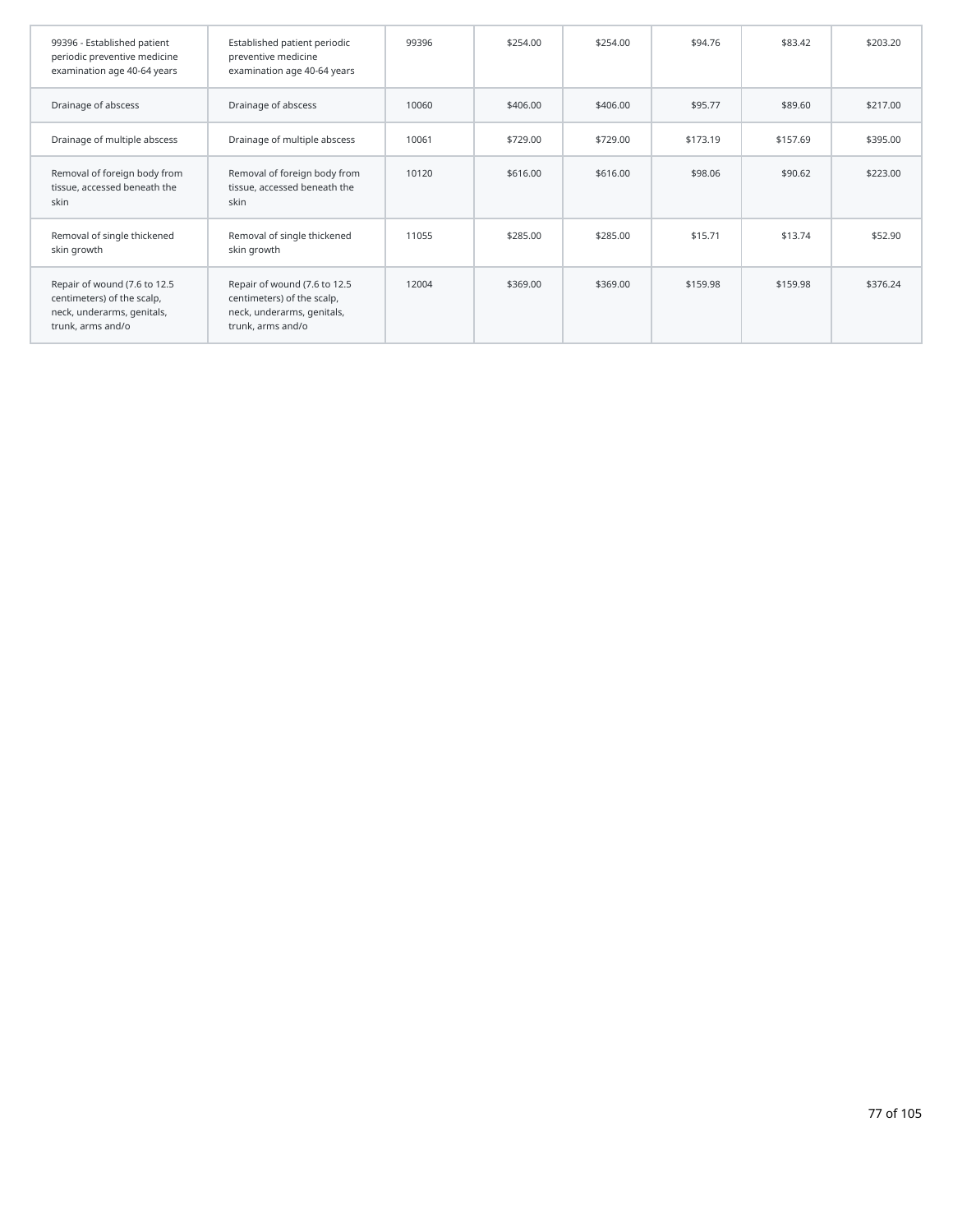## UHC Commercial HMO

| <b>Shoppable Service</b>                                                                                      | Service                                                                                                            | Code  | Gross      | Cash<br><b>Discount</b> | Negotiated<br>Rate | Min      | Max      |
|---------------------------------------------------------------------------------------------------------------|--------------------------------------------------------------------------------------------------------------------|-------|------------|-------------------------|--------------------|----------|----------|
| 10160 - Aspiration of abscess,<br>blood accumulation, blister, or<br>cyst                                     | Aspiration of abscess, blood<br>accumulation, blister, or cyst                                                     | 10160 | \$585.00   | \$585.00                | \$572.15           | \$308.16 | \$747.58 |
| 11056 - Removal of 2 to 4<br>thickened skin growths                                                           | Removal of 2 to 4 thickened<br>skin growths                                                                        | 11056 | \$296.00   | \$296.00                | \$49.99            | \$19.47  | \$67.53  |
| 11102 - Tangential biopsy of<br>skin single lesion                                                            | TANGNTL BX SKIN SINGLE LES                                                                                         | 11102 | \$273.00   | \$273.00                | \$297.03           | \$159.98 | \$376.24 |
| 11104 - Punch biopsy of skin<br>single lesion                                                                 | PUNCH BX SKIN SINGLE<br>LESION                                                                                     | 11104 | \$289.00   | \$289.00                | \$77.55            | \$40.37  | \$150.70 |
| 11200 - Removal of up to and<br>including 15 skin tags                                                        | Removal of up to and<br>including 15 skin tags                                                                     | 11200 | \$369.00   | \$369.00                | \$85.36            | \$64.88  | \$159.00 |
| 11402 - Removal of growth<br>(1.1 to 2.0 centimeters) of the<br>trunk, arms, or legs                          | Removal of growth (1.1 to 2.0<br>centimeters) of the trunk,<br>arms, or legs                                       | 11402 | \$1,021.00 | \$1,021.00              | \$148.26           | \$98.96  | \$235.98 |
| 11440 - Removal of growth<br>(0.5 centimeters or less) of the<br>face, ears, eyelids, nose, lips,<br>or mouth | Removal of growth (0.5<br>centimeters or less) of the<br>face, ears, eyelids, nose, lips,<br>or mouth              | 11440 | \$1,006.00 | \$1,006.00              | \$131.83           | \$90.60  | \$214.04 |
| 11720 - Removal of tissue from<br>1 to 5 finger or toe nails                                                  | Removal of tissue from 1 to 5<br>finger or toe nails                                                               | 11720 | \$106.00   | \$106.00                | \$26.30            | \$12.51  | \$37.14  |
| 11721 - Removal of tissue from<br>6 or more finger or toe nails                                               | Removal of tissue from 6 or<br>more finger or toe nails                                                            | 11721 | \$122.00   | \$122.00                | \$44.86            | \$21.02  | \$58.53  |
| 11730 - Separation of nail<br>plate from nail bed                                                             | Separation of nail plate from<br>nail bed                                                                          | 11730 | \$344.00   | \$344.00                | \$93.14            | \$46.53  | \$119.30 |
| 11750 - Removal of nail                                                                                       | Removal of nail                                                                                                    | 11750 | \$616.00   | \$616.00                | \$206.62           | \$88.26  | \$288.13 |
| 11981 - Insertion of drug<br>delivery implant into tissue                                                     | Insertion of drug delivery<br>implant into tissue                                                                  | 11981 | \$281.00   | \$281.00                | \$125.77           | \$53.78  | \$174.45 |
| 11982 - Removal of drug<br>delivery implant from tissue                                                       | Removal of drug delivery<br>implant from tissue                                                                    | 11982 | \$660.00   | \$660.00                | \$152.77           | \$63.41  | \$203.71 |
| 11983 - Removal with<br>reinsertion of drug delivery<br>implant into tissue                                   | Removal with reinsertion of<br>drug delivery implant into<br>tissue                                                | 11983 | \$777.00   | \$777.00                | \$276.75           | \$88.27  | \$312.89 |
| 12001 - Repair of wound (2.5<br>centimeters or less) of the<br>scalp, neck, underarms, trunk,<br>arms and/or  | Repair of wound (2.5<br>centimeters or less) of the<br>scalp, neck, underarms, trunk,<br>arms and/or legs          | 12001 | \$326.00   | \$326.00                | \$144.31           | \$37.82  | \$202.59 |
| 12002 - Repair of wound (2.6<br>to 7.5 centimeters) of the<br>scalp, neck, underarms,<br>genitals, trunk, arm | Repair of wound (2.6 to 7.5<br>centimeters) of the scalp,<br>neck, underarms, genitals,<br>trunk, arms and/or legs | 12002 | \$347.00   | \$347.00                | \$161.03           | \$49.96  | \$217.22 |
| 12011 - Repair of wound (2.5<br>centimeters or less) of the<br>face, ears, eyelids, nose, lips,<br>and/or muc | Repair of wound (2.5<br>centimeters or less) of the<br>face, ears, eyelids, nose, lips,<br>and/or mucous membranes | 12011 | \$342.00   | \$342.00                | \$148.69           | \$47.04  | \$216.09 |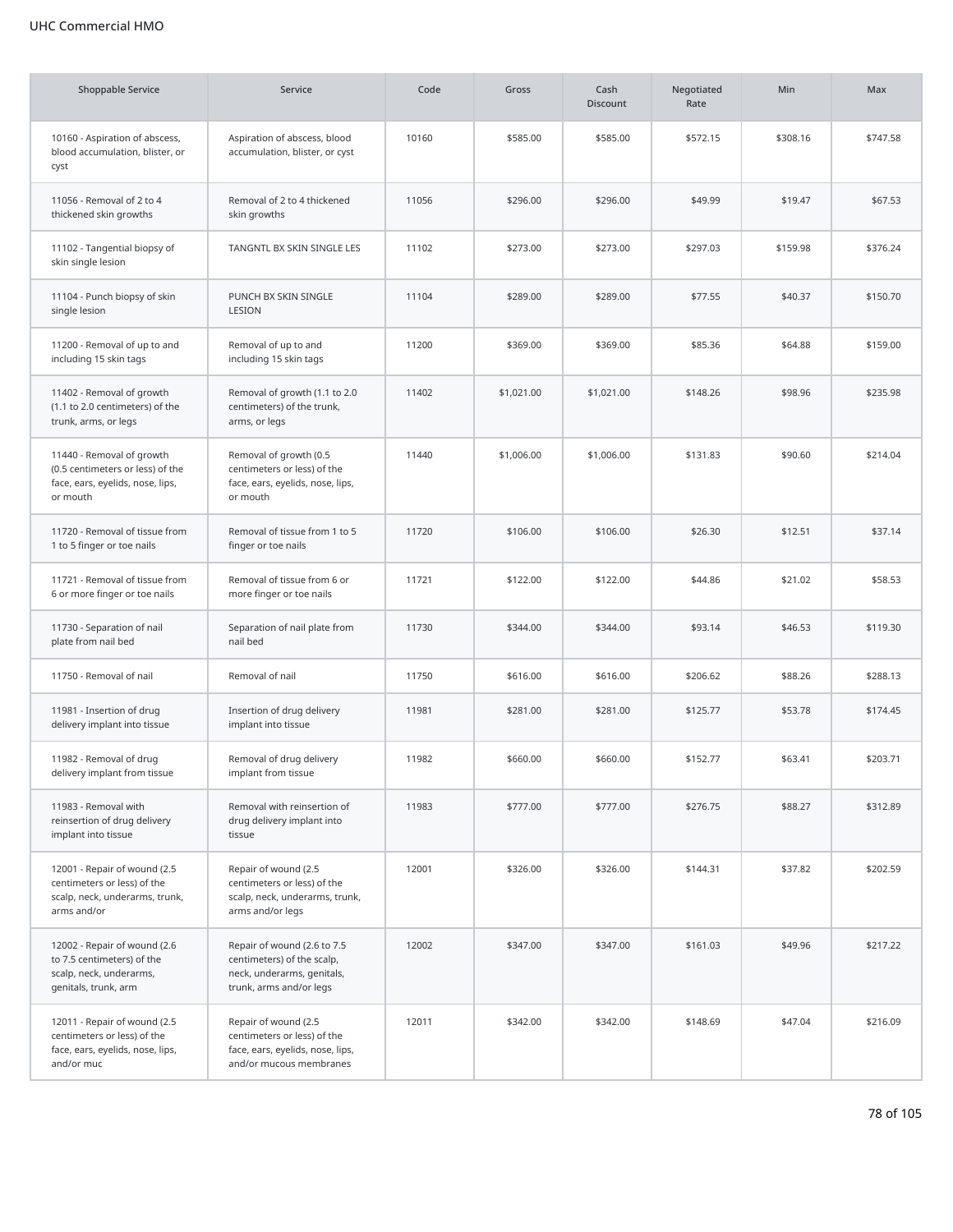| 12013 - Repair of wound (2.6<br>to 5.0 centimeters) of the face,<br>ears, eyelids, nose, lips, and/or<br>muco | Repair of wound (2.6 to 5.0<br>centimeters) of the face, ears,<br>eyelids, nose, lips, and/or<br>mucous membranes                                                                                                        | 12013 | \$347.00   | \$347.00   | \$170.55   | \$49.22    | \$236.35   |
|---------------------------------------------------------------------------------------------------------------|--------------------------------------------------------------------------------------------------------------------------------------------------------------------------------------------------------------------------|-------|------------|------------|------------|------------|------------|
| 15271 - Application of skin<br>substitute (wound surface up<br>to 100 sq cm) to trunk, arms,<br>or legs (firs | Application of skin substitute<br>(wound surface up to 100 sq<br>cm) to trunk, arms, or legs<br>(first 25 sq cm or less)                                                                                                 | 15271 | \$2,404.00 | \$2,404.00 | \$2,837.85 | \$294.93   | \$3,594.61 |
| 15275 - Application of skin<br>substitute (wound surface up<br>to 100 sq cm) to face, scalp,<br>eyelids, mout | Application of skin substitute<br>(wound surface up to 100 sq<br>cm) to face, scalp, eyelids,<br>mouth, neck, ears, eye region,<br>genitals, hands, feet, and/or<br>multiple fingers or toes (first<br>25 sq cm or less) | 15275 | \$2,423.00 | \$2,423.00 | \$2,837.85 | \$308.64   | \$3,594.61 |
| 17000 - Destruction of skin<br>growth                                                                         | Destruction of skin growth                                                                                                                                                                                               | 17000 | \$339.00   | \$339.00   | \$63.81    | \$46.56    | \$110.44   |
| 17110 - Destruction of up to 14<br>skin growths                                                               | Destruction of up to 14 skin<br>growths                                                                                                                                                                                  | 17110 | \$361.00   | \$361.00   | \$75.61    | \$57.16    | \$137.86   |
| 20526 - Injection of carpal<br>tunnel                                                                         | Injection of carpal tunnel                                                                                                                                                                                               | 20526 | \$450.00   | \$450.00   | \$432.07   | \$140.00   | \$547.28   |
| 20550 - Injections of tendon<br>sheath, ligament, or muscle<br>membrane                                       | Injections of tendon sheath,<br>ligament, or muscle<br>membrane                                                                                                                                                          | 20550 | \$424.00   | \$424.00   | \$58.90    | \$33.29    | \$97.92    |
| 20551 - Injections of tendon<br>attachment to bone                                                            | Injections of tendon<br>attachment to bone                                                                                                                                                                               | 20551 | \$426.00   | \$426.00   | \$63.64    | \$33.88    | \$102.95   |
| 20552 - Injections of trigger<br>points in 1 or 2 muscles                                                     | Injections of trigger points in 1<br>or 2 muscles                                                                                                                                                                        | 20552 | \$422.00   | \$422.00   | \$50.70    | \$32.39    | \$94.56    |
| 20553 - Injections of trigger<br>points in 3 or more muscles                                                  | Injections of trigger points in 3<br>or more muscles                                                                                                                                                                     | 20553 | \$430.00   | \$430.00   | \$56.65    | \$36.96    | \$106.23   |
| 20600 - Aspiration and/or<br>injection of small joint or joint<br>capsule                                     | Aspiration and/or injection of<br>small joint or joint capsule                                                                                                                                                           | 20600 | \$419.00   | \$419.00   | \$59.38    | \$30.33    | \$79.00    |
| 20605 - Aspiration and/or<br>injection of medium joint or<br>joint capsule                                    | Aspiration and/or injection of<br>medium joint or joint capsule                                                                                                                                                          | 20605 | \$421.00   | \$421.00   | \$61.07    | \$31.68    | \$84.42    |
| 20610 - Aspiration and/or<br>injection of large joint or joint<br>capsule                                     | Aspiration and/or injection of<br>large joint or joint capsule                                                                                                                                                           | 20610 | \$433.00   | \$433.00   | \$71.63    | \$38.78    | \$103.55   |
| 25600 - Closed treatment of<br>broken forearm bones                                                           | Closed treatment of broken<br>forearm bones                                                                                                                                                                              | 25600 | \$786.00   | \$786.00   | \$320.96   | \$280.27   | \$686.00   |
| 26055 - Incision of tendon<br>covering                                                                        | Incision of tendon covering                                                                                                                                                                                              | 26055 | \$2,385.00 | \$2,385.00 | \$2,303.46 | \$1,240.64 | \$2,917.72 |
| 26600 - Closed treatment of<br>fracture hand bone                                                             | Closed treatment of fracture<br>hand bone                                                                                                                                                                                | 26600 | \$736.00   | \$736.00   | \$261.14   | \$248.20   | \$611.00   |
| 27093 - Injection of dye for X-<br>ray imaging of hip joint                                                   | Injection of dye for X-ray<br>imaging of hip joint                                                                                                                                                                       | 27093 | \$223.00   | \$223.00   | \$105.34   | \$59.03    | \$365.01   |
| 27096 - Injection procedure<br>into sacroiliac joint for<br>anesthetic or steroid                             | Injection procedure into<br>sacroiliac joint for anesthetic<br>or steroid                                                                                                                                                | 27096 | \$1,556.00 | \$1,556.00 | \$101.84   | \$72.62    | \$344.24   |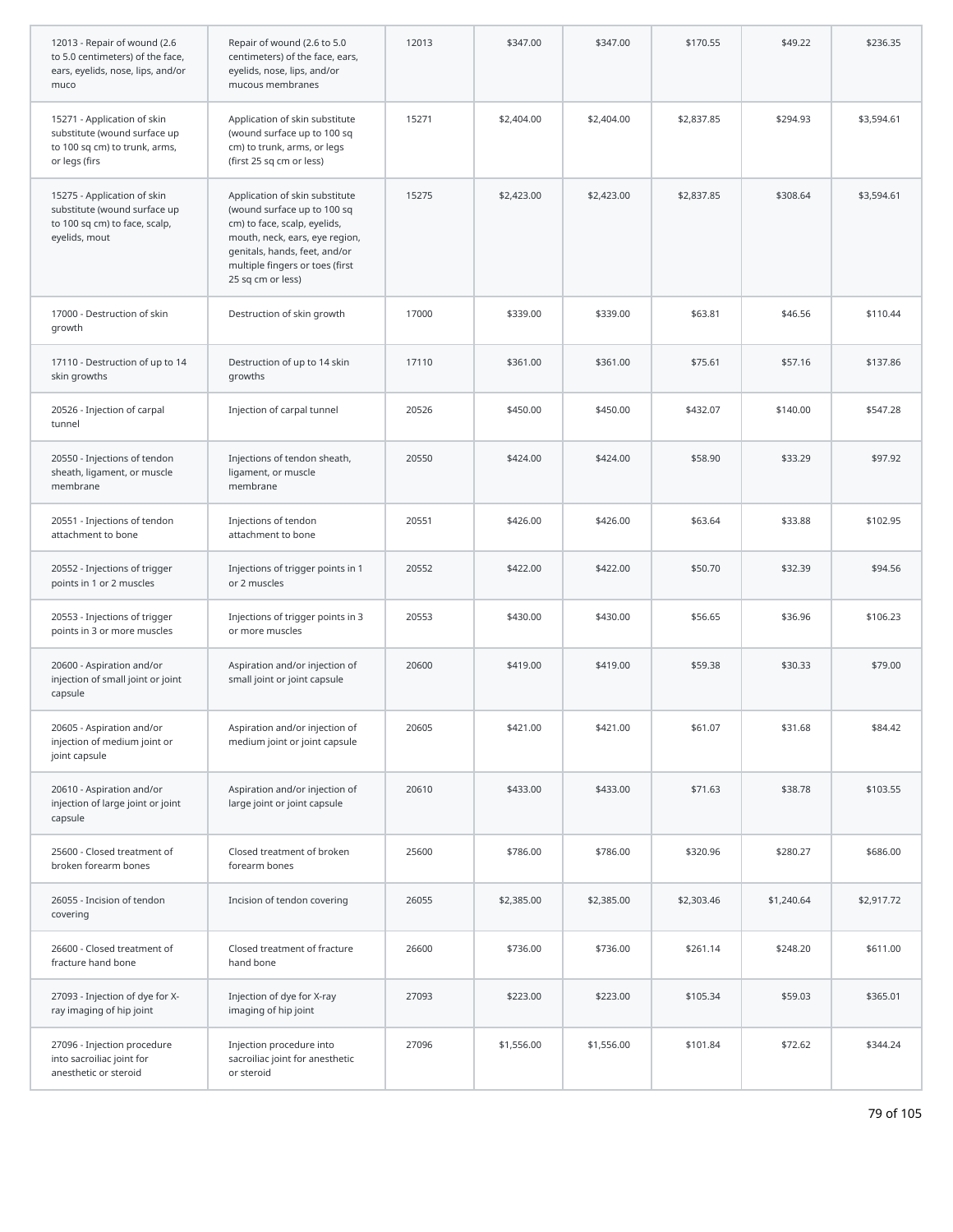| 27786 - Closed treatment of<br>broken ankle                                                                   | Closed treatment of broken<br>ankle                                                                          | 27786 | \$748.00   | \$748.00   | \$353.04   | \$250.74   | \$683.00   |
|---------------------------------------------------------------------------------------------------------------|--------------------------------------------------------------------------------------------------------------|-------|------------|------------|------------|------------|------------|
| 28285 - Correction of toe joint<br>deformity                                                                  | Correction of toe joint<br>deformity                                                                         | 28285 | \$4,586.00 | \$4,586.00 | \$4,682.53 | \$2,522.01 | \$5,931.21 |
| 28470 - Closed treatment of<br>broken foot bone                                                               | Closed treatment of broken<br>foot bone                                                                      | 28470 | \$630.00   | \$630.00   | \$341.11   | \$183.72   | \$504.00   |
| 28820 - Amputation of foot                                                                                    | Amputation of foot                                                                                           | 28820 | \$4,443.00 | \$4,443.00 | \$4,682.53 | \$1,004.00 | \$5,931.21 |
| 29445 - Application of rigid<br>total contact leg cast                                                        | Application of rigid total<br>contact leg cast                                                               | 29445 | \$512.00   | \$512.00   | \$398.99   | \$214.89   | \$505.38   |
| 29580 - Strapping, Unna boot                                                                                  | Strapping, Unna boot                                                                                         | 29580 | \$241.00   | \$241.00   | \$53.75    | \$23.06    | \$77.66    |
| 31575 - Diagnostic<br>examination of voice box<br>using flexible endoscope                                    | Diagnostic examination of<br>voice box using flexible<br>endoscope                                           | 31575 | \$341.00   | \$341.00   | \$271.97   | \$146.48   | \$344.49   |
| 32555 - Removal of fluid from<br>chest cavity with imaging<br>guidance                                        | Removal of fluid from chest<br>cavity with imaging guidance                                                  | 32555 | \$1,083.00 | \$1,083.00 | \$896.04   | \$482.60   | \$1,134.98 |
| 36556 - Insertion of central<br>venous catheter for infusion,<br>patient 5 years or older                     | Insertion of central venous<br>catheter for infusion, patient 5<br>years or older                            | 36556 | \$1,686.00 | \$1,686.00 | \$4,734.25 | \$379.00   | \$5,996.72 |
| 49083 - Drainage of fluid from<br>abdominal cavity using<br>imaging guidance                                  | Drainage of fluid from<br>abdominal cavity using<br>imaging guidance                                         | 49083 | \$1,284.00 | \$1,284.00 | \$1,339.37 | \$721.39   | \$1,696.54 |
| 51701 - Insertion of temporary<br>bladder catheter                                                            | Insertion of temporary<br>bladder catheter                                                                   | 51701 | \$197.00   | \$197.00   | \$185.21   | \$80.00    | \$234.60   |
| 51702 - Insertion of indwelling<br>bladder catheter                                                           | Insertion of indwelling bladder<br>catheter                                                                  | 51702 | \$197.00   | \$197.00   | \$43.00    | \$22.23    | \$150.81   |
| 51705 - Removal of skin suture<br>with change of bladder tube                                                 | Removal of skin suture with<br>change of bladder tube                                                        | 51705 | \$420.00   | \$420.00   | \$440.30   | \$169.00   | \$557.71   |
| 51798 - Ultrasound<br>measurement of bladder<br>capacity after voiding                                        | Ultrasound measurement of<br>bladder capacity after voiding                                                  | 51798 | \$102.00   | \$102.00   | \$92.08    | \$18.00    | \$116.63   |
| 52000 - Diagnostic<br>examination of the bladder<br>and bladder canal (urethra)<br>using an endoscope         | Diagnostic examination of the<br>bladder and bladder canal<br>(urethra) using an endoscope                   | 52000 | \$950.00   | \$950.00   | \$950.88   | \$512.14   | \$1,204.45 |
| 52310 - Removal of foreign<br>body, stone, or stent from<br>bladder canal (urethra) or<br>bladder using an en | Removal of foreign body,<br>stone, or stent from bladder<br>canal (urethra) or bladder<br>using an endoscope | 52310 | \$2,788.00 | \$2,788.00 | \$2,966.26 | \$591.05   | \$3,757.27 |
| 55250 - Removal of sperm<br>duct                                                                              | Removal of sperm duct                                                                                        | 55250 | \$2,900.00 | \$2,900.00 | \$2,966.26 | \$1,597.63 | \$3,757.27 |
| 55700 - Biopsy of prostate<br>gland                                                                           | Biopsy of prostate gland                                                                                     | 55700 | \$2,757.00 | \$2,757.00 | \$2,966.26 | \$453.55   | \$3,757.27 |
| 57454 - Biopsy and scraping of<br>the cervix using an endoscope                                               | Biopsy and scraping of the<br>cervix using an endoscope                                                      | 57454 | \$600.00   | \$600.00   | \$465.68   | \$250.82   | \$589.86   |
| 58100 - Biopsy of uterine<br>lining                                                                           | Biopsy of uterine lining                                                                                     | 58100 | \$350.00   | \$350.00   | \$132.82   | \$55.12    | \$168.83   |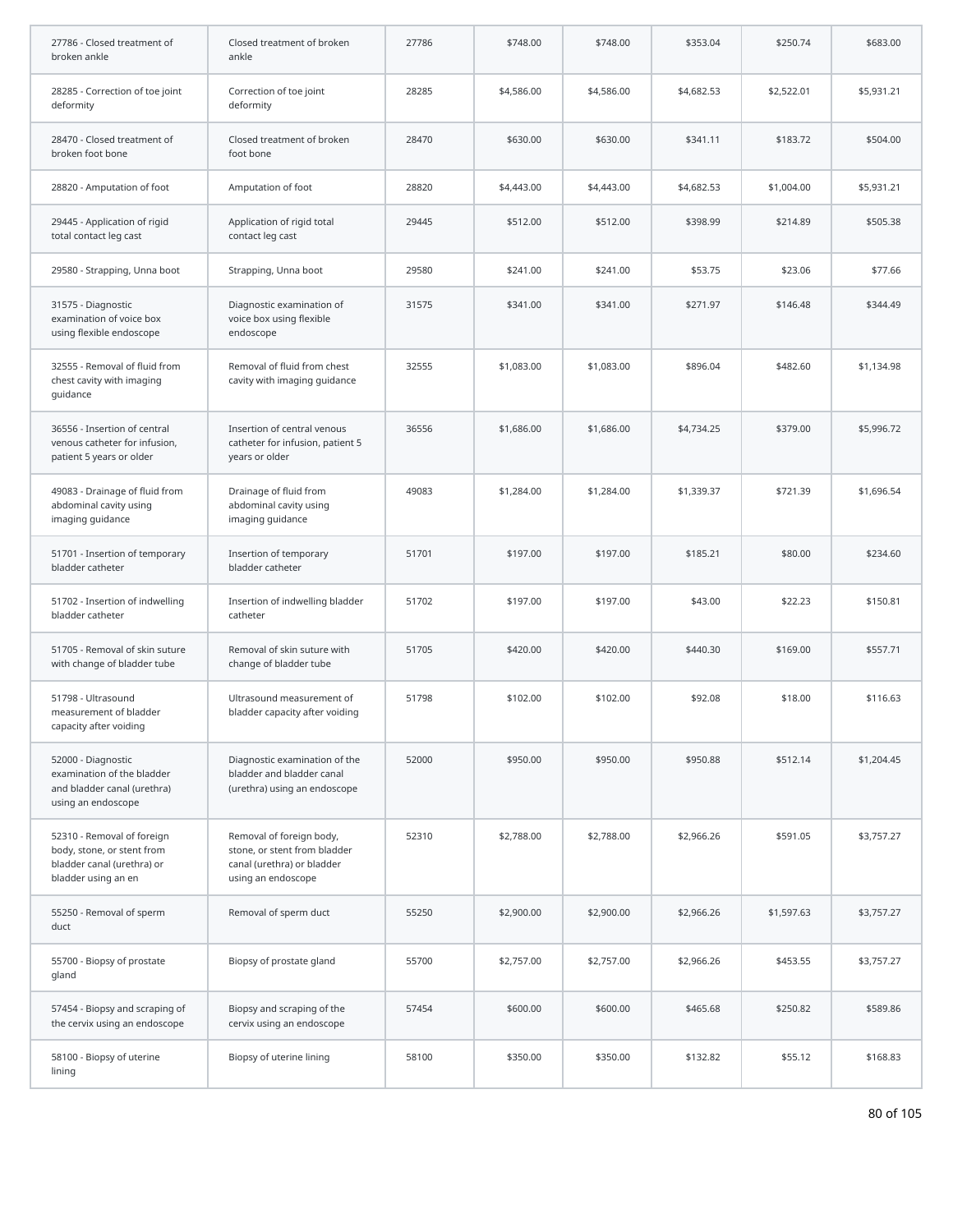| 58300 - Placement of intra-<br>uterine device (IUD) for<br>pregnancy prevention                               | Placement of intra-uterine<br>device (IUD) for pregnancy<br>prevention                                             | 58300 | \$159.00   | \$159.00   | \$82.86     | \$44.25    | \$144.07    |
|---------------------------------------------------------------------------------------------------------------|--------------------------------------------------------------------------------------------------------------------|-------|------------|------------|-------------|------------|-------------|
| 58301 - Removal of intra-<br>uterine device (IUD) for<br>pregnancy prevention                                 | Removal of intra-uterine<br>device (IUD) for pregnancy<br>prevention                                               | 58301 | \$345.00   | \$345.00   | \$104.27    | \$57.59    | \$151.95    |
| 59025 - Fetal non-stress test                                                                                 | Fetal non-stress test                                                                                              | 59025 | \$315.00   | \$315.00   | \$281.78    | \$151.76   | \$399.01    |
| 62270 - Spinal tap for<br>diagnosis                                                                           | Spinal tap for diagnosis                                                                                           | 62270 | \$998.00   | \$998.00   | \$1,049.85  | \$565.45   | \$1,329.81  |
| 62321 - Njx Interlaminar<br>Crv/Thrc                                                                          | Njx Interlaminar Crv/Thrc                                                                                          | 62321 | \$1,044.00 | \$1,044.00 | \$172.81    | \$93.77    | \$301.05    |
| 62322 - Under injection,<br>drainage, or aspiration<br>procedures on the spine and<br>spinal cord             | Under injection, drainage, or<br>aspiration procedures on the<br>spine and spinal cord                             | 62322 | \$1,011.00 | \$1,011.00 | \$1,049.85  | \$266.00   | \$1,329.81  |
| 62323 - Under injection,<br>drainage, or aspiration<br>procedures on the spine and<br>spinal cord             | Under injection, drainage, or<br>aspiration procedures on the<br>spine and spinal cord                             | 62323 | \$1,032.00 | \$1,032.00 | \$158.04    | \$86.58    | \$295.72    |
| 63650 - Implantation of spinal<br>neurostimulator electrodes,<br>accessed through the skin                    | Implantation of spinal<br>neurostimulator electrodes,<br>accessed through the skin                                 | 63650 | \$9,412.00 | \$9,412.00 | \$10,192.06 | \$4,236.92 | \$12,909.94 |
| 64400 - Injection of anesthetic<br>agent, trigeminal nerve                                                    | Injection of anesthetic agent,<br>trigeminal nerve                                                                 | 64400 | \$471.00   | \$471.00   | \$432.07    | \$190.00   | \$547.28    |
| 64405 - Injection of anesthetic<br>agent, greater occipital nerve                                             | Injection of anesthetic agent,<br>greater occipital nerve                                                          | 64405 | \$444.00   | \$444.00   | \$103.76    | \$44.87    | \$158.70    |
| 64447 - Injection of anesthetic<br>agent, thigh nerve                                                         | Injection of anesthetic agent,<br>thigh nerve                                                                      | 64447 | \$984.00   | \$984.00   | \$1,049.85  | \$470.25   | \$1,329.81  |
| 64450 - Injection of anesthetic<br>agent, other peripheral nerve<br>or branch                                 | Injection of anesthetic agent,<br>other peripheral nerve or<br>branch                                              | 64450 | \$949.00   | \$949.00   | \$103.57    | \$36.68    | \$150.81    |
| 64483 - Injections of<br>anesthetic and/or steroid drug<br>into lower or sacral spine<br>nerve root using ima | Injections of anesthetic and/or<br>steroid drug into lower or<br>sacral spine nerve root using<br>imaging guidance | 64483 | \$1,294.00 | \$1,294.00 | \$157.73    | \$97.36    | \$510.98    |
| 64490 - Injections of upper or<br>middle spine facet joint using<br>imaging guidance                          | Injections of upper or middle<br>spine facet joint using imaging<br>guidance                                       | 64490 | \$1,285.00 | \$1,285.00 | \$148.68    | \$92.34    | \$230.00    |
| 64491 - Injections of upper or<br>middle spine facet joint using<br>imaging guidance                          | Injections of upper or middle<br>spine facet joint using imaging<br>quidance                                       | 64491 | \$567.00   | \$567.00   | \$95.88     | \$52.15    | \$131.00    |
| 64493 - Injections of lower or<br>sacral spine facet joint using<br>imaging guidance                          | Injections of lower or sacral<br>spine facet joint using imaging<br>guidance                                       | 64493 | \$1,261.00 | \$1,261.00 | \$118.40    | \$78.71    | \$200.07    |
| 64494 - Injections of lower or<br>sacral spine facet joint using<br>imaging guidance                          | Injections of lower or sacral<br>spine facet joint using imaging<br>guidance                                       | 64494 | \$983.00   | \$983.00   | \$72.23     | \$45.09    | \$113.00    |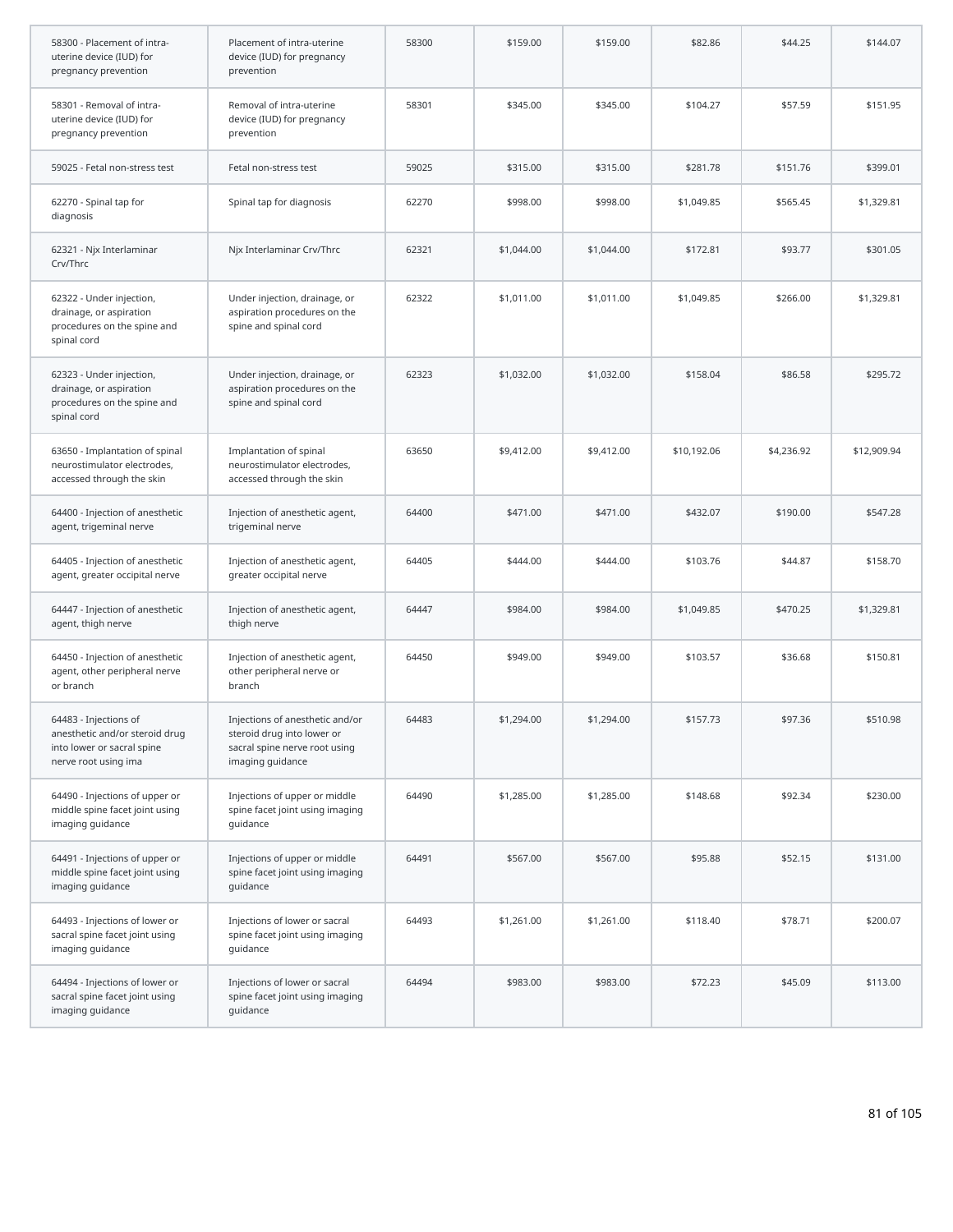| 64615 - Injection of chemical<br>for destruction of facial and<br>neck nerve muscles on both<br>sides of face | Injection of chemical for<br>destruction of facial and neck<br>nerve muscles on both sides<br>of face                                | 64615 | \$540.00   | \$540.00   | \$432.07   | \$232.71 | \$547.28   |
|---------------------------------------------------------------------------------------------------------------|--------------------------------------------------------------------------------------------------------------------------------------|-------|------------|------------|------------|----------|------------|
| 64616 - Injection of chemical<br>for destruction of nerve<br>muscles on one side of neck<br>excluding voice b | Injection of chemical for<br>destruction of nerve muscles<br>on one side of neck excluding<br>voice box accessed through<br>the skin | 64616 | \$521.00   | \$521.00   | \$161.34   | \$90.88  | \$238.00   |
| 64633 - Destruction of upper<br>or middle spinal facet joint<br>nerves using imaging<br>guidance              | Destruction of upper or<br>middle spinal facet joint<br>nerves using imaging<br>guidance                                             | 64633 | \$2,737.00 | \$2,737.00 | \$377.19   | \$196.97 | \$550.56   |
| 64634 - Destruction of upper<br>or middle spinal facet joint<br>nerves with imaging guidance                  | Destruction of upper or<br>middle spinal facet joint<br>nerves with imaging guidance                                                 | 64634 | \$2,308.00 | \$2,308.00 | \$113.97   | \$59.23  | \$250.84   |
| 64635 - Destruction of lower<br>or sacral spinal facet joint<br>nerves using imaging<br>guidance              | Destruction of lower or sacral<br>spinal facet joint nerves using<br>imaging guidance                                                | 64635 | \$2,733.00 | \$2,733.00 | \$369.75   | \$194.36 | \$541.15   |
| 64636 - Destruction of lower<br>or sacral spinal facet joint<br>nerves with imaging guidance                  | Destruction of lower or sacral<br>spinal facet joint nerves with<br>imaging guidance                                                 | 64636 | \$2,395.00 | \$2,395.00 | \$99.29    | \$52.02  | \$225.75   |
| 65855 - Laser repair to<br>improve eye fluid flow, 1 or<br>more sessions                                      | Laser repair to improve eye<br>fluid flow, 1 or more sessions                                                                        | 65855 | \$1,040.00 | \$1,040.00 | \$833.57   | \$436.00 | \$1,055.86 |
| 66821 - Removal of recurring<br>cataract in lens capsule using<br>laser                                       | Removal of recurring cataract<br>in lens capsule using laser                                                                         | 66821 | \$1,190.00 | \$1,190.00 | \$833.57   | \$448.96 | \$1,055.86 |
| 67028 - Injection of drug into<br>eye                                                                         | Injection of drug into eye                                                                                                           | 67028 | \$730.00   | \$730.00   | \$226.63   | \$78.44  | \$354.96   |
| 67210 - Laser destruction of<br>retinal growth, 1 or more<br>sessions                                         | Laser destruction of retinal<br>growth, 1 or more sessions                                                                           | 67210 | \$1,470.00 | \$1,470.00 | \$833.57   | \$448.96 | \$1,176.00 |
| 67228 - Laser destruction of<br>leaking retinal blood vessels, 1<br>or more sessions                          | Laser destruction of leaking<br>retinal blood vessels, 1 or<br>more sessions                                                         | 67228 | \$1,492.00 | \$1,492.00 | \$1,205.44 | \$448.96 | \$1,329.87 |
| 69200 - Removal of foreign<br>body from ear canal                                                             | Removal of foreign body from<br>ear canal                                                                                            | 69200 | \$229.00   | \$229.00   | \$75.35    | \$40.96  | \$163.19   |
| 69209 - Removal of impacted<br>ear wax by washing                                                             | Removal of impacted ear wax<br>by washing                                                                                            | 69209 | \$104.00   | \$104.00   | \$18.20    | \$12.92  | \$30.00    |
| 69210 - Removal of impact ear<br>wax, one ear                                                                 | Removal of impact ear wax,<br>one ear                                                                                                | 69210 | \$133.00   | \$133.00   | \$49.29    | \$28.47  | \$73.00    |
| 90832 - Psychotherapy, 30<br>minutes with patient and/or<br>family member                                     | Psychotherapy, 30 minutes<br>with patient and/or family<br>member                                                                    | 90832 | \$276.00   | \$276.00   | \$221.07   | \$82.00  | \$280.02   |
| 90834 - Psychotherapy, 45<br>minutes with patient and/or<br>family member                                     | Psychotherapy, 45 minutes<br>with patient and/or family<br>member                                                                    | 90834 | \$307.00   | \$307.00   | \$221.07   | \$109.00 | \$280.02   |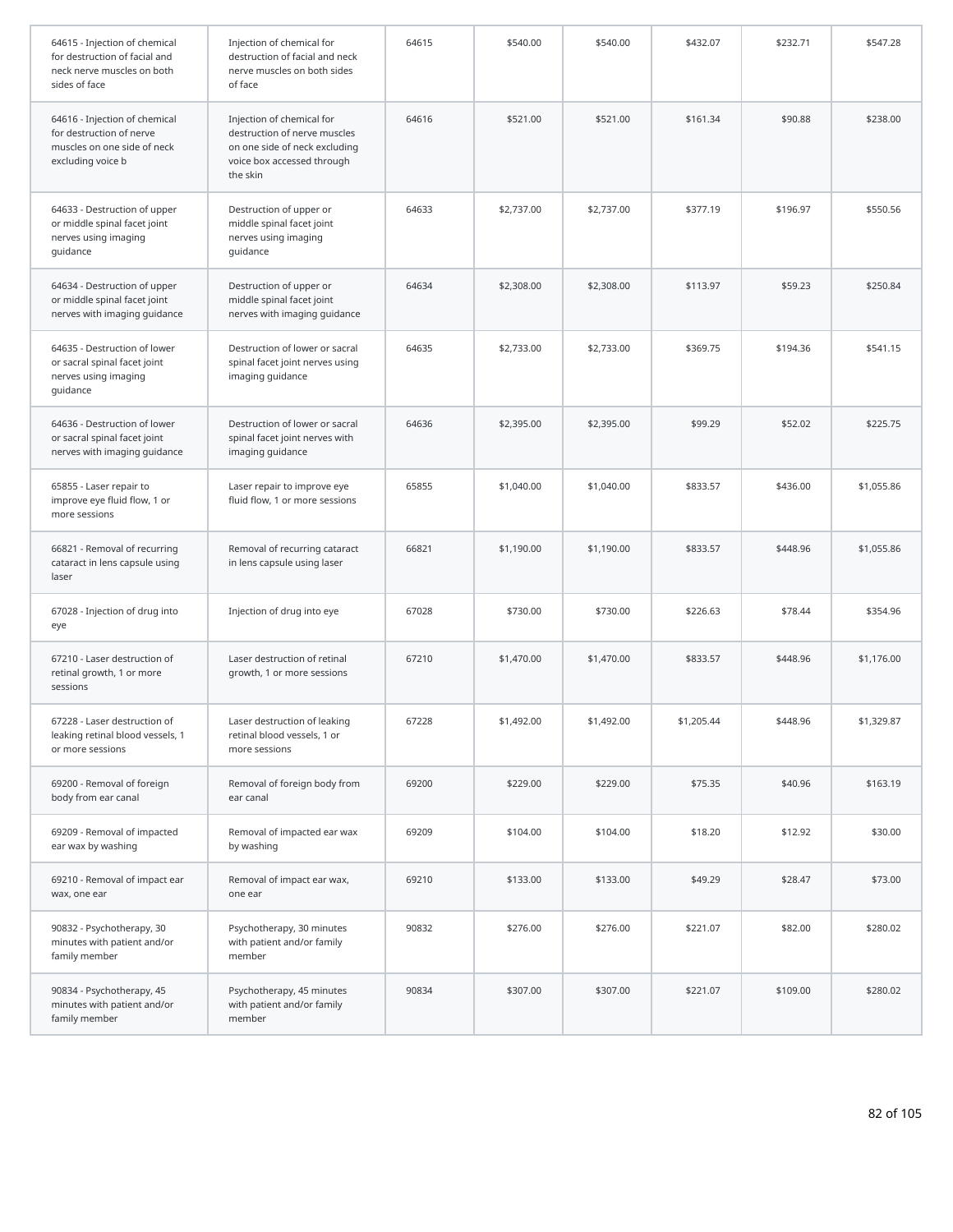| 90837 - Psychotherapy, 60<br>minutes with patient and/or<br>family member                                | Psychotherapy, 60 minutes<br>with patient and/or family<br>member                                | 90837 | \$369.00   | \$369.00   | \$221.07   | \$119.07 | \$295.20   |
|----------------------------------------------------------------------------------------------------------|--------------------------------------------------------------------------------------------------|-------|------------|------------|------------|----------|------------|
| 90846 - Family psychotherapy                                                                             | Family psychotherapy                                                                             | 90846 | \$333.00   | \$333.00   | \$221.07   | \$119.07 | \$280.02   |
| 90847 - Family psychotherapy<br>including patient                                                        | Family psychotherapy<br>including patient                                                        | 90847 | \$339.00   | \$339.00   | \$221.07   | \$119.07 | \$280.02   |
| 90853 - Group psychotherapy                                                                              | Group psychotherapy                                                                              | 90853 | \$155.00   | \$155.00   | \$123.87   | \$33.00  | \$156.90   |
| 95810 - Sleep monitoring of<br>patient (6 years or older) in<br>sleep lab                                | Sleep monitoring of patient (6<br>years or older) in sleep lab                                   | 95810 | \$2,229.00 | \$2,229.00 | \$1,521.72 | \$819.60 | \$1,927.51 |
| 99205 - New patient office or<br>other outpatient visit, typically<br>60 minutes                         | New patient office or other<br>outpatient visit, typically 60<br>minutes                         | 99205 | \$310.00   | \$310.00   | \$162.94   | \$160.06 | \$328.00   |
| 99211 - Established patient<br>office or other outpatient visit,<br>typically 5 minutes                  | Established patient office or<br>other outpatient visit, typically<br>5 minutes                  | 99211 | \$143.00   | \$143.00   | \$10.37    | \$8.14   | \$114.40   |
| 99383 - Initial new patient<br>preventive medicine<br>evaluation, age 5 through 11<br>years              | Initial new patient preventive<br>medicine evaluation, age 5<br>through 11 years                 | 99383 | \$234.00   | \$234.00   | \$80.22    | \$74.52  | \$187.20   |
| 99384 - Initial new patient<br>preventive medicine<br>evaluation, age 12 through 17<br>years             | Initial new patient preventive<br>medicine evaluation, age 12<br>through 17 years                | 99384 | \$269.00   | \$269.00   | \$90.54    | \$87.72  | \$215.20   |
| 99385 - Initial new patient<br>preventive medicine<br>evaluation age 18-39 years                         | Initial new patient preventive<br>medicine evaluation age 18-39<br>years                         | 99385 | \$260.00   | \$260.00   | \$90.54    | \$84.05  | \$208.00   |
| 99386 - Initial new patient<br>preventive medicine<br>evaluation age 40-64 years                         | Initial new patient preventive<br>medicine evaluation age 40-64<br>years                         | 99386 | \$313.00   | \$313.00   | \$110.96   | \$102.17 | \$250.40   |
| 99391 - Established patient<br>periodic preventive medicine<br>examination infant younger<br>than 1 year | Established patient periodic<br>preventive medicine<br>examination infant younger<br>than 1 year | 99391 | \$186.00   | \$186.00   | \$84.07    | \$60.07  | \$149.00   |
| 99392 - Established patient<br>periodic preventive medicine<br>examination, age 1 through 4<br>years     | Established patient periodic<br>preventive medicine<br>examination, age 1 through 4<br>years     | 99392 | \$203.00   | \$203.00   | \$70.17    | \$65.76  | \$162.40   |
| 99393 - Established patient<br>periodic preventive medicine<br>examination, age 5 through 11<br>years    | Established patient periodic<br>preventive medicine<br>examination, age 5 through 11<br>years    | 99393 | \$203.00   | \$203.00   | \$70.17    | \$65.76  | \$162.40   |
| 99394 - Established patient<br>periodic preventive medicine<br>examination, age 12 through<br>17 years   | Established patient periodic<br>preventive medicine<br>examination, age 12 through<br>17 years   | 99394 | \$229.00   | \$229.00   | \$80.22    | \$74.52  | \$183.20   |
| 99395 - Established patient<br>periodic preventive medicine<br>examination age 18-39 years               | Established patient periodic<br>preventive medicine<br>examination age 18-39 years               | 99395 | \$231.00   | \$231.00   | \$80.22    | \$76.82  | \$184.80   |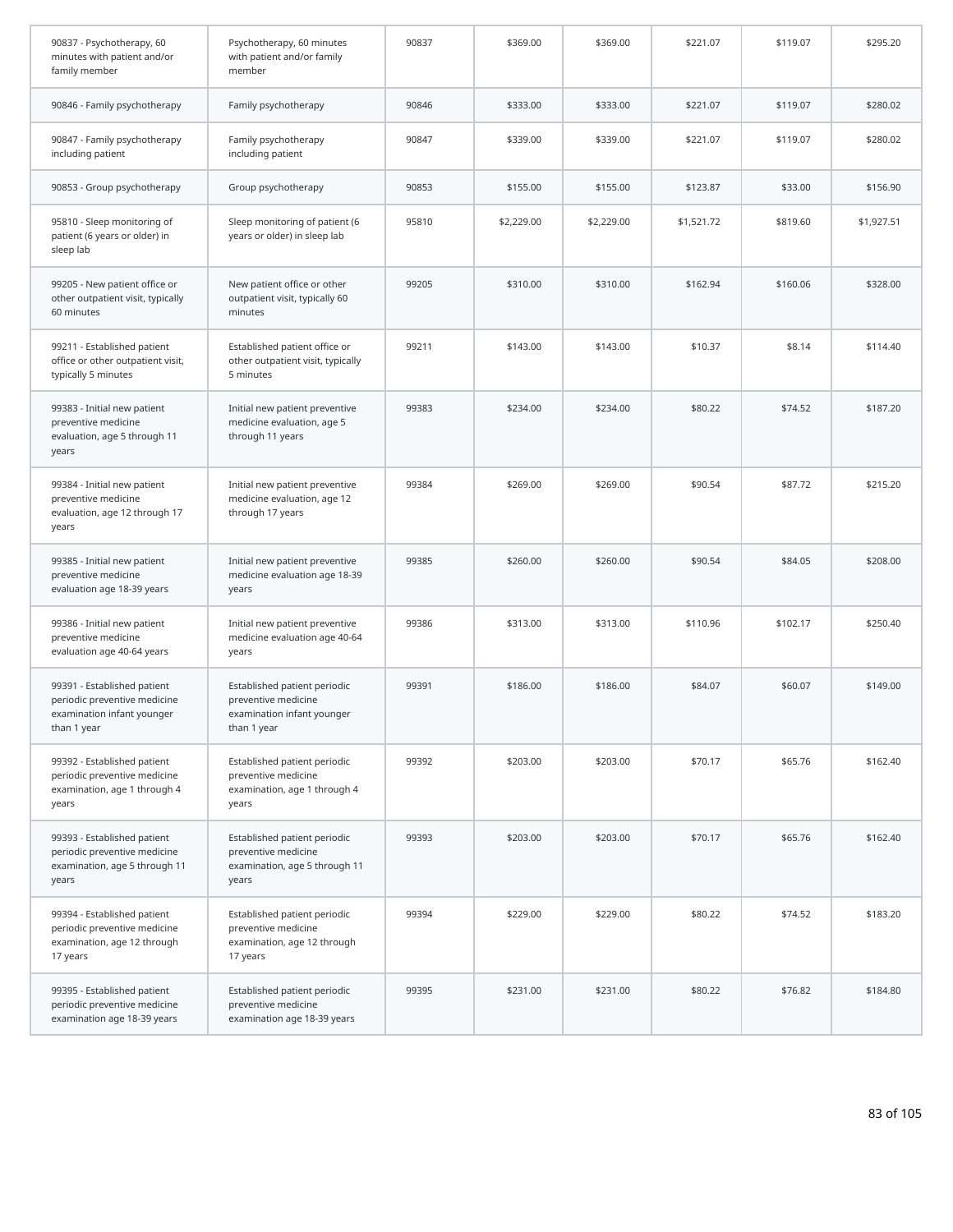| 99396 - Established patient<br>periodic preventive medicine<br>examination age 40-64 years                    | Established patient periodic<br>preventive medicine<br>examination age 40-64 years                            | 99396 | \$254.00 | \$254.00 | \$90.54  | \$83.42  | \$203.20 |
|---------------------------------------------------------------------------------------------------------------|---------------------------------------------------------------------------------------------------------------|-------|----------|----------|----------|----------|----------|
| Drainage of abscess                                                                                           | Drainage of abscess                                                                                           | 10060 | \$406.00 | \$406.00 | \$120.30 | \$89.60  | \$217.00 |
| Drainage of multiple abscess                                                                                  | Drainage of multiple abscess                                                                                  | 10061 | \$729.00 | \$729.00 | \$226.46 | \$157.69 | \$395.00 |
| Removal of foreign body from<br>tissue, accessed beneath the<br>skin                                          | Removal of foreign body from<br>tissue, accessed beneath the<br>skin                                          | 10120 | \$616.00 | \$616.00 | \$125.27 | \$90.62  | \$223.00 |
| Removal of single thickened<br>skin growth                                                                    | Removal of single thickened<br>skin growth                                                                    | 11055 | \$285.00 | \$285.00 | \$35.65  | \$13.74  | \$52.90  |
| Repair of wound (7.6 to 12.5<br>centimeters) of the scalp,<br>neck, underarms, genitals,<br>trunk, arms and/o | Repair of wound (7.6 to 12.5<br>centimeters) of the scalp,<br>neck, underarms, genitals,<br>trunk, arms and/o | 12004 | \$369.00 | \$369.00 | \$297.03 | \$159.98 | \$376.24 |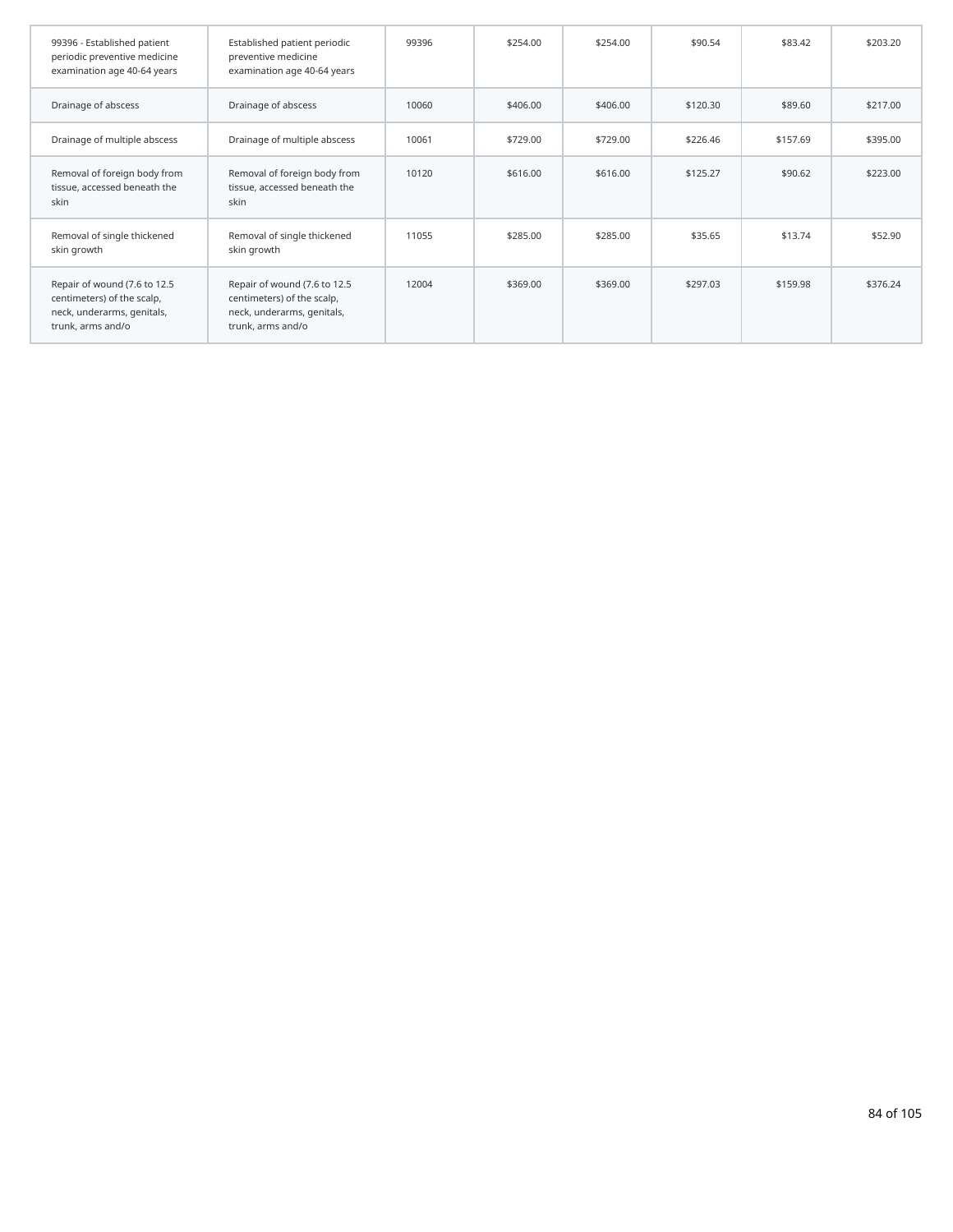## UHC Commercial PPO

| <b>Shoppable Service</b>                                                                                      | Service                                                                                                            | Code  | Gross      | Cash<br><b>Discount</b> | Negotiated<br>Rate | Min      | Max      |
|---------------------------------------------------------------------------------------------------------------|--------------------------------------------------------------------------------------------------------------------|-------|------------|-------------------------|--------------------|----------|----------|
| 10160 - Aspiration of abscess,<br>blood accumulation, blister, or<br>cyst                                     | Aspiration of abscess, blood<br>accumulation, blister, or cyst                                                     | 10160 | \$585.00   | \$585.00                | \$686.58           | \$308.16 | \$747.58 |
| 11056 - Removal of 2 to 4<br>thickened skin growths                                                           | Removal of 2 to 4 thickened<br>skin growths                                                                        | 11056 | \$296.00   | \$296.00                | \$55.15            | \$19.47  | \$67.53  |
| 11102 - Tangential biopsy of<br>skin single lesion                                                            | TANGNTL BX SKIN SINGLE LES                                                                                         | 11102 | \$273.00   | \$273.00                | \$356.44           | \$159.98 | \$376.24 |
| 11104 - Punch biopsy of skin<br>single lesion                                                                 | PUNCH BX SKIN SINGLE<br>LESION                                                                                     | 11104 | \$289.00   | \$289.00                | \$85.55            | \$40.37  | \$150.70 |
| 11200 - Removal of up to and<br>including 15 skin tags                                                        | Removal of up to and<br>including 15 skin tags                                                                     | 11200 | \$369.00   | \$369.00                | \$94.17            | \$64.88  | \$159.00 |
| 11402 - Removal of growth<br>(1.1 to 2.0 centimeters) of the<br>trunk, arms, or legs                          | Removal of growth (1.1 to 2.0<br>centimeters) of the trunk,<br>arms, or legs                                       | 11402 | \$1,021.00 | \$1,021.00              | \$163.56           | \$98.96  | \$235.98 |
| 11440 - Removal of growth<br>(0.5 centimeters or less) of the<br>face, ears, eyelids, nose, lips,<br>or mouth | Removal of growth (0.5<br>centimeters or less) of the<br>face, ears, eyelids, nose, lips,<br>or mouth              | 11440 | \$1,006.00 | \$1,006.00              | \$145.44           | \$90.60  | \$214.04 |
| 11720 - Removal of tissue from<br>1 to 5 finger or toe nails                                                  | Removal of tissue from 1 to 5<br>finger or toe nails                                                               | 11720 | \$106.00   | \$106.00                | \$29.02            | \$12.51  | \$37.14  |
| 11721 - Removal of tissue from<br>6 or more finger or toe nails                                               | Removal of tissue from 6 or<br>more finger or toe nails                                                            | 11721 | \$122.00   | \$122.00                | \$49.49            | \$21.02  | \$58.53  |
| 11730 - Separation of nail<br>plate from nail bed                                                             | Separation of nail plate from<br>nail bed                                                                          | 11730 | \$344.00   | \$344.00                | \$102.75           | \$46.53  | \$119.30 |
| 11750 - Removal of nail                                                                                       | Removal of nail                                                                                                    | 11750 | \$616.00   | \$616.00                | \$227.94           | \$88.26  | \$288.13 |
| 11981 - Insertion of drug<br>delivery implant into tissue                                                     | Insertion of drug delivery<br>implant into tissue                                                                  | 11981 | \$281.00   | \$281.00                | \$138.75           | \$53.78  | \$174.45 |
| 11982 - Removal of drug<br>delivery implant from tissue                                                       | Removal of drug delivery<br>implant from tissue                                                                    | 11982 | \$660.00   | \$660.00                | \$168.54           | \$63.41  | \$203.71 |
| 11983 - Removal with<br>reinsertion of drug delivery<br>implant into tissue                                   | Removal with reinsertion of<br>drug delivery implant into<br>tissue                                                | 11983 | \$777.00   | \$777.00                | \$305.32           | \$88.27  | \$312.89 |
| 12001 - Repair of wound (2.5<br>centimeters or less) of the<br>scalp, neck, underarms, trunk,<br>arms and/or  | Repair of wound (2.5<br>centimeters or less) of the<br>scalp, neck, underarms, trunk,<br>arms and/or legs          | 12001 | \$326.00   | \$326.00                | \$159.20           | \$37.82  | \$202.59 |
| 12002 - Repair of wound (2.6<br>to 7.5 centimeters) of the<br>scalp, neck, underarms,<br>genitals, trunk, arm | Repair of wound (2.6 to 7.5<br>centimeters) of the scalp,<br>neck, underarms, genitals,<br>trunk, arms and/or legs | 12002 | \$347.00   | \$347.00                | \$177.65           | \$49.96  | \$217.22 |
| 12011 - Repair of wound (2.5<br>centimeters or less) of the<br>face, ears, eyelids, nose, lips,<br>and/or muc | Repair of wound (2.5<br>centimeters or less) of the<br>face, ears, eyelids, nose, lips,<br>and/or mucous membranes | 12011 | \$342.00   | \$342.00                | \$164.04           | \$47.04  | \$216.09 |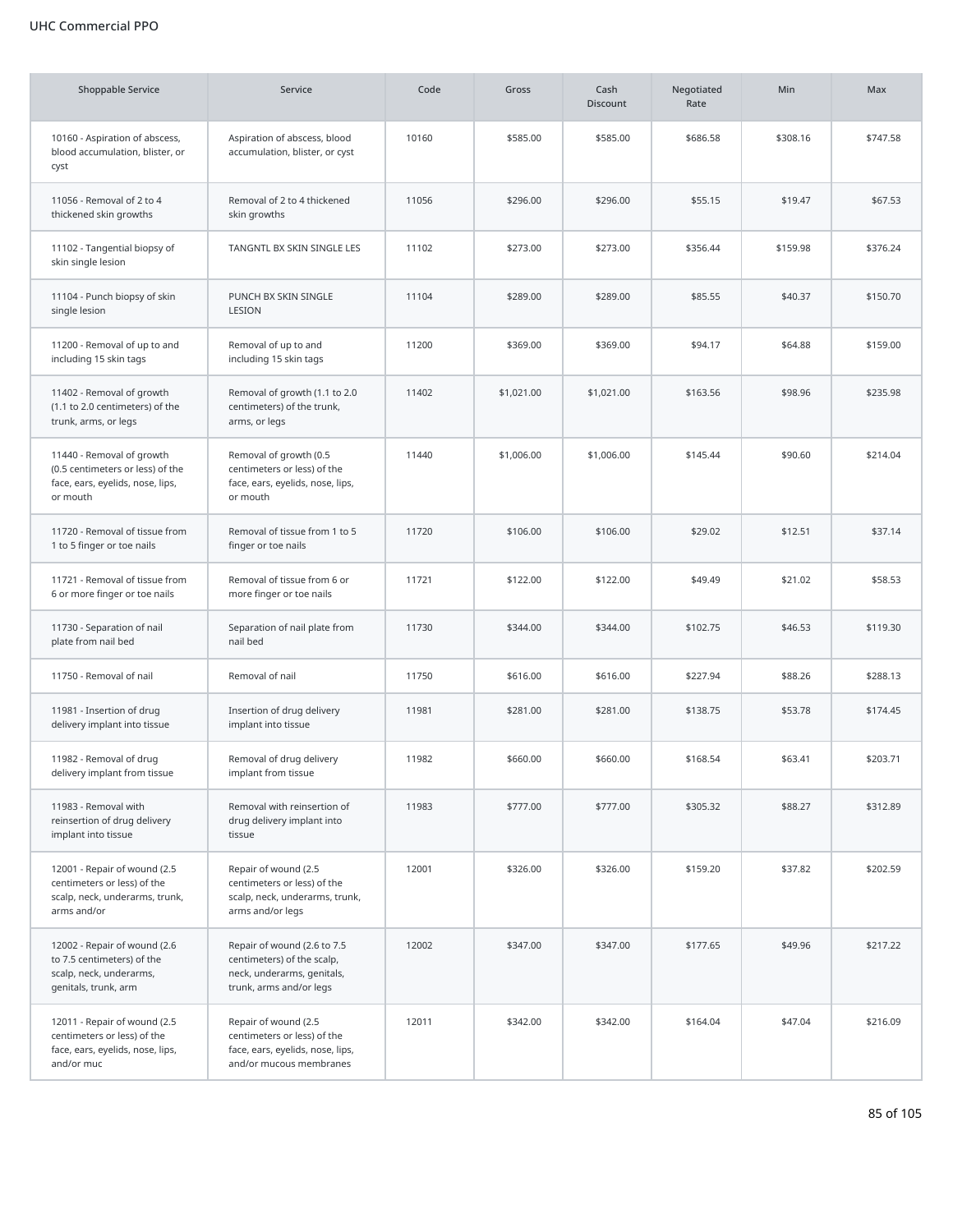| 12013 - Repair of wound (2.6<br>to 5.0 centimeters) of the face,<br>ears, eyelids, nose, lips, and/or<br>muco | Repair of wound (2.6 to 5.0<br>centimeters) of the face, ears,<br>eyelids, nose, lips, and/or<br>mucous membranes                                                                                                        | 12013 | \$347.00   | \$347.00   | \$188.15   | \$49.22    | \$236.35   |
|---------------------------------------------------------------------------------------------------------------|--------------------------------------------------------------------------------------------------------------------------------------------------------------------------------------------------------------------------|-------|------------|------------|------------|------------|------------|
| 15271 - Application of skin<br>substitute (wound surface up<br>to 100 sq cm) to trunk, arms,<br>or legs (firs | Application of skin substitute<br>(wound surface up to 100 sq<br>cm) to trunk, arms, or legs<br>(first 25 sq cm or less)                                                                                                 | 15271 | \$2,404.00 | \$2,404.00 | \$3,405.42 | \$294.93   | \$3,594.61 |
| 15275 - Application of skin<br>substitute (wound surface up<br>to 100 sq cm) to face, scalp,<br>eyelids, mout | Application of skin substitute<br>(wound surface up to 100 sq<br>cm) to face, scalp, eyelids,<br>mouth, neck, ears, eye region,<br>genitals, hands, feet, and/or<br>multiple fingers or toes (first<br>25 sq cm or less) | 15275 | \$2,423.00 | \$2,423.00 | \$3,405.42 | \$308.64   | \$3,594.61 |
| 17000 - Destruction of skin<br>growth                                                                         | Destruction of skin growth                                                                                                                                                                                               | 17000 | \$339.00   | \$339.00   | \$70.40    | \$46.56    | \$110.44   |
| 17110 - Destruction of up to 14<br>skin growths                                                               | Destruction of up to 14 skin<br>growths                                                                                                                                                                                  | 17110 | \$361.00   | \$361.00   | \$83.41    | \$57.16    | \$137.86   |
| 20526 - Injection of carpal<br>tunnel                                                                         | Injection of carpal tunnel                                                                                                                                                                                               | 20526 | \$450.00   | \$450.00   | \$518.48   | \$140.00   | \$547.28   |
| 20550 - Injections of tendon<br>sheath, ligament, or muscle<br>membrane                                       | Injections of tendon sheath,<br>ligament, or muscle<br>membrane                                                                                                                                                          | 20550 | \$424.00   | \$424.00   | \$64.98    | \$33.29    | \$97.92    |
| 20551 - Injections of tendon<br>attachment to bone                                                            | Injections of tendon<br>attachment to bone                                                                                                                                                                               | 20551 | \$426.00   | \$426.00   | \$70.21    | \$33.88    | \$102.95   |
| 20552 - Injections of trigger<br>points in 1 or 2 muscles                                                     | Injections of trigger points in 1<br>or 2 muscles                                                                                                                                                                        | 20552 | \$422.00   | \$422.00   | \$55.93    | \$32.39    | \$94.56    |
| 20553 - Injections of trigger<br>points in 3 or more muscles                                                  | Injections of trigger points in 3<br>or more muscles                                                                                                                                                                     | 20553 | \$430.00   | \$430.00   | \$62.50    | \$36.96    | \$106.23   |
| 20600 - Aspiration and/or<br>injection of small joint or joint<br>capsule                                     | Aspiration and/or injection of<br>small joint or joint capsule                                                                                                                                                           | 20600 | \$419.00   | \$419.00   | \$65.51    | \$30.33    | \$79.00    |
| 20605 - Aspiration and/or<br>injection of medium joint or<br>joint capsule                                    | Aspiration and/or injection of<br>medium joint or joint capsule                                                                                                                                                          | 20605 | \$421.00   | \$421.00   | \$67.37    | \$31.68    | \$84.42    |
| 20610 - Aspiration and/or<br>injection of large joint or joint<br>capsule                                     | Aspiration and/or injection of<br>large joint or joint capsule                                                                                                                                                           | 20610 | \$433.00   | \$433.00   | \$79.02    | \$38.78    | \$103.55   |
| 25600 - Closed treatment of<br>broken forearm bones                                                           | Closed treatment of broken<br>forearm bones                                                                                                                                                                              | 25600 | \$786.00   | \$786.00   | \$354.09   | \$280.27   | \$686.00   |
| 26055 - Incision of tendon<br>covering                                                                        | Incision of tendon covering                                                                                                                                                                                              | 26055 | \$2,385.00 | \$2,385.00 | \$2,764.15 | \$1,240.64 | \$2,917.72 |
| 26600 - Closed treatment of<br>fracture hand bone                                                             | Closed treatment of fracture<br>hand bone                                                                                                                                                                                | 26600 | \$736.00   | \$736.00   | \$288.10   | \$248.20   | \$611.00   |
| 27093 - Injection of dye for X-<br>ray imaging of hip joint                                                   | Injection of dye for X-ray<br>imaging of hip joint                                                                                                                                                                       | 27093 | \$223.00   | \$223.00   | \$116.21   | \$59.03    | \$365.01   |
| 27096 - Injection procedure<br>into sacroiliac joint for<br>anesthetic or steroid                             | Injection procedure into<br>sacroiliac joint for anesthetic<br>or steroid                                                                                                                                                | 27096 | \$1,556.00 | \$1,556.00 | \$112.35   | \$72.62    | \$344.24   |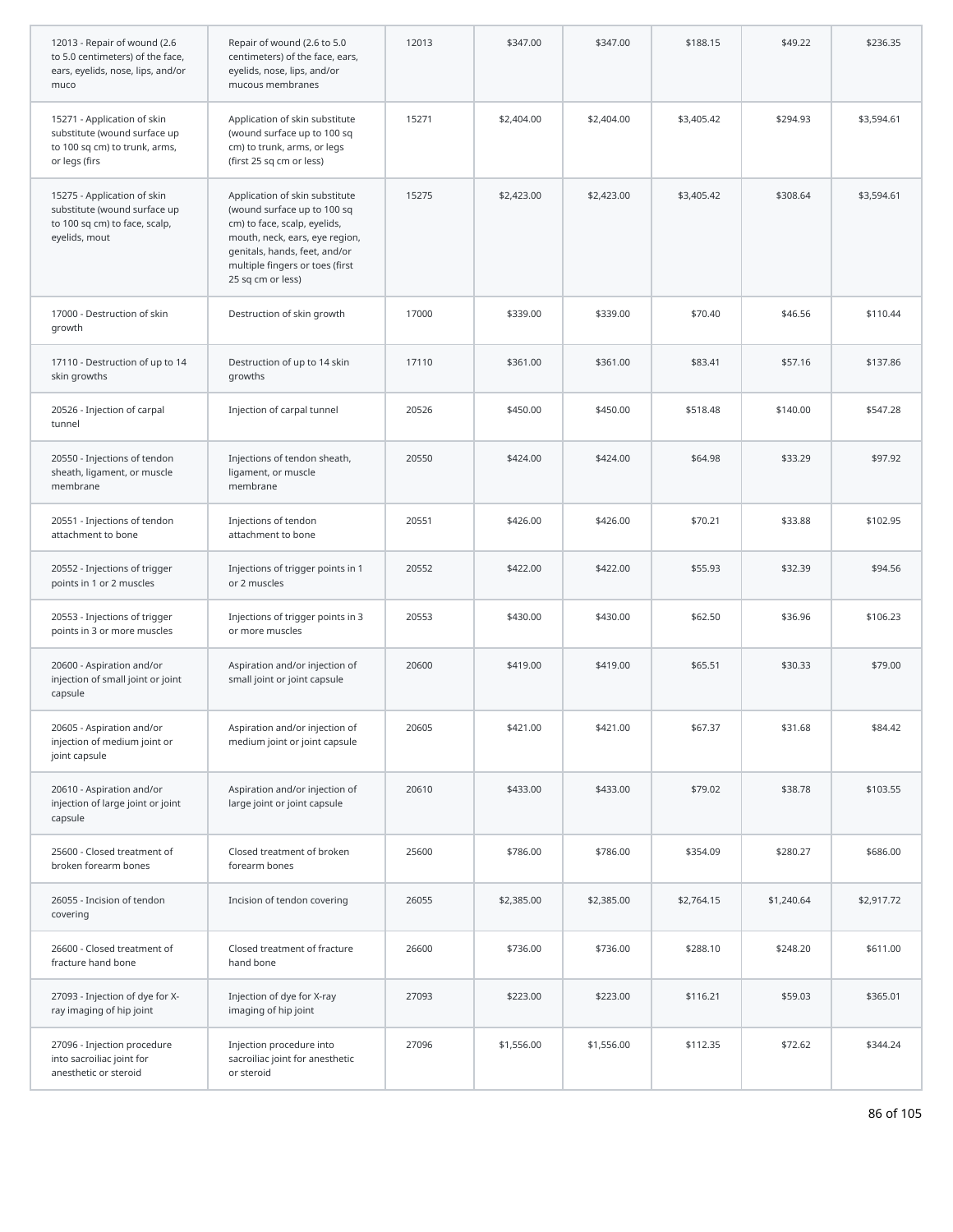| 27786 - Closed treatment of<br>broken ankle                                                                   | Closed treatment of broken<br>ankle                                                                          | 27786 | \$748.00   | \$748.00   | \$409.34   | \$250.74   | \$683.00   |
|---------------------------------------------------------------------------------------------------------------|--------------------------------------------------------------------------------------------------------------|-------|------------|------------|------------|------------|------------|
| 28285 - Correction of toe joint<br>deformity                                                                  | Correction of toe joint<br>deformity                                                                         | 28285 | \$4,586.00 | \$4,586.00 | \$5,619.04 | \$2,522.01 | \$5,931.21 |
| 28470 - Closed treatment of<br>broken foot bone                                                               | Closed treatment of broken<br>foot bone                                                                      | 28470 | \$630.00   | \$630.00   | \$409.34   | \$183.72   | \$504.00   |
| 28820 - Amputation of foot                                                                                    | Amputation of foot                                                                                           | 28820 | \$4,443.00 | \$4,443.00 | \$5,619.04 | \$1,004.00 | \$5,931.21 |
| 29445 - Application of rigid<br>total contact leg cast                                                        | Application of rigid total<br>contact leg cast                                                               | 29445 | \$512.00   | \$512.00   | \$478.78   | \$214.89   | \$505.38   |
| 29580 - Strapping, Unna boot                                                                                  | Strapping, Unna boot                                                                                         | 29580 | \$241.00   | \$241.00   | \$59.30    | \$23.06    | \$77.66    |
| 31575 - Diagnostic<br>examination of voice box<br>using flexible endoscope                                    | Diagnostic examination of<br>voice box using flexible<br>endoscope                                           | 31575 | \$341.00   | \$341.00   | \$326.36   | \$146.48   | \$344.49   |
| 32555 - Removal of fluid from<br>chest cavity with imaging<br>quidance                                        | Removal of fluid from chest<br>cavity with imaging guidance                                                  | 32555 | \$1,083,00 | \$1,083.00 | \$1,075.24 | \$482.60   | \$1,134.98 |
| 36556 - Insertion of central<br>venous catheter for infusion,<br>patient 5 years or older                     | Insertion of central venous<br>catheter for infusion, patient 5<br>years or older                            | 36556 | \$1,686.00 | \$1,686.00 | \$5,681.10 | \$379.00   | \$5,996.72 |
| 49083 - Drainage of fluid from<br>abdominal cavity using<br>imaging guidance                                  | Drainage of fluid from<br>abdominal cavity using<br>imaging guidance                                         | 49083 | \$1,284.00 | \$1,284.00 | \$1,607.25 | \$721.39   | \$1,696.54 |
| 51701 - Insertion of temporary<br>bladder catheter                                                            | Insertion of temporary<br>bladder catheter                                                                   | 51701 | \$197.00   | \$197.00   | \$222.25   | \$80.00    | \$234.60   |
| 51702 - Insertion of indwelling<br>bladder catheter                                                           | Insertion of indwelling bladder<br>catheter                                                                  | 51702 | \$197.00   | \$197.00   | \$47.44    | \$22.23    | \$150.81   |
| 51705 - Removal of skin suture<br>with change of bladder tube                                                 | Removal of skin suture with<br>change of bladder tube                                                        | 51705 | \$420.00   | \$420.00   | \$528.36   | \$169.00   | \$557.71   |
| 51798 - Ultrasound<br>measurement of bladder<br>capacity after voiding                                        | Ultrasound measurement of<br>bladder capacity after voiding                                                  | 51798 | \$102.00   | \$102.00   | \$110.49   | \$18.00    | \$116.63   |
| 52000 - Diagnostic<br>examination of the bladder<br>and bladder canal (urethra)<br>using an endoscope         | Diagnostic examination of the<br>bladder and bladder canal<br>(urethra) using an endoscope                   | 52000 | \$950.00   | \$950.00   | \$1,141.06 | \$512.14   | \$1,204.45 |
| 52310 - Removal of foreign<br>body, stone, or stent from<br>bladder canal (urethra) or<br>bladder using an en | Removal of foreign body,<br>stone, or stent from bladder<br>canal (urethra) or bladder<br>using an endoscope | 52310 | \$2,788.00 | \$2,788.00 | \$3,559.52 | \$591.05   | \$3,757.27 |
| 55250 - Removal of sperm<br>duct                                                                              | Removal of sperm duct                                                                                        | 55250 | \$2,900.00 | \$2,900.00 | \$3,559.52 | \$1,597.63 | \$3,757.27 |
| 55700 - Biopsy of prostate<br>gland                                                                           | Biopsy of prostate gland                                                                                     | 55700 | \$2,757.00 | \$2,757.00 | \$3,559.52 | \$453.55   | \$3,757.27 |
| 57454 - Biopsy and scraping of<br>the cervix using an endoscope                                               | Biopsy and scraping of the<br>cervix using an endoscope                                                      | 57454 | \$600.00   | \$600.00   | \$558.82   | \$250.82   | \$589.86   |
| 58100 - Biopsy of uterine<br>lining                                                                           | Biopsy of uterine lining                                                                                     | 58100 | \$350.00   | \$350.00   | \$146.53   | \$55.12    | \$168.83   |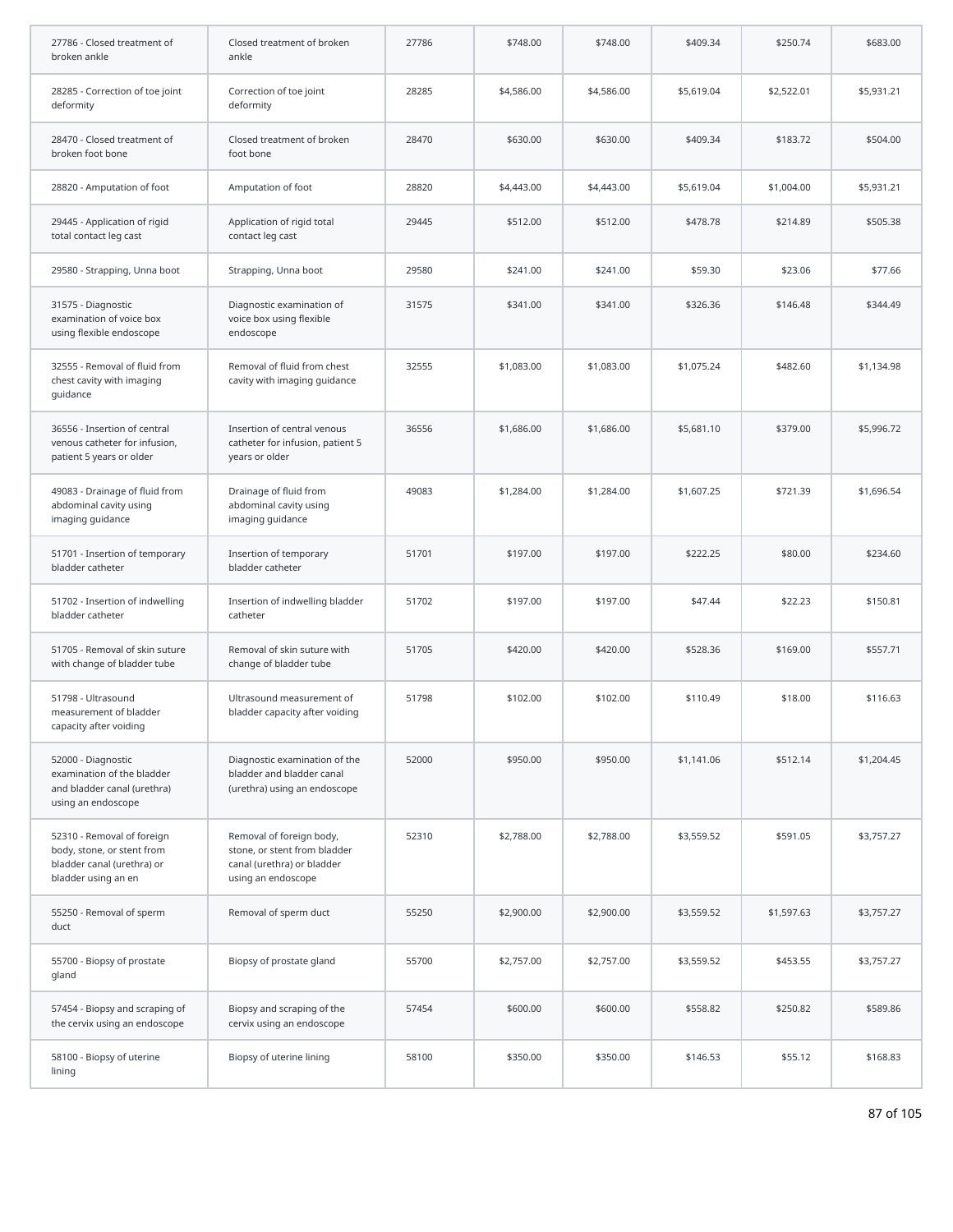| 58300 - Placement of intra-<br>uterine device (IUD) for<br>pregnancy prevention                               | Placement of intra-uterine<br>device (IUD) for pregnancy<br>prevention                                             | 58300 | \$159.00   | \$159.00   | \$91.42     | \$44.25    | \$144.07    |
|---------------------------------------------------------------------------------------------------------------|--------------------------------------------------------------------------------------------------------------------|-------|------------|------------|-------------|------------|-------------|
| 58301 - Removal of intra-<br>uterine device (IUD) for<br>pregnancy prevention                                 | Removal of intra-uterine<br>device (IUD) for pregnancy<br>prevention                                               | 58301 | \$345.00   | \$345.00   | \$115.03    | \$57.59    | \$151.95    |
| 59025 - Fetal non-stress test                                                                                 | Fetal non-stress test                                                                                              | 59025 | \$315.00   | \$315.00   | \$338.13    | \$151.76   | \$399.01    |
| 62270 - Spinal tap for<br>diagnosis                                                                           | Spinal tap for diagnosis                                                                                           | 62270 | \$998.00   | \$998.00   | \$1,259.82  | \$565.45   | \$1,329.81  |
| 62321 - Njx Interlaminar<br>Crv/Thrc                                                                          | Njx Interlaminar Crv/Thrc                                                                                          | 62321 | \$1,044.00 | \$1,044.00 | \$190.65    | \$93.77    | \$301.05    |
| 62322 - Under injection,<br>drainage, or aspiration<br>procedures on the spine and<br>spinal cord             | Under injection, drainage, or<br>aspiration procedures on the<br>spine and spinal cord                             | 62322 | \$1,011.00 | \$1,011.00 | \$1,259.82  | \$266.00   | \$1,329.81  |
| 62323 - Under injection,<br>drainage, or aspiration<br>procedures on the spine and<br>spinal cord             | Under injection, drainage, or<br>aspiration procedures on the<br>spine and spinal cord                             | 62323 | \$1,032.00 | \$1,032.00 | \$174.35    | \$86.58    | \$295.72    |
| 63650 - Implantation of spinal<br>neurostimulator electrodes,<br>accessed through the skin                    | Implantation of spinal<br>neurostimulator electrodes,<br>accessed through the skin                                 | 63650 | \$9,412.00 | \$9,412.00 | \$12,230.47 | \$4,236.92 | \$12,909.94 |
| 64400 - Injection of anesthetic<br>agent, trigeminal nerve                                                    | Injection of anesthetic agent,<br>trigeminal nerve                                                                 | 64400 | \$471.00   | \$471.00   | \$518.48    | \$190.00   | \$547.28    |
| 64405 - Injection of anesthetic<br>agent, greater occipital nerve                                             | Injection of anesthetic agent,<br>greater occipital nerve                                                          | 64405 | \$444.00   | \$444.00   | \$114.47    | \$44.87    | \$158.70    |
| 64447 - Injection of anesthetic<br>agent, thigh nerve                                                         | Injection of anesthetic agent,<br>thigh nerve                                                                      | 64447 | \$984.00   | \$984.00   | \$1,259.82  | \$470.25   | \$1,329.81  |
| 64450 - Injection of anesthetic<br>agent, other peripheral nerve<br>or branch                                 | Injection of anesthetic agent,<br>other peripheral nerve or<br>branch                                              | 64450 | \$949.00   | \$949.00   | \$114.26    | \$36.68    | \$150.81    |
| 64483 - Injections of<br>anesthetic and/or steroid drug<br>into lower or sacral spine<br>nerve root using ima | Injections of anesthetic and/or<br>steroid drug into lower or<br>sacral spine nerve root using<br>imaging guidance | 64483 | \$1,294.00 | \$1,294.00 | \$174.01    | \$97.36    | \$510.98    |
| 64490 - Injections of upper or<br>middle spine facet joint using<br>imaging guidance                          | Injections of upper or middle<br>spine facet joint using imaging<br>guidance                                       | 64490 | \$1,285.00 | \$1,285.00 | \$164.02    | \$92.34    | \$230.00    |
| 64491 - Injections of upper or<br>middle spine facet joint using<br>imaging guidance                          | Injections of upper or middle<br>spine facet joint using imaging<br>quidance                                       | 64491 | \$567.00   | \$567.00   | \$105.78    | \$52.15    | \$131.00    |
| 64493 - Injections of lower or<br>sacral spine facet joint using<br>imaging guidance                          | Injections of lower or sacral<br>spine facet joint using imaging<br>guidance                                       | 64493 | \$1,261.00 | \$1,261.00 | \$130.63    | \$78.71    | \$200.07    |
| 64494 - Injections of lower or<br>sacral spine facet joint using<br>imaging guidance                          | Injections of lower or sacral<br>spine facet joint using imaging<br>guidance                                       | 64494 | \$983.00   | \$983.00   | \$79.69     | \$45.09    | \$113.00    |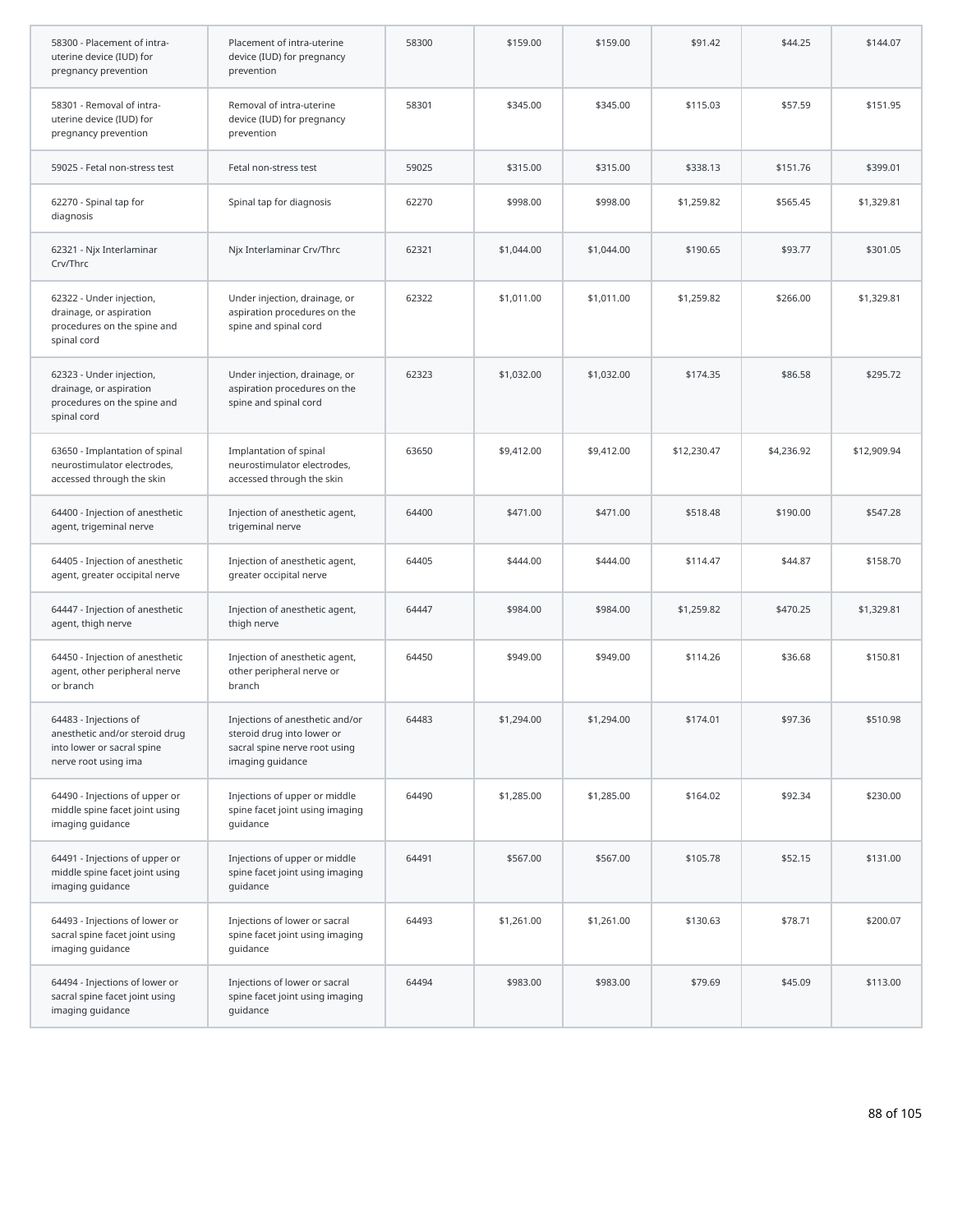| 64615 - Injection of chemical<br>for destruction of facial and<br>neck nerve muscles on both<br>sides of face | Injection of chemical for<br>destruction of facial and neck<br>nerve muscles on both sides<br>of face                                | 64615 | \$540.00   | \$540.00   | \$518.48   | \$232.71 | \$547.28   |
|---------------------------------------------------------------------------------------------------------------|--------------------------------------------------------------------------------------------------------------------------------------|-------|------------|------------|------------|----------|------------|
| 64616 - Injection of chemical<br>for destruction of nerve<br>muscles on one side of neck<br>excluding voice b | Injection of chemical for<br>destruction of nerve muscles<br>on one side of neck excluding<br>voice box accessed through<br>the skin | 64616 | \$521.00   | \$521.00   | \$177.99   | \$90.88  | \$238.00   |
| 64633 - Destruction of upper<br>or middle spinal facet joint<br>nerves using imaging<br>guidance              | Destruction of upper or<br>middle spinal facet joint<br>nerves using imaging<br>guidance                                             | 64633 | \$2,737.00 | \$2,737.00 | \$416.13   | \$196.97 | \$550.56   |
| 64634 - Destruction of upper<br>or middle spinal facet joint<br>nerves with imaging guidance                  | Destruction of upper or<br>middle spinal facet joint<br>nerves with imaging guidance                                                 | 64634 | \$2,308.00 | \$2,308.00 | \$125.74   | \$59.23  | \$250.84   |
| 64635 - Destruction of lower<br>or sacral spinal facet joint<br>nerves using imaging<br>guidance              | Destruction of lower or sacral<br>spinal facet joint nerves using<br>imaging guidance                                                | 64635 | \$2,733.00 | \$2,733.00 | \$407.92   | \$194.36 | \$541.15   |
| 64636 - Destruction of lower<br>or sacral spinal facet joint<br>nerves with imaging guidance                  | Destruction of lower or sacral<br>spinal facet joint nerves with<br>imaging guidance                                                 | 64636 | \$2,395.00 | \$2,395.00 | \$109.54   | \$52.02  | \$225.75   |
| 65855 - Laser repair to<br>improve eye fluid flow, 1 or<br>more sessions                                      | Laser repair to improve eye<br>fluid flow, 1 or more sessions                                                                        | 65855 | \$1,040.00 | \$1,040.00 | \$1,000.29 | \$436.00 | \$1,055.86 |
| 66821 - Removal of recurring<br>cataract in lens capsule using<br>laser                                       | Removal of recurring cataract<br>in lens capsule using laser                                                                         | 66821 | \$1,190.00 | \$1,190.00 | \$1,000.29 | \$448.96 | \$1,055.86 |
| 67028 - Injection of drug into<br>eye                                                                         | Injection of drug into eye                                                                                                           | 67028 | \$730.00   | \$730.00   | \$250.02   | \$78.44  | \$354.96   |
| 67210 - Laser destruction of<br>retinal growth, 1 or more<br>sessions                                         | Laser destruction of retinal<br>growth, 1 or more sessions                                                                           | 67210 | \$1,470.00 | \$1,470.00 | \$1,000.29 | \$448.96 | \$1,176.00 |
| 67228 - Laser destruction of<br>leaking retinal blood vessels, 1<br>or more sessions                          | Laser destruction of leaking<br>retinal blood vessels, 1 or<br>more sessions                                                         | 67228 | \$1,492.00 | \$1,492.00 | \$1,329.87 | \$448.96 | \$1,329.87 |
| 69200 - Removal of foreign<br>body from ear canal                                                             | Removal of foreign body from<br>ear canal                                                                                            | 69200 | \$229.00   | \$229.00   | \$83.12    | \$40.96  | \$163.19   |
| 69209 - Removal of impacted<br>ear wax by washing                                                             | Removal of impacted ear wax<br>by washing                                                                                            | 69209 | \$104.00   | \$104.00   | \$20.08    | \$12.92  | \$30.00    |
| 69210 - Removal of impact ear<br>wax, one ear                                                                 | Removal of impact ear wax,<br>one ear                                                                                                | 69210 | \$133.00   | \$133.00   | \$54.38    | \$28.47  | \$73.00    |
| 90832 - Psychotherapy, 30<br>minutes with patient and/or<br>family member                                     | Psychotherapy, 30 minutes<br>with patient and/or family<br>member                                                                    | 90832 | \$276.00   | \$276.00   | \$265.28   | \$82.00  | \$280.02   |
| 90834 - Psychotherapy, 45<br>minutes with patient and/or<br>family member                                     | Psychotherapy, 45 minutes<br>with patient and/or family<br>member                                                                    | 90834 | \$307.00   | \$307.00   | \$265.28   | \$109.00 | \$280.02   |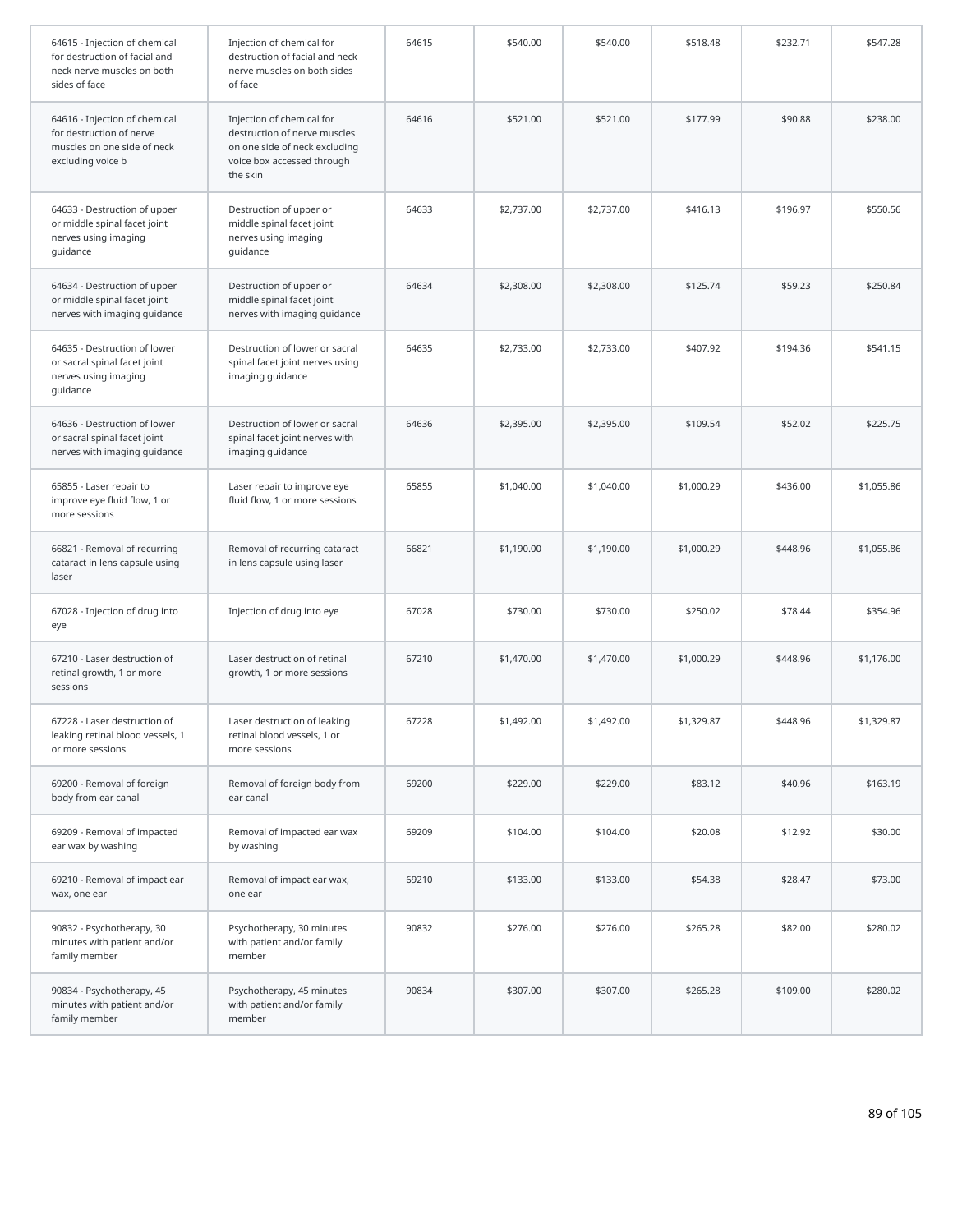| 90837 - Psychotherapy, 60<br>minutes with patient and/or<br>family member                                | Psychotherapy, 60 minutes<br>with patient and/or family<br>member                                | 90837 | \$369.00   | \$369.00   | \$265.28   | \$119.07 | \$295.20   |
|----------------------------------------------------------------------------------------------------------|--------------------------------------------------------------------------------------------------|-------|------------|------------|------------|----------|------------|
| 90846 - Family psychotherapy                                                                             | Family psychotherapy                                                                             | 90846 | \$333.00   | \$333.00   | \$265.28   | \$119.07 | \$280.02   |
| 90847 - Family psychotherapy<br>including patient                                                        | Family psychotherapy<br>including patient                                                        | 90847 | \$339.00   | \$339.00   | \$265.28   | \$119.07 | \$280.02   |
| 90853 - Group psychotherapy                                                                              | Group psychotherapy                                                                              | 90853 | \$155.00   | \$155.00   | \$148.64   | \$33.00  | \$156.90   |
| 95810 - Sleep monitoring of<br>patient (6 years or older) in<br>sleep lab                                | Sleep monitoring of patient (6<br>years or older) in sleep lab                                   | 95810 | \$2,229.00 | \$2,229.00 | \$1,826.06 | \$819.60 | \$1,927.51 |
| 99205 - New patient office or<br>other outpatient visit, typically<br>60 minutes                         | New patient office or other<br>outpatient visit, typically 60<br>minutes                         | 99205 | \$310.00   | \$310.00   | \$179.23   | \$160.06 | \$328.00   |
| 99211 - Established patient<br>office or other outpatient visit,<br>typically 5 minutes                  | Established patient office or<br>other outpatient visit, typically<br>5 minutes                  | 99211 | \$143.00   | \$143.00   | \$11.40    | \$8.14   | \$114.40   |
| 99383 - Initial new patient<br>preventive medicine<br>evaluation, age 5 through 11<br>years              | Initial new patient preventive<br>medicine evaluation, age 5<br>through 11 years                 | 99383 | \$234.00   | \$234.00   | \$88.60    | \$74.52  | \$187.20   |
| 99384 - Initial new patient<br>preventive medicine<br>evaluation, age 12 through 17<br>years             | Initial new patient preventive<br>medicine evaluation, age 12<br>through 17 years                | 99384 | \$269.00   | \$269.00   | \$99.99    | \$87.72  | \$215.20   |
| 99385 - Initial new patient<br>preventive medicine<br>evaluation age 18-39 years                         | Initial new patient preventive<br>medicine evaluation age 18-39<br>years                         | 99385 | \$260.00   | \$260.00   | \$99.99    | \$84.05  | \$208.00   |
| 99386 - Initial new patient<br>preventive medicine<br>evaluation age 40-64 years                         | Initial new patient preventive<br>medicine evaluation age 40-64<br>years                         | 99386 | \$313.00   | \$313.00   | \$122.54   | \$102.17 | \$250.40   |
| 99391 - Established patient<br>periodic preventive medicine<br>examination infant younger<br>than 1 year | Established patient periodic<br>preventive medicine<br>examination infant younger<br>than 1 year | 99391 | \$186.00   | \$186.00   | \$66.52    | \$60.07  | \$149.00   |
| 99392 - Established patient<br>periodic preventive medicine<br>examination, age 1 through 4<br>years     | Established patient periodic<br>preventive medicine<br>examination, age 1 through 4<br>years     | 99392 | \$203.00   | \$203.00   | \$77.50    | \$65.76  | \$162.40   |
| 99393 - Established patient<br>periodic preventive medicine<br>examination, age 5 through 11<br>years    | Established patient periodic<br>preventive medicine<br>examination, age 5 through 11<br>years    | 99393 | \$203.00   | \$203.00   | \$77.50    | \$65.76  | \$162.40   |
| 99394 - Established patient<br>periodic preventive medicine<br>examination, age 12 through<br>17 years   | Established patient periodic<br>preventive medicine<br>examination, age 12 through<br>17 years   | 99394 | \$229.00   | \$229.00   | \$88.60    | \$74.52  | \$183.20   |
| 99395 - Established patient<br>periodic preventive medicine<br>examination age 18-39 years               | Established patient periodic<br>preventive medicine<br>examination age 18-39 years               | 99395 | \$231.00   | \$231.00   | \$88.60    | \$76.82  | \$184.80   |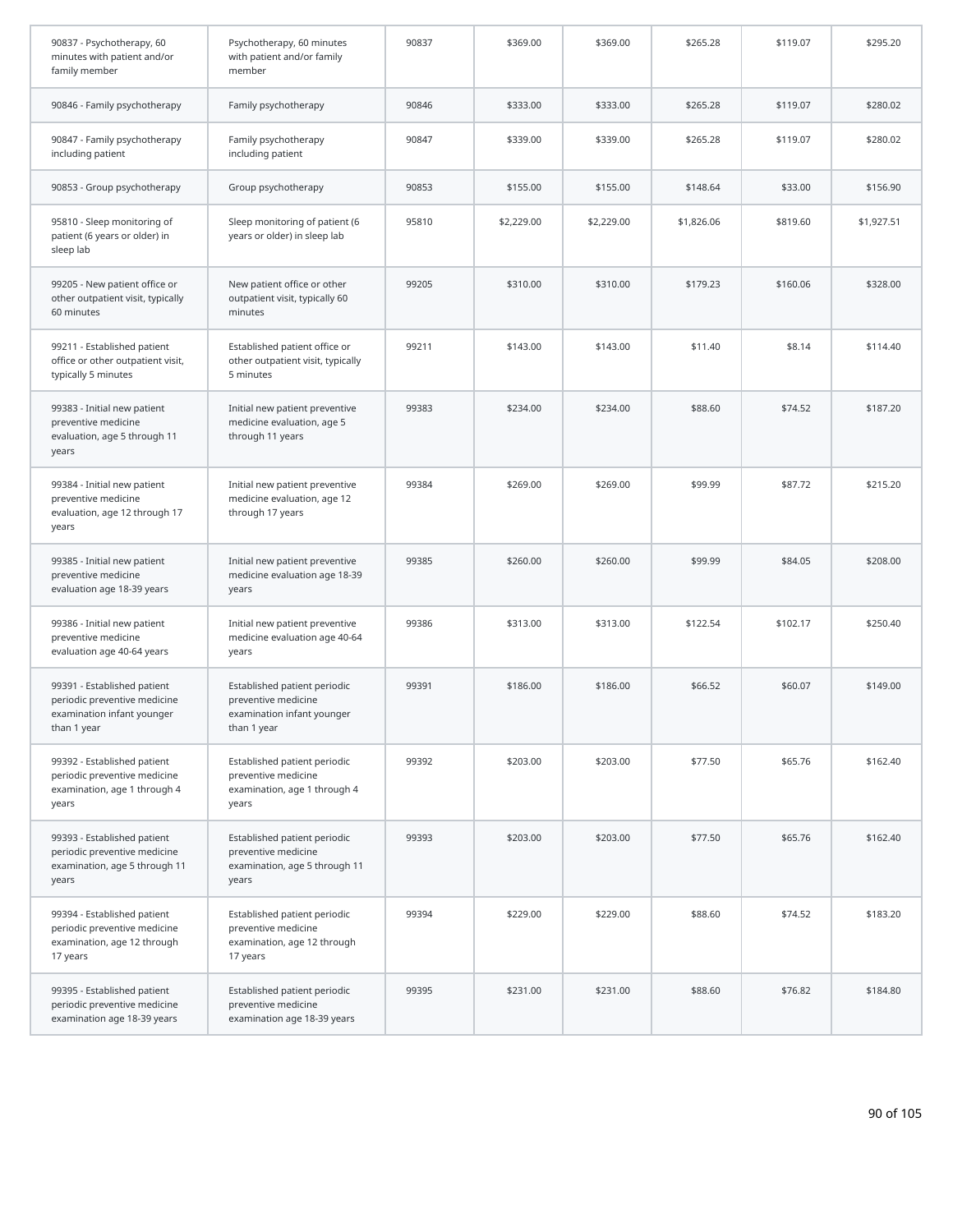| 99396 - Established patient<br>periodic preventive medicine<br>examination age 40-64 years                    | Established patient periodic<br>preventive medicine<br>examination age 40-64 years                            | 99396 | \$254.00 | \$254.00 | \$99.99  | \$83.42  | \$203.20 |
|---------------------------------------------------------------------------------------------------------------|---------------------------------------------------------------------------------------------------------------|-------|----------|----------|----------|----------|----------|
| Drainage of abscess                                                                                           | Drainage of abscess                                                                                           | 10060 | \$406.00 | \$406.00 | \$132.71 | \$89.60  | \$217.00 |
| Drainage of multiple abscess                                                                                  | Drainage of multiple abscess                                                                                  | 10061 | \$729.00 | \$729.00 | \$249.83 | \$157.69 | \$395.00 |
| Removal of foreign body from<br>tissue, accessed beneath the<br>skin                                          | Removal of foreign body from<br>tissue, accessed beneath the<br>skin                                          | 10120 | \$616.00 | \$616.00 | \$138.20 | \$90.62  | \$223.00 |
| Removal of single thickened<br>skin growth                                                                    | Removal of single thickened<br>skin growth                                                                    | 11055 | \$285.00 | \$285.00 | \$39.33  | \$13.74  | \$52.90  |
| Repair of wound (7.6 to 12.5<br>centimeters) of the scalp,<br>neck, underarms, genitals,<br>trunk, arms and/o | Repair of wound (7.6 to 12.5<br>centimeters) of the scalp,<br>neck, underarms, genitals,<br>trunk, arms and/o | 12004 | \$369.00 | \$369.00 | \$356.44 | \$159.98 | \$376.24 |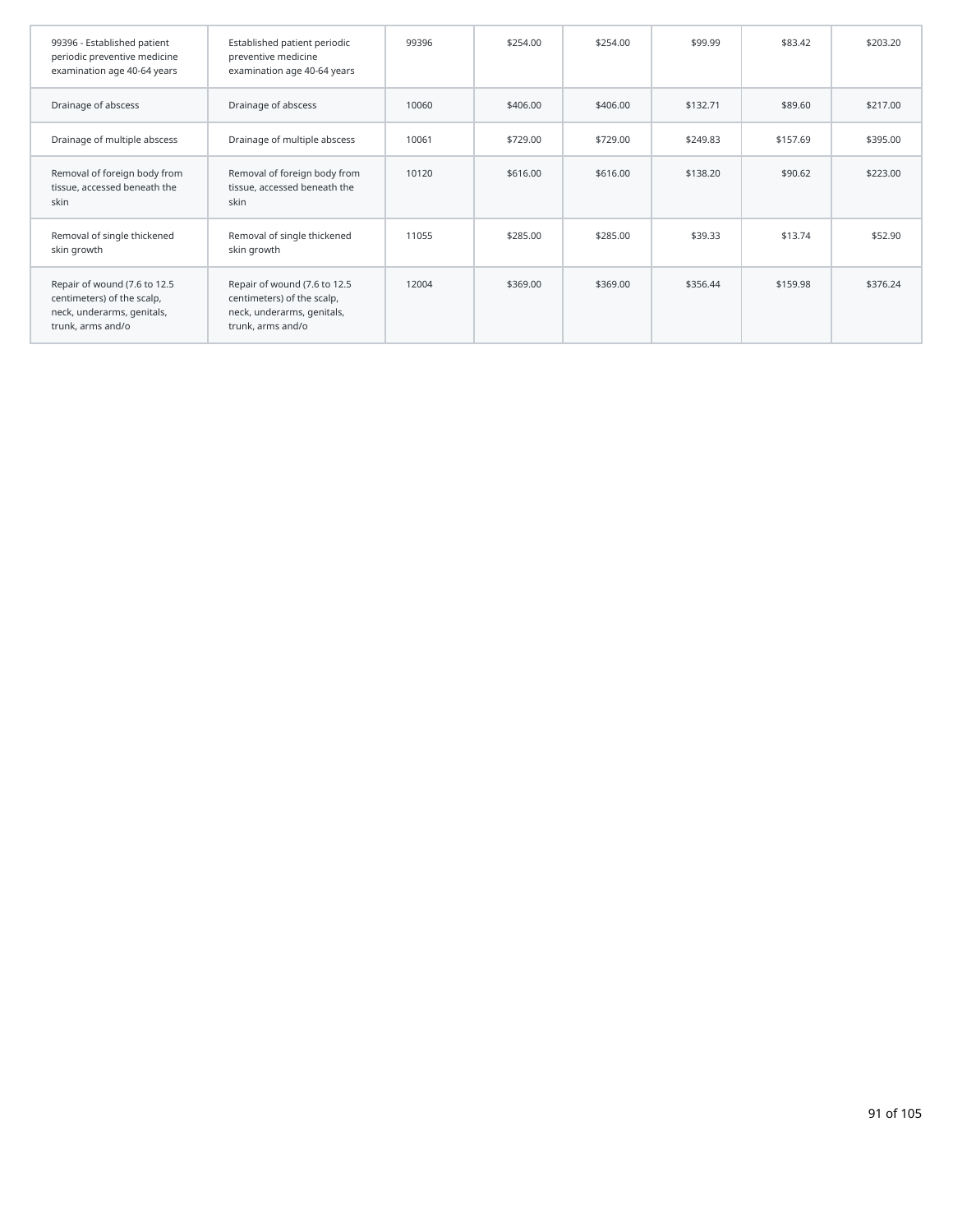## Wellmark HMO

| <b>Shoppable Service</b>                                                                                      | Service                                                                                                            | Code  | Gross      | Cash<br>Discount | Negotiated<br>Rate | Min      | Max      |
|---------------------------------------------------------------------------------------------------------------|--------------------------------------------------------------------------------------------------------------------|-------|------------|------------------|--------------------|----------|----------|
| 10160 - Aspiration of abscess,<br>blood accumulation, blister, or<br>cyst                                     | Aspiration of abscess, blood<br>accumulation, blister, or cyst                                                     | 10160 | \$585.00   | \$585.00         | \$747.58           | \$308.16 | \$747.58 |
| 11056 - Removal of 2 to 4<br>thickened skin growths                                                           | Removal of 2 to 4 thickened<br>skin growths                                                                        | 11056 | \$296.00   | \$296.00         | \$42.00            | \$19.47  | \$67.53  |
| 11102 - Tangential biopsy of<br>skin single lesion                                                            | TANGNTL BX SKIN SINGLE LES                                                                                         | 11102 | \$273.00   | \$273.00         | \$174.00           | \$159.98 | \$376.24 |
| 11104 - Punch biopsy of skin<br>single lesion                                                                 | PUNCH BX SKIN SINGLE<br>LESION                                                                                     | 11104 | \$289.00   | \$289.00         | \$86.00            | \$40.37  | \$150.70 |
| 11200 - Removal of up to and<br>including 15 skin tags                                                        | Removal of up to and<br>including 15 skin tags                                                                     | 11200 | \$369.00   | \$369.00         | \$131.00           | \$64.88  | \$159.00 |
| 11402 - Removal of growth<br>(1.1 to 2.0 centimeters) of the<br>trunk, arms, or legs                          | Removal of growth (1.1 to 2.0<br>centimeters) of the trunk,<br>arms, or legs                                       | 11402 | \$1,021.00 | \$1,021.00       | \$200.00           | \$98.96  | \$235.98 |
| 11440 - Removal of growth<br>(0.5 centimeters or less) of the<br>face, ears, eyelids, nose, lips,<br>or mouth | Removal of growth (0.5<br>centimeters or less) of the<br>face, ears, eyelids, nose, lips,<br>or mouth              | 11440 | \$1,006.00 | \$1,006.00       | \$180.00           | \$90.60  | \$214.04 |
| 11720 - Removal of tissue from<br>1 to 5 finger or toe nails                                                  | Removal of tissue from 1 to 5<br>finger or toe nails                                                               | 11720 | \$106.00   | \$106.00         | \$26.00            | \$12.51  | \$37.14  |
| 11721 - Removal of tissue from<br>6 or more finger or toe nails                                               | Removal of tissue from 6 or<br>more finger or toe nails                                                            | 11721 | \$122.00   | \$122.00         | \$45.00            | \$21.02  | \$58.53  |
| 11730 - Separation of nail<br>plate from nail bed                                                             | Separation of nail plate from<br>nail bed                                                                          | 11730 | \$344.00   | \$344.00         | \$98.00            | \$46.53  | \$119.30 |
| 11750 - Removal of nail                                                                                       | Removal of nail                                                                                                    | 11750 | \$616.00   | \$616.00         | \$178.00           | \$88.26  | \$288.13 |
| 11981 - Insertion of drug<br>delivery implant into tissue                                                     | Insertion of drug delivery<br>implant into tissue                                                                  | 11981 | \$281.00   | \$281.00         | \$116.00           | \$53.78  | \$174.45 |
| 11982 - Removal of drug<br>delivery implant from tissue                                                       | Removal of drug delivery<br>implant from tissue                                                                    | 11982 | \$660.00   | \$660.00         | \$137.00           | \$63.41  | \$203.71 |
| 11983 - Removal with<br>reinsertion of drug delivery<br>implant into tissue                                   | Removal with reinsertion of<br>drug delivery implant into<br>tissue                                                | 11983 | \$777.00   | \$777.00         | \$188.00           | \$88.27  | \$312.89 |
| 12001 - Repair of wound (2.5<br>centimeters or less) of the<br>scalp, neck, underarms, trunk,<br>arms and/or  | Repair of wound (2.5<br>centimeters or less) of the<br>scalp, neck, underarms, trunk,<br>arms and/or legs          | 12001 | \$326.00   | \$326.00         | \$81.00            | \$37.82  | \$202.59 |
| 12002 - Repair of wound (2.6<br>to 7.5 centimeters) of the<br>scalp, neck, underarms,<br>genitals, trunk, arm | Repair of wound (2.6 to 7.5<br>centimeters) of the scalp,<br>neck, underarms, genitals,<br>trunk, arms and/or legs | 12002 | \$347.00   | \$347.00         | \$108.00           | \$49.96  | \$217.22 |
| 12011 - Repair of wound (2.5<br>centimeters or less) of the<br>face, ears, eyelids, nose, lips,<br>and/or muc | Repair of wound (2.5<br>centimeters or less) of the<br>face, ears, eyelids, nose, lips,<br>and/or mucous membranes | 12011 | \$342.00   | \$342.00         | \$102.00           | \$47.04  | \$216.09 |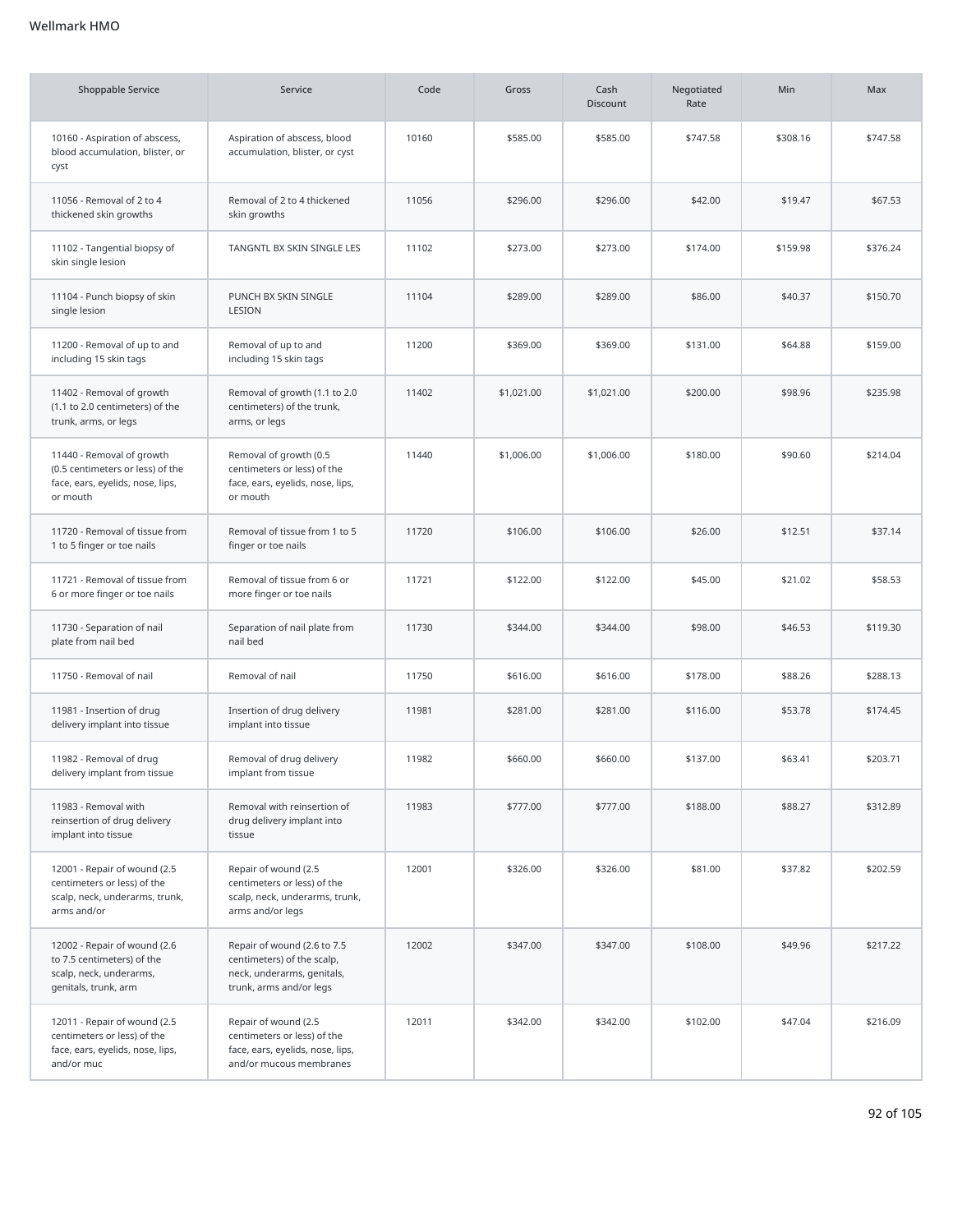| 12013 - Repair of wound (2.6<br>to 5.0 centimeters) of the face,<br>ears, eyelids, nose, lips, and/or<br>muco | Repair of wound (2.6 to 5.0<br>centimeters) of the face, ears,<br>eyelids, nose, lips, and/or<br>mucous membranes                                                                                                        | 12013 | \$347.00   | \$347.00   | \$107.00   | \$49.22    | \$236.35   |
|---------------------------------------------------------------------------------------------------------------|--------------------------------------------------------------------------------------------------------------------------------------------------------------------------------------------------------------------------|-------|------------|------------|------------|------------|------------|
| 15271 - Application of skin<br>substitute (wound surface up<br>to 100 sq cm) to trunk, arms,<br>or legs (firs | Application of skin substitute<br>(wound surface up to 100 sq<br>cm) to trunk, arms, or legs<br>(first 25 sq cm or less)                                                                                                 | 15271 | \$2,404.00 | \$2,404.00 | \$294.93   | \$294.93   | \$3,594.61 |
| 15275 - Application of skin<br>substitute (wound surface up<br>to 100 sq cm) to face, scalp,<br>eyelids, mout | Application of skin substitute<br>(wound surface up to 100 sq<br>cm) to face, scalp, eyelids,<br>mouth, neck, ears, eye region,<br>genitals, hands, feet, and/or<br>multiple fingers or toes (first<br>25 sq cm or less) | 15275 | \$2,423.00 | \$2,423.00 | \$308.64   | \$308.64   | \$3,594.61 |
| 17000 - Destruction of skin<br>growth                                                                         | Destruction of skin growth                                                                                                                                                                                               | 17000 | \$339.00   | \$339.00   | \$94.00    | \$46.56    | \$110.44   |
| 17110 - Destruction of up to 14<br>skin growths                                                               | Destruction of up to 14 skin<br>growths                                                                                                                                                                                  | 17110 | \$361.00   | \$361.00   | \$117.00   | \$57.16    | \$137.86   |
| 20526 - Injection of carpal<br>tunnel                                                                         | Injection of carpal tunnel                                                                                                                                                                                               | 20526 | \$450.00   | \$450.00   | \$140.00   | \$140.00   | \$547.28   |
| 20550 - Injections of tendon<br>sheath, ligament, or muscle<br>membrane                                       | Injections of tendon sheath,<br>ligament, or muscle<br>membrane                                                                                                                                                          | 20550 | \$424.00   | \$424.00   | \$70.00    | \$33.29    | \$97.92    |
| 20551 - Injections of tendon<br>attachment to bone                                                            | Injections of tendon<br>attachment to bone                                                                                                                                                                               | 20551 | \$426.00   | \$426.00   | \$72.00    | \$33.88    | \$102.95   |
| 20552 - Injections of trigger<br>points in 1 or 2 muscles                                                     | Injections of trigger points in 1<br>or 2 muscles                                                                                                                                                                        | 20552 | \$422.00   | \$422.00   | \$69.00    | \$32.39    | \$94.56    |
| 20553 - Injections of trigger<br>points in 3 or more muscles                                                  | Injections of trigger points in 3<br>or more muscles                                                                                                                                                                     | 20553 | \$430.00   | \$430.00   | \$78.00    | \$36.96    | \$106.23   |
| 20600 - Aspiration and/or<br>injection of small joint or joint<br>capsule                                     | Aspiration and/or injection of<br>small joint or joint capsule                                                                                                                                                           | 20600 | \$419.00   | \$419.00   | \$65.00    | \$30.33    | \$79.00    |
| 20605 - Aspiration and/or<br>injection of medium joint or<br>joint capsule                                    | Aspiration and/or injection of<br>medium joint or joint capsule                                                                                                                                                          | 20605 | \$421.00   | \$421.00   | \$67.00    | \$31.68    | \$84.42    |
| 20610 - Aspiration and/or<br>injection of large joint or joint<br>capsule                                     | Aspiration and/or injection of<br>large joint or joint capsule                                                                                                                                                           | 20610 | \$433.00   | \$433.00   | \$82.00    | \$38.78    | \$103.55   |
| 25600 - Closed treatment of<br>broken forearm bones                                                           | Closed treatment of broken<br>forearm bones                                                                                                                                                                              | 25600 | \$786.00   | \$786.00   | \$565.00   | \$280.27   | \$686.00   |
| 26055 - Incision of tendon<br>covering                                                                        | Incision of tendon covering                                                                                                                                                                                              | 26055 | \$2,385.00 | \$2,385.00 | \$2,220.68 | \$1,240.64 | \$2,917.72 |
| 26600 - Closed treatment of<br>fracture hand bone                                                             | Closed treatment of fracture<br>hand bone                                                                                                                                                                                | 26600 | \$736.00   | \$736.00   | \$503.00   | \$248.20   | \$611.00   |
| 27093 - Injection of dye for X-<br>ray imaging of hip joint                                                   | Injection of dye for X-ray<br>imaging of hip joint                                                                                                                                                                       | 27093 | \$223.00   | \$223.00   | \$128.00   | \$59.03    | \$365.01   |
| 27096 - Injection procedure<br>into sacroiliac joint for<br>anesthetic or steroid                             | Injection procedure into<br>sacroiliac joint for anesthetic<br>or steroid                                                                                                                                                | 27096 | \$1,556.00 | \$1,556.00 | \$149.00   | \$72.62    | \$344.24   |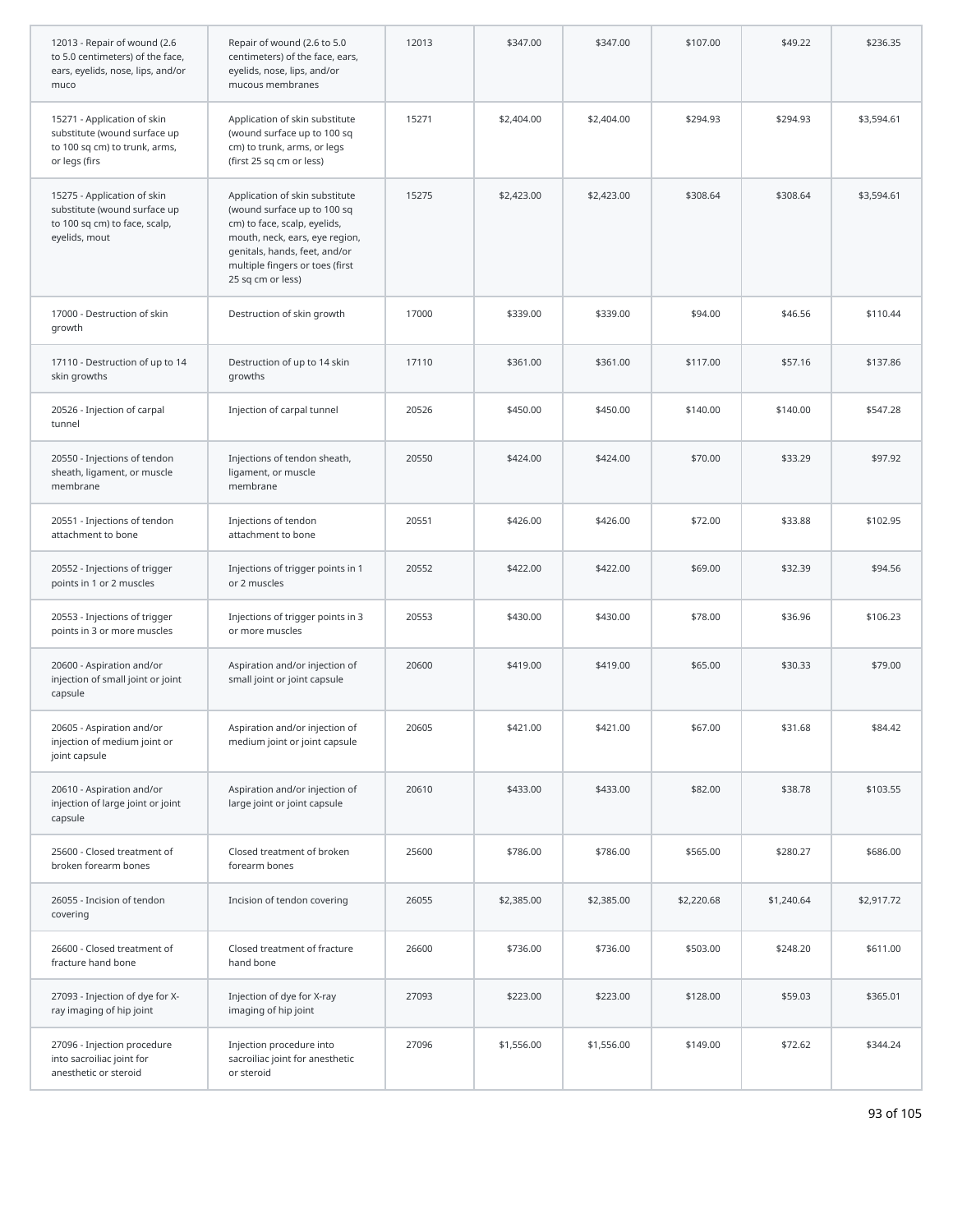| 27786 - Closed treatment of<br>broken ankle                                                                   | Closed treatment of broken<br>ankle                                                                          | 27786 | \$748.00   | \$748.00   | \$562.00   | \$250.74   | \$683.00   |
|---------------------------------------------------------------------------------------------------------------|--------------------------------------------------------------------------------------------------------------|-------|------------|------------|------------|------------|------------|
| 28285 - Correction of toe joint<br>deformity                                                                  | Correction of toe joint<br>deformity                                                                         | 28285 | \$4,586.00 | \$4,586.00 | \$2,758.65 | \$2,522.01 | \$5,931.21 |
| 28470 - Closed treatment of<br>broken foot bone                                                               | Closed treatment of broken<br>foot bone                                                                      | 28470 | \$630.00   | \$630.00   | \$390.00   | \$183.72   | \$504.00   |
| 28820 - Amputation of foot                                                                                    | Amputation of foot                                                                                           | 28820 | \$4,443.00 | \$4,443.00 | \$1,004.00 | \$1,004.00 | \$5,931.21 |
| 29445 - Application of rigid<br>total contact leg cast                                                        | Application of rigid total<br>contact leg cast                                                               | 29445 | \$512.00   | \$512.00   | \$232.00   | \$214.89   | \$505.38   |
| 29580 - Strapping, Unna boot                                                                                  | Strapping, Unna boot                                                                                         | 29580 | \$241.00   | \$241.00   | \$49.00    | \$23.06    | \$77.66    |
| 31575 - Diagnostic<br>examination of voice box<br>using flexible endoscope                                    | Diagnostic examination of<br>voice box using flexible<br>endoscope                                           | 31575 | \$341.00   | \$341.00   | \$218.00   | \$146.48   | \$344.49   |
| 32555 - Removal of fluid from<br>chest cavity with imaging<br>guidance                                        | Removal of fluid from chest<br>cavity with imaging guidance                                                  | 32555 | \$1,083.00 | \$1,083.00 | \$552.00   | \$482.60   | \$1,134.98 |
| 36556 - Insertion of central<br>venous catheter for infusion,<br>patient 5 years or older                     | Insertion of central venous<br>catheter for infusion, patient 5<br>years or older                            | 36556 | \$1,686.00 | \$1,686.00 | \$379.00   | \$379.00   | \$5,996.72 |
| 49083 - Drainage of fluid from<br>abdominal cavity using<br>imaging guidance                                  | Drainage of fluid from<br>abdominal cavity using<br>imaging guidance                                         | 49083 | \$1,284.00 | \$1,284.00 | \$1,077.61 | \$721.39   | \$1,696.54 |
| 51701 - Insertion of temporary<br>bladder catheter                                                            | Insertion of temporary<br>bladder catheter                                                                   | 51701 | \$197.00   | \$197.00   | \$80.00    | \$80.00    | \$234.60   |
| 51702 - Insertion of indwelling<br>bladder catheter                                                           | Insertion of indwelling bladder<br>catheter                                                                  | 51702 | \$197.00   | \$197.00   | \$46.00    | \$22.23    | \$150.81   |
| 51705 - Removal of skin suture<br>with change of bladder tube                                                 | Removal of skin suture with<br>change of bladder tube                                                        | 51705 | \$420.00   | \$420.00   | \$169.00   | \$169.00   | \$557.71   |
| 51798 - Ultrasound<br>measurement of bladder<br>capacity after voiding                                        | Ultrasound measurement of<br>bladder capacity after voiding                                                  | 51798 | \$102.00   | \$102.00   | \$18.00    | \$18.00    | \$116.63   |
| 52000 - Diagnostic<br>examination of the bladder<br>and bladder canal (urethra)<br>using an endoscope         | Diagnostic examination of the<br>bladder and bladder canal<br>(urethra) using an endoscope                   | 52000 | \$950.00   | \$950.00   | \$776.13   | \$512.14   | \$1,204.45 |
| 52310 - Removal of foreign<br>body, stone, or stent from<br>bladder canal (urethra) or<br>bladder using an en | Removal of foreign body,<br>stone, or stent from bladder<br>canal (urethra) or bladder<br>using an endoscope | 52310 | \$2,788.00 | \$2,788.00 | \$591.05   | \$591.05   | \$3,757.27 |
| 55250 - Removal of sperm<br>duct                                                                              | Removal of sperm duct                                                                                        | 55250 | \$2,900.00 | \$2,900.00 | \$1,710.64 | \$1,597.63 | \$3,757.27 |
| 55700 - Biopsy of prostate<br>gland                                                                           | Biopsy of prostate gland                                                                                     | 55700 | \$2,757.00 | \$2,757.00 | \$453.55   | \$453.55   | \$3,757.27 |
| 57454 - Biopsy and scraping of<br>the cervix using an endoscope                                               | Biopsy and scraping of the<br>cervix using an endoscope                                                      | 57454 | \$600.00   | \$600.00   | \$294.00   | \$250.82   | \$589.86   |
| 58100 - Biopsy of uterine<br>lining                                                                           | Biopsy of uterine lining                                                                                     | 58100 | \$350.00   | \$350.00   | \$116.00   | \$55.12    | \$168.83   |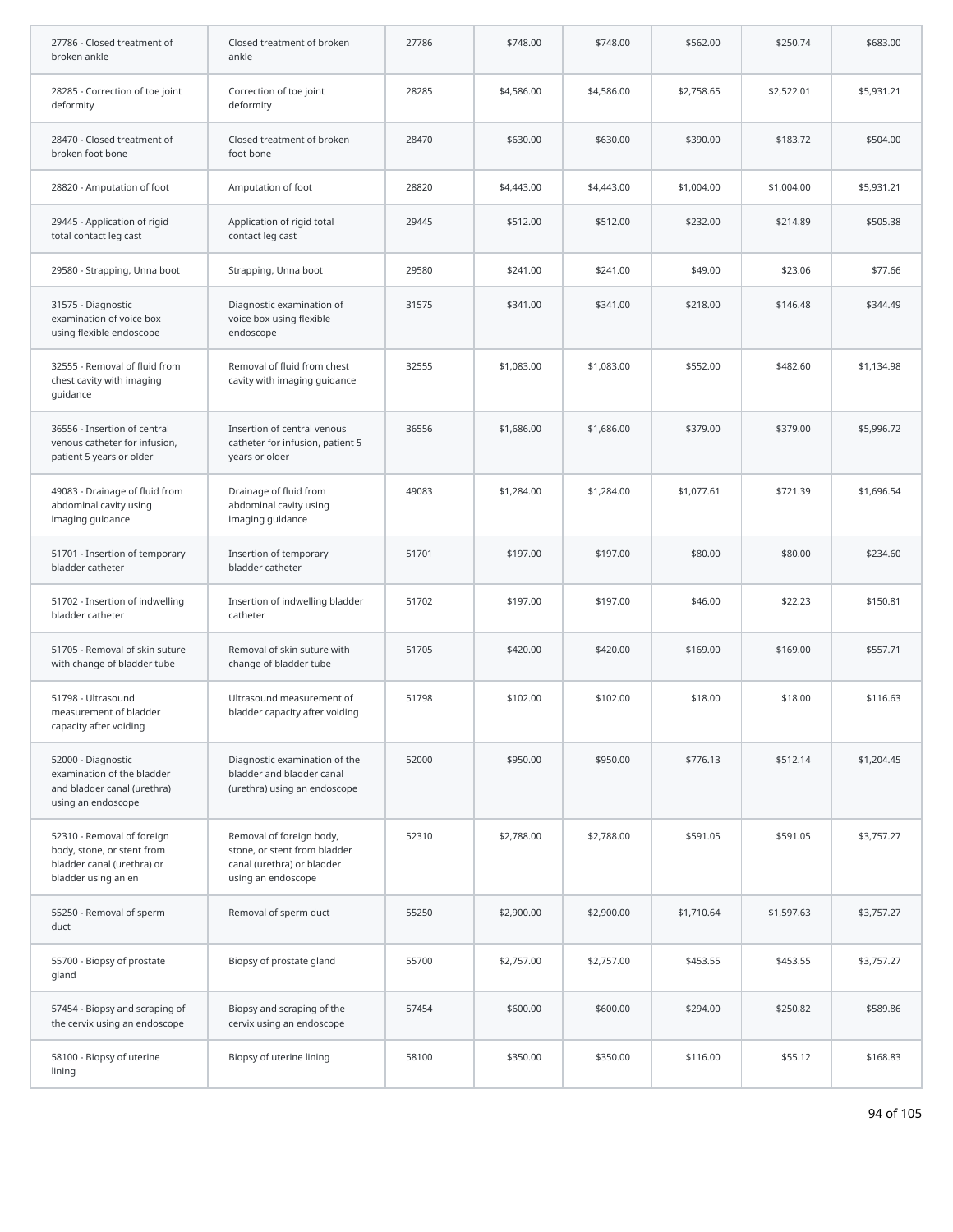| 58300 - Placement of intra-<br>uterine device (IUD) for<br>pregnancy prevention                               | Placement of intra-uterine<br>device (IUD) for pregnancy<br>prevention                                             | 58300 | \$159.00   | \$159.00   | \$93.00    | \$44.25    | \$144.07    |
|---------------------------------------------------------------------------------------------------------------|--------------------------------------------------------------------------------------------------------------------|-------|------------|------------|------------|------------|-------------|
| 58301 - Removal of intra-<br>uterine device (IUD) for<br>pregnancy prevention                                 | Removal of intra-uterine<br>device (IUD) for pregnancy<br>prevention                                               | 58301 | \$345.00   | \$345.00   | \$122.00   | \$57.59    | \$151.95    |
| 59025 - Fetal non-stress test                                                                                 | Fetal non-stress test                                                                                              | 59025 | \$315.00   | \$315.00   | \$399.01   | \$151.76   | \$399.01    |
| 62270 - Spinal tap for<br>diagnosis                                                                           | Spinal tap for diagnosis                                                                                           | 62270 | \$998.00   | \$998.00   | \$977.83   | \$565.45   | \$1,329.81  |
| 62321 - Njx Interlaminar<br>Crv/Thrc                                                                          | Njx Interlaminar Crv/Thrc                                                                                          | 62321 | \$1,044.00 | \$1,044.00 | \$193.00   | \$93.77    | \$301.05    |
| 62322 - Under injection,<br>drainage, or aspiration<br>procedures on the spine and<br>spinal cord             | Under injection, drainage, or<br>aspiration procedures on the<br>spine and spinal cord                             | 62322 | \$1,011.00 | \$1,011.00 | \$266.00   | \$266.00   | \$1,329.81  |
| 62323 - Under injection,<br>drainage, or aspiration<br>procedures on the spine and<br>spinal cord             | Under injection, drainage, or<br>aspiration procedures on the<br>spine and spinal cord                             | 62323 | \$1,032.00 | \$1,032.00 | \$178.00   | \$86.58    | \$295.72    |
| 63650 - Implantation of spinal<br>neurostimulator electrodes,<br>accessed through the skin                    | Implantation of spinal<br>neurostimulator electrodes,<br>accessed through the skin                                 | 63650 | \$9,412.00 | \$9,412.00 | \$4,236.92 | \$4,236.92 | \$12,909.94 |
| 64400 - Injection of anesthetic<br>agent, trigeminal nerve                                                    | Injection of anesthetic agent,<br>trigeminal nerve                                                                 | 64400 | \$471.00   | \$471.00   | \$190.00   | \$190.00   | \$547.28    |
| 64405 - Injection of anesthetic<br>agent, greater occipital nerve                                             | Injection of anesthetic agent,<br>greater occipital nerve                                                          | 64405 | \$444.00   | \$444.00   | \$97.00    | \$44.87    | \$158.70    |
| 64447 - Injection of anesthetic<br>agent, thigh nerve                                                         | Injection of anesthetic agent,<br>thigh nerve                                                                      | 64447 | \$984.00   | \$984.00   | \$470.25   | \$470.25   | \$1,329.81  |
| 64450 - Injection of anesthetic<br>agent, other peripheral nerve<br>or branch                                 | Injection of anesthetic agent,<br>other peripheral nerve or<br>branch                                              | 64450 | \$949.00   | \$949.00   | \$77.00    | \$36.68    | \$150.81    |
| 64483 - Injections of<br>anesthetic and/or steroid drug<br>into lower or sacral spine<br>nerve root using ima | Injections of anesthetic and/or<br>steroid drug into lower or<br>sacral spine nerve root using<br>imaging guidance | 64483 | \$1,294.00 | \$1,294.00 | \$200.00   | \$97.36    | \$510.98    |
| 64490 - Injections of upper or<br>middle spine facet joint using<br>imaging guidance                          | Injections of upper or middle<br>spine facet joint using imaging<br>guidance                                       | 64490 | \$1,285.00 | \$1,285.00 | \$190.00   | \$92.34    | \$230.00    |
| 64491 - Injections of upper or<br>middle spine facet joint using<br>imaging guidance                          | Injections of upper or middle<br>spine facet joint using imaging<br>quidance                                       | 64491 | \$567.00   | \$567.00   | \$108.00   | \$52.15    | \$131.00    |
| 64493 - Injections of lower or<br>sacral spine facet joint using<br>imaging guidance                          | Injections of lower or sacral<br>spine facet joint using imaging<br>guidance                                       | 64493 | \$1,261.00 | \$1,261.00 | \$161.00   | \$78.71    | \$200.07    |
| 64494 - Injections of lower or<br>sacral spine facet joint using<br>imaging guidance                          | Injections of lower or sacral<br>spine facet joint using imaging<br>guidance                                       | 64494 | \$983.00   | \$983.00   | \$93.00    | \$45.09    | \$113.00    |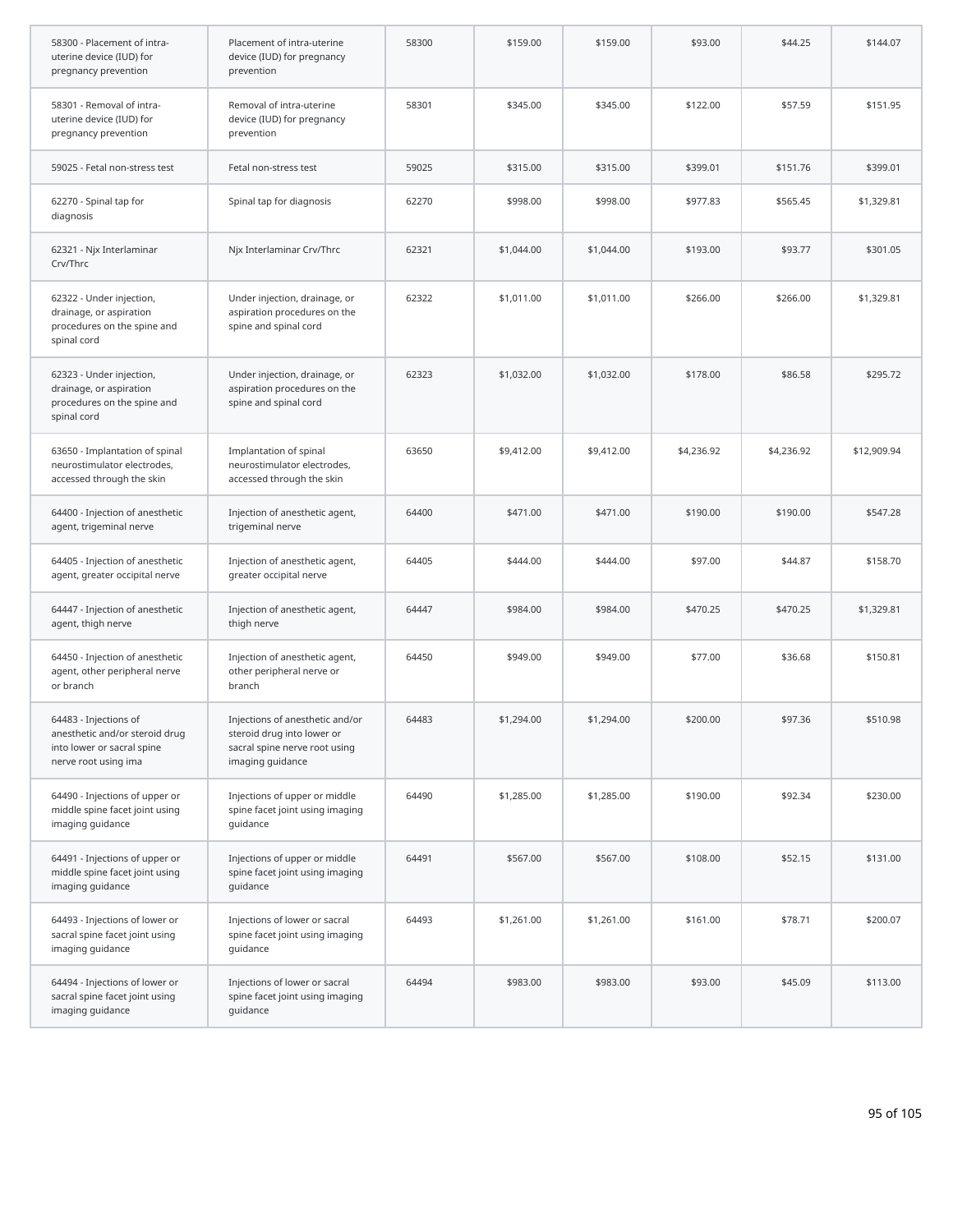| 64615 - Injection of chemical<br>for destruction of facial and<br>neck nerve muscles on both<br>sides of face | Injection of chemical for<br>destruction of facial and neck<br>nerve muscles on both sides<br>of face                                | 64615 | \$540.00   | \$540.00   | \$269.00 | \$232.71 | \$547.28   |
|---------------------------------------------------------------------------------------------------------------|--------------------------------------------------------------------------------------------------------------------------------------|-------|------------|------------|----------|----------|------------|
| 64616 - Injection of chemical<br>for destruction of nerve<br>muscles on one side of neck<br>excluding voice b | Injection of chemical for<br>destruction of nerve muscles<br>on one side of neck excluding<br>voice box accessed through<br>the skin | 64616 | \$521.00   | \$521.00   | \$196.00 | \$90.88  | \$238.00   |
| 64633 - Destruction of upper<br>or middle spinal facet joint<br>nerves using imaging<br>guidance              | Destruction of upper or<br>middle spinal facet joint<br>nerves using imaging<br>guidance                                             | 64633 | \$2,737.00 | \$2,737.00 | \$403.00 | \$196.97 | \$550.56   |
| 64634 - Destruction of upper<br>or middle spinal facet joint<br>nerves with imaging guidance                  | Destruction of upper or<br>middle spinal facet joint<br>nerves with imaging guidance                                                 | 64634 | \$2,308.00 | \$2,308.00 | \$122.00 | \$59.23  | \$250.84   |
| 64635 - Destruction of lower<br>or sacral spinal facet joint<br>nerves using imaging<br>guidance              | Destruction of lower or sacral<br>spinal facet joint nerves using<br>imaging guidance                                                | 64635 | \$2,733.00 | \$2,733.00 | \$397.00 | \$194.36 | \$541.15   |
| 64636 - Destruction of lower<br>or sacral spinal facet joint<br>nerves with imaging guidance                  | Destruction of lower or sacral<br>spinal facet joint nerves with<br>imaging guidance                                                 | 64636 | \$2,395.00 | \$2,395.00 | \$107.00 | \$52.02  | \$225.75   |
| 65855 - Laser repair to<br>improve eye fluid flow, 1 or<br>more sessions                                      | Laser repair to improve eye<br>fluid flow, 1 or more sessions                                                                        | 65855 | \$1,040.00 | \$1,040.00 | \$436.00 | \$436.00 | \$1,055.86 |
| 66821 - Removal of recurring<br>cataract in lens capsule using<br>laser                                       | Removal of recurring cataract<br>in lens capsule using laser                                                                         | 66821 | \$1,190.00 | \$1,190.00 | \$586.00 | \$448.96 | \$1,055.86 |
| 67028 - Injection of drug into<br>eye                                                                         | Injection of drug into eye                                                                                                           | 67028 | \$730.00   | \$730.00   | \$174.00 | \$78.44  | \$354.96   |
| 67210 - Laser destruction of<br>retinal growth, 1 or more<br>sessions                                         | Laser destruction of retinal<br>growth, 1 or more sessions                                                                           | 67210 | \$1,470.00 | \$1,470.00 | \$913.00 | \$448.96 | \$1,176.00 |
| 67228 - Laser destruction of<br>leaking retinal blood vessels, 1<br>or more sessions                          | Laser destruction of leaking<br>retinal blood vessels, 1 or<br>more sessions                                                         | 67228 | \$1,492.00 | \$1,492.00 | \$603.00 | \$448.96 | \$1,329.87 |
| 69200 - Removal of foreign<br>body from ear canal                                                             | Removal of foreign body from<br>ear canal                                                                                            | 69200 | \$229.00   | \$229.00   | \$84.00  | \$40.96  | \$163.19   |
| 69209 - Removal of impacted<br>ear wax by washing                                                             | Removal of impacted ear wax<br>by washing                                                                                            | 69209 | \$104.00   | \$104.00   | \$25.00  | \$12.92  | \$30.00    |
| 69210 - Removal of impact ear<br>wax, one ear                                                                 | Removal of impact ear wax,<br>one ear                                                                                                | 69210 | \$133.00   | \$133.00   | \$60.00  | \$28.47  | \$73.00    |
| 90832 - Psychotherapy, 30<br>minutes with patient and/or<br>family member                                     | Psychotherapy, 30 minutes<br>with patient and/or family<br>member                                                                    | 90832 | \$276.00   | \$276.00   | \$82.00  | \$82.00  | \$280.02   |
| 90834 - Psychotherapy, 45<br>minutes with patient and/or<br>family member                                     | Psychotherapy, 45 minutes<br>with patient and/or family<br>member                                                                    | 90834 | \$307.00   | \$307.00   | \$109.00 | \$109.00 | \$280.02   |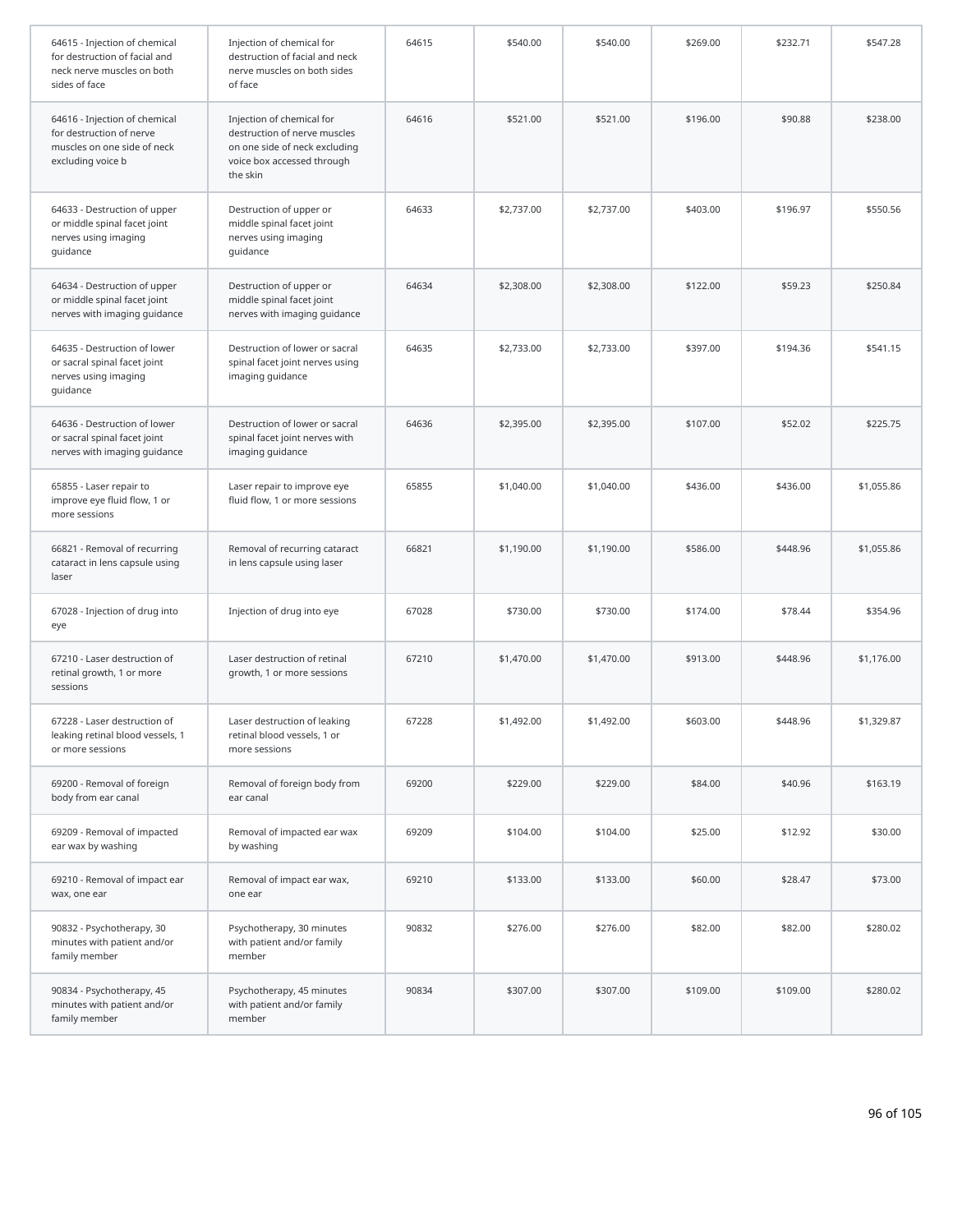| 90837 - Psychotherapy, 60<br>minutes with patient and/or<br>family member                                | Psychotherapy, 60 minutes<br>with patient and/or family<br>member                                | 90837 | \$369.00   | \$369.00   | \$164.00   | \$119.07 | \$295.20   |
|----------------------------------------------------------------------------------------------------------|--------------------------------------------------------------------------------------------------|-------|------------|------------|------------|----------|------------|
| 90846 - Family psychotherapy                                                                             | Family psychotherapy                                                                             | 90846 | \$333.00   | \$333.00   | \$120.00   | \$119.07 | \$280.02   |
| 90847 - Family psychotherapy<br>including patient                                                        | Family psychotherapy<br>including patient                                                        | 90847 | \$339.00   | \$339.00   | \$124.00   | \$119.07 | \$280.02   |
| 90853 - Group psychotherapy                                                                              | Group psychotherapy                                                                              | 90853 | \$155.00   | \$155.00   | \$33.00    | \$33.00  | \$156.90   |
| 95810 - Sleep monitoring of<br>patient (6 years or older) in<br>sleep lab                                | Sleep monitoring of patient (6<br>years or older) in sleep lab                                   | 95810 | \$2,229.00 | \$2,229.00 | \$1,099.00 | \$819.60 | \$1,927.51 |
| 99205 - New patient office or<br>other outpatient visit, typically<br>60 minutes                         | New patient office or other<br>outpatient visit, typically 60<br>minutes                         | 99205 | \$310.00   | \$310.00   | \$328.00   | \$160.06 | \$328.00   |
| 99211 - Established patient<br>office or other outpatient visit,<br>typically 5 minutes                  | Established patient office or<br>other outpatient visit, typically<br>5 minutes                  | 99211 | \$143.00   | \$143.00   | \$36.00    | \$8.14   | \$114.40   |
| 99383 - Initial new patient<br>preventive medicine<br>evaluation, age 5 through 11<br>years              | Initial new patient preventive<br>medicine evaluation, age 5<br>through 11 years                 | 99383 | \$234.00   | \$234.00   | \$180.00   | \$74.52  | \$187.20   |
| 99384 - Initial new patient<br>preventive medicine<br>evaluation, age 12 through 17<br>years             | Initial new patient preventive<br>medicine evaluation, age 12<br>through 17 years                | 99384 | \$269.00   | \$269.00   | \$204.00   | \$87.72  | \$215.20   |
| 99385 - Initial new patient<br>preventive medicine<br>evaluation age 18-39 years                         | Initial new patient preventive<br>medicine evaluation age 18-39<br>years                         | 99385 | \$260.00   | \$260.00   | \$197.00   | \$84.05  | \$208.00   |
| 99386 - Initial new patient<br>preventive medicine<br>evaluation age 40-64 years                         | Initial new patient preventive<br>medicine evaluation age 40-64<br>years                         | 99386 | \$313.00   | \$313.00   | \$229.00   | \$102.17 | \$250.40   |
| 99391 - Established patient<br>periodic preventive medicine<br>examination infant younger<br>than 1 year | Established patient periodic<br>preventive medicine<br>examination infant younger<br>than 1 year | 99391 | \$186.00   | \$186.00   | \$149.00   | \$60.07  | \$149.00   |
| 99392 - Established patient<br>periodic preventive medicine<br>examination, age 1 through 4<br>years     | Established patient periodic<br>preventive medicine<br>examination, age 1 through 4<br>years     | 99392 | \$203.00   | \$203.00   | \$158.00   | \$65.76  | \$162.40   |
| 99393 - Established patient<br>periodic preventive medicine<br>examination, age 5 through 11<br>years    | Established patient periodic<br>preventive medicine<br>examination, age 5 through 11<br>years    | 99393 | \$203.00   | \$203.00   | \$158.00   | \$65.76  | \$162.40   |
| 99394 - Established patient<br>periodic preventive medicine<br>examination, age 12 through<br>17 years   | Established patient periodic<br>preventive medicine<br>examination, age 12 through<br>17 years   | 99394 | \$229.00   | \$229.00   | \$174.00   | \$74.52  | \$183.20   |
| 99395 - Established patient<br>periodic preventive medicine<br>examination age 18-39 years               | Established patient periodic<br>preventive medicine<br>examination age 18-39 years               | 99395 | \$231.00   | \$231.00   | \$178.00   | \$76.82  | \$184.80   |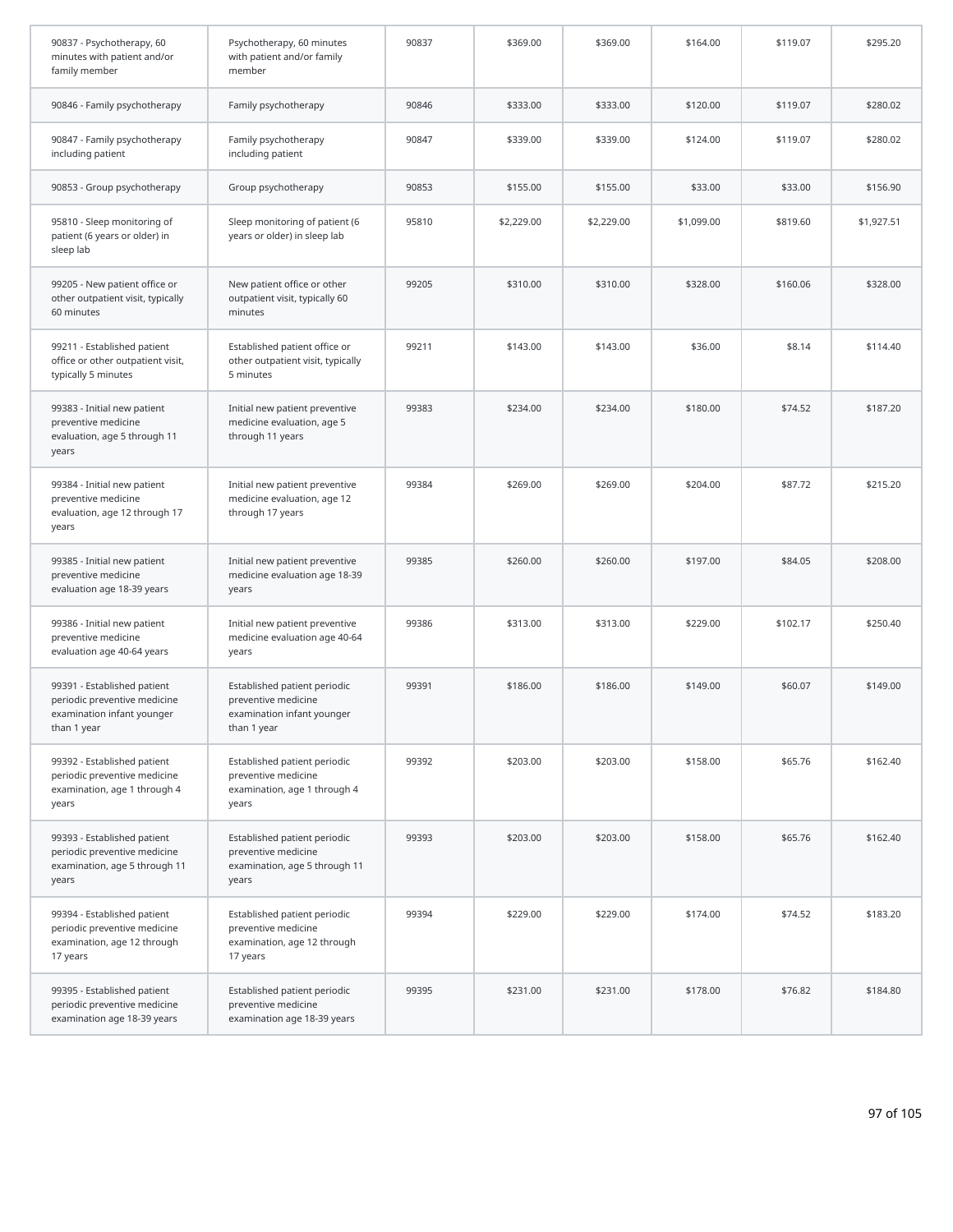| 99396 - Established patient<br>periodic preventive medicine<br>examination age 40-64 years                    | Established patient periodic<br>preventive medicine<br>examination age 40-64 years                            | 99396 | \$254.00 | \$254.00 | \$190.00 | \$83.42  | \$203.20 |
|---------------------------------------------------------------------------------------------------------------|---------------------------------------------------------------------------------------------------------------|-------|----------|----------|----------|----------|----------|
| Drainage of abscess                                                                                           | Drainage of abscess                                                                                           | 10060 | \$406.00 | \$406.00 | \$179.00 | \$89.60  | \$217.00 |
| Drainage of multiple abscess                                                                                  | Drainage of multiple abscess                                                                                  | 10061 | \$729.00 | \$729.00 | \$325.00 | \$157.69 | \$395.00 |
| Removal of foreign body from<br>tissue, accessed beneath the<br>skin                                          | Removal of foreign body from<br>tissue, accessed beneath the<br>skin                                          | 10120 | \$616.00 | \$616.00 | \$183.00 | \$90.62  | \$223.00 |
| Removal of single thickened<br>skin growth                                                                    | Removal of single thickened<br>skin growth                                                                    | 11055 | \$285.00 | \$285.00 | \$29.00  | \$13.74  | \$52.90  |
| Repair of wound (7.6 to 12.5<br>centimeters) of the scalp,<br>neck, underarms, genitals,<br>trunk, arms and/o | Repair of wound (7.6 to 12.5<br>centimeters) of the scalp,<br>neck, underarms, genitals,<br>trunk, arms and/o | 12004 | \$369.00 | \$369.00 | \$300.97 | \$159.98 | \$376.24 |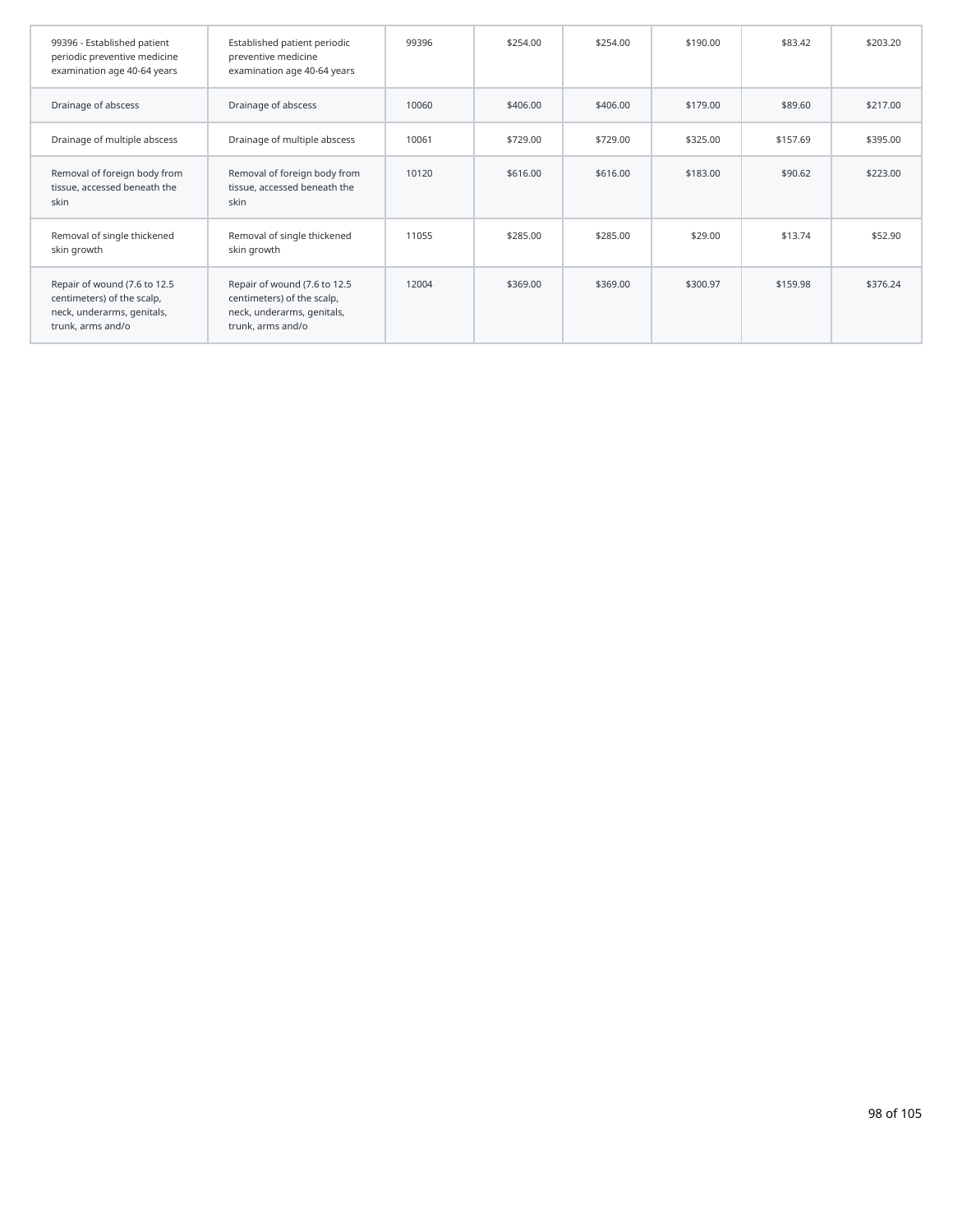| <b>Shoppable Service</b>                                                                                      | Service                                                                                                            | Code  | Gross      | Cash<br><b>Discount</b> | Negotiated<br>Rate | Min      | Max      |
|---------------------------------------------------------------------------------------------------------------|--------------------------------------------------------------------------------------------------------------------|-------|------------|-------------------------|--------------------|----------|----------|
| 10160 - Aspiration of abscess,<br>blood accumulation, blister, or<br>cyst                                     | Aspiration of abscess, blood<br>accumulation, blister, or cyst                                                     | 10160 | \$585.00   | \$585.00                | \$747.58           | \$308.16 | \$747.58 |
| 11056 - Removal of 2 to 4<br>thickened skin growths                                                           | Removal of 2 to 4 thickened<br>skin growths                                                                        | 11056 | \$296.00   | \$296.00                | \$51.00            | \$19.47  | \$67.53  |
| 11102 - Tangential biopsy of<br>skin single lesion                                                            | TANGNTL BX SKIN SINGLE LES                                                                                         | 11102 | \$273.00   | \$273.00                | \$204.00           | \$159.98 | \$376.24 |
| 11104 - Punch biopsy of skin<br>single lesion                                                                 | PUNCH BX SKIN SINGLE<br>LESION                                                                                     | 11104 | \$289.00   | \$289.00                | \$101.00           | \$40.37  | \$150.70 |
| 11200 - Removal of up to and<br>including 15 skin tags                                                        | Removal of up to and<br>including 15 skin tags                                                                     | 11200 | \$369.00   | \$369.00                | \$159.00           | \$64.88  | \$159.00 |
| 11402 - Removal of growth<br>(1.1 to 2.0 centimeters) of the<br>trunk, arms, or legs                          | Removal of growth (1.1 to 2.0<br>centimeters) of the trunk,<br>arms, or legs                                       | 11402 | \$1,021.00 | \$1,021.00              | \$235.00           | \$98.96  | \$235.98 |
| 11440 - Removal of growth<br>(0.5 centimeters or less) of the<br>face, ears, eyelids, nose, lips,<br>or mouth | Removal of growth (0.5<br>centimeters or less) of the<br>face, ears, eyelids, nose, lips,<br>or mouth              | 11440 | \$1,006.00 | \$1,006.00              | \$212.00           | \$90.60  | \$214.04 |
| 11720 - Removal of tissue from<br>1 to 5 finger or toe nails                                                  | Removal of tissue from 1 to 5<br>finger or toe nails                                                               | 11720 | \$106.00   | \$106.00                | \$32.00            | \$12.51  | \$37.14  |
| 11721 - Removal of tissue from<br>6 or more finger or toe nails                                               | Removal of tissue from 6 or<br>more finger or toe nails                                                            | 11721 | \$122.00   | \$122.00                | \$55.00            | \$21.02  | \$58.53  |
| 11730 - Separation of nail<br>plate from nail bed                                                             | Separation of nail plate from<br>nail bed                                                                          | 11730 | \$344.00   | \$344.00                | \$119.00           | \$46.53  | \$119.30 |
| 11750 - Removal of nail                                                                                       | Removal of nail                                                                                                    | 11750 | \$616.00   | \$616.00                | \$209.00           | \$88.26  | \$288.13 |
| 11981 - Insertion of drug<br>delivery implant into tissue                                                     | Insertion of drug delivery<br>implant into tissue                                                                  | 11981 | \$281.00   | \$281.00                | \$141.00           | \$53.78  | \$174.45 |
| 11982 - Removal of drug<br>delivery implant from tissue                                                       | Removal of drug delivery<br>implant from tissue                                                                    | 11982 | \$660.00   | \$660.00                | \$166.00           | \$63.41  | \$203.71 |
| 11983 - Removal with<br>reinsertion of drug delivery<br>implant into tissue                                   | Removal with reinsertion of<br>drug delivery implant into<br>tissue                                                | 11983 | \$777.00   | \$777.00                | \$228.00           | \$88.27  | \$312.89 |
| 12001 - Repair of wound (2.5<br>centimeters or less) of the<br>scalp, neck, underarms, trunk,<br>arms and/or  | Repair of wound (2.5<br>centimeters or less) of the<br>scalp, neck, underarms, trunk,<br>arms and/or legs          | 12001 | \$326.00   | \$326.00                | \$98.00            | \$37.82  | \$202.59 |
| 12002 - Repair of wound (2.6<br>to 7.5 centimeters) of the<br>scalp, neck, underarms,<br>genitals, trunk, arm | Repair of wound (2.6 to 7.5<br>centimeters) of the scalp,<br>neck, underarms, genitals,<br>trunk, arms and/or legs | 12002 | \$347.00   | \$347.00                | \$131.00           | \$49.96  | \$217.22 |
| 12011 - Repair of wound (2.5<br>centimeters or less) of the<br>face, ears, eyelids, nose, lips,<br>and/or muc | Repair of wound (2.5<br>centimeters or less) of the<br>face, ears, eyelids, nose, lips,<br>and/or mucous membranes | 12011 | \$342.00   | \$342.00                | \$123.00           | \$47.04  | \$216.09 |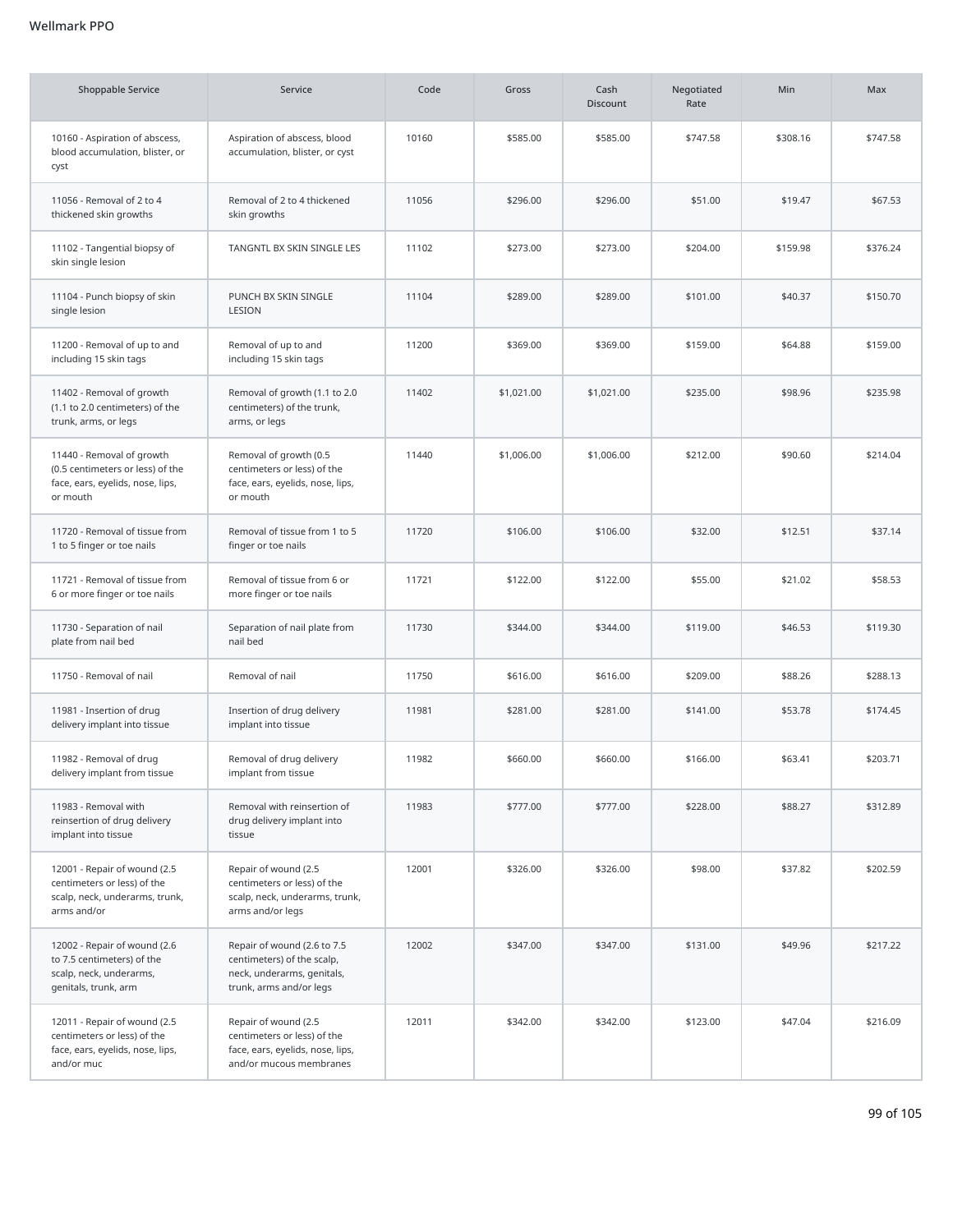| 12013 - Repair of wound (2.6<br>to 5.0 centimeters) of the face,<br>ears, eyelids, nose, lips, and/or<br>muco | Repair of wound (2.6 to 5.0<br>centimeters) of the face, ears,<br>eyelids, nose, lips, and/or<br>mucous membranes                                                                                                        | 12013 | \$347.00   | \$347.00   | \$130.00   | \$49.22    | \$236.35   |
|---------------------------------------------------------------------------------------------------------------|--------------------------------------------------------------------------------------------------------------------------------------------------------------------------------------------------------------------------|-------|------------|------------|------------|------------|------------|
| 15271 - Application of skin<br>substitute (wound surface up<br>to 100 sq cm) to trunk, arms,<br>or legs (firs | Application of skin substitute<br>(wound surface up to 100 sq<br>cm) to trunk, arms, or legs<br>(first 25 sq cm or less)                                                                                                 | 15271 | \$2,404.00 | \$2,404.00 | \$325.00   | \$294.93   | \$3,594.61 |
| 15275 - Application of skin<br>substitute (wound surface up<br>to 100 sq cm) to face, scalp,<br>eyelids, mout | Application of skin substitute<br>(wound surface up to 100 sq<br>cm) to face, scalp, eyelids,<br>mouth, neck, ears, eye region,<br>genitals, hands, feet, and/or<br>multiple fingers or toes (first<br>25 sq cm or less) | 15275 | \$2,423.00 | \$2,423.00 | \$339.00   | \$308.64   | \$3,594.61 |
| 17000 - Destruction of skin<br>growth                                                                         | Destruction of skin growth                                                                                                                                                                                               | 17000 | \$339.00   | \$339.00   | \$110.00   | \$46.56    | \$110.44   |
| 17110 - Destruction of up to 14<br>skin growths                                                               | Destruction of up to 14 skin<br>growths                                                                                                                                                                                  | 17110 | \$361.00   | \$361.00   | \$137.00   | \$57.16    | \$137.86   |
| 20526 - Injection of carpal<br>tunnel                                                                         | Injection of carpal tunnel                                                                                                                                                                                               | 20526 | \$450.00   | \$450.00   | \$170.00   | \$140.00   | \$547.28   |
| 20550 - Injections of tendon<br>sheath, ligament, or muscle<br>membrane                                       | Injections of tendon sheath,<br>ligament, or muscle<br>membrane                                                                                                                                                          | 20550 | \$424.00   | \$424.00   | \$86.00    | \$33.29    | \$97.92    |
| 20551 - Injections of tendon<br>attachment to bone                                                            | Injections of tendon<br>attachment to bone                                                                                                                                                                               | 20551 | \$426.00   | \$426.00   | \$87.00    | \$33.88    | \$102.95   |
| 20552 - Injections of trigger<br>points in 1 or 2 muscles                                                     | Injections of trigger points in 1<br>or 2 muscles                                                                                                                                                                        | 20552 | \$422.00   | \$422.00   | \$84.00    | \$32.39    | \$94.56    |
| 20553 - Injections of trigger<br>points in 3 or more muscles                                                  | Injections of trigger points in 3<br>or more muscles                                                                                                                                                                     | 20553 | \$430.00   | \$430.00   | \$95.00    | \$36.96    | \$106.23   |
| 20600 - Aspiration and/or<br>injection of small joint or joint<br>capsule                                     | Aspiration and/or injection of<br>small joint or joint capsule                                                                                                                                                           | 20600 | \$419.00   | \$419.00   | \$79.00    | \$30.33    | \$79.00    |
| 20605 - Aspiration and/or<br>injection of medium joint or<br>joint capsule                                    | Aspiration and/or injection of<br>medium joint or joint capsule                                                                                                                                                          | 20605 | \$421.00   | \$421.00   | \$82.00    | \$31.68    | \$84.42    |
| 20610 - Aspiration and/or<br>injection of large joint or joint<br>capsule                                     | Aspiration and/or injection of<br>large joint or joint capsule                                                                                                                                                           | 20610 | \$433.00   | \$433.00   | \$100.00   | \$38.78    | \$103.55   |
| 25600 - Closed treatment of<br>broken forearm bones                                                           | Closed treatment of broken<br>forearm bones                                                                                                                                                                              | 25600 | \$786.00   | \$786.00   | \$686.00   | \$280.27   | \$686.00   |
| 26055 - Incision of tendon<br>covering                                                                        | Incision of tendon covering                                                                                                                                                                                              | 26055 | \$2,385.00 | \$2,385.00 | \$2,220.68 | \$1,240.64 | \$2,917.72 |
| 26600 - Closed treatment of<br>fracture hand bone                                                             | Closed treatment of fracture<br>hand bone                                                                                                                                                                                | 26600 | \$736.00   | \$736.00   | \$611.00   | \$248.20   | \$611.00   |
| 27093 - Injection of dye for X-<br>ray imaging of hip joint                                                   | Injection of dye for X-ray<br>imaging of hip joint                                                                                                                                                                       | 27093 | \$223.00   | \$223.00   | \$148.00   | \$59.03    | \$365.01   |
| 27096 - Injection procedure<br>into sacroiliac joint for<br>anesthetic or steroid                             | Injection procedure into<br>sacroiliac joint for anesthetic<br>or steroid                                                                                                                                                | 27096 | \$1,556.00 | \$1,556.00 | \$181.00   | \$72.62    | \$344.24   |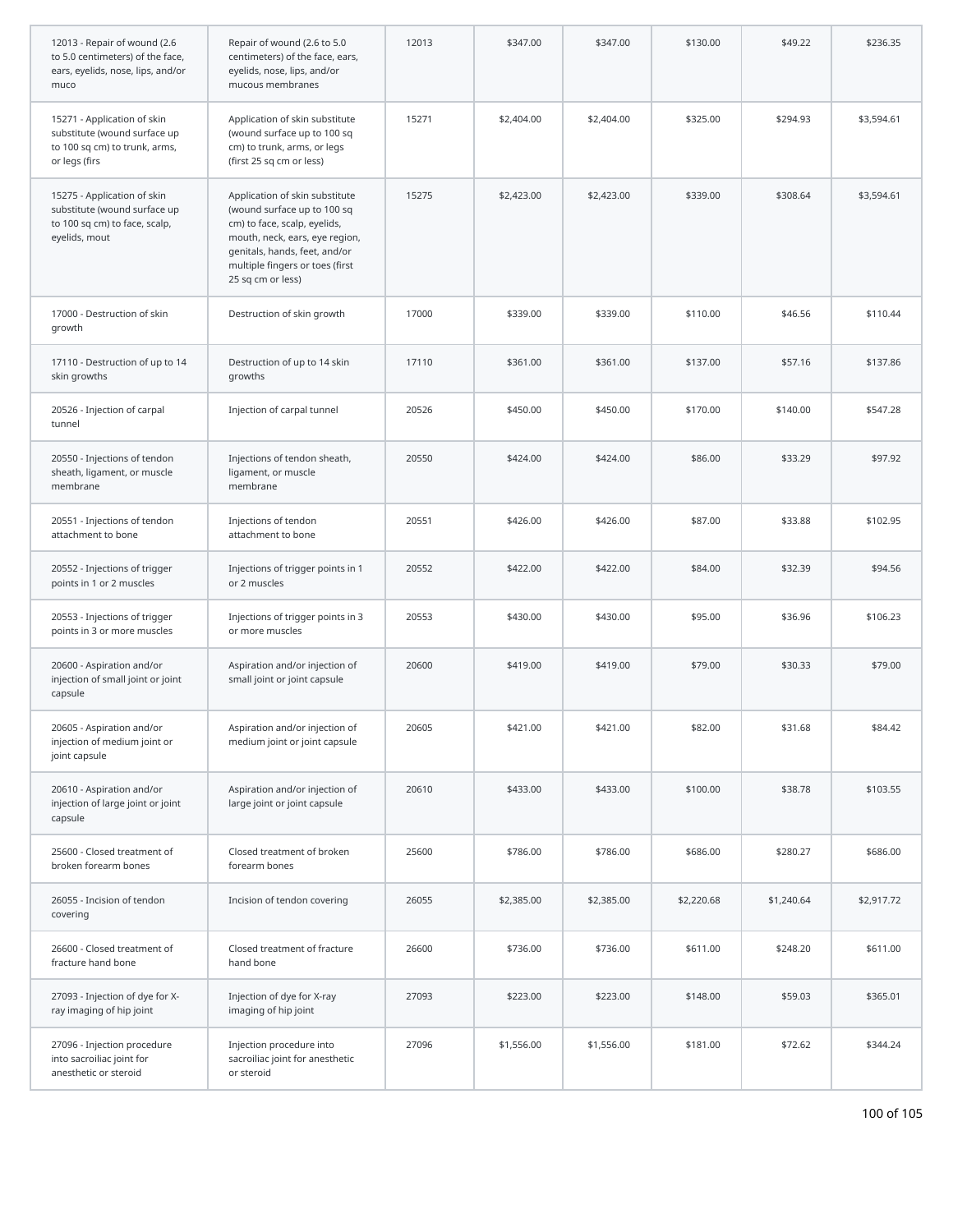| 27786 - Closed treatment of<br>broken ankle                                                                   | Closed treatment of broken<br>ankle                                                                          | 27786 | \$748.00   | \$748.00   | \$683.00   | \$250.74   | \$683.00   |
|---------------------------------------------------------------------------------------------------------------|--------------------------------------------------------------------------------------------------------------|-------|------------|------------|------------|------------|------------|
| 28285 - Correction of toe joint<br>deformity                                                                  | Correction of toe joint<br>deformity                                                                         | 28285 | \$4,586.00 | \$4,586.00 | \$2,758.65 | \$2,522.01 | \$5,931.21 |
| 28470 - Closed treatment of<br>broken foot bone                                                               | Closed treatment of broken<br>foot bone                                                                      | 28470 | \$630.00   | \$630.00   | \$474.00   | \$183.72   | \$504.00   |
| 28820 - Amputation of foot                                                                                    | Amputation of foot                                                                                           | 28820 | \$4,443.00 | \$4,443.00 | \$1,220.00 | \$1,004.00 | \$5,931.21 |
| 29445 - Application of rigid<br>total contact leg cast                                                        | Application of rigid total<br>contact leg cast                                                               | 29445 | \$512.00   | \$512.00   | \$282.00   | \$214.89   | \$505.38   |
| 29580 - Strapping, Unna boot                                                                                  | Strapping, Unna boot                                                                                         | 29580 | \$241.00   | \$241.00   | \$60.00    | \$23.06    | \$77.66    |
| 31575 - Diagnostic<br>examination of voice box<br>using flexible endoscope                                    | Diagnostic examination of<br>voice box using flexible<br>endoscope                                           | 31575 | \$341.00   | \$341.00   | \$264.00   | \$146.48   | \$344.49   |
| 32555 - Removal of fluid from<br>chest cavity with imaging<br>guidance                                        | Removal of fluid from chest<br>cavity with imaging guidance                                                  | 32555 | \$1,083.00 | \$1,083.00 | \$670.00   | \$482.60   | \$1,134.98 |
| 36556 - Insertion of central<br>venous catheter for infusion,<br>patient 5 years or older                     | Insertion of central venous<br>catheter for infusion, patient 5<br>years or older                            | 36556 | \$1,686.00 | \$1,686.00 | \$461.00   | \$379.00   | \$5,996.72 |
| 49083 - Drainage of fluid from<br>abdominal cavity using<br>imaging guidance                                  | Drainage of fluid from<br>abdominal cavity using<br>imaging guidance                                         | 49083 | \$1,284.00 | \$1,284.00 | \$1,077.61 | \$721.39   | \$1,696.54 |
| 51701 - Insertion of temporary<br>bladder catheter                                                            | Insertion of temporary<br>bladder catheter                                                                   | 51701 | \$197.00   | \$197.00   | \$97.00    | \$80.00    | \$234.60   |
| 51702 - Insertion of indwelling<br>bladder catheter                                                           | Insertion of indwelling bladder<br>catheter                                                                  | 51702 | \$197.00   | \$197.00   | \$56.00    | \$22.23    | \$150.81   |
| 51705 - Removal of skin suture<br>with change of bladder tube                                                 | Removal of skin suture with<br>change of bladder tube                                                        | 51705 | \$420.00   | \$420.00   | \$205.00   | \$169.00   | \$557.71   |
| 51798 - Ultrasound<br>measurement of bladder<br>capacity after voiding                                        | Ultrasound measurement of<br>bladder capacity after voiding                                                  | 51798 | \$102.00   | \$102.00   | \$22.00    | \$18.00    | \$116.63   |
| 52000 - Diagnostic<br>examination of the bladder<br>and bladder canal (urethra)<br>using an endoscope         | Diagnostic examination of the<br>bladder and bladder canal<br>(urethra) using an endoscope                   | 52000 | \$950.00   | \$950.00   | \$776.13   | \$512.14   | \$1,204.45 |
| 52310 - Removal of foreign<br>body, stone, or stent from<br>bladder canal (urethra) or<br>bladder using an en | Removal of foreign body,<br>stone, or stent from bladder<br>canal (urethra) or bladder<br>using an endoscope | 52310 | \$2,788.00 | \$2,788.00 | \$626.00   | \$591.05   | \$3,757.27 |
| 55250 - Removal of sperm<br>duct                                                                              | Removal of sperm duct                                                                                        | 55250 | \$2,900.00 | \$2,900.00 | \$1,710.64 | \$1,597.63 | \$3,757.27 |
| 55700 - Biopsy of prostate<br>gland                                                                           | Biopsy of prostate gland                                                                                     | 55700 | \$2,757.00 | \$2,757.00 | \$537.00   | \$453.55   | \$3,757.27 |
| 57454 - Biopsy and scraping of<br>the cervix using an endoscope                                               | Biopsy and scraping of the<br>cervix using an endoscope                                                      | 57454 | \$600.00   | \$600.00   | \$357.00   | \$250.82   | \$589.86   |
| 58100 - Biopsy of uterine<br>lining                                                                           | Biopsy of uterine lining                                                                                     | 58100 | \$350.00   | \$350.00   | \$141.00   | \$55.12    | \$168.83   |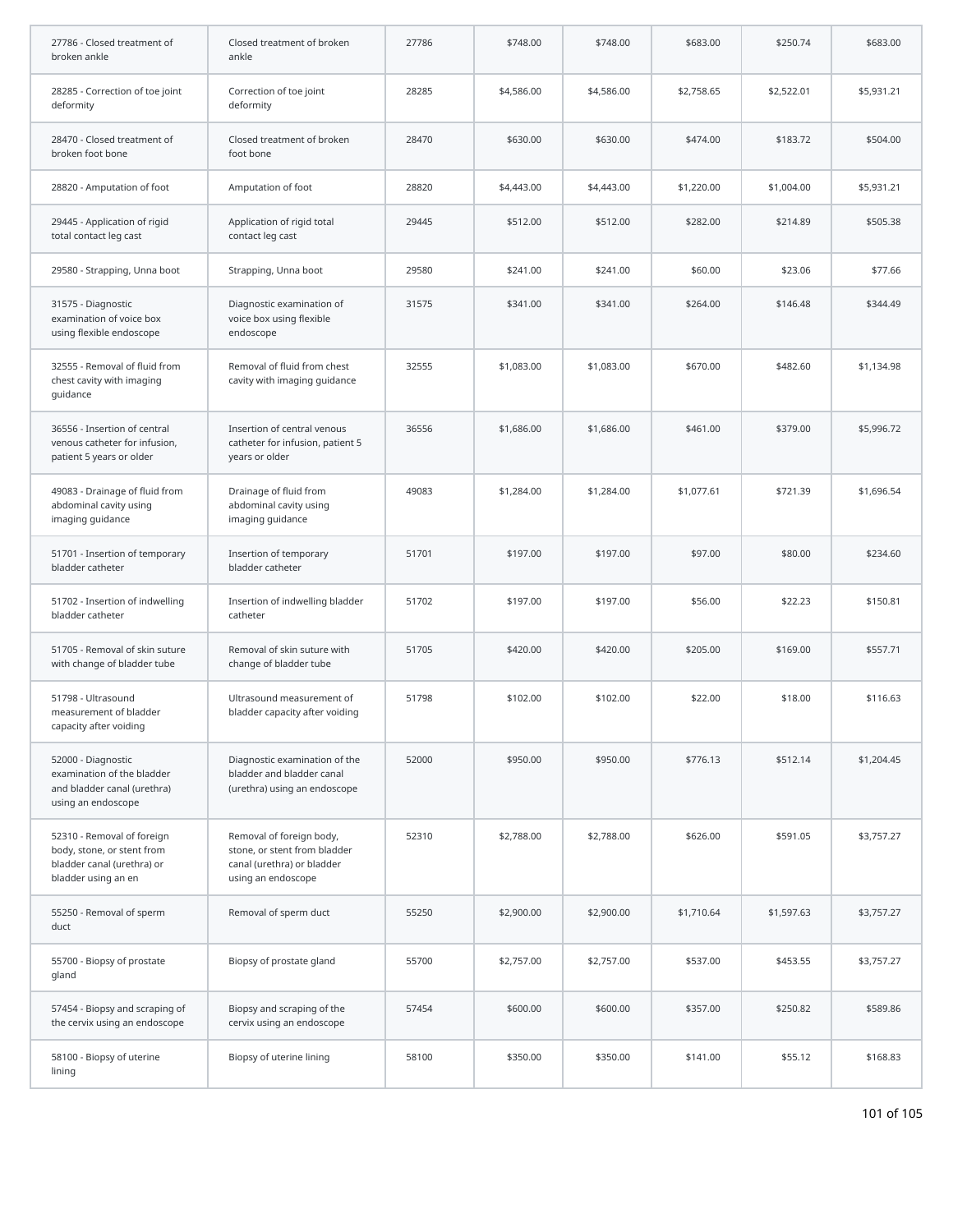| 58300 - Placement of intra-<br>uterine device (IUD) for<br>pregnancy prevention                               | Placement of intra-uterine<br>device (IUD) for pregnancy<br>prevention                                             | 58300 | \$159.00   | \$159.00   | \$113.00   | \$44.25    | \$144.07    |
|---------------------------------------------------------------------------------------------------------------|--------------------------------------------------------------------------------------------------------------------|-------|------------|------------|------------|------------|-------------|
| 58301 - Removal of intra-<br>uterine device (IUD) for<br>pregnancy prevention                                 | Removal of intra-uterine<br>device (IUD) for pregnancy<br>prevention                                               | 58301 | \$345.00   | \$345.00   | \$148.00   | \$57.59    | \$151.95    |
| 59025 - Fetal non-stress test                                                                                 | Fetal non-stress test                                                                                              | 59025 | \$315.00   | \$315.00   | \$399.01   | \$151.76   | \$399.01    |
| 62270 - Spinal tap for<br>diagnosis                                                                           | Spinal tap for diagnosis                                                                                           | 62270 | \$998.00   | \$998.00   | \$977.83   | \$565.45   | \$1,329.81  |
| 62321 - Njx Interlaminar<br>Crv/Thrc                                                                          | Njx Interlaminar Crv/Thrc                                                                                          | 62321 | \$1,044.00 | \$1,044.00 | \$234.00   | \$93.77    | \$301.05    |
| 62322 - Under injection,<br>drainage, or aspiration<br>procedures on the spine and<br>spinal cord             | Under injection, drainage, or<br>aspiration procedures on the<br>spine and spinal cord                             | 62322 | \$1,011.00 | \$1,011.00 | \$323.00   | \$266.00   | \$1,329.81  |
| 62323 - Under injection,<br>drainage, or aspiration<br>procedures on the spine and<br>spinal cord             | Under injection, drainage, or<br>aspiration procedures on the<br>spine and spinal cord                             | 62323 | \$1,032.00 | \$1,032.00 | \$217.00   | \$86.58    | \$295.72    |
| 63650 - Implantation of spinal<br>neurostimulator electrodes,<br>accessed through the skin                    | Implantation of spinal<br>neurostimulator electrodes,<br>accessed through the skin                                 | 63650 | \$9,412.00 | \$9,412.00 | \$4,236.92 | \$4,236.92 | \$12,909.94 |
| 64400 - Injection of anesthetic<br>agent, trigeminal nerve                                                    | Injection of anesthetic agent,<br>trigeminal nerve                                                                 | 64400 | \$471.00   | \$471.00   | \$231.00   | \$190.00   | \$547.28    |
| 64405 - Injection of anesthetic<br>agent, greater occipital nerve                                             | Injection of anesthetic agent,<br>greater occipital nerve                                                          | 64405 | \$444.00   | \$444.00   | \$117.00   | \$44.87    | \$158.70    |
| 64447 - Injection of anesthetic<br>agent, thigh nerve                                                         | Injection of anesthetic agent,<br>thigh nerve                                                                      | 64447 | \$984.00   | \$984.00   | \$470.25   | \$470.25   | \$1,329.81  |
| 64450 - Injection of anesthetic<br>agent, other peripheral nerve<br>or branch                                 | Injection of anesthetic agent,<br>other peripheral nerve or<br>branch                                              | 64450 | \$949.00   | \$949.00   | \$93.00    | \$36.68    | \$150.81    |
| 64483 - Injections of<br>anesthetic and/or steroid drug<br>into lower or sacral spine<br>nerve root using ima | Injections of anesthetic and/or<br>steroid drug into lower or<br>sacral spine nerve root using<br>imaging guidance | 64483 | \$1,294.00 | \$1,294.00 | \$243.00   | \$97.36    | \$510.98    |
| 64490 - Injections of upper or<br>middle spine facet joint using<br>imaging guidance                          | Injections of upper or middle<br>spine facet joint using imaging<br>guidance                                       | 64490 | \$1,285.00 | \$1,285.00 | \$230.00   | \$92.34    | \$230.00    |
| 64491 - Injections of upper or<br>middle spine facet joint using<br>imaging guidance                          | Injections of upper or middle<br>spine facet joint using imaging<br>quidance                                       | 64491 | \$567.00   | \$567.00   | \$131.00   | \$52.15    | \$131.00    |
| 64493 - Injections of lower or<br>sacral spine facet joint using<br>imaging guidance                          | Injections of lower or sacral<br>spine facet joint using imaging<br>guidance                                       | 64493 | \$1,261.00 | \$1,261.00 | \$195.00   | \$78.71    | \$200.07    |
| 64494 - Injections of lower or<br>sacral spine facet joint using<br>imaging guidance                          | Injections of lower or sacral<br>spine facet joint using imaging<br>guidance                                       | 64494 | \$983.00   | \$983.00   | \$113.00   | \$45.09    | \$113.00    |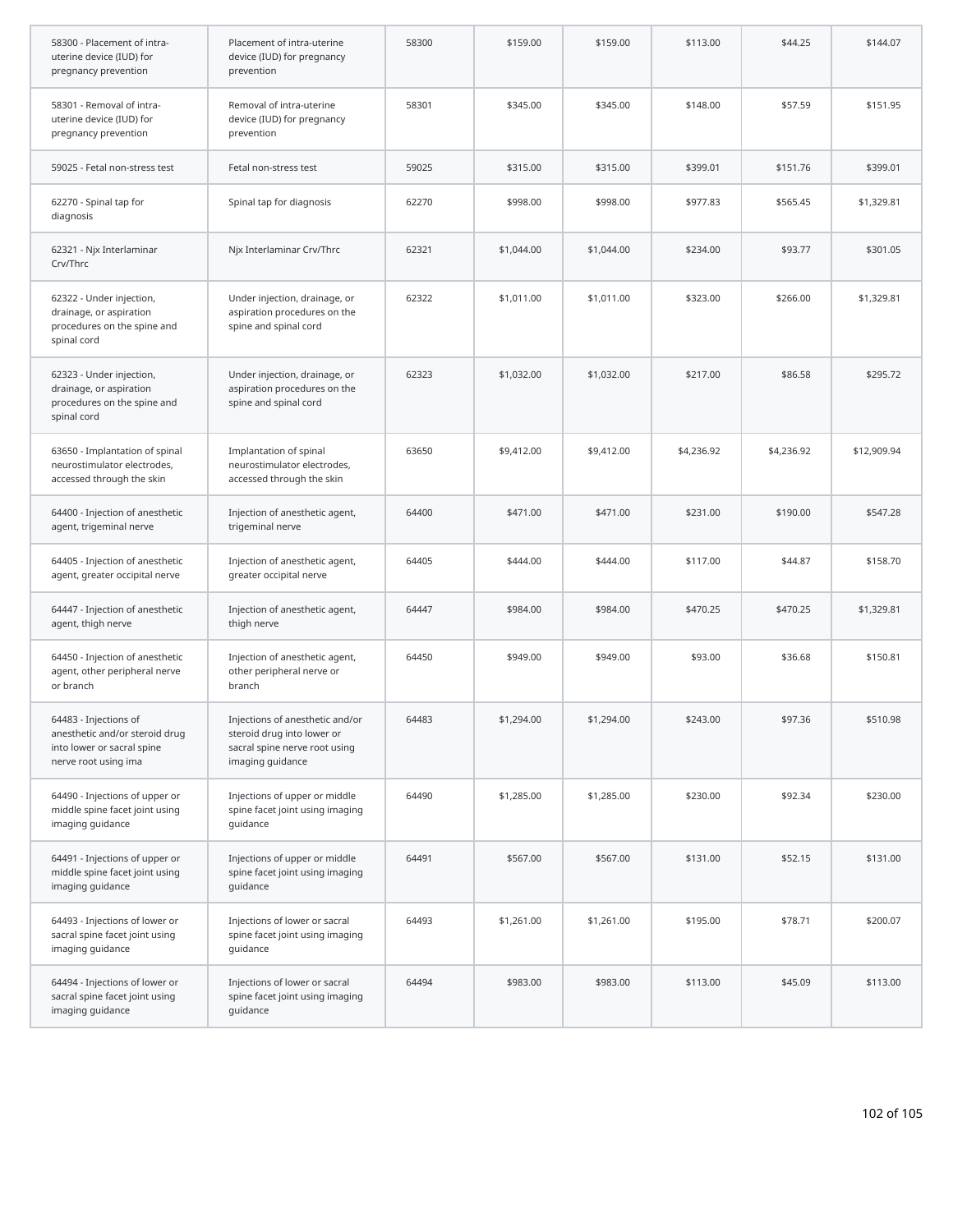| 64615 - Injection of chemical<br>for destruction of facial and<br>neck nerve muscles on both<br>sides of face | Injection of chemical for<br>destruction of facial and neck<br>nerve muscles on both sides<br>of face                                | 64615 | \$540.00   | \$540.00   | \$327.00   | \$232.71 | \$547.28   |
|---------------------------------------------------------------------------------------------------------------|--------------------------------------------------------------------------------------------------------------------------------------|-------|------------|------------|------------|----------|------------|
| 64616 - Injection of chemical<br>for destruction of nerve<br>muscles on one side of neck<br>excluding voice b | Injection of chemical for<br>destruction of nerve muscles<br>on one side of neck excluding<br>voice box accessed through<br>the skin | 64616 | \$521.00   | \$521.00   | \$238.00   | \$90.88  | \$238.00   |
| 64633 - Destruction of upper<br>or middle spinal facet joint<br>nerves using imaging<br>guidance              | Destruction of upper or<br>middle spinal facet joint<br>nerves using imaging<br>guidance                                             | 64633 | \$2,737.00 | \$2,737.00 | \$489.00   | \$196.97 | \$550.56   |
| 64634 - Destruction of upper<br>or middle spinal facet joint<br>nerves with imaging guidance                  | Destruction of upper or<br>middle spinal facet joint<br>nerves with imaging guidance                                                 | 64634 | \$2,308.00 | \$2,308.00 | \$148.00   | \$59.23  | \$250.84   |
| 64635 - Destruction of lower<br>or sacral spinal facet joint<br>nerves using imaging<br>guidance              | Destruction of lower or sacral<br>spinal facet joint nerves using<br>imaging guidance                                                | 64635 | \$2,733.00 | \$2,733.00 | \$483.00   | \$194.36 | \$541.15   |
| 64636 - Destruction of lower<br>or sacral spinal facet joint<br>nerves with imaging guidance                  | Destruction of lower or sacral<br>spinal facet joint nerves with<br>imaging guidance                                                 | 64636 | \$2,395.00 | \$2,395.00 | \$130.00   | \$52.02  | \$225.75   |
| 65855 - Laser repair to<br>improve eye fluid flow, 1 or<br>more sessions                                      | Laser repair to improve eye<br>fluid flow, 1 or more sessions                                                                        | 65855 | \$1,040.00 | \$1,040.00 | \$529.00   | \$436.00 | \$1,055.86 |
| 66821 - Removal of recurring<br>cataract in lens capsule using<br>laser                                       | Removal of recurring cataract<br>in lens capsule using laser                                                                         | 66821 | \$1,190.00 | \$1,190.00 | \$712.00   | \$448.96 | \$1,055.86 |
| 67028 - Injection of drug into<br>eye                                                                         | Injection of drug into eye                                                                                                           | 67028 | \$730.00   | \$730.00   | \$211.00   | \$78.44  | \$354.96   |
| 67210 - Laser destruction of<br>retinal growth, 1 or more<br>sessions                                         | Laser destruction of retinal<br>growth, 1 or more sessions                                                                           | 67210 | \$1,470.00 | \$1,470.00 | \$1,110.00 | \$448.96 | \$1,176.00 |
| 67228 - Laser destruction of<br>leaking retinal blood vessels, 1<br>or more sessions                          | Laser destruction of leaking<br>retinal blood vessels, 1 or<br>more sessions                                                         | 67228 | \$1,492.00 | \$1,492.00 | \$733.00   | \$448.96 | \$1,329.87 |
| 69200 - Removal of foreign<br>body from ear canal                                                             | Removal of foreign body from<br>ear canal                                                                                            | 69200 | \$229.00   | \$229.00   | \$102.00   | \$40.96  | \$163.19   |
| 69209 - Removal of impacted<br>ear wax by washing                                                             | Removal of impacted ear wax<br>by washing                                                                                            | 69209 | \$104.00   | \$104.00   | \$30.00    | \$12.92  | \$30.00    |
| 69210 - Removal of impact ear<br>wax, one ear                                                                 | Removal of impact ear wax,<br>one ear                                                                                                | 69210 | \$133.00   | \$133.00   | \$73.00    | \$28.47  | \$73.00    |
| 90832 - Psychotherapy, 30<br>minutes with patient and/or<br>family member                                     | Psychotherapy, 30 minutes<br>with patient and/or family<br>member                                                                    | 90832 | \$276.00   | \$276.00   | \$86.00    | \$82.00  | \$280.02   |
| 90834 - Psychotherapy, 45<br>minutes with patient and/or<br>family member                                     | Psychotherapy, 45 minutes<br>with patient and/or family<br>member                                                                    | 90834 | \$307.00   | \$307.00   | \$114.00   | \$109.00 | \$280.02   |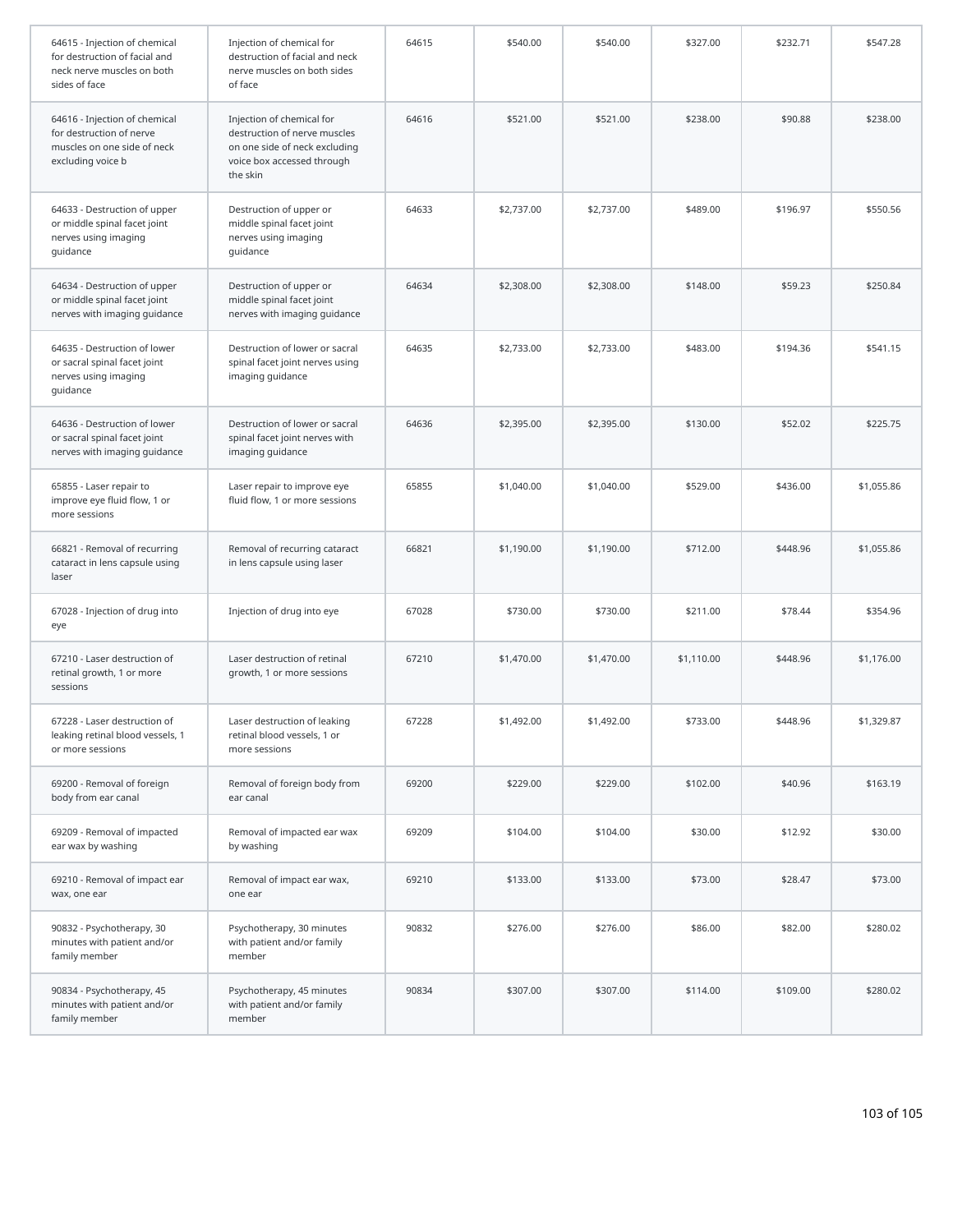| 90837 - Psychotherapy, 60<br>minutes with patient and/or<br>family member                                | Psychotherapy, 60 minutes<br>with patient and/or family<br>member                                | 90837 | \$369.00   | \$369.00   | \$170.00   | \$119.07 | \$295.20   |
|----------------------------------------------------------------------------------------------------------|--------------------------------------------------------------------------------------------------|-------|------------|------------|------------|----------|------------|
| 90846 - Family psychotherapy                                                                             | Family psychotherapy                                                                             | 90846 | \$333.00   | \$333.00   | \$125.00   | \$119.07 | \$280.02   |
| 90847 - Family psychotherapy<br>including patient                                                        | Family psychotherapy<br>including patient                                                        | 90847 | \$339.00   | \$339.00   | \$129.00   | \$119.07 | \$280.02   |
| 90853 - Group psychotherapy                                                                              | Group psychotherapy                                                                              | 90853 | \$155.00   | \$155.00   | \$34.00    | \$33.00  | \$156.90   |
| 95810 - Sleep monitoring of<br>patient (6 years or older) in<br>sleep lab                                | Sleep monitoring of patient (6<br>years or older) in sleep lab                                   | 95810 | \$2,229.00 | \$2,229.00 | \$1,271.00 | \$819.60 | \$1,927.51 |
| 99205 - New patient office or<br>other outpatient visit, typically<br>60 minutes                         | New patient office or other<br>outpatient visit, typically 60<br>minutes                         | 99205 | \$310.00   | \$310.00   | \$328.00   | \$160.06 | \$328.00   |
| 99211 - Established patient<br>office or other outpatient visit,<br>typically 5 minutes                  | Established patient office or<br>other outpatient visit, typically<br>5 minutes                  | 99211 | \$143.00   | \$143.00   | \$36.00    | \$8.14   | \$114.40   |
| 99383 - Initial new patient<br>preventive medicine<br>evaluation, age 5 through 11<br>years              | Initial new patient preventive<br>medicine evaluation, age 5<br>through 11 years                 | 99383 | \$234.00   | \$234.00   | \$180.00   | \$74.52  | \$187.20   |
| 99384 - Initial new patient<br>preventive medicine<br>evaluation, age 12 through 17<br>years             | Initial new patient preventive<br>medicine evaluation, age 12<br>through 17 years                | 99384 | \$269.00   | \$269.00   | \$204.00   | \$87.72  | \$215.20   |
| 99385 - Initial new patient<br>preventive medicine<br>evaluation age 18-39 years                         | Initial new patient preventive<br>medicine evaluation age 18-39<br>years                         | 99385 | \$260.00   | \$260.00   | \$197.00   | \$84.05  | \$208.00   |
| 99386 - Initial new patient<br>preventive medicine<br>evaluation age 40-64 years                         | Initial new patient preventive<br>medicine evaluation age 40-64<br>years                         | 99386 | \$313.00   | \$313.00   | \$229.00   | \$102.17 | \$250.40   |
| 99391 - Established patient<br>periodic preventive medicine<br>examination infant younger<br>than 1 year | Established patient periodic<br>preventive medicine<br>examination infant younger<br>than 1 year | 99391 | \$186.00   | \$186.00   | \$149.00   | \$60.07  | \$149.00   |
| 99392 - Established patient<br>periodic preventive medicine<br>examination, age 1 through 4<br>years     | Established patient periodic<br>preventive medicine<br>examination, age 1 through 4<br>years     | 99392 | \$203.00   | \$203.00   | \$158.00   | \$65.76  | \$162.40   |
| 99393 - Established patient<br>periodic preventive medicine<br>examination, age 5 through 11<br>years    | Established patient periodic<br>preventive medicine<br>examination, age 5 through 11<br>years    | 99393 | \$203.00   | \$203.00   | \$158.00   | \$65.76  | \$162.40   |
| 99394 - Established patient<br>periodic preventive medicine<br>examination, age 12 through<br>17 years   | Established patient periodic<br>preventive medicine<br>examination, age 12 through<br>17 years   | 99394 | \$229.00   | \$229.00   | \$174.00   | \$74.52  | \$183.20   |
| 99395 - Established patient<br>periodic preventive medicine<br>examination age 18-39 years               | Established patient periodic<br>preventive medicine<br>examination age 18-39 years               | 99395 | \$231.00   | \$231.00   | \$178.00   | \$76.82  | \$184.80   |